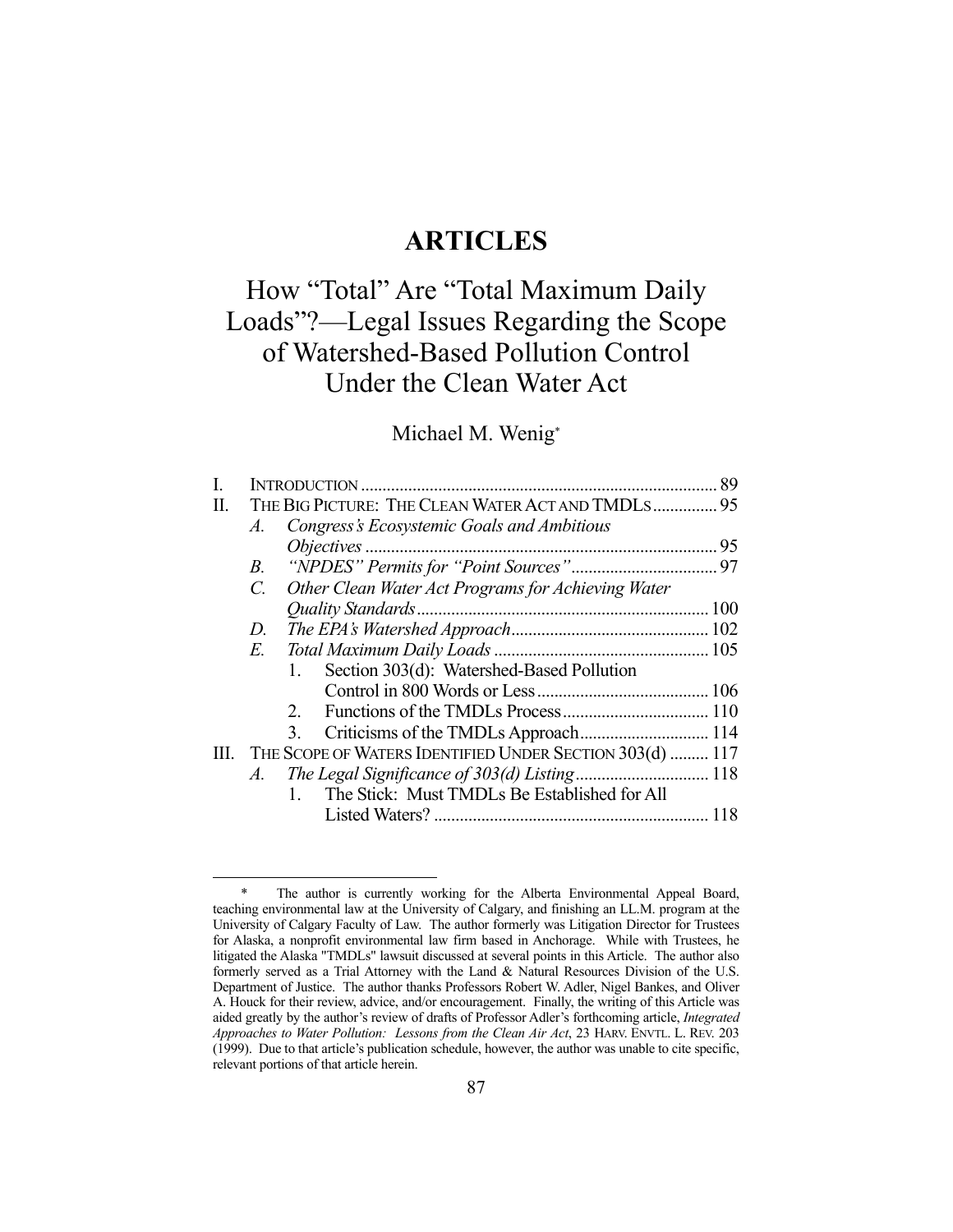|     |                  | 2. | The Club: Can Additional Pollution be Allowed              |  |
|-----|------------------|----|------------------------------------------------------------|--|
|     |                  |    | on a Listed Water Pending Development of a                 |  |
|     |                  |    |                                                            |  |
|     | $B$ .            |    |                                                            |  |
|     |                  | 1. | A Nondiscriminatory Approach to Types of Harm              |  |
|     |                  |    |                                                            |  |
|     |                  | 2. | Types of Controls that Can Be Used to Forego               |  |
|     |                  |    |                                                            |  |
|     |                  | 3. | The Factual Bases for Listing Decisions 137                |  |
|     |                  |    | Factual Certainty in 303(d) Listing<br>a.                  |  |
|     |                  |    |                                                            |  |
|     |                  |    | Gathering Data to Compile 303(d) Lists142<br>$\mathbf b$ . |  |
|     |                  |    | Defining "Existing and Readily<br>$\mathbf{i}$ .           |  |
|     |                  |    |                                                            |  |
|     |                  |    | Collecting Data That Is Not "Readily<br>ii.                |  |
|     |                  |    |                                                            |  |
|     | C.               |    |                                                            |  |
| IV. |                  |    |                                                            |  |
|     | $\overline{A}$ . |    |                                                            |  |
|     |                  | 1. | At a Minimum, TMDLs Cover all "Pollutants"                 |  |
|     |                  |    | "Suitable" for TMDLs "Calculations" 150                    |  |
|     |                  |    | a.                                                         |  |
|     |                  |    | "Suitable" for TMDL "Calculations"153<br>b.                |  |
|     |                  |    | TMDLs for all Quantifiable Sources of<br>$\mathbf{c}$ .    |  |
|     |                  |    |                                                            |  |
|     |                  |    | What Happens to the Missing Pieces?159<br>d.               |  |
|     | $B$ .            |    |                                                            |  |
|     |                  | 1. | Understanding the Scope Issues in the Context of           |  |
|     |                  |    |                                                            |  |
|     |                  | 2. | Unclear Direction From Congress and the EPA  165           |  |
|     |                  | 3. |                                                            |  |
|     | $\mathcal{C}$ .  |    | The Scope of Harms that must be Reduced Through            |  |
|     |                  |    | TMDLs and Accompanying Allocations  178                    |  |
|     |                  | 1. | The Big Picture for Allocation Decisions  179              |  |
|     |                  | 2. | The Scope Issue: Which Polluters must Make the             |  |
|     |                  |    |                                                            |  |
|     | D.               |    | Using a Watershed Approach to Decide the Scope of          |  |
|     |                  |    |                                                            |  |
| V.  |                  |    |                                                            |  |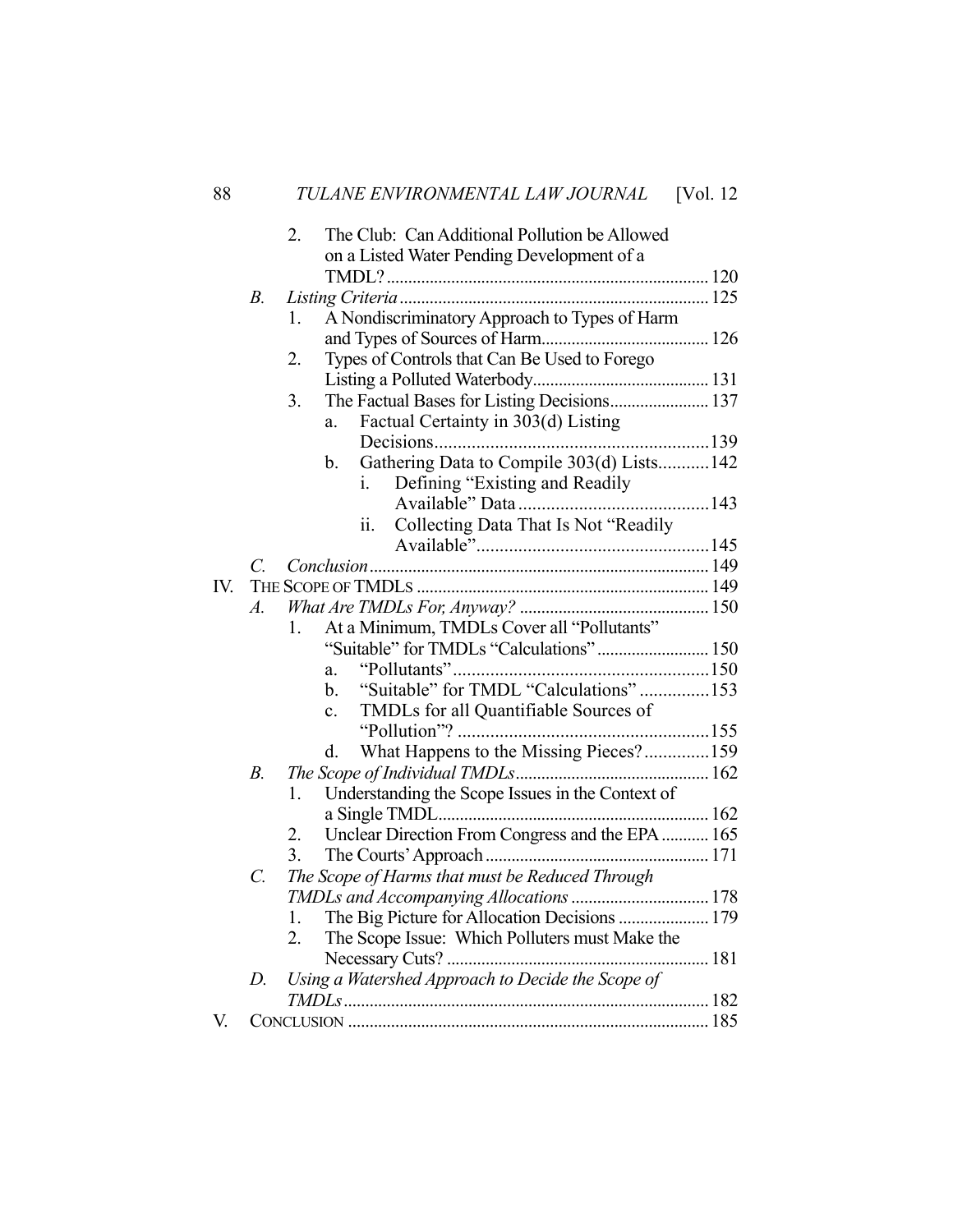## I. INTRODUCTION

#### *"A major experiment in environmental federalism is about to begin."*<sup>1</sup>

 The "experiment" to which Professor Houck refers is the establishment of "total maximum daily loads" or "TMDLs," a federally mandated, watershed-based program for cleaning up heavily polluted waters.2 Although the TMDLs program has been on the books for a long time, it has only recently begun to be implemented as a result of pressure from a wave of citizens suits throughout the United States. This Article addresses legal issues regarding the scope of water bodies and environmental harms covered by the TMDLs program.

 The TMDLs "experiment" is a manifestation of a fundamental change occurring in the field of environmental protection, from a narrow focus on individual sources of harm to a more holistic focus on entire ecosystems, including the multiple human sources of harm within ecosystems, and the complex social context of laws, political boundaries, and economic institutions in which those sources exist.<sup>3</sup> The ecosystem approach is not a new concept, but in recent years, it has gained an unprecedented level of acceptance. According to one commentator, the ecosystem concept, together with the related concept of "sustainable development," is "sweeping through international, national, state, and local policy and reshaping the appearance of environmental law at all levels."4

 Considerable effort is being made to implement the ecosystem approach. In the United States, federal agencies are reorganizing themselves to reflect a focus on ecosystems. Additionally, many

 <sup>1.</sup> Oliver A. Houck, *TMDLs III: A New Framework for the Clean Water Act's Ambient Standards Program*, [1998] 28 Envtl. L. Rep. (Envtl. L. Inst.) 10,415, 10,438 [hereinafter Houck III].

 <sup>2.</sup> *See id.* at 10,419-20.

 <sup>3.</sup> *See* Robert W. Adler, *Addressing Barriers to Watershed Protection*, 25 ENVTL. L. 973, 975-76 (1995).

 <sup>4.</sup> J.B. Ruhl, *An Environmental Rights Amendment: Good Message, Bad Idea*, 11 NAT. RES. & ENV'T 46, 47 (1997). Professor Houck has similarly observed that "America is now rushing toward something called the ecosystem management," which he describes as a "whole new species of thought—half science and half religion—[that] has arisen in research, articles, books, management plans and litigation, a new field of conservation biology . . . [which is] changing the language of the game." Oliver A. Houck, *Are Humans Part of Ecosystems?*, 28 ENVT'L L. 1, 2 (1998); *see also* Robert B. Keiter, *Beyond the Boundary Line: Constructing a Law of Ecosystem Management*, 65 U. COLO. L. REV. 293, 294-95 (1994) (predicting "imminent" and "fundamental" changes in federal natural resources law and policy due to increasing recognition of the need for an ecosystem approach to environmental protection); Adler, *supra* note 3, at 974-76 (observing a "trend toward ecosystem approaches to environmental protection" and noting a "resurgence of watershed proposals" and a "broad based" "watershed revival").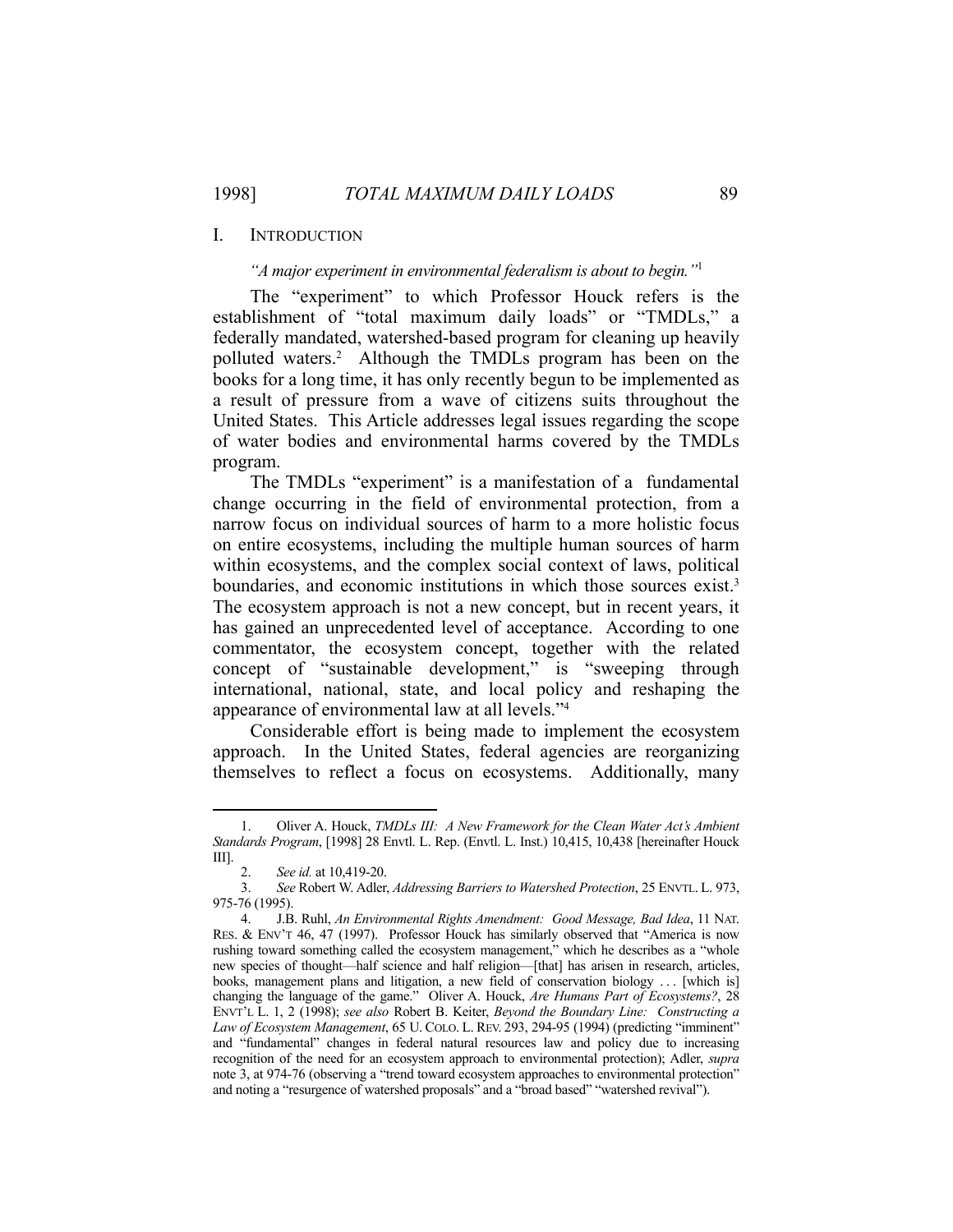states and municipalities are implementing watershed ecosystem programs in conjunction with private citizens, and citizens themselves are creating numerous ecosystem-based, nonprofit advocacy and educational organizations.<sup>5</sup> In particular, the Environmental Protection Agency (EPA or the Agency) has, in recent years, developed and encouraged states to adopt an overall watershed ecosystem approach for implementing water quality programs.<sup>6</sup> In fact, in 1998, the watershed ecosystem approach became one of the EPA's highest priority programs for controlling water pollution.<sup>7</sup>

 Despite these numerous ecosystem-based initiatives, there is hardly a consensus over what an ecosystem approach entails.<sup>8</sup> Advocates of the ecosystem approach generally agree that it is needed because environmental problems often involve linkages among physical, biological, and social components within and among ecosystems.<sup>9</sup> For example, a watershed ecosystem includes four sets of important, complex linkages: vertical (surface to ground water), horizontal (up- and down-stream), lateral (river channel to riparian zone to flood plain), and temporal (changes in each of the above linkages over time).<sup>10</sup> In turn, these physical watershed components are linked to biological and, in most cases, human communities within watersheds.<sup>11</sup> To make matters more complicated, there are

 <sup>5.</sup> *See* Keiter, *supra* note 4, at 394-95; Adler, *supra* note 3, at 977-78; Water Quality Standards Regulation, 63 Fed. Reg. 36,742, 36,744 (1998) (stating that the "most significant shift in water quality management programs in recent years has been the increased emphasis on the use of watershed based programs"); U.S. ENVTL. PROTECTION AGENCY, CLEAN WATER ACTION PLAN: RESTORING AND PROTECTING AMERICA'S WATERS 11 (1998) [hereinafter CLEAN WATER ACTION PLAN] ("[H]undreds of watershed partnerships . . . have sprung up across the country to address a multiplicity of water quality and natural resource concerns").

 <sup>6.</sup> In its simplest terms, a "watershed" is the "entire surface drainage area which contributes water to a lake or river." Adler, *supra* note 3, at 976. A "basin" is the largest form of "watershed," encompassing the land mass drained by an entire river system. *See id.*; BOB DOPPELT ET AL., ENTERING THE WATERSHED—A NEW APPROACH TO SAVE AMERICA'S RIVER ECOSYSTEMS 7-9 (1993). The EPA describes watersheds as "nature's boundaries for water resources." CLEAN WATER ACTION PLAN, *supra* note 5, at 74.

 <sup>7.</sup> *See* CLEAN WATER ACTION PLAN, *supra* note 5, at ii-iv (stating that the watershed ecosystem approach is a "major new Clean Water Initiative," one of three broad strategies, and one of four "tools" for achieving clean water); *see also id.* at x, xi, 13-15, 30, 31, & 73-88; Adler, *supra* note 3, at 978 n.16 (noting that the watershed and similar ecosystem approaches are "integral" to the Agency's "overall strategy to achieve sustainable environmental and economic quality").

 <sup>8.</sup> *See, e.g.*, Richard Haeuber, *Setting the Environmental Policy Agenda, The Case of Ecosystem Management*, 36 NAT. RES.J. 1, 5-9 (1996).

 <sup>9.</sup> *See, e.g.*, Adler, *supra* note 3, at 981-91. For a good discussion of the "ecological imperative" for ecosystem approaches, see generally *id.*; DOPPELT, *supra* note 6, at 1-25.

 <sup>10.</sup> *See* Adler, *supra* note 3, at 982.

 <sup>11.</sup> *See id.* at 981-86.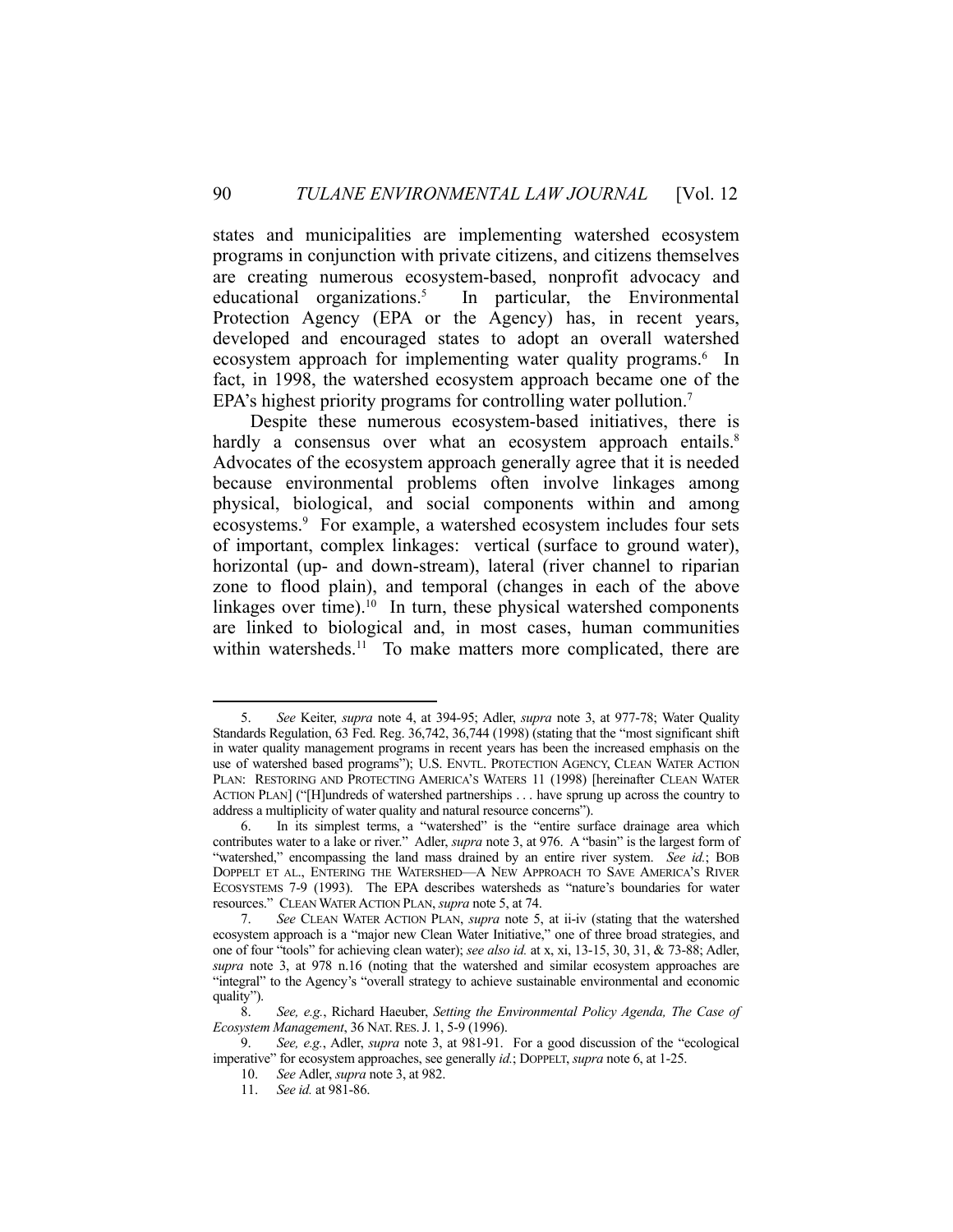physical, biological, and social linkages within and among watersheds and other kinds of ecosystems.12

 These linkages demonstrate the ineffectiveness of solving environmental problems within a given watershed by focusing on one component without considering how that component is linked to others.13 For example, regulatory efforts to protect fish in a watershed must focus not only on the harm to fish from domestic sewage plant pollution, but also on the threats to fish from all other sources of water pollution. Those threats may include sources of damage to riparian vegetation, and reductions in stream flows. Moreover, those threats must be evaluated not only in the context of the range of often disjointed laws available to reduce them, but also in the context of laws and other social factors that may be encouraging them.

 Advocates of the ecosystem approach generally agree that it can promote the social values of equity and efficiency, as well as environmental protection, by simultaneously addressing all physical, biological, and social causes of environmental problems.<sup>14</sup> The ecosystem approach provides a flexible framework for fairly and efficiently allocating the social and economic costs of environmental protection among all public and private interests.15

 Advocates also generally agree that the holistic approach is difficult to define and implement because of the same complex physical, biological, and social linkages which necessitate the approach in the first place.<sup>16</sup> These difficulties include determining the proper kind of ecosystem to use for management purposes and the proper scale within an ecosystem unit.<sup>17</sup> For example, watershed ecosystems, like the Columbia, Mississippi, Hudson, or Connecticut River basins, may have numerous components, which can be broken up into multiple smaller watersheds based on each of the numerous tributaries that feed those large river systems.<sup>18</sup>

 Defining the appropriate ecosystem scale is problematic because there are usually multiple overlapping ecosystems which make the choice of any one as a basis for planning seem somewhat arbitrary.19 For example, an alpine meadow in the Rockies can be viewed as a local ecosystem in that it provides habitat for local insects and

 <sup>12.</sup> *See id.*

 <sup>13.</sup> *See id.* at 982-83.

 <sup>14.</sup> *See id.* at 995-1000.

 <sup>15.</sup> *See id.*

 <sup>16.</sup> *See id.* at 991-94.

 <sup>17.</sup> *See id.* 

 <sup>18.</sup> *See id.* 

 <sup>19.</sup> *See id.*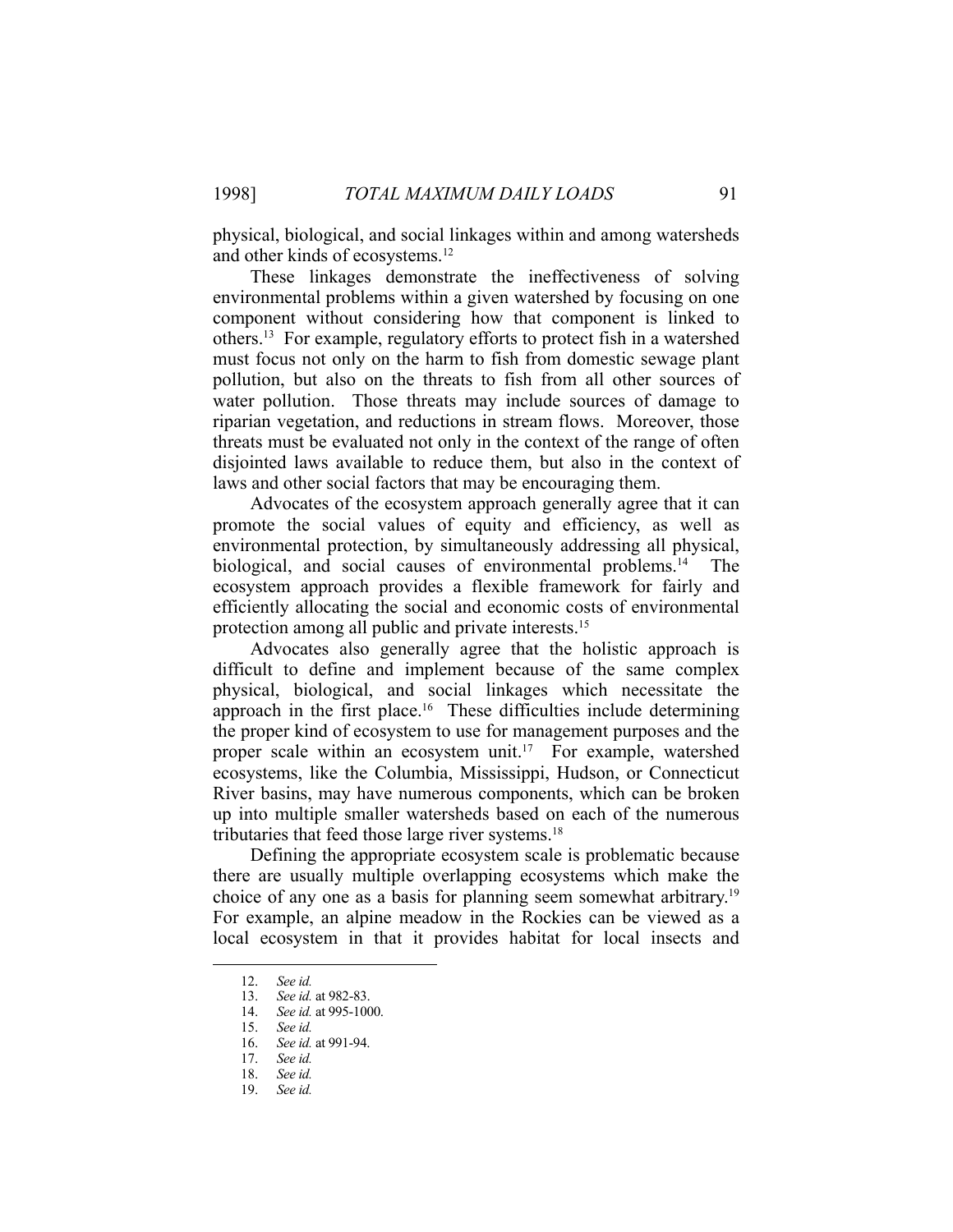rodents. However, the meadow may lie within a broader range for grizzly bears and migrating eagles. It may also contain wetlands adjacent to a creek which is part of a larger watershed that ultimately drains sub-alpine forests and prairies. Should the meadow be viewed as an isolated system? Or should it be included as part of an alpine Rocky Mountain ecosystem, part of the watershed to which it belongs, or part of a "grizzlyshed" or "eagleshed"? Intuitively, watersheds are appealing ecosystem "units" because they can be used to cover an entire land mass without overlap, unlike other ecosystem categories which may overlap and/or may not cover an entire land mass.20 Ecosystems defined by bird and mammal migration corridors are examples of these geographically incomplete categories.

 It is hard to define not only the appropriate ecosystem unit, but also the appropriate management organization and structure for an ecosystem approach. Ecosystem units do not coincide with political jurisdictions.<sup>21</sup> Should this approach be driven by federal regulators? What role should local and regional governments, as well as private "stakeholders," play in the process? How should inter-state and international disputes be resolved?

 The advantages and problems inherent in the ecosystem approach present, what Professor Adler describes as, a paradox: the larger the ecosystem unit, and the more comprehensive the harms and social causes addressed, the more holistic the process. Yet, the larger the scale and scope, the more difficult it will be to implement in terms of scientifically modeling the complex physical and biological linkages, and coordinating all the interested bureaucrats, politicians, citizens, and commercial entities.22

 <sup>20.</sup> *See id.* at 981-86 (describing the advantage of the watershed ecosystem unit). The U.S. Geological Survey has divided up the United States into 2,149 watersheds. *See* CLEAN WATER ACTION PLAN, *supra* note 5, at 74.

 <sup>21.</sup> *See* Adler, *supra* note 3, at 991-93.

See id. at 1088-1104 (discussing the paradox of ecosystem approaches). Still another unresolved question is whether the ecosystem approach demands or stems from a particular kind of environmental ethic. One could argue that an ecosystem approach is necessary from a purely anthropocentric view, because humans themselves are ultimately benefited by living in healthy ecosystems. This argument is supported by Aldo Leopold's justification for his influential "land ethic," which judges the morality of actions according to whether they preserve or destroy the land. *See* ALDO LEOPOLD, A SAND COUNTY ALMANAC 262 (Oxford Univ. Press) (1968). Although Leopold's "land ethic" is commonly associated with a nonanthropocentic environmental ethic, much of his justification for his "land ethic" is based on human survival. Leopold refers to ethics, from an ecological perspective, as a "limitation on freedom of action in the *struggle for existence.*" *Id.* at 202 (emphasis added). He also refers to the need to extend the concept of ethics to "the land" as an "ecological necessity." Ethics, according to Leopold, are a "community instinct" for survival, that reflects lack of knowledge about the ecological effects of human conduct. *Id.* at 239. Leopold attacks the notion of humans as "conquerors" of the land,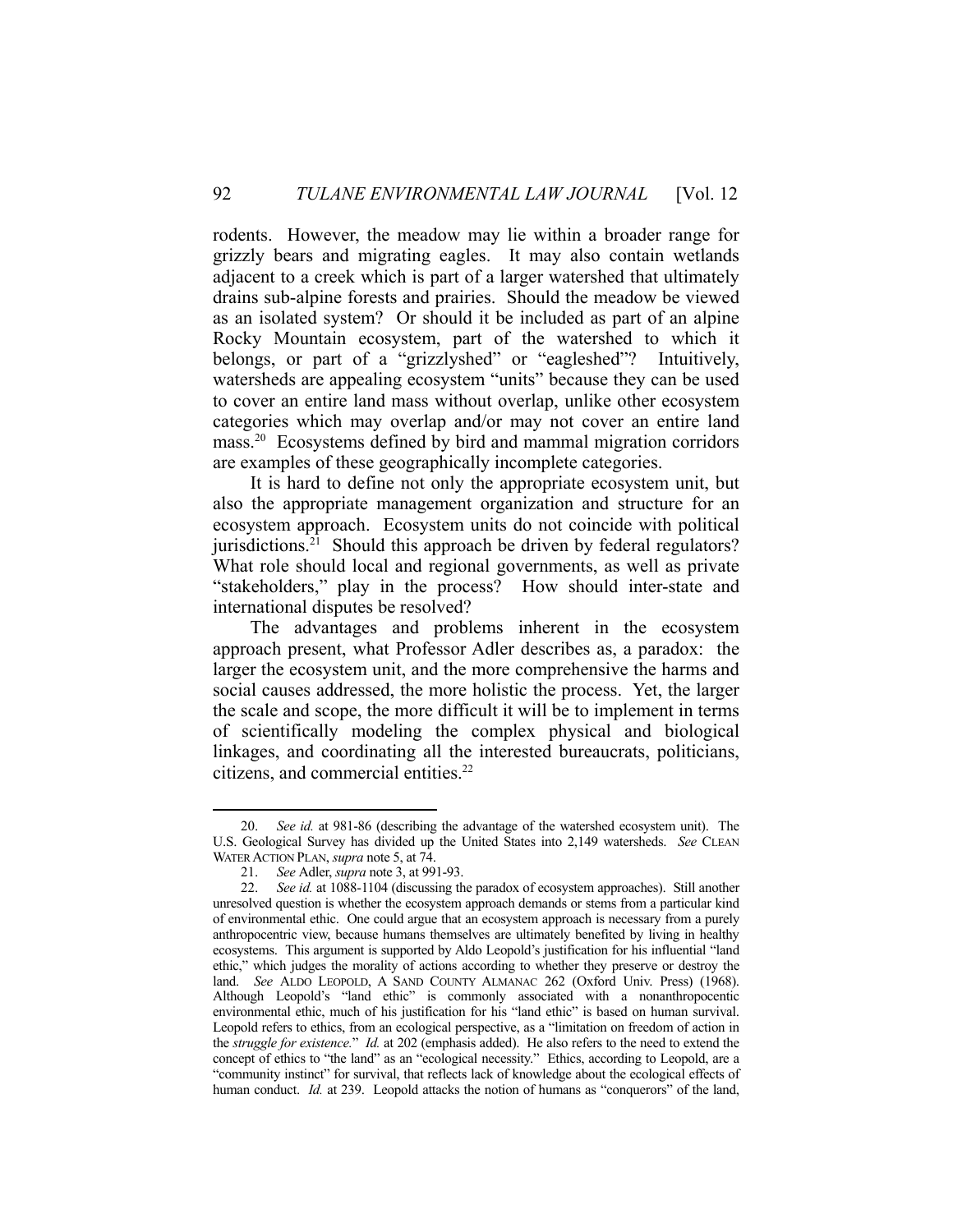This Article addresses the paradox of ecosystem management in the context of TMDLs which are now recognized as an important tool for implementing a watershed ecosystem approach under the Clean Water Act (the Act).<sup>23</sup> As provided in section  $303(d)$  of the Act, the TMDLs process involves: (1) identifying waters whose quality is below that prescribed by ambient water quality standards; (2) establishing the total pollution "load" which each of those waters can assimilate without violating water quality standards; (3) assigning allocations of that total load among all pollution sources on those waters; and (4) ensuring that each source does not exceed its allocation through permit conditions or other regulatory or

not because it may disrespect the intrinsic value of the land or its nonhuman inhabitants, but because that notion is "eventually self-defeating." *Id*. at 241. Leopold emphasizes humans' dependence on the "biotic pyramid" and, thus, the instrumental value of the pyramid for humans. *Id.* at 251-53. In one breath, Leopold refers to the "right" of nonhuman species to continued existence, but in another he seems to justify this "right" not based on those species' intrinsic value, but on their instrumental value for preserving the stability of the biotic community as a whole. *Id.* at 240, 246-47 (stating that species "are members of the biotic community, and if (as I believe) its stability depends on its integrity, they are entitled to continuance").

Of course, viewing ecosystem approaches as valuable for human purposes does not preclude viewing them as valuable for maximizing the "pleasure" or "good" of nonhuman sentient beings or even nonsentient beings, if one believes those entities have intrinsic as well as instrumental value. *See, e.g.*, PETER SINGER, PRACTICAL ETHICS 274-84 (2d ed. 1993) (discussing the range of ethical views regarding the locus of intrinsic value beyond humans). Then again, one might view an ecosystem approach as necessary to respect the intrinsic moral worth of ecosystems themselves. WILLIAM DEVALL & GEORGE SESSIONS, DEEP ECOLOGY: LIVING AS IF NATURE MATTERED 67 (1985).

One author acknowledges that ecosystem approaches may reflect a range of views as to the locus of intrinsic moral values, but he nevertheless believes that this range falls within one general ethical view underlying the ecosystem approach. According to Professor Francis, ecosystem management is based on "'ecophilosophy'" which he defines as an "array of writings about the relationships of humans to their natural world." George Francis, *Ecosystem Management*, 33 NAT. RES. J. 315, 317 (1996). Professor Francis describes these writings as sharing the "common theme" of the "need to reject traditional anthropocentric views about human dominance over and exemption from many natural processes and accept instead the realization that humans are members of ecosystems upon which they are totally dependent for their survival." *Id.* Francis's dichotomy between an "anthropocentric" view and a view of humans as dependent on ecosystems for their survival is questionable, however, because human "survival" is itself an "anthropocentric" objective.

Francis also suggests that the eco-philosophy underlying ecosystem management generally rejects a utilitarian notion of the environment. *Id.* at 328. Once again, this view makes little sense if human survival is the goal, if a healthy environment is the instrument for achieving that goal. Finally, Francis suggests that ecophilosophy generally requires "[m]ore deference . . . towards Nature" and a greater focus on "adapting human activities to fit better with natural processes." *Id.* at 319. As noted above, however, this kind of ecosystem respect can still be justified on utilitarian grounds in terms of ecosystems' value for promoting human survival.

 <sup>23.</sup> Formerly known as the Federal Water Pollution Control Act of 1972, Pub. L. No. 92- 500, 86 Stat. 816 (1972) (codified as amended at 33 U.S.C. §§ 1251-1376 (1976 & Supp. V. 1981).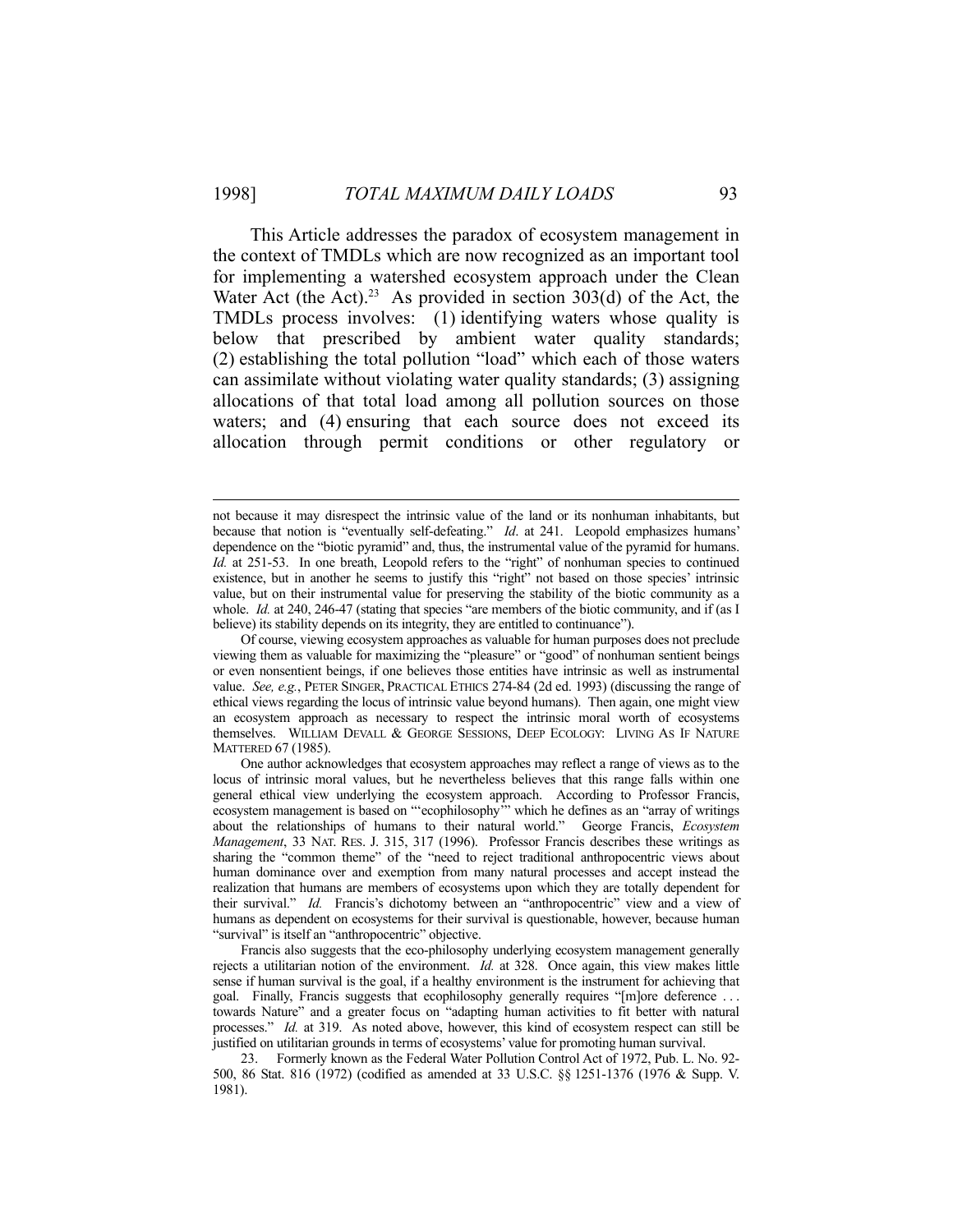nonregulatory tools.24 Because of their holistic, comprehensive focus on multiple pollution sources, TMDLs provide a quantitative basis for implementing an ecosystem approach.

 Both the EPA and the states have largely ignored the TMDLs process until recently, when citizen-plaintiffs, imbued with the ecosystem consciousness, launched a tidal wave of lawsuits to force the EPA and the states to implement the TMDLs process.<sup>25</sup> Spurred by these lawsuits, the EPA now touts the TMDLs program as the "backbone" of its watershed approach.

 Although the basic outline of the TMDLs process is straightforward, the process is in fact quite complex and, as provided in section  $303(d)$ , raises numerous legal and policy issues.<sup>26</sup> Reflecting the paradox of the ecosystem approach generally, many of these issues relate to the fundamental question of just how broad or comprehensive the TMDLs process should be within each state. This question, in turn, raises several closely related sub-questions, including the breadth of states' waters which should be listed under section 303(d), whether TMDLs should be established for all waters listed under section 303(d), the types of environmental harms that should be addressed by the TMDLs process, and the scope and sources of those harms that should be addressed in a single TMDL. A common theme underlying these questions is whether the TMDLs process should apply to waters polluted solely or primarily by runoff or, in its technical terms, "nonpoint source" pollution.

 The Act provides few clear answers to these questions, and the EPA has not filled this legal gap with its own clear, consistent interpretations. This Article suggests, as a partial remedy to resolve these legal uncertainties, that the EPA require states to adopt a

 <sup>24. 33</sup> U.S.C. § 1313(d) (1997).

 <sup>25.</sup> *See, e.g.*, Scott v. City of Hammond, 741 F.2d 992 (7th Cir. 1984) (suit to force the EPA to adopt a TMDL for Lake Michigan); Alaska Ctr. for the Env't v. Reilly, 762 F. Supp. 1422 (W.D. Wash. 1991); Alaska Ctr. for the Env't v. Reilly, 796 F. Supp. 1374, 1375 (W.D. Wash. 1992), *aff'd sub nom.* Alaska Ctr for the Env't v. Browner, 20 F.3d 981 (9th Cir. 1994) (suit to force the EPA to implement the TMDLs program in Alaska); Sierra Club, North Star Chapter v. Browner, 843 F. Supp. 1304 (D. Minn. 1993) (Minnesota TMDLs); Idaho Sportsmen's Coalition v. EPA, 43 Envt. Rep. Cas. (BNA) 1289, 1292 (W.D. Wash. 1996) (Idaho TMDLs); Sierra Club v. Hankinson, 939 F. Supp. 872 (N.D. Ga. 1996) (Georgia TMDLs); Natural Resources Defense Council v. Fox, 909 F. Supp. 153, 156-60 (S.D.N.Y. 1995) (TMDLs for New York State watersheds supplying drinking water for New York City); Environmental Defense Fund, Inc. v. Costle, 657 F.2d 275, 294-95 (D.C. Cir. 1981) (unsuccessful suit to force the EPA to adopt a TMDL for salinity in the Colorado River). For an updated list of TMDLs cases, see U.S. Envtl. Protection Agency, *TMDL Lawsuit Information* (last modified Feb. 12, 1998) <http://www.epa.gov/owow/tmdl/lawsuit.html>.

 <sup>26.</sup> *See* Houck III*, supra* note 1, at 10,437 (describing the TMDLs program as "beguilingly simple to describe and frustratingly difficult to implement").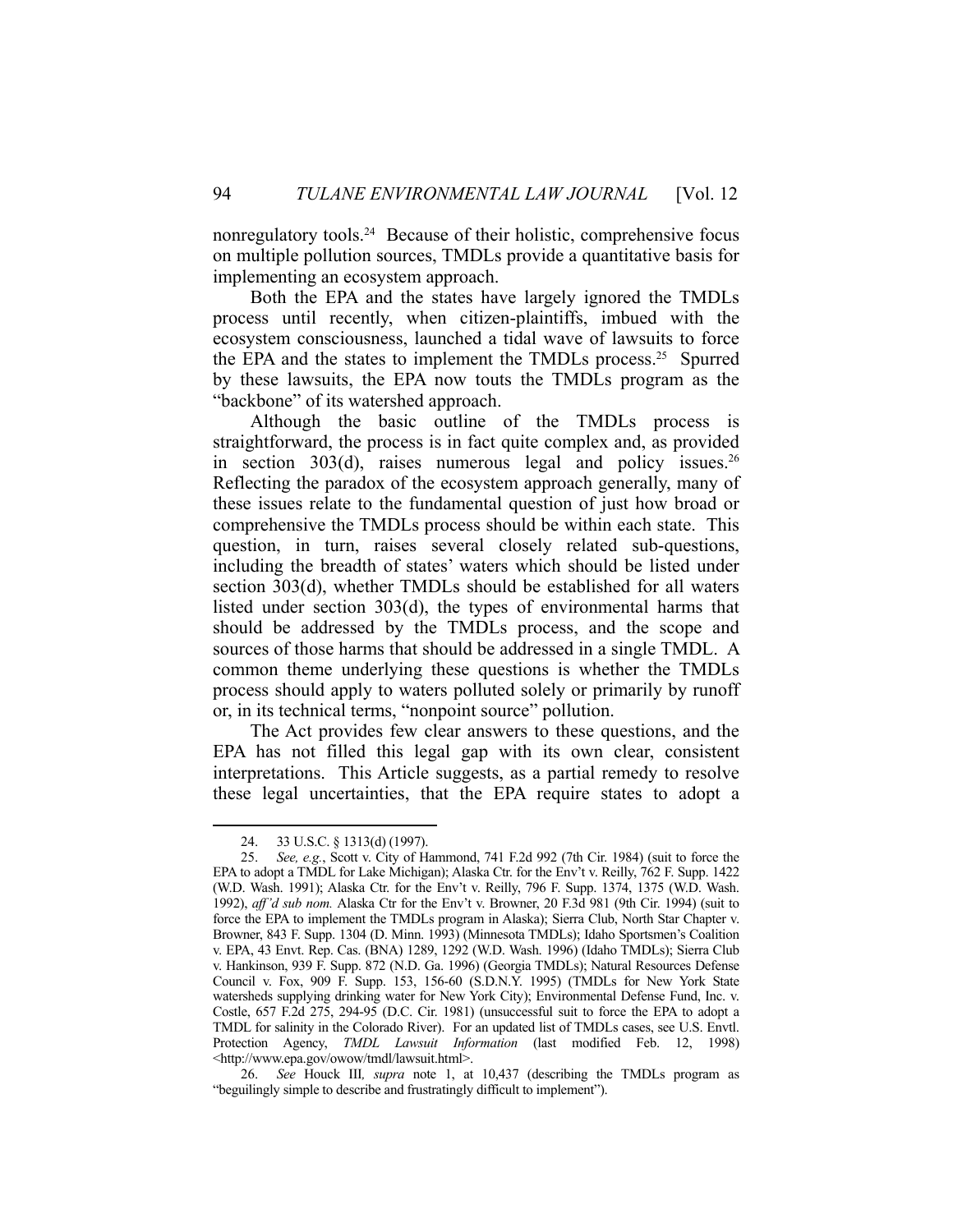watershed framework for purposes of determining the breadth of their TMDLs programs. In simple terms, not only is the TMDLs process an important tool for implementing a watershed ecosystem approach, but the latter provides a useful, if not necessary, tool for organizing the TMDLs process.27

 Part II of this Article describes how TMDLs fit within the broader regulatory framework of the Act. Part III analyzes the "scope" issues in the context of the identification of heavily polluted waters under section 303(d). Finally, Part IV analyzes issues relating to the scope of the harms addressed by TMDLs generally and to the scope of individual TMDLs.

#### II. THE BIG PICTURE: THE CLEAN WATER ACT AND TMDLS

 The Clean Water Act provides the modern framework for water pollution control in the United States. The general history and structure of the Act has been described in numerous books, articles, and court decisions.<sup>28</sup> The Act's structure is summarized below simply to provide a context for later analysis of the legal issues surrounding TMDLs and to stress the connections between TMDLs and other pollution control programs.

#### *A. Congress's Ecosystemic Goals and Ambitious Objectives*

 Congress's express objective in adopting the 1972 Act was to "restore and maintain the chemical, physical, and biological integrity of the Nation's waters."29 This objective is notable, in part, because it is ambitious, and also because of its holistic focus on the overall integrity of the Nation's waters. This broad focus suggests a concern,

 <sup>27.</sup> This theme builds on Professor Adler's discussion regarding the benefits of a watershed approach for coordinating the issuance of pollution permits and integrating those permits with other pollution controls under the TMDLs umbrella. *See* Adler, *supra* note 3, at 995 n.112. The EPA itself has begun to refer generally to the symbiotic relationship between TMDLs and the watershed approach. *See* CLEAN WATER ACTION PLAN, *supra* note 5, at 79.

 <sup>28.</sup> *See, e.g.*, 2 WILLIAM H. RODGERS, JR., ENVIRONMENTAL LAW (1994); ROBERT W. ADLER ET AL., THE CLEAN WATER ACT 20 YEARS LATER (1993); David S. Baron, *Water Quality Standards for Rivers and Lakes: Emerging Issues*, 27 ARIZ. S. L.J. 559 (1995); Mark Van Putten & Bradley Jackson, *The Dilution of the Clean Water Act*, 19 U. MICH. J.L. REFORM 863 (1986); Drew Caputo, *A Job Half Finished: The Clean Water Act After 25 Years*, [1997] 27 Envtl. L. Rep. (Envtl. L. Inst.) 10,574; Oliver A. Houck, *TMDLs: The Resurrection of Water Quality Standards—Based Regulation Under the Clean Water Act*, [1997] 27 Envtl. L. Rep. (Envtl. L. Inst.) 10,327 [hereinafter Houck I]; Oliver A. Houck, *TMDLs, Are We There Yet?: The Long Road Toward Water Quality—Based Regulation under the CWA*, [1997] 27 Envtl. L. Rep. (Envtl. L. Inst.) 10,391 [hereinafter Houck II]; Alia S. Miles, *Searching for the Definition of "Discharge": Section 401 of the Clean Water Act*, 28 ENVTL. L. 191, 195-200 (1998).

 <sup>29. 33</sup> U.S.C. § 1251(a).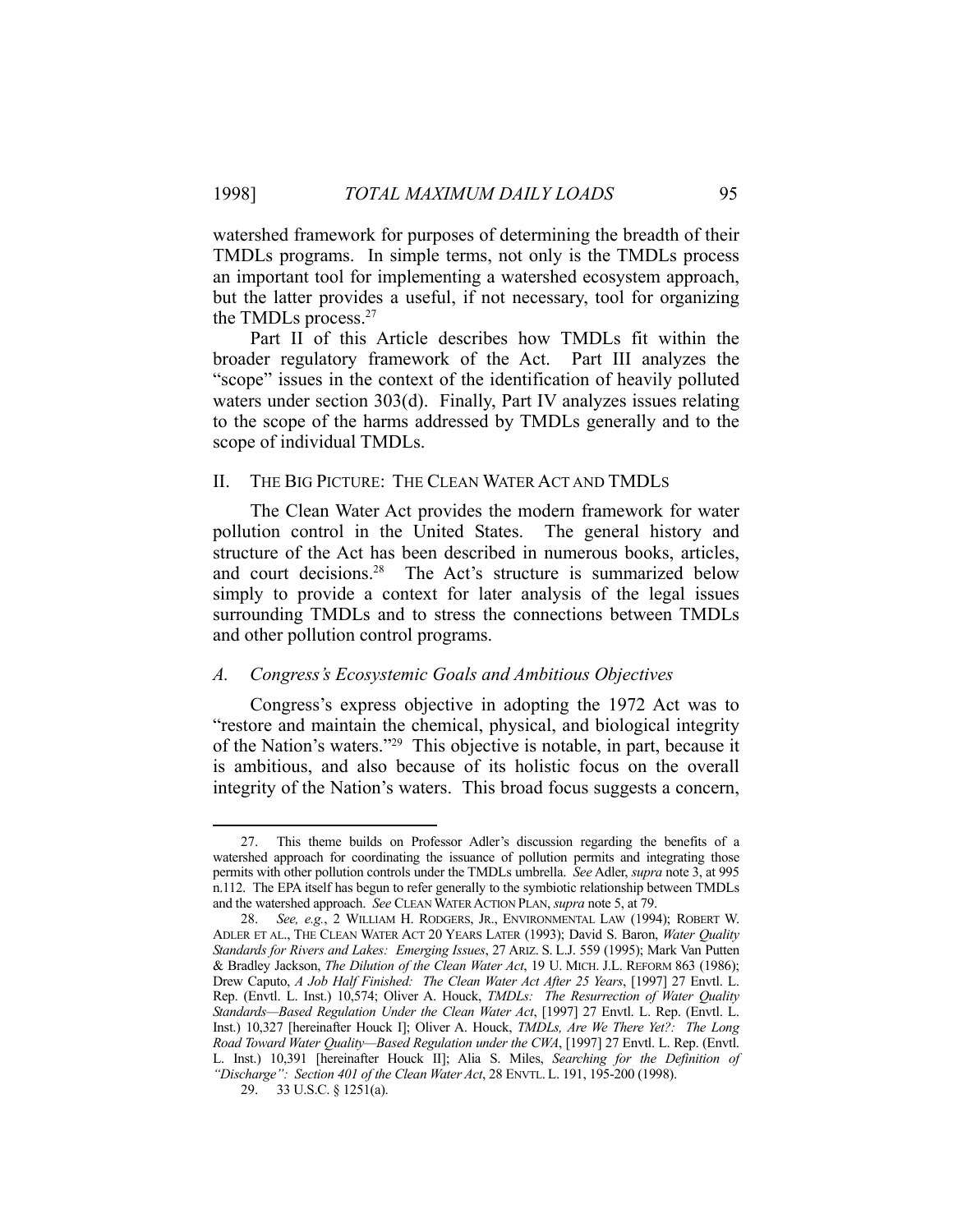less with particular sources of harm or particular kinds of harm, than with the overall effects of all harms on aquatic ecosystems.<sup>30</sup> Professor Adler describes this objective as "one of the best declarations of an ecosystem-based aspiration in any federal environmental law."31 This broad ecosystem focus is also consistent with the watershed focus of the TMDLs process.

 In order to achieve the Act's ambitious objective, Congress declared a "national goal" that "the discharge of pollutants into the navigable waters be eliminated by 1985."32 Although courts have not applied Congress's far-reaching objective and goals literally, they have nevertheless often considered those congressional statements as important guide-posts in construing the Act's many, and often complex and ambiguous provisions.<sup>33</sup> Court decisions in the TMDLs cases have generally epitomized this common judicial approach.<sup>34</sup>

 32. 33 U.S.C. § 1251(a)(1). Congress also set an "interim goal," "wherever attainable," of achieving water quality which "provides for the protection and propagation of fish, shellfish, and wildlife" and for water-based "recreation" be achieved by 1983. *Id.* § 1251(a)(2). Congress also declared, as a national "policy," that the discharge of "toxic" pollutants in "toxic amounts" be prohibited. *Id.* § 1251(a)(3).

 33. *See, e.g.*, Monongahela Power Co. v. Alexander, 809 F.2d 41, 45-46 (D.C. Cir. 1987) (marking the 1972 legislation as "the ascendancy of water-quality control to the status of a major

 <sup>30.</sup> The Act's legislative history confirms the ecosystem approach reflected in this statement of objectives. The House Report explained that the word "integrity" in that objective was intended to refer "'to a condition in which the natural structure and function of ecosystems [are] maintained.'" H.R. REP. No. 92-911, at 76 (1972) (cited in United States v. Riverside Bayview Homes*,* Inc., 474 U.S. 121, 132 (1985); Dubois v. Agriculture Dep't, 43 Env't Rep. Cas. (BNA) 1824, 1840 (1st Cir. 1977)).

 <sup>31.</sup> Adler, *supra* note 3, at 1038. Although that quoted phrase suggests that Congress intended the Act to have a broad, ecosystem-based focus, another phrase in the Act's purpose section seems inconsistent with this broad focus, by expressing Congress's policy that the states' authority to allocate water rights should not be "superseded, abrogated or otherwise impaired" by the Act. 33 U.S.C. § 1251(g) (1997). In *PUD No. 1 v. Washington Dep't of Ecology*, 511 U.S. 700, 720 (1994), petitioners cited that phrase in section 101(g) of the Act as suggesting that Congress did not intend the Act to regulate water quantity, i.e., the volume or flow of water. As noted in the Part I, quantity or flow is one of four key physical dimensions of a watershed; thus, precluding that dimension from the Act's coverage would limit the Act's ability to support a watershed ecosystem approach. A majority of the Supreme Court rejected the petitioners' argument, however, concluding that states could still allocate proprietary rights to use water but those rights were subject to national water quality concerns under the Act. *See id.* at 723. Taking a holistic ecosystem perspective itself, the majority found the petitioners' distinction between water quality and quantity "artificial." *See id*. at 719 ("In many cases, water quantity is closely related to water quality; a sufficient lowering of the water quantity in a body of water could destroy all of its designated uses, be it for drinking water, recreation, navigation or, as here, a fishery."). The majority also relied on the Act's definition of "pollution," in section 502(19), as "'the man-made or man induced alteration of the chemical, physical, biological, and radiological integrity of water.'" *Id.* According to the majority, this concept "expressly evinces Congress's concern with the physical and biological integrity of water" and specifically encompassed the "effects of reduced water quantity." *Id.*; *see also* National Wildlife Fed'n v. Gorsuch, 693 F.2d 156, 179 n.67 (D.C. Cir. 1982) ("Section 101(g) was not intended to take precedence over legitimate and necessary water quality considerations.").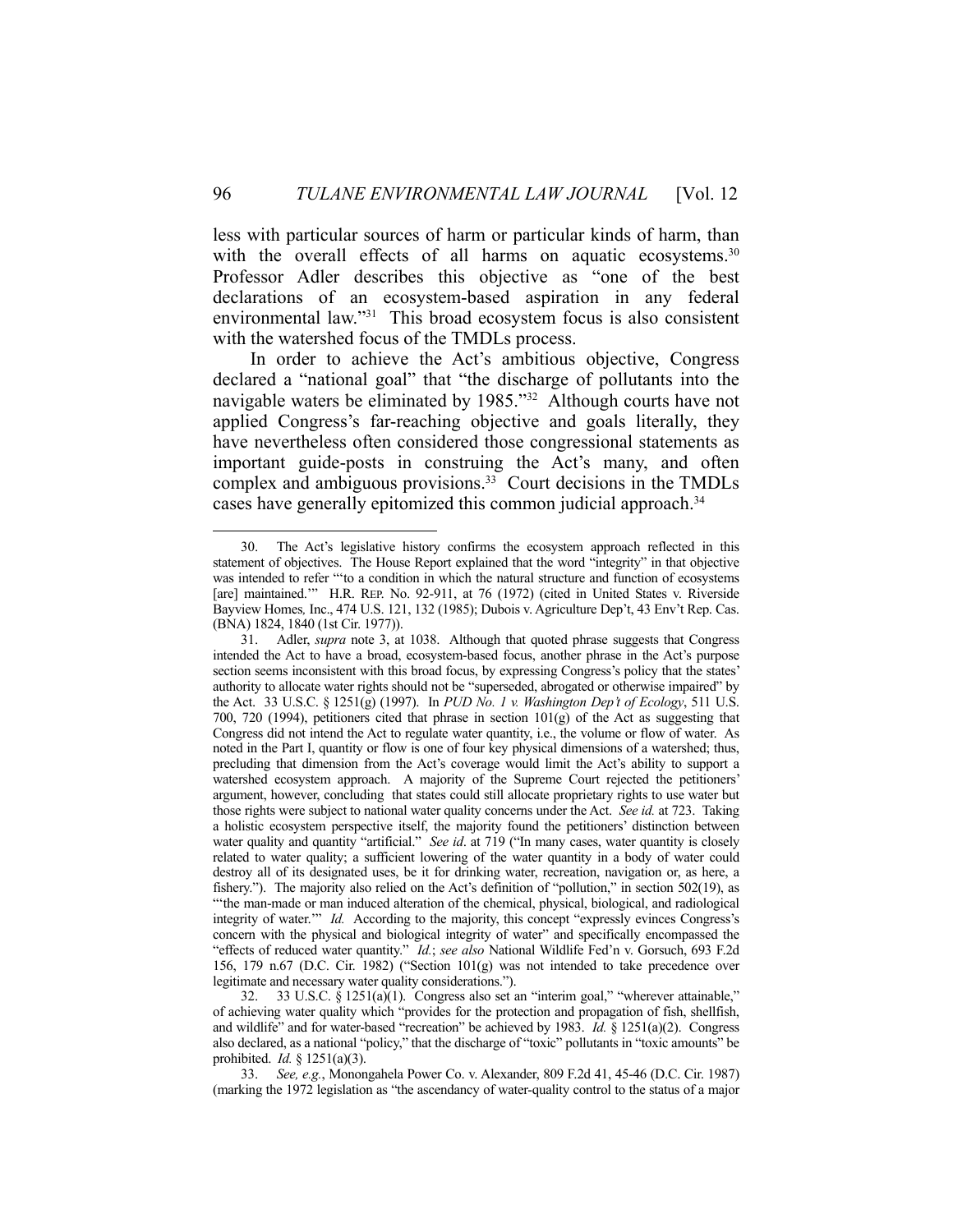Although extremely (and perhaps unrealistically) ambitious, Congress's "national goal" is restrictive in one important respect—it applies to "pollutants" rather than to "pollution." The Clean Water Act defines "pollution" in broad, holistic terms;<sup>35</sup> but the Act defines "pollutants" more narrowly as a variety of expressly referenced materials and "heat" that are "discharged into water."36 The "pollutant" definition takes a broad view of the kinds of materials considered "pollutants," e.g., by expressly including biological materials and heat, but does not reflect as broad an ecosystem focus as the Act's definition of "pollution" or as the Act's overriding objective in section 101(a). As discussed in more detail below, Congress's contrasting definitions of "pollution" and "pollutants" and varying uses of those terms throughout the Act, provide fundamental problems in interpreting many of the Act's provisions.37

#### *B. "NPDES" Permits for "Point Sources"*

 As noted above, Congress set as a goal the elimination by 1985 only of "pollutants," rather than of all ecosystem harms. Congress limited the Act's strongest regulatory tool to only a sub-set of all sources of those "pollutants." Specifically, section 301(a) of the Act prohibits the "discharge of any pollutant" except pursuant to permits issued by the EPA.38 The phrase "discharge of a pollutant" is limited

national priority"); Sierra Club v. Corps of Engineers, 772 F.2d 1043, 1055 (2d Cir. 1985) (stating that Congress's far-reaching statutory goals are based on "its belief that man and nature are so intimately connected that to significantly degrade the waters of [the United States] threatens not only the fish, but ultimately man as well"); *see also* PUD No. 1 v. Wash. Dep't of Ecology, 511 U.S. 700, 704 (1994) (referring to several of the Act's goals as "ambitious"); National Resources Defense Counsel v. Costle, 568 F.2d 1369, 1371 (D.C. Cir. 1977) (stating that the Act was a "dramatic response to accelerating environmental degradation of rivers, lakes and streams in this country"); American Frozen Food Inst. v. Train, 539 F.2d 107, 113-14 (D.C. Cir. 1976); Baron, *supra* note 28, at 594 ("Perhaps no other environmental statute is so driven by such an ambitious set of objectives.").

 <sup>34.</sup> *See, e.g.*, Alaska Ctr. for the Env't v. Reilly, 762 F. Supp. 1422, 1429 (W.D. Wash 1991) (rejecting the EPA's position, in part, because it was "inconsistent with the CWA's purpose"); Alaska Ctr. For the Env't v. Browner, 20 F.3d 981, 983-86 (9th Cir. 1994) (citing the Act's "laudable but unattained" goal) (acknowledging the district court's finding that its relief was necessary "to bring about any progress toward achieving the congressional objectives of the CWA"); Idaho Sportsmen's Coalition v. Browner, 43 Envt. Rep. Cas. (BNA) 1289, 1290-92 (W.D. Wash. 1996) (citing national goal and rejecting EPA's proposed TMDL development schedule, in part, in light of Congress's national goal); Natural Resources Defense Council v. Fox, No. 94 Civ. 8424 (PKL), slip op. at 18 (S.D.N.Y. Nov. 12, 1998) (citing national goal in determining how quickly TMDLs were supposed to be established).

<sup>35.</sup> *See supra* note 31.<br>36. 33 U S C 8 1362(1)

 <sup>36. 33</sup> U.S.C. § 1362(19).

 <sup>37.</sup> Hereinafter, this Article will refer to "pollution" and "pollutants" interchangeably unless either word is cited in quotations.

 <sup>38. 33</sup> U.S.C. § 1311(a).*.*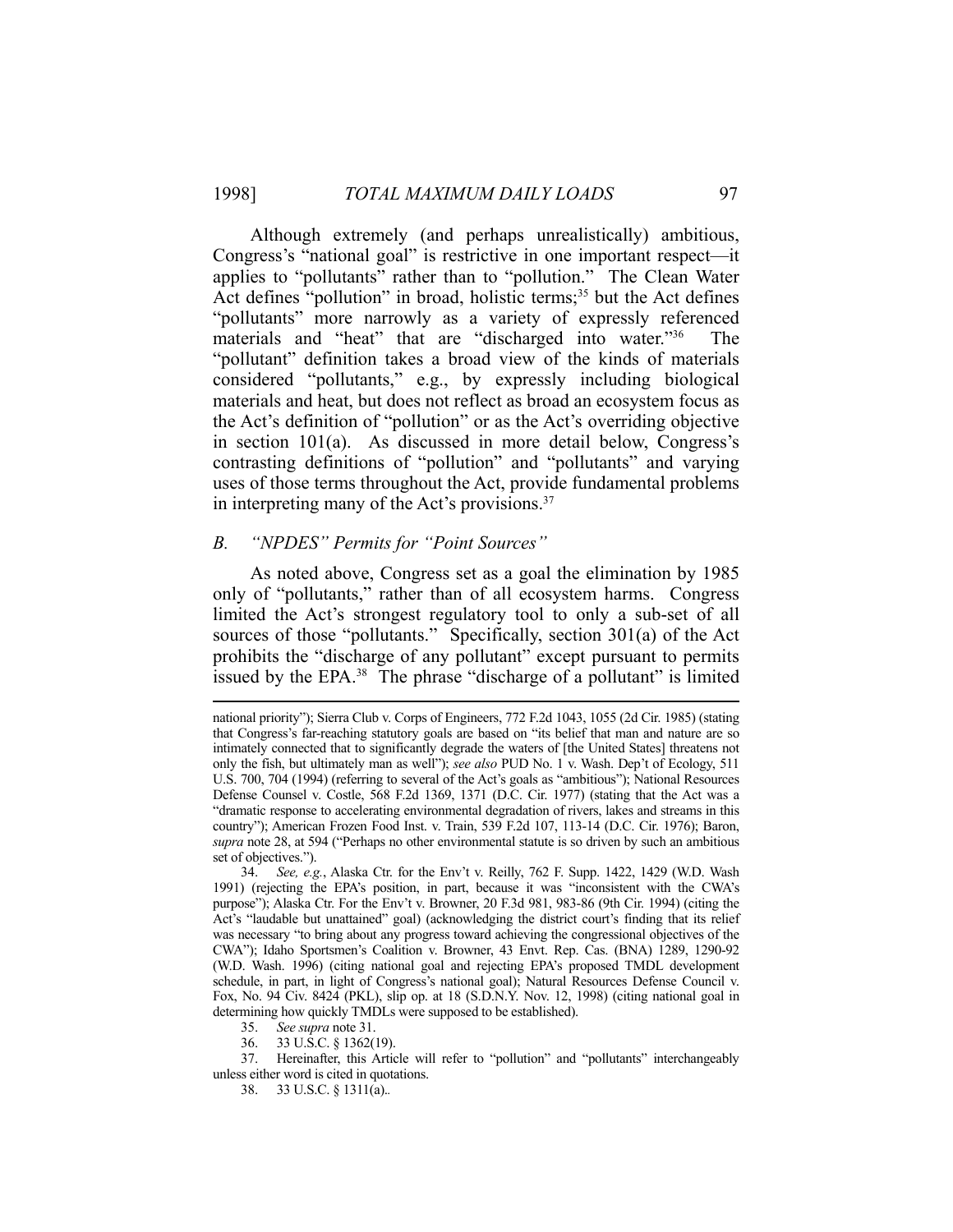only to pollution discharged from a "point source."<sup>39</sup> The Act defines that term, in turn, as "any discernible, confined and discrete conveyance," and specifically excludes "agricultural stormwater discharges and return flows from irrigated agriculture."40 The precise limits of this definition are unclear, but it generally excludes pollution runoff or "nonpoint source" pollution.<sup>41</sup> Yet, nonpoint source pollution is a significant, if not the largest, source of pollution in United States waters.<sup>42</sup> Thus, the section  $301(a)$  point source permitting requirements fall far short of addressing Congress's holistic, ecosystem-based objective in section 101(a). The Act lacks a similar permitting requirement for nonpoint source pollution.

 Section 402 of the Clean Water Act authorizes the EPA to issue "National Pollution Discharge Elimination System" ("NPDES") permits for point sources.43 The Act requires these permits to be

 42. *See* OFFICE OF THE ADM'R, U.S. ENVTL. PROTECTION AGENCY, EPA 100-R-98-006, REPORT OF THE FEDERAL ADVISORY COMMITTEE ON THE TOTAL MAXIMUM DAILY LOAD (TMDL) PROGRAM (1998) [hereinafter FACA REPORT] ("State surveys indicate that non-point sources are significant and widespread contributors of pollution to impaired waters."); CLEAN WATER ACTION PLAN, *supra* note 5, at 8-9 ("Polluted Runoff is the Most Important Source of Water Pollution" and noting that polluted runoff accounts for the "majority" of the "leading causes of water quality impairments reported by states"); Miles, *supra* note 28, at 200-01 (noting that nonpoint source pollution "continues to have an enormous impact on our nation's waters"); James M. McElfish, Jr., *State Enforcement Authorities for Polluted Runoff*, [1998] 28 Envtl. L. R. (Envtl. L. Inst.) 10,181, 10,183 ("[N]onpoint source pollution remains a significant problem."); Elaine Bueschen, *Pfiesteria Piscidida: A Regional Symptom of a National Problem*, [1998] 28 Envtl. L. Rep. (Envtl. L. Inst.) 10,317,10,317-21 ("Agricultural runoff is the greatest contributor of pollution in America's impaired rivers, streams and lakes"); *see also generally* PAUL THOMPSON ET AL., POISON RUNOFF: A GUIDE TO STATE AND LOCAL CONTROL OF NONPOINT SOURCE WATER POLLUTION (1989).

 43. For a general explanation of the NPDES permitting program, see RODGERS, *supra* note 28, § 4.26-4.32; Adler, *supra* note 3, at 1038-49; *see also*, *e.g.*, Chemical Mfrs. Ass'n v. Natural Resources Defense Council, 470 U.S. 116 (1985); Natural Resources Defense Council v. EPA, 915 F.2d 1314, 1316-17 (9th Cir. 1990); Trustees for Alaska v. EPA, 749 F.2d 549, 552-53

 <sup>39.</sup> *Id.* § 1362(12).

 <sup>40.</sup> *Id.* § 1362(14).

 <sup>41.</sup> *Compare, e.g.*, Oregon Natural Desert Ass'n v. Dombeck, 151 F.3d 945, 948 (9th Cir. 1998) (stating that runoff directly from animal grazing is a nonpoint source); Newton County Wildlife Ass'n v. United States Forest Service, 46 Envt. Rep. Cas. (BNA) 1694, 1698 (8th Cir. 1998) (finding that runoff from road building and logging operations is a nonpoint source), *and*  National Wildlife Fed'n v. Gorsuch, 693 F.2d 156, 172-73 (D.C. Cir. 1982) (stating that a dam that discharges water with a low dissolved oxygen content is not a point source), *with, e.g.*, Concerned Area Residents for the Env't v. Southview Farm, 34 F.3d 114, 123 (2d Cir. 1994) (holding that a large dairy farm is a point source); Umatilla Water Quality Protection Ass'n v. Smith Frozen Foods, 44 Envt. Rep. Cas. (BNA) 1385 (D. Or. 1997) (finding that leaky brine ponds are a point source); United States v. Earth Sciences, Inc., 599 F.2d 368, 374 (10th Cir. 1979) (finding that settling pond overflow is a point source); Sierra Club v. Abston Constr. Co., 620 F.2d 41, 45 (5th Cir. 1980) (stating that runoff from mine tailings is a point source when tailing piles are designed so that runoff will likely pass through ditches or other discrete conveyances). For a discussion of the scope of the point source definition, see, for example, Houck III, *supra* note 1, at 10,425; Miles, *supra* note 28, at 196-98.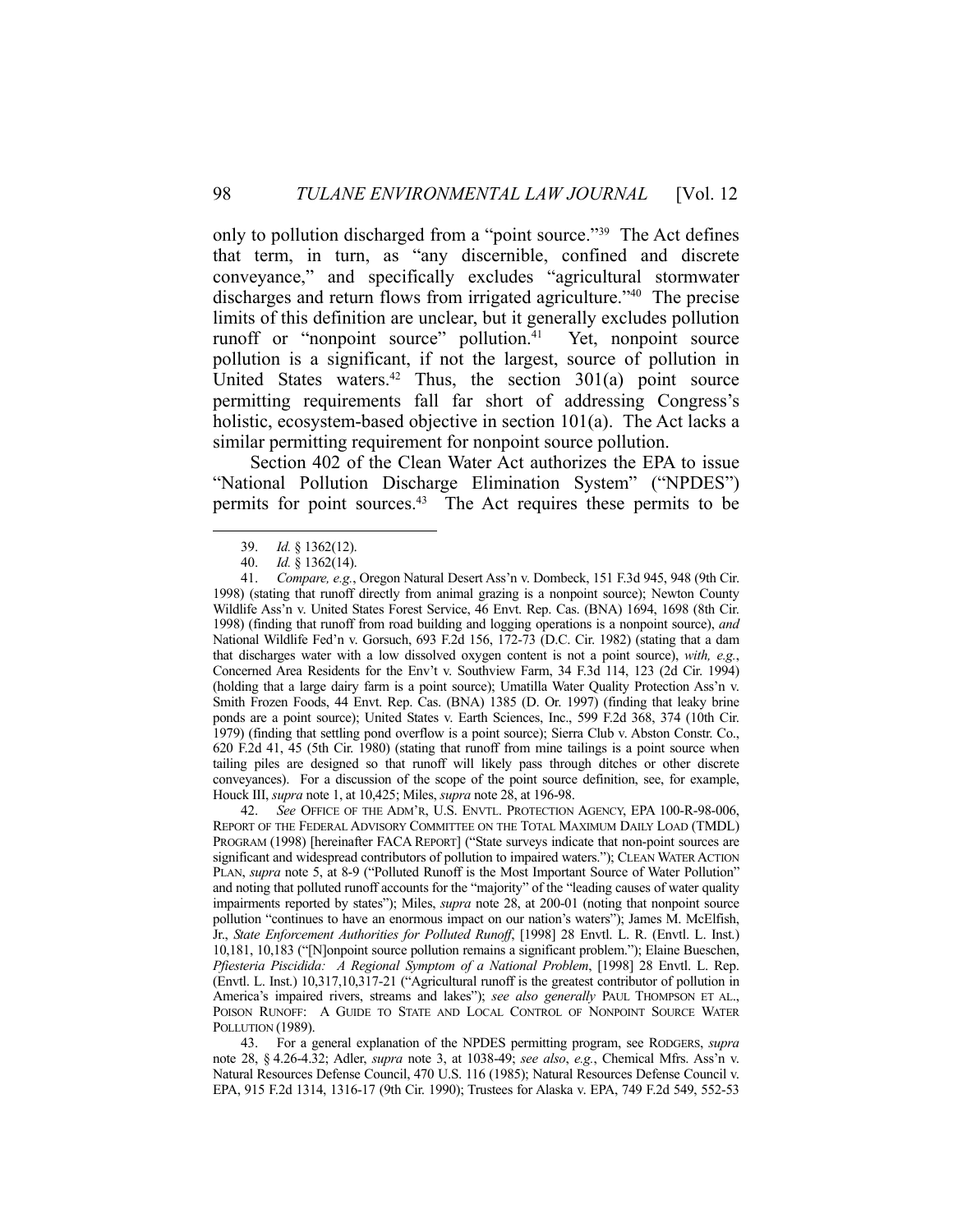based upon a bifurcated set of regulatory targets. One set is "technology-based," i.e., targets based upon expected pollution reductions resulting from the application of various levels of available technology.44 The other set of targets are "water quality-based."45 These targets are called "water quality standards," and are generally established by states, subject to review and approval by the EPA. The "water quality standards" are set at levels necessary "to protect the public health or welfare, enhance the quality of water and serve the purposes of" the Act.<sup>46</sup> States establish "designated uses" for each waterbody within each state and corresponding narrative or numeric ambient water quality criteria for various pollutants or stream characteristics which are designed to maintain the designated uses.<sup>47</sup> Thus, NPDES permits must include "technology-based" effluent standards, established by the EPA, along with "any more stringent limitation, including those necessary to meet water quality standards," generally established by states.<sup>48</sup> By addressing characteristics of ambient water quality, state standards themselves apply to point and nonpoint sources.<sup>49</sup> But under sections  $301(a)$  and  $402(a)$  of the Act, only point sources are subject to NPDES permit requirements aimed at achieving those standards.

 48. 33 U.S.C. §§ 1311(b)(1)(C), 1342(a)(1). These "standards" include, not only those adopted by States pursuant to section 303, but also a generic statutory standard which mirrors the national interim goal in section 101(a)(2) and includes the "protection of public water supplies, agricultural and industrial uses." *Id.* § 1312(a). The EPA is authorized to establish effluent limits when necessary to achieve this generic standard. *See id.* 

 <sup>(9</sup>th Cir. 1984). States can take the lead in issuing NPDES permits to applicable sources within their boundaries pursuant to a delegation by the EPA. *See* 33 U.S.C. § 1342(b).

 <sup>44.</sup> *See* 33 U.S.C. §§ 1281(b), 1314(b), 1316, 1317.

 <sup>45.</sup> *See id.* 

 <sup>46.</sup> *Id.* § 1313(c)(2); 40 C.F.R. § 130.3, pt. 131 (1997).

 <sup>47.</sup> *See* 40 C.F.R. § 130.9. Water quality standards also generally include an "antidegradation" rule designed to prevent waters from becoming more polluted and provisions for the issuance of "mixing zones" which are areas immediately downstream of pollution sources in which the pollution is permitted to exceed applicable ambient standards. For a recent, general description of the Act's water quality standards provisions and the history of their statutory and regulatory development, see Water Quality Standards Regulation, 63 Fed. Reg. 36,742, 36,745-47 (1998) (EPA's "advanced notice" of a process for changing the Agency's water quality standards regulations).

 <sup>49.</sup> *See, e.g.*, Oregon Natural Resources Council v. Lyng, 882 F.2d 1417 (9th Cir. 1989) (referencing Oregon's ten percent limit on non point sources); Oregon Natural Resources Council v. United States Forest Serv., 834 F.2d 842, 852 (9th Cir. 1987) (addressing merits of challenge to federal timber sale on ground that runoff from bridge and logging road construction would result in violations of state water quality standards for turbidity); *see also* 33 U.S.C. §§ 1342(a), 1311(a).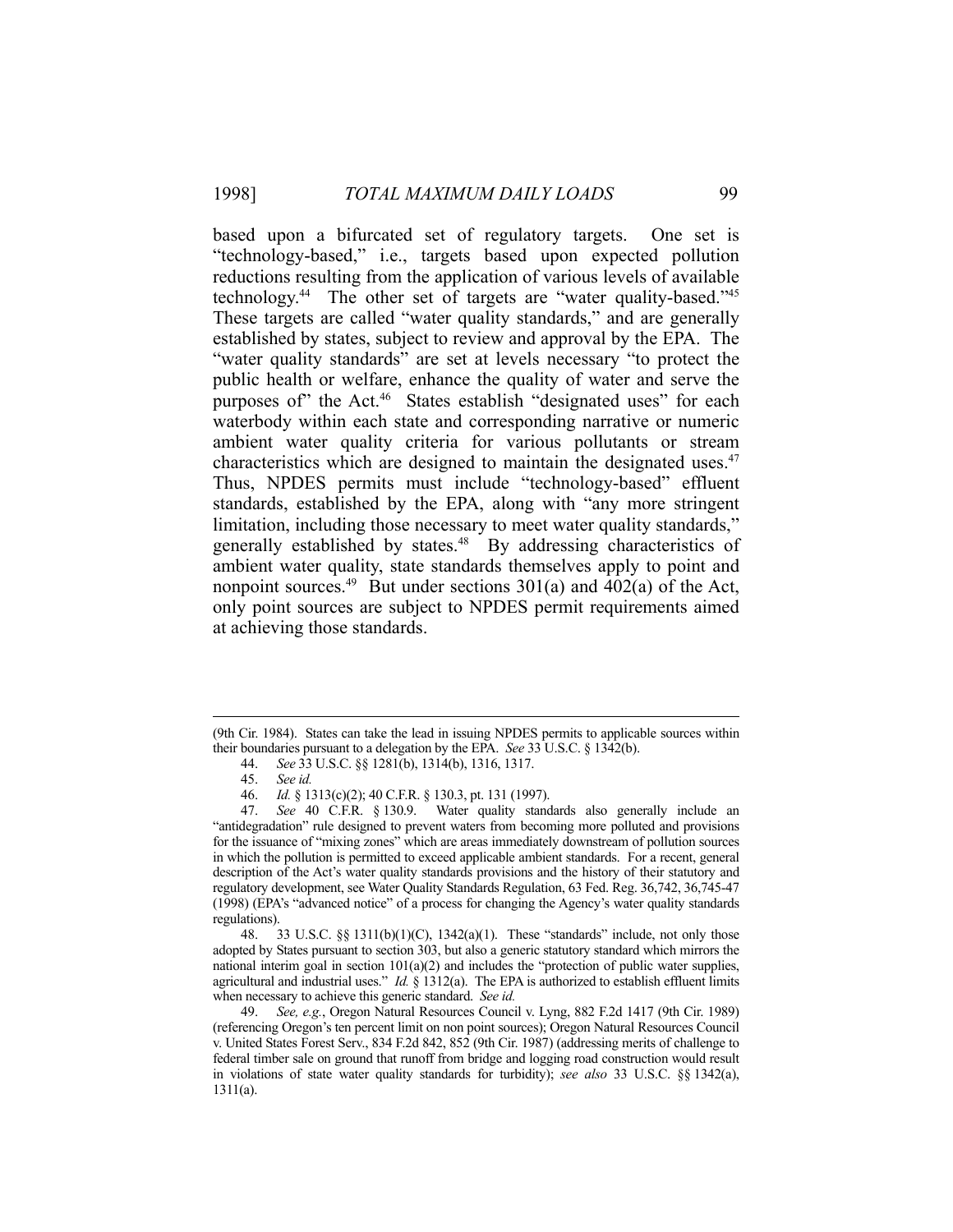## *C. Other Clean Water Act Programs for Achieving Water Quality Standards*

 In addition to the water quality-based targets for NPDES permits, the Act contains several other important water quality-based programs. In section 401 of the Act, Congress gave states the power to essentially veto any federal license or permit, including NPDES permits, if the approved activity will violate a state water quality standard.<sup>50</sup> Courts have sent mixed signals on the extent to which states' "certification" authority can reflect an ecosystem focus. On the one hand, the Supreme Court in *PUD No. 1 v. University of Washington Department of Ecology* held that, in issuing section 401 certifications for activities that involve federally permitted or licensed point source discharges, states can include conditions to limit aquatic ecosystem harms resulting from other aspects of the same activities.<sup>51</sup> On the other hand, the Ninth Circuit recently construed section 401 as inapplicable to runoff from federally permitted or licensed activities that do not have a related point source. $52$ 

 The Act also contains a comprehensive, water quality-based planning approach that applies to all pollution sources. Section 208(a) generally requires states to identify areas which have "substantial water quality problems" due to "urban-industrial concentrations or other factors" and to develop "areawide waste treatment management plans" for controlling pollution within those areas.53 Also of note, section 305(b) requires states to submit biennial reports to the EPA which assess the quality of all waters within each state and the adequacy of programs for protecting water quality.<sup>54</sup>

 <sup>50.</sup> *See* 33 U.S.C. § 1341(a)(1); *see also* Miles, *supra* note 28, at 205-07; Debra L. Donahue, *The Untapped Power of Clean Water Act Section 401*, 23 ECOLOGY L.Q. 201 (1996); Katherine Ransel & Erik Meyers, *State Water Quality Certification and Wetland Protection: A Call to Awaken the Sleeping Giant*, 7 VA.J. NAT.RESOURCES L. 339 (1988). Short of a veto, states can add any conditions they consider necessary to ensure that a federally licensed activity will comply with those standards. 33 U.S.C. § 1341 (a)(1).

 <sup>51. 511</sup> U.S. 700, 710-23 (1994). The Court specifically upheld the state's section 401 certification condition that the activity maintain a minimum stream flow. *See id.* at 712-13. But the logic of the Court's opinion would apply equally to conditions aimed at limiting runoff or other kinds of ecosystem harms which a state believes will cause a violation of its ambient standards, as long as those harms result from the same activity whose point source requires a federal permit or license.

 <sup>52.</sup> *See* Oregon Natural Desert Ass'n v. Dombeck, 151 F.3d 945, 948-50 (9th Cir. 1998). For a discussion of the district court's decision, which the Ninth Circuit overturned, see Miles, *supra* note 28, at 193-94; *see also* Donahue, *supra* note 50, at 273-74; Katherine P. Ransel, *The Sleeping Giant Awakens*, 25 ENVTL. L. 255, 270 (1995).

 <sup>53. 33</sup> U.S.C. § 1288(a). *But see* Adler, *supra* note 3, at 1042-44 (noting that section 208 is now "given little attention by EPA and is used only rarely by states").

 <sup>54.</sup> *See id.* § 1315(b).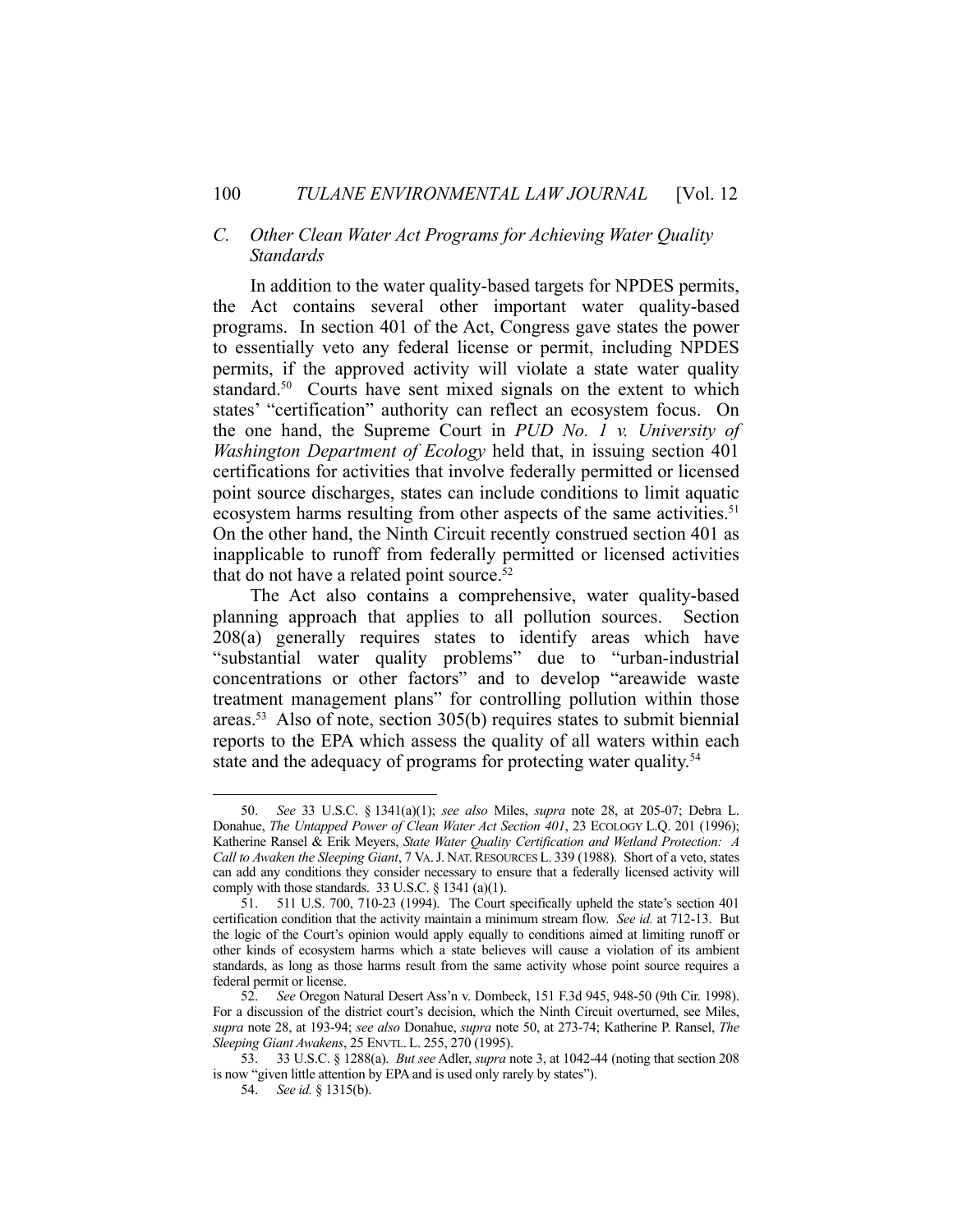In 1987, Congress strengthened the Act's water quality-based approach toward toxic pollution. The 1987 Amendments require states to identify various categories of waters not expected to achieve ambient water quality standards due to toxics, $55$  and then requires states to develop water quality-based "individual control strategies" to reduce toxic pollution from point sources on those waters.<sup>56</sup>

 The 1987 Amendments also strengthened the Act's approach toward nonpoint source pollution. The Amendments add a "national policy" that nonpoint source control "programs" be "developed and implemented in an expeditious manner so as to enable the goals of [the Clean Water Act] to be met through the control of both point and nonpoint sources of pollution."<sup>57</sup> The Amendments also add an additional planning component for nonpoint source pollution. Section 319 of the Act requires states to submit reports to the EPA which: (1) identify waters which cannot reasonably be expected to achieve state ambient water quality standards "without additional action to control nonpoint sources of pollution"; (2) describe a process for identifying "best management practices" and other measures for reducing nonpoint source pollution; and (3) identify existing state and local programs for controlling nonpoint source pollution. $58$  Section 319 then requires states and/or the EPA to establish "management programs" for controlling nonpoint source pollution and authorizes the EPA to issue grants for states to implement approved management programs.59

 In addition to the section 208 and 319 plans, section 304(l) lists and control strategies, and section 305(B) water quality assessments, the Act contains other provisions directly or indirectly supporting comprehensive, water quality-based watershed planning and management.<sup>60</sup> Several of these provisions address specific waters,

 <sup>55.</sup> *See id.* § 1314(1)(A)-(B).

 <sup>56.</sup> *Id.* § 1314(l)(1)(C)-(D). *See generally* National Resources Defense Council v. EPA, 915 F.2d 1314 (9th Cir. 1990).

 <sup>57. 33</sup> U.S.C. § 1251(a)(7).

 <sup>58.</sup> *Id.* § 1329(a).

 <sup>59.</sup> *See id.* § 1329(b), (h).

 <sup>60.</sup> *See* Adler, *supra* note 3, at 1040-45; *id.* at 1070-81 (summarizing the planning provisions); *see also* 33 U.S.C. § 1252(a) (requiring the EPA to develop "comprehensive programs" to control "pollution" of both surface and ground waters, giving "due regard" to "fish and aquatic life and wildlife, recreational purposes," and water withdrawals for various uses including public water supplies and agriculture); *id.* § 1252(c) (granting federal funds to local planning agencies for their participation in the development of a "comprehensive water quality control plan for a basin or a portion thereof"); *id.* § 1252(c) (requiring EPA to submit a report to Congress on the relationship between Clean Water Act programs and water allocation programs, including recommendations on how to "improve coordination efforts to reduce and eliminate pollution in concert with programs for managing water resources"); *id.* § 1254(r) (allowing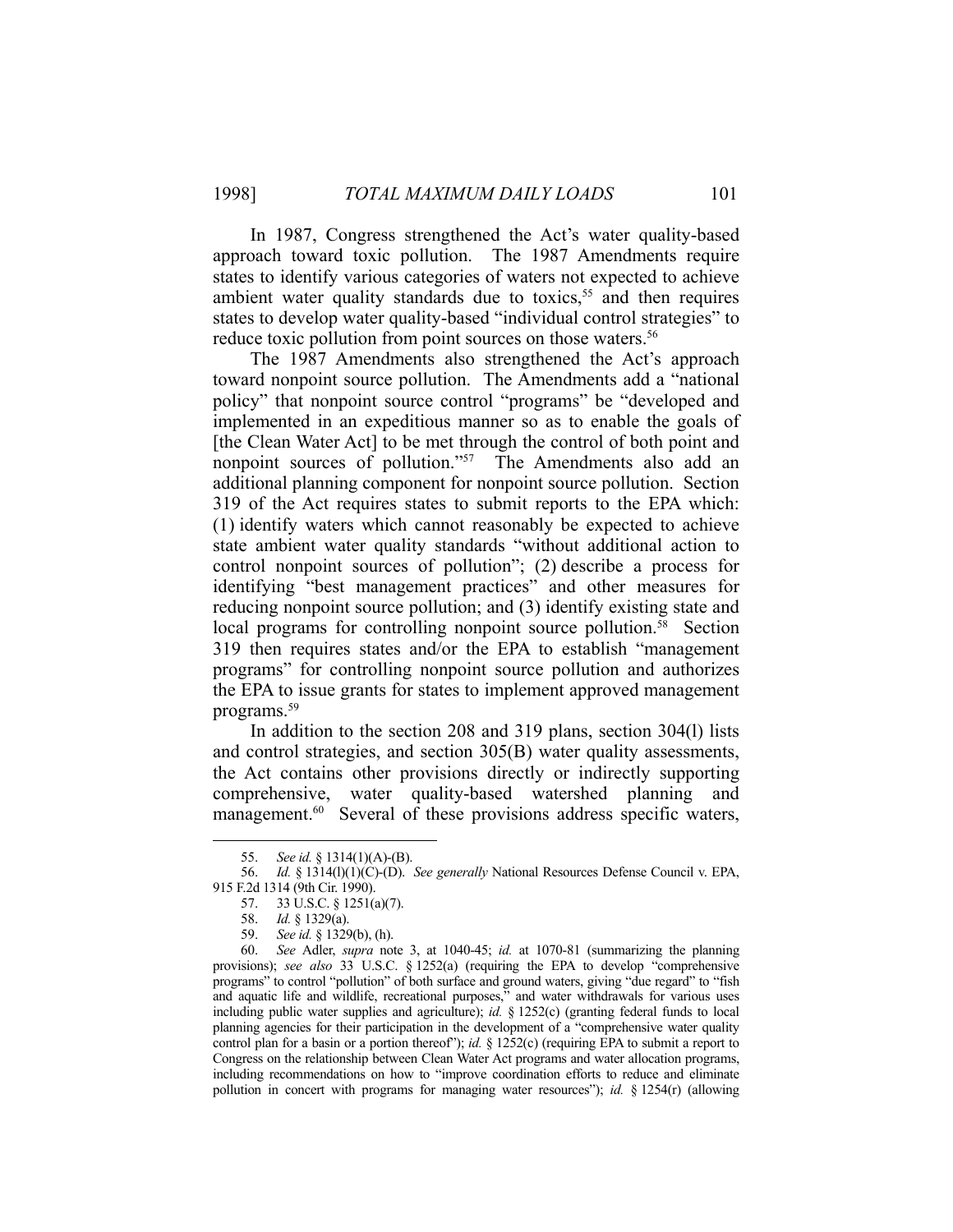including Lake Michigan, Chesapeake Bay, Puget Sound, and Long Island Sound.<sup>61</sup>

#### *D. The EPA's Watershed Approach*

 The EPA has historically implemented watershed-based planning and management provisions with questionable vigor. $62$  As noted above, however, the Agency has in recent years developed and encouraged states to adopt an overall "watershed approach" for implementing water quality programs.

 The EPA's vision of a watershed approach is reflected in a 1996 document entitled "Watershed Approach Framework."63 In that document, the Agency noted that "[m]any public and private organizations are joining forces and creating multidisciplinary and multijurisdictional partnerships" to focus on the country's substantial water pollution problems "community by community and watershed by watershed."<sup>64</sup> The Agency then stated that "supporting" these watershed approaches is a "high priority" for its national water program, but it emphasized that the approaches themselves should be "locally-driven."65

 The EPA defined a "watershed approach" as a "coordinating framework for environmental management that focuses public and private sector efforts to address the highest priority problems within hydrologically-defined geographic areas, taking into consideration

research grants on the "structure and function of aquatic ecosystems" and the "ecological characteristics necessary to the maintenance of the chemical, physical and biological integrity of freshwater aquatic ecosystems"); *id.* § 1254(s) (allowing grants for research on the "nature of river systems . . .the relationship between river uses and land uses, and on the effects of development . . . on river systems"); *id.* § 1255(b) (allowing grants to states "to demonstrate, in river basins or portions thereof," methods to "control pollution from all sources . . . including nonpoint sources, together with in stream water quality improvement techniques"); *id.* § 1281(c) (requiring, "[t]o the extent practicable," that "waste treatment management . . . be on an areawide basis and provide control or treatment of all point and nonpoint sources of pollution, including in place or accumulated pollution sources); *id.* § 1289(a) (requiring preparation of specified plans "for all basins in the United States); *id.* § 1324 (requiring states to submit to EPA plans for controlling "pollution" on all "publicly owned fresh water lakes" within each state); *id.* § 1330 (special programs for controlling "point and nonpoint sources of pollution" on each "estuary of national significance").

 <sup>61.</sup> *See, e.g.*, 33 U.S.C. § 1258 (Great Lakes); *id.* § 1266 (Hudson River bottom sediments); *id.* § 1267 (Chesapeake Bay); *id.* § 1268 (Great Lakes); *id.* § 1269 (Long Island Sound); *id.* § 1270 (Lake Champlain).

 <sup>62.</sup> *See* Adler, *supra* note 3, at 1038-49.

 <sup>63.</sup> U.S. ENVTL. PROTECTION AGENCY, EPA 840-S-96-001 WATERSHED APPROACH FRAMEWORK 2 (1996) [hereinafter WATERSHED APPROACH FRAMEWORK].

 <sup>64.</sup> *Id.* 

 <sup>65.</sup> *Id*. at 2-5.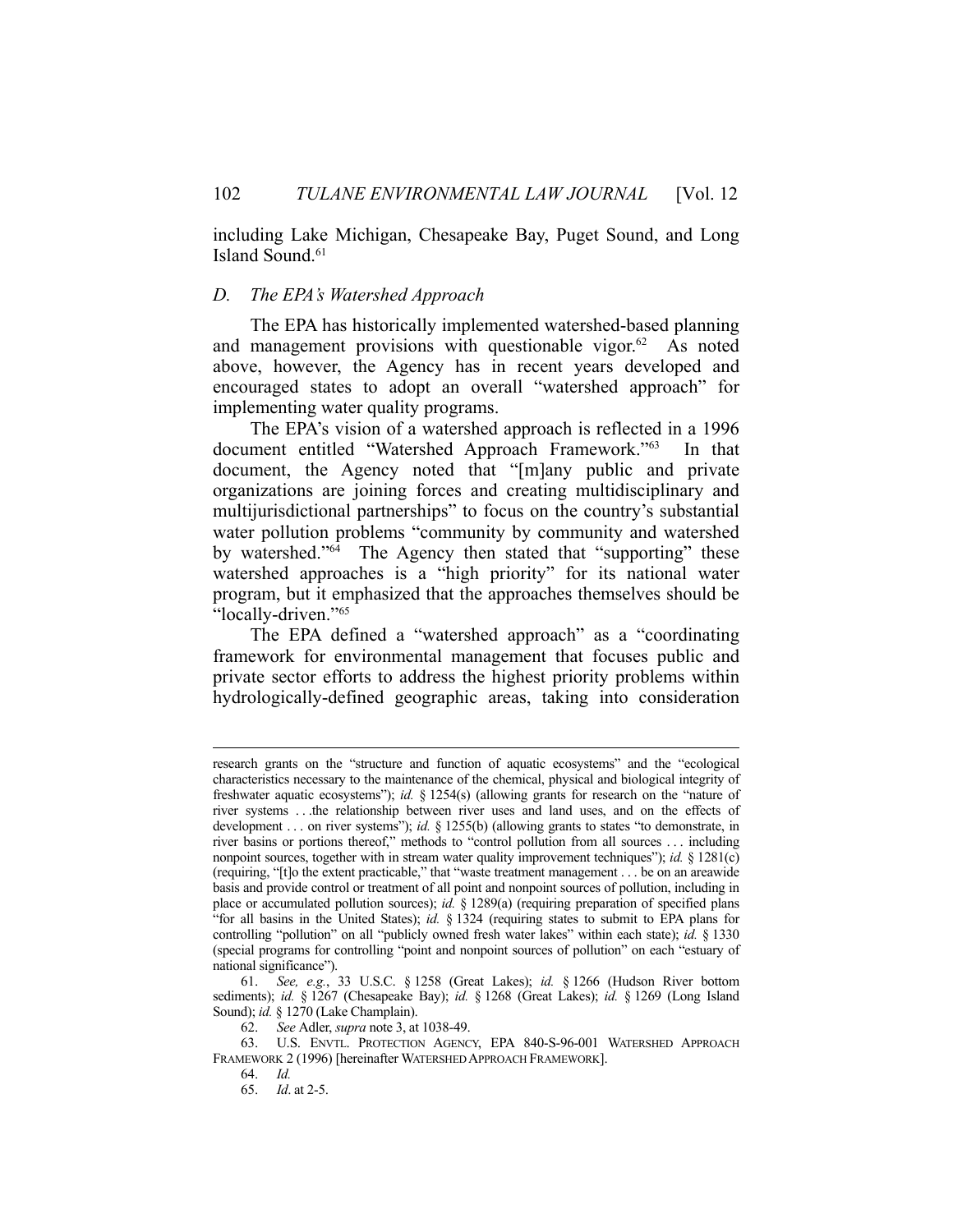both ground and surface water flow."<sup>66</sup> Given its focus on locally driven watershed initiatives, it is no surprise that the EPA emphasized the importance of flexibility in designing watershed programs; noting that programs may vary in objectives, priorities, and operational characteristics.67 However, the Agency also believed that there are several generic "guiding principles" on which all watershed approaches "should" be based.<sup>68</sup> The first of these principles— "partnerships"—is that all people "most affected by management decisions" should be "involved throughout and shape key decisions."69 The Agency viewed "broad involvement" as "critical," in part, because such involvement can "build a sense of community, reduce conflicts, increase commitment to the actions necessary to meet societal goals and, ultimately, improve the likelihood of sustaining long-term environmental improvements."70

 Although it supported local participation in watershed planning, the EPA believed that it should retain a major role in such efforts as well. The Agency stated that its responsibilities in supporting watershed approaches included defining and ensuring compliance with "basic water programs," and developing "national standards and  $tools.$ "71

 In addition to "partnerships," the EPA advocated a "geographic focus" principle for generic watershed approaches.<sup>72</sup> As its name implies, the principle is that geographic areas define the overall

 <sup>66.</sup> *Id.* at 2.

 <sup>67.</sup> *See id.* 

 <sup>68.</sup> *Id.*

 <sup>69.</sup> *Id.* 

 <sup>70.</sup> *Id.* at 2-5.

 <sup>71.</sup> *Id.* at 5. The precise extent to which states and local officials and citizens should lead watershed-based pollution control efforts is a particularly unsettled aspect of the EPA's watershed framework. For a range of views regarding local roles in environmental decision making, see, for example, Rena I. Steinzor, *Reinventing Environmental Regulation: Back to the Past by Way of the Future*, [1998] 28 Envtl. L. Rep. (Envtl. L. Inst.) 10,361, 10,365-80 (noting, as a "common theme" among three recent reports on environmental policy reform, the "desirability of devolving decision-making to the state and local level" while, for at least one report, maintaining national standards to "ensure a level playing field among states and to avoid backsliding" and noting the historical justifications for a strong federal role in environmental decision-making); *see also*  Caputo, *supra* note 28, at 10,582 (arguing that, while states should play an "important role" in "framing and implementing water quality protection," the "standard-setting process" should not be "ced[ed]" to the states "without an adequate floor of federal regulation"); Reed D. Benson et al., *Recommendations for an Environmentally Sound Federal Policy on Western Water*, 17 STAN. ENVTL. L.J. 247, 264-67 (1998) (proposing a division of federal, state, and local environmental decision-making roles); Adler, *supra* note 3, at 1095-1096 (proposing a division of labor in a model watershed approach).

 <sup>72.</sup> WATERSHED APPROACH FRAMEWORK, *supra* note 63, at 3.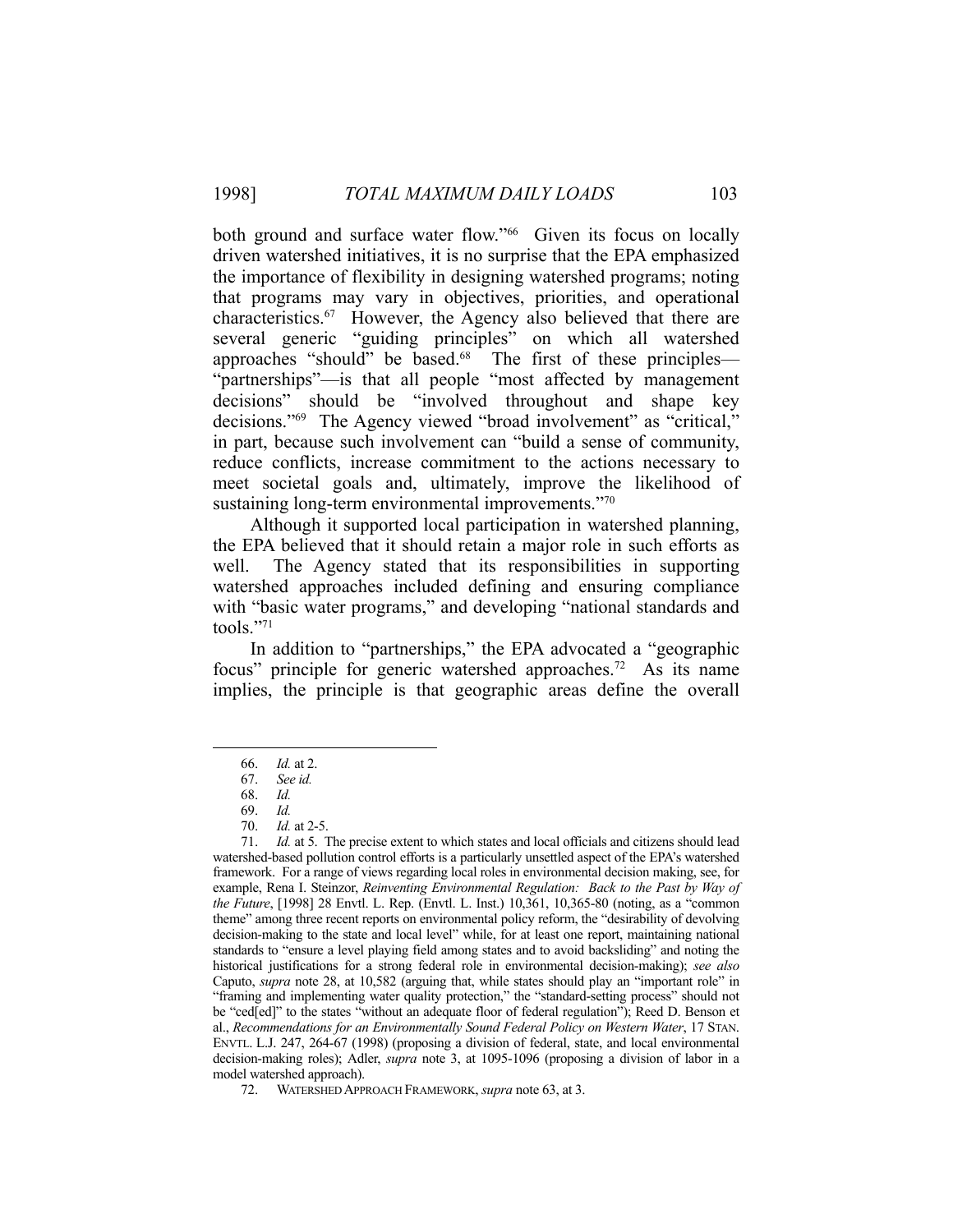management framework.<sup>73</sup> The EPA considered those "areas determined on the basis of hydrologic connections" to be "ideal" management units but did not preclude establishing management units on the basis of political or other factors.<sup>74</sup> The Agency also noted that the size of the geographic unit of choice is an "important consideration," because it affects the participants' roles; the Agency seemed to favor a model of small "nesting" watershed units functioning within units defined by larger river basins.<sup>75</sup>

 The EPA labeled its third general principle for watershed approaches as "[s]ound management techniques based on strong science and data." This mom-and-apple-pie sounding slogan was actually the heart of the EPA's watershed vision—a six phase process involving: (1) assessing and characterizing natural resources and their dependent communities; (2) establishing goals and objectives; (3) prioritizing problems; (4) developing management options and action plans; (5) implementing preferred plans; and (6) evaluating plans and revising them, as needed.76 The EPA stressed the iterative nature of this process, which is necessary to reflect incomplete information on problems and solutions.<sup>77</sup>

 The EPA's watershed framework recognized that the Clean Water Act's provisions for ambient water quality standards form a "legal baseline" for establishing goals and objectives.<sup>78</sup> However, the Agency also recognized that water quality standards do not provide a sufficiently holistic measure of ecosystem health. Thus, the Agency noted that watershed programs may reflect the development and use of other environmental indicators as well.79 More recently, the Agency has expanded its view of the range of ecosystem harms that

 <sup>73.</sup> *See id.* 

 <sup>74.</sup> *See id.* at 7.

 <sup>75.</sup> *See id.*

 <sup>76.</sup> *See id.* 

 <sup>77.</sup> *See id.* at 3.

 <sup>78.</sup> *See id.* at 9-10; *see also* Water Quality Standards Regulation, 63 Fed. Reg. 36,742, 36,747 (1998) (describing water quality standards as "essential to a wide range of surface water activities, including . . . setting and revising water quality goals for watersheds").

 <sup>79.</sup> *See* WATERSHED APPROACH FRAMEWORK, *supra* note 63, at 10-11. The EPA's examples of management options focused on the Clean Water Act programs for which the Agency is responsible, but the EPA stressed that watershed objectives may reflect those unrelated to the Agency's federal programs. *See id.* at 10. The EPA also noted that watershed program participants should consider the "full range" of available tools not just in water quality programs, but in "pesticide management, waste management, air pollution control . . . natural resources protection, agriculture programs, water supply, transportation and other related programs." *Id.* at 11. The list of potential tools should in fact be considerably broader, including planning and zoning, taxes, and other institutions that may significantly, even if indirectly, affect the environment.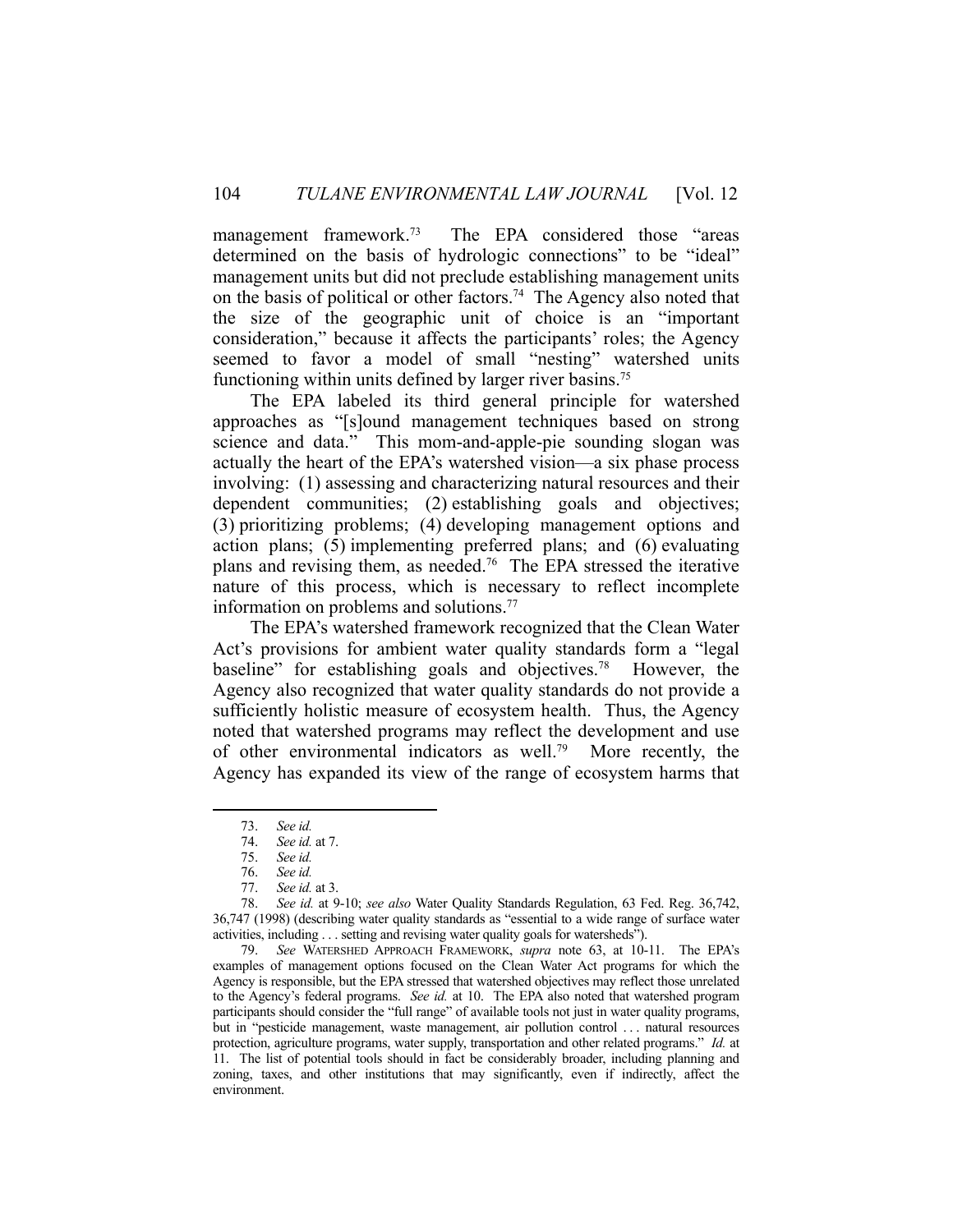can be addressed through the Act's water quality standards, although it continues to insist that watershed approaches should also take advantage of other tools.80

 The EPA's overall watershed approach framework is revolutionary in its holistic focus on the cumulative effects of a broad range of ecosystem harms, but it is also notable because of its voluntary nature. The Agency offers needed technical advice and limited funds to states for the development of watershed-based programs, but it does not *require* states to adopt an overall watershed approach to implement the various Clean Water Act programs described above.

 In its 1998 Clean Water Action Plan, the EPA stepped up its emphasis on states' development of watershed approaches by, among other things, calling for states to develop "Unified Watershed Assessments" and "Watershed Restoration Action Strategies."81 However, these programs are also voluntary, although they may involve components that are enforceable to varying degrees under the provisions discussed above.<sup>82</sup>

#### *E. Total Maximum Daily Loads*

 Ironically, although the wave of TMDLs lawsuits has peaked only recently, the TMDLs provisions in section 303(d) of the Clean Water Act originated in 1972 and have remained virtually unchanged.83 The following subsections describe the TMDLs provisions and discuss TMDLs' functions with respect to the Clean Water Act programs summarized above.

<sup>&</sup>lt;u>.</u> 80. *See* CLEAN WATER ACTION PLAN, *supra* note 5, at 80, 87; Water Quality Standard Regulations, 63 Fed. Reg. 36,742, 36,744-46 (July 1998) (describing "new and emerging sophisticated and integrated analytical tools . . . [that] will increasingly allow states, Tribes, EPA and the public to characterize better the ecological conditions of water resources" in the context of setting and implementing water quality standards and noting that the water quality standards program "should be designed to accommodate effectively the new science").

 <sup>81.</sup> *Id.* at 73-81; Houck III, *supra* note 1, at 10,423-24.

 <sup>82.</sup> *See generally* CLEAN WATER ACTION PLAN, *supra* note 5.

 <sup>83.</sup> *See* Water Quality Planning and Management; Reopening of Comment Period, 54 Fed. Reg. 30,765 (July 24, 1989) (noting that section 303(d) is a "longstanding and ongoing" requirement "established by Congress in 1972"); *see also* Houck I, *supra* note 28, at 10,331 ("The TMDL process represents, in the short life of environmental law, an ancient approach to pollution control.").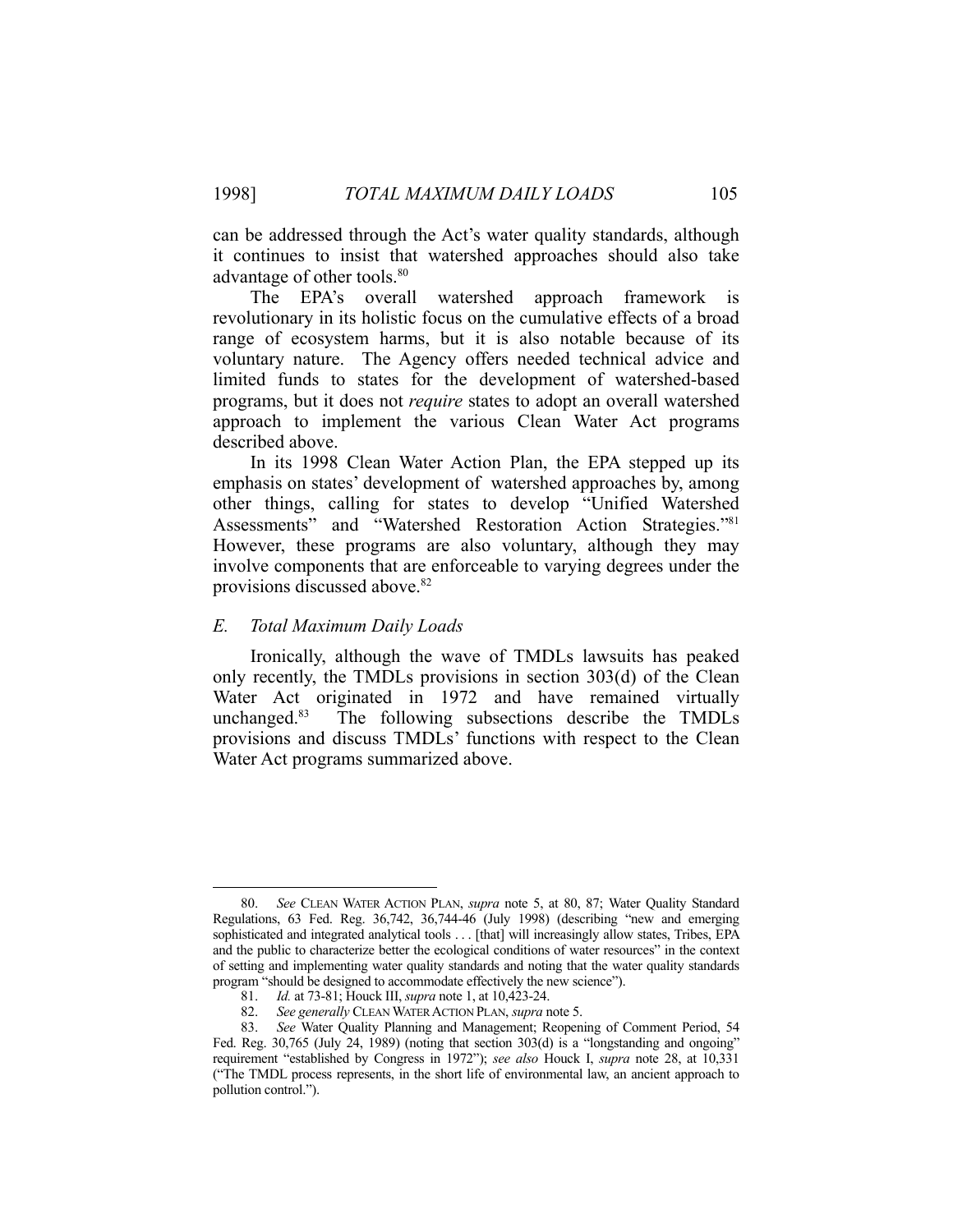#### 1. Section 303(d): Watershed-Based Pollution Control in 800 Words or Less

 In a nutshell, section 303(d) provides a multi-step, watershed or stream-based method for achieving ambient water quality standards.<sup>84</sup> Section  $303(d)(1)(A)$  requires each state to identify all waters within the state for which certain technology-based NPDES permit limits alone are insufficient "to implement any water quality standard" for "such waters."<sup>85</sup> Section 303(d)(1)(A) then requires each state to establish a "priority ranking" for identified waters, "taking into account the severity of the pollution and the uses to be made of such waters."86

 Next, the Act requires each state to "establish" the "total maximum daily load" of pollution, or "TMDL," for those waters listed under section  $303(d)(1)(A).$ <sup>87</sup> These waters will be referred to herein as "303(d) waters" or waters on the "303(d) list."<sup>88</sup> TMDLs are required only for those pollutants designated by the EPA as "suitable" for TMDLs calculations.<sup>89</sup> However, in a 1978 notice, the EPA indicated that all pollutants are generally suitable for TMDL measurement.<sup>90</sup>

 The Act directs that TMDLs be set at "level[s] necessary to implement" applicable water quality standards and that they should reflect "seasonal variations" and a "margin of safety which takes into account any lack of knowledge concerning the relationship between effluent limitations and water quality."<sup>91</sup> According to an EPA Region

 <sup>84.</sup> *See* 33 U.S.C. § 1313(d) (1997).

 <sup>85. 33</sup> U.S.C. § 1313(d)(1)(A).

 <sup>86.</sup> *Id*.

 <sup>87.</sup> *Id.* § 1313(d)(1)(C).

 <sup>88.</sup> The 303(d) waters are commonly referred to by courts as "water quality limited segments," but that terminology is inconsistent with the EPA's present usage, although the court's usage stems from that used originally by the EPA. *See* Water Quality Planning and Management, 47 Fed. Reg. 46,668, 46,669-70 (1982) (referring to water quality limited segments as the set of waters requiring TMDLs). In the EPA's regulations, 303(d) waters, i.e., waters requiring TMDLs, are a subset of "water quality limited segments." 40 C.F.R. §§ 130.2(j), 130.7 (1997). This confusion is further confounded by the fact that both of those sets of waters as defined by the EPA are actually narrower than the set of waters currently requiring TMDLs defined under section 303(d) itself.

 <sup>89.</sup> *See* 33 U.S.C. § 1314 (1998).

 <sup>90.</sup> *See* Total Maximum Daily Loads Under the Clean Water Act, 43 Fed. Reg. 60,662 (1978). Section 304(a)(2) required the EPA to make this designation by October 1973. *See* 33 U.S.C. § 1314(a)(2). The EPA published a proposed pollutant designation in 1973, but it took a court order to force the Agency to issue a final designation. *See* Board of County Comm'rs v. Costle, No. 78-0572 (D.D.C. June 20, 1978); Total Maximum Daily Loads Under Clean Water Act, 43 Fed. Reg. 42,303 (1978).

 <sup>91. 33</sup> U.S.C. § 1313(d)(1)(C). *See* Natural Resources Defense Council v. Fox, No. 94 Civ. 8424 (PKL), slip op. at 28, 30-31 (S.D.N.Y. Nov. 12, 1998) (denying EPA's motion for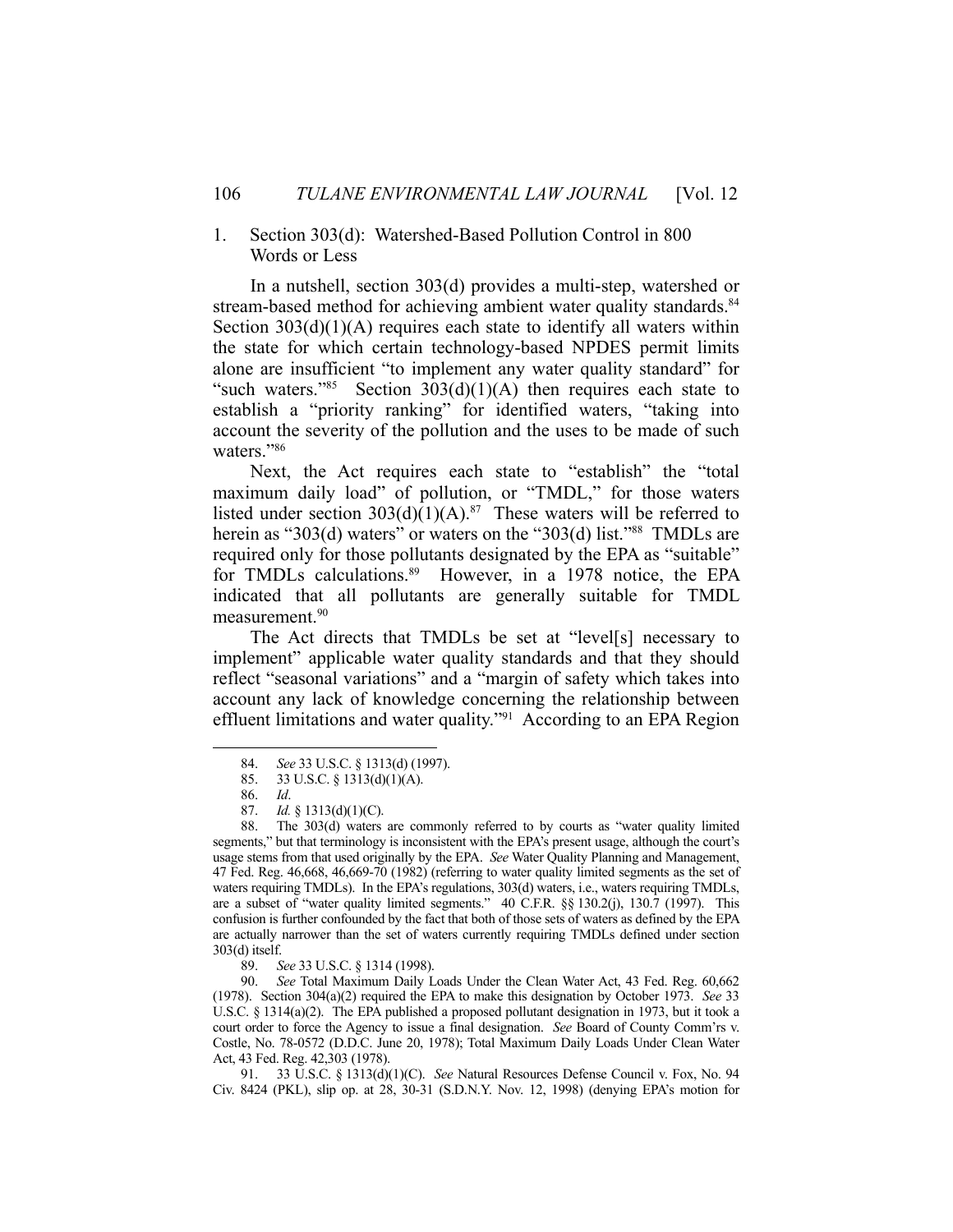X official, this "margin of safety" requirement reflects Congress's intent that:

ignorance is no excuse for inaction.... No other program has such a strong statutory endorsement for action in the face of an incomplete database. This . . . requirement can encourage the regulated community to support the acquisition of additional data if they feel that the resulting limits are overly stringent.<sup>92</sup>

Courts have uniformly adopted this interpretation in TMDLs cases.<sup>93</sup>

 The four words comprising the "TMDL" phrase have a clear plain meaning.94 But, the EPA has further defined the phrase in a functional sense, by how it applies to pollution sources. Through this definition, the Agency has taken a clear stand that TMDLs should include nonpoint sources. According to the Agency, a TMDL consists of the total of individual "waste load allocations" for point sources and "load allocations" for nonpoint sources and natural background concentrations of a pollutant.<sup>95</sup> The EPA defines "waste load allocations" (WLAs) as the portions of a receiving water's "loading capacity" that are allocated to one of the water's existing or future point sources.96 "Load allocations" (LAs) are the portions of a receiving water's "loading capacity" allocated to one of the water's existing or future nonpoint or natural sources of pollution.<sup>97</sup>

summary judgment regarding the plaintiff's claim that the New York TMDLs failed to account for seasonal variations and to include an adequate margin of safety). Section  $303(d)(1)(B)$ contains analogous provisions for total "thermal" discharges. *See id.* § 1313(d)(1)(B). For the sake of brevity, this Article refers only to the Clean Water Act provisions regarding nonthermal pollutant loadings.

 <sup>92.</sup> Tom Wilson, *Taking the Fear Out of TMDLs*, EPA NONPOINT SOURCE NEWS-NOTES, Oct. 1990, at 20.

 <sup>93.</sup> *See, e.g.*, Alaska Ctr. for the Env't v. Reilly, 762 F. Supp. 1422, 1439 n.8 (W.D. Wash 1991); Natural Resources Defense Council v. Fox, 909 F. Supp. 153, 157-58 (S.D.N.Y. 1995); Idaho Sportsmen's Coalition v. EPA, 43 Envt. Rep. Cas. (BNA) 1289, 1292 (W.D. Wash 1996); Sierra Club v. Hankinson,939 F. Supp. 865, 871-74 (N.D. Ga. 1996). Consistent with these judicial exhortations, a recent report issued by a federal advisory committee on TMDLs, the "FACA" committee, stated that "lack of certainty should not delay TMDL development." FACA REPORT, *supra* note 42, at 27-28; *see also* Michael P. Healy, *Still Dirty After Twenty Five Years: Water Quality Standard Enforcement and the Availability of Citizen Suits*, 24 ECOLOGY L.Q. 393, 405 (1997).

The words "total" and "maximum" appear to be redundant, but could nevertheless be read to reflect Congress's view of the importance of the concept.

 <sup>95. 40</sup> C.F.R. § 130.2(h) (1997); Water Quality Planning and Management, 50 Fed. Reg. 1774, 1780 (1985). As relevant here, the EPA defines the term "load" as the "amount of matter . . . that is introduced into a receiving water." 40 C.F.R. § 130.3(e).

 <sup>96. 40</sup> C.F.R. § 130.3(h), (g).

 <sup>97.</sup> *See id.* § 130.3(g), (h). The EPA performs somewhat of a sleight-of-hand by defining "loading capacity" as the maximum amount of loading which a water can receive without exceeding the applicable water quality standards. *See id.* § 130.2(f) (1997). That concept would seem to be equivalent to the plain meaning of the statutory term "total maximum daily load."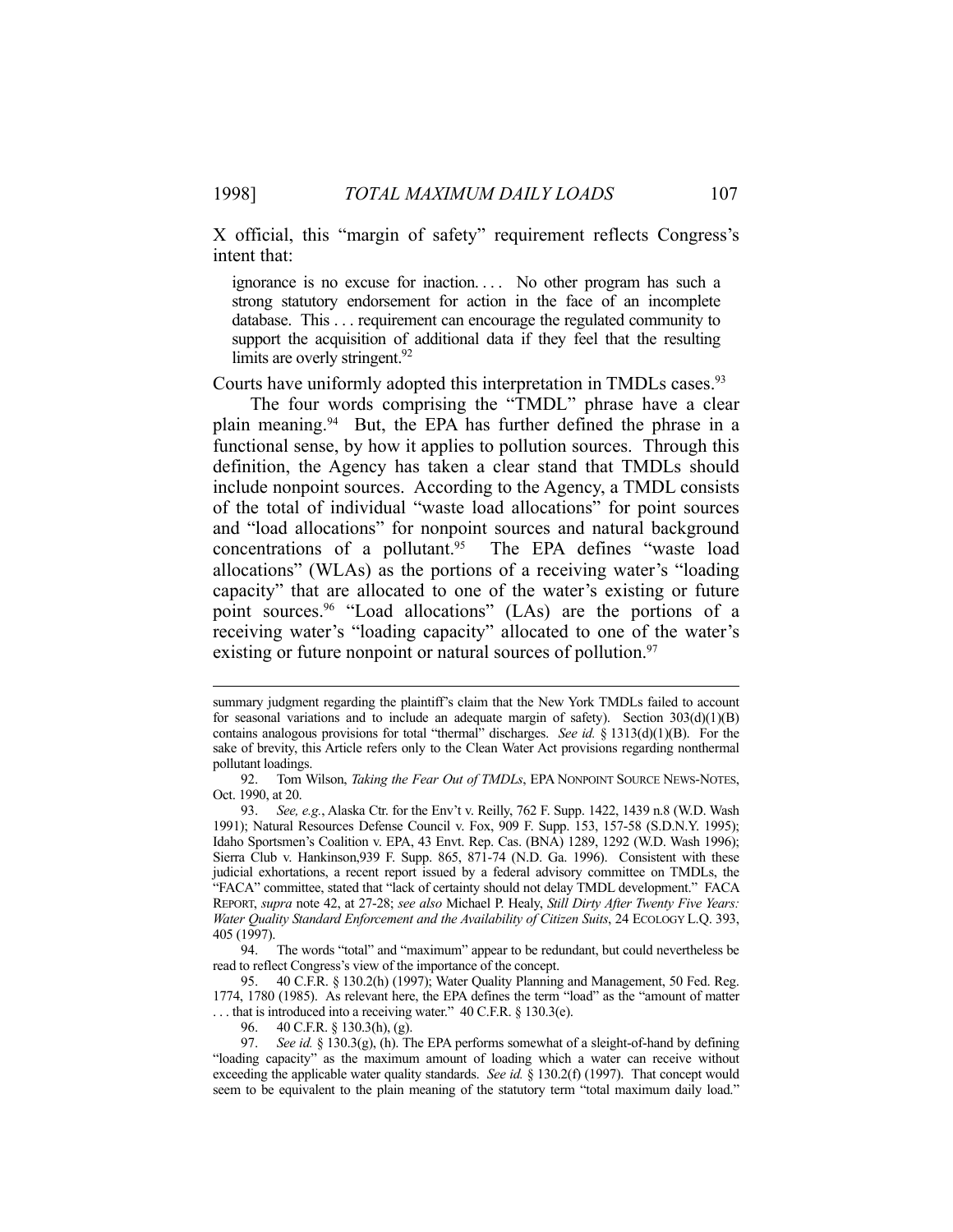By focusing on states' efforts in identifying 303(d) waters and in establishing TMDLs for those waters, these provisions of section 303(d) suggest that Congress intended states to take the lead in implementing the TMDLs process. However, Congress also envisioned that the EPA would oversee states' efforts and promptly correct any mistakes made by states. Section 303(d)(2) requires each state to submit to the EPA "the waters identified and the loads established" under section  $303(d)(1)$ .<sup>98</sup> Section  $303(d)(2)$  provides that the EPA "shall" either "approve" or "disapprove" states' submissions within thirty days and, in the event of disapproval, promulgate its own 303(d) list and/or TMDLs "not later than" thirty days after the disapproval.<sup>99</sup>

 The thirty-day deadlines for the EPA's response to state submissions of lists and TMDLs are extremely ambitious. Congress provided a similarly ambitious deadline for states' commencement of the TMDLs process. Under section 303(d)(2), states' "first such submission" of 303(d) lists and TMDLs was due within 180 days after the EPA's identification of pollutants subject to TMDLs.100 However, Congress was not consistent in its sense of urgency. In contrast with these clear, short time-frames, section  $303(d)(2)$  provides that the remaining state submissions were due simply "from time to time."<sup>101</sup>

 Finally, section 303(d)(3) provides that for all waters other than those listed under section  $303(1)(A)$ , states "shall" estimate TMDLs "at a level that would assure protection and propagation of a balanced indigenous population of fish, shellfish, and wildlife."102 Unlike the state/federal scheme in section 303(d)(2), however, section 303(d)(3) does not expressly require states to submit TMDLs adopted under that

98. *See* 33 U.S.C. § 1313(d)(2) (1998).

The EPA's definition of "TMDL," however, is a subset of the statutory term or the Agency's "loading capacity" concept, i.e., that portion of a water's loading capacity that has been *allocated* to point and/or nonpoint or natural sources. *Id.* § 130.3(c). In theory, the difference between the EPA's "TMDL" definition and its "loading capacity" concept is that the former does not expressly include the margin of safety required by section  $303(d)(1)(C)$  and which is implicit in the EPA's concept of "loading capacity." It is unclear whether this theoretical distinction is significant, as a practical matter. The EPA's regulations specifically require that TMDLs include a "margin of safety," even though the regulations don't specifically define "TMDL," or the component waste load and load allocations, to include a safety, margin. *Id.* §§ 130.2(g)-(i). For purposes of this Article, "TMDL" will be treated as synonymous with the EPA's "loading capacity" concept.

 <sup>99.</sup> *See id.* Once adopted or approved by the EPA, TMDLs are required to be incorporated into states' section 303(e) "continuing planning processes" for controlling water pollution. *Id.* § 1313(e)(3)(C).

 <sup>100.</sup> *See id.* § 1313(d)(2).

 <sup>101.</sup> *Id.* 

 <sup>102.</sup> *Id.* § 1313(d)(3).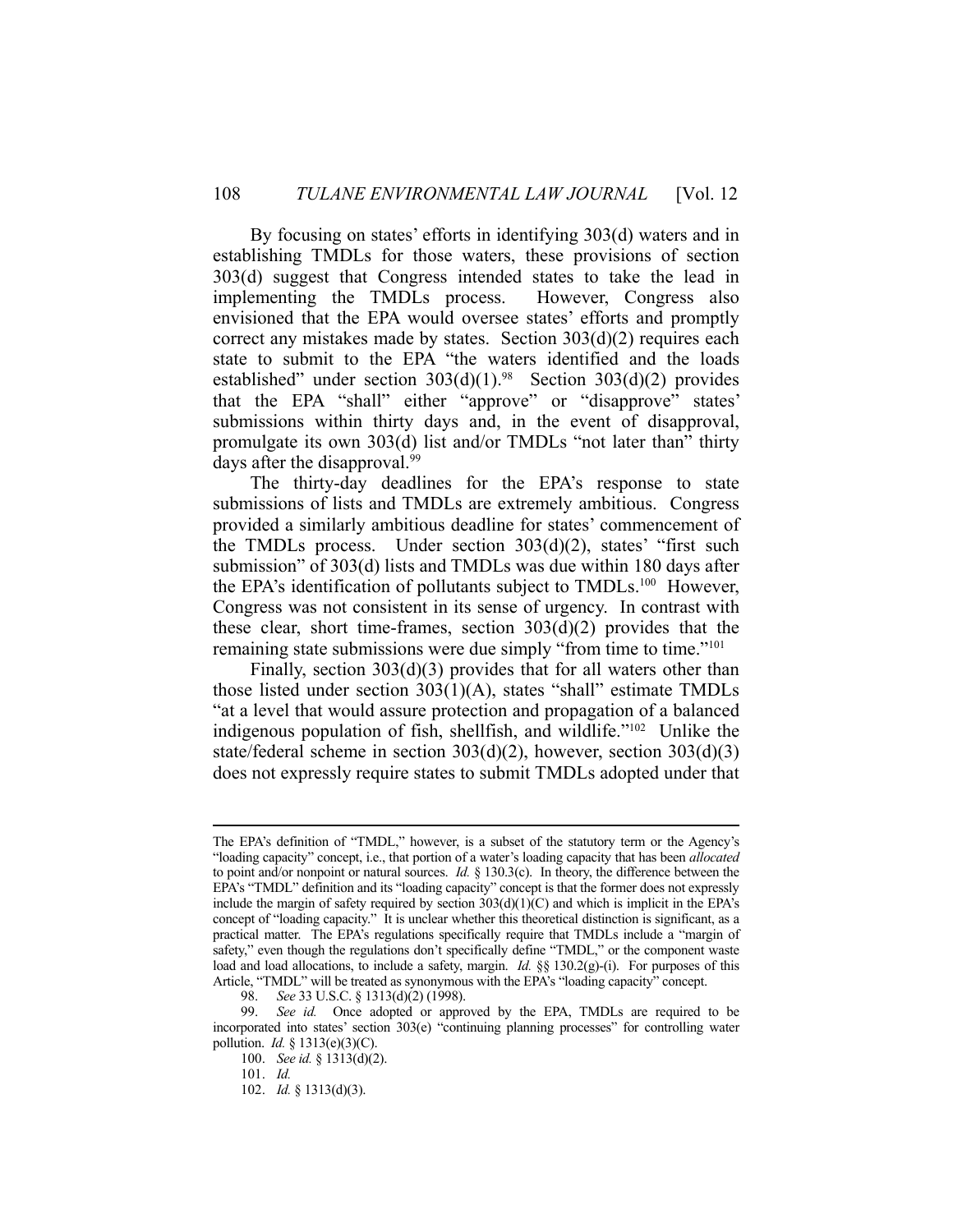section to EPA, nor provide for any other kind of EPA oversight role with respect to those TMDLs.

 As described above, section 303(d) is hardly a model of legislative clarity. To date, courts interpreting TMDLs provisions have struggled to interpret how the EPA should react when states do not make any or sufficient "submissions."103 In addition to failing to expressly indicate what happens when there are no submissions, section 303(d) fails to define how many TMDLs must be included in the first round of TMDL submissions.<sup>104</sup> Also, with respect to timing, the section's "time to time" schedule for states' second and subsequent submissions is difficult to reconcile with the express, short

 <sup>103.</sup> In *Scott v. City of Hammond*, 741 F.2d 992, 998 (7th Cir. 1984), the Court overcame this problem by construing section 303(d), together with Congress's ambitious objectives, as intending that a state's inaction could amount to a "constructive submission" triggering EPA's mandatory duty to respond under section 303(d)(2). However, the Seventh Circuit failed to articulate a clear definition of what level of state inaction amounted to a "constructive submission" and remanded the case to the district court to make that determination. *Id.* at 996-98. In *National Wildlife Fed'n v. Adamkas*, 1991 U.S. Dist. LEXIS 4037, at \*13, the court interpreted *Scott* to mean that a constructive submission occurred only when a state failed to submit "any" TMDLs. The district court in *Alaska Ctr. for the Env't v. Reilly*, 762 F. Supp. 1422, 1426-29 (W.D. Wash. 1991), held that Alaska's failure to submit any TMDLs was a "constructive submission" and deferred deciding what other circumstances could give rise to a constructive submission. Subsequent court decisions relegated the constructive submission theory to the narrow circumstances defined in *NWF*, but developed alternate bases for requiring the EPA to adopt TMDLs given the states' slow pace in developing TMDLs themselves. *See* Idaho Sportsmen's Coalition v. EPA, 43 Envt. Rep. Cas. (BNA), 1289, 1292-94 (W.D. Wash. 1996); Sierra Club v. Hankinson, 939 F. Supp. 865, 870-72 (N.D. Ga. 1996). *But see* Sierra Club, North Star Chapter v. Browner*,* 843 F. Supp. 1304, 1311-13 (D. Minn. 1993) (stating that there was no constructive submission given Minnesota's TMDL submissions to date, without considering how long it would take Minnesota to complete all necessary TMDLs at that pace); Natural Resources Defense Council v. Fox, 909 F. Supp. 153, 158 (S.D.N.Y. 1995) (stating that whether state actions cited in defense to constructive submission theory are truly TMDLs are triable issues of fact). A recent district court decision in a lawsuit to force the EPA to develop TMDLs in Louisiana revived the constructive submission doctrine. *See* Sierra Club v. Clifford, No. 96-0527, at 2-3 (E.D. La. Sept. 22, 1998) (Order and Reasons). The court affirmed the report of a Special Master, which correctly applied the constructive submission doctrine with reference, not to whether a state has done anything at all, but to how far the state has to go to complete its TMDLs. *See* Report of Special Master at 31-32 (on file with author); *see also* American Canoe Ass'n v. EPA, No. 98-979-A, slip op. at 18-23 (E.D. Va. Dec. 18, 1998) (Memorandum Opinion) (citing the "constructive submission" doctrine as grounds for rejecting EPA's motion to dismiss claim that Agency has a nondiscretionary duty to establish TMDLs in the face of state inaction); Natural Resources Defense Council v. Fox, No. 94 Civ. 8424 (PKL), slip op. at 10-18 (S.D.N.Y. Nov. 12, 1998) (finding that the EPA has discretion to decide when a "constructive submission" occurs, but that discretion is reviewable under the Administrative Procedures Act); Hayes v. Browner, No.97- CV-1090-BV, Order at 7-10 (N.D. Ok. Oct. 29, 1998) (adopting "constructive submission" doctrine as grounds for denying EPA's motion to dismiss plaintiffs claim that the EPA had a mandatory duty to adopt TMDLs in the face of Oklahoma's failure to do so for eighteen years).

 <sup>104.</sup> *See* Natural Resources Defense Council v. Fox, No. 94 Civ. 8424 (PKL), slip op. at 13 (S.D.N.Y. Nov. 12, 1998) (finding that the first round of submissions need not cover all 303(d) waters).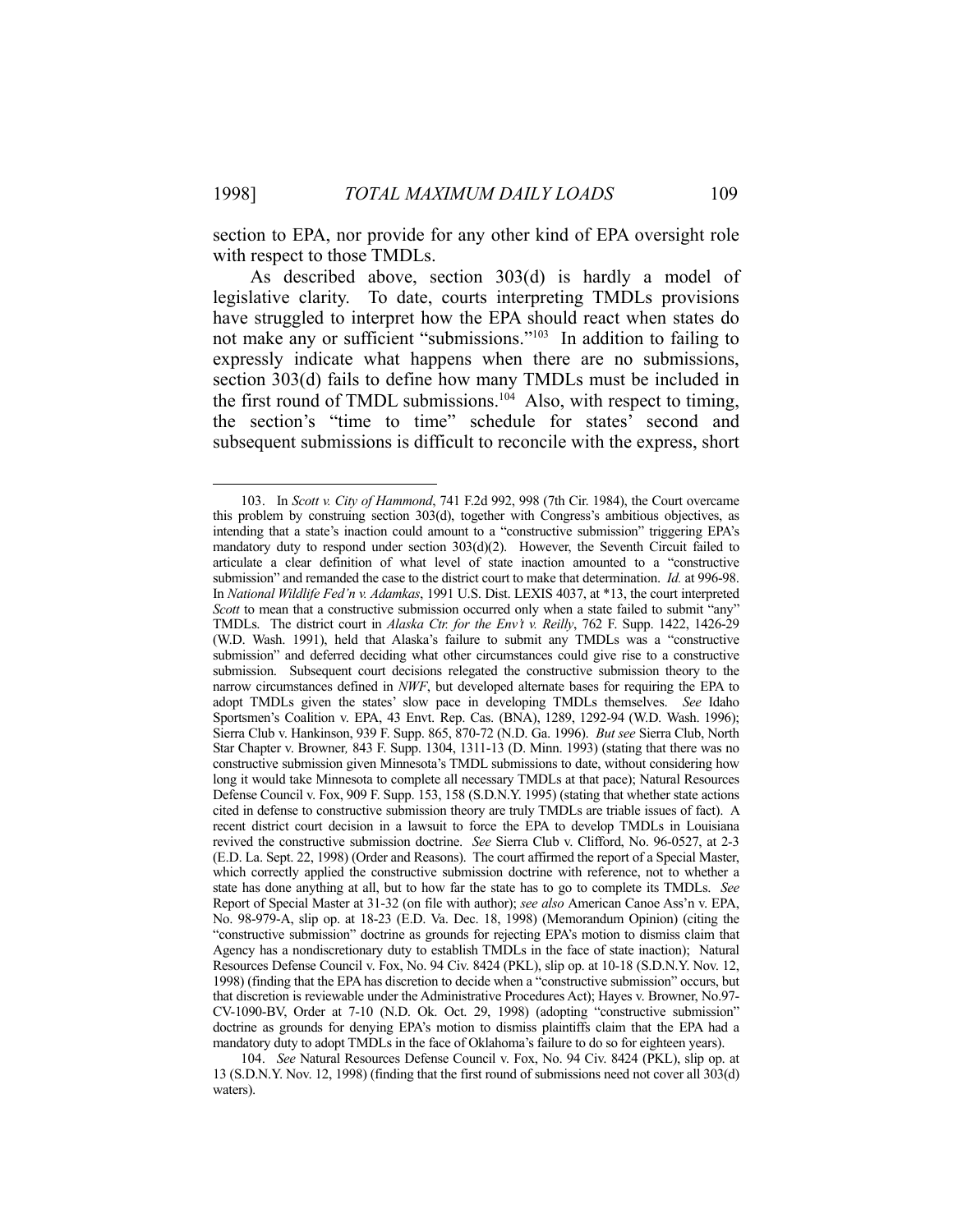deadlines for states' first submissions and for the EPA's response to all state submissions. The statutory terms relating to the scope of the TMDLs process are discussed *infra* in Parts III and IV.

#### 2. Functions of the TMDLs Process

<u>.</u>

 According to Professor Houck, the TMDLs process provides the "blueprint for compliance" with water quality standards.<sup>105</sup> For this reason, he considers section 303(d) "pivotal" to the political compromise that was necessary for the passage of the landmark 1972 legislation.106 In more general terms, the TMDLs process promotes Congress's far-reaching goals by filling in gaps and generally strengthening the regulatory programs described above. These functions are summarized below.

 The first step in the TMDLs process—identification of 303(d) waters—is closely tied to (if not also largely redundant of) the waterbody identifications and/or overall water quality evaluations required by sections 208, 304(1), 305(B), and  $319.^{107}$  Together, these evaluations provide an overall assessment of the magnitude, types, and sources of water pollution, and a framework for prioritizing pollution problems.

 Identifying those waters for which technology-based limits inadequately protect ambient water quality standards provides a basis for determining when the NPDES program needs to be adjusted or supplemented with other pollution control programs. NPDES inadequacies can occur where there is more than one point source discharging into a single waterbody and/or where there are nonpoint sources of pollution or other kinds of harm to the waterbody.<sup>108</sup>

 <sup>105.</sup> Houck I, *supra* note 28, at 10,344; s*ee also* RODGERS, *supra* note 28, § 4.21, at 315 ("The point of the [TMDLs] exercise, quite clearly, is to make sure the water quality standards are met. The mathematics of the matter . . . permit a precise accounting of the complete system.").

 <sup>106.</sup> *See* Houck II*, supra* note 28, at 10,401. That compromise was between one set of congressmen who advocated a technology-based approach to replace the water quality-based approach under then-existing law, and another set who were satisfied with the water quality-based approach. *See* Houck I, *supra* note 28, at 10,335-37. In Professor Houck's view, Congress solved this conflict by adopting the technology-based approach but also retaining and strengthening the water quality standards approach through section 303(d). *See id.* at 10,337 (noting that the pre-1972 Act "provided neither a mandate nor a blueprint for using standards to clean up polluted waters. Section 303(d) provided both.").

 <sup>107.</sup> For EPA's perspective on how several of these lists relate, see, for example, National Pollutant Discharge Elimination Systems; Surface Water Toxics Control Program, 54 Fed. Reg. 1300, 1305-06 (1989).

 <sup>108.</sup> *See, e.g.*, National Pollutant Discharge Elimination System; Surface Water Toxics Control Program, 54 Fed. Reg. 23,868, 23,873 (1989) (stating that the TMDL process includes "procedures for identifying and controlling multiple discharges to the same receiving water").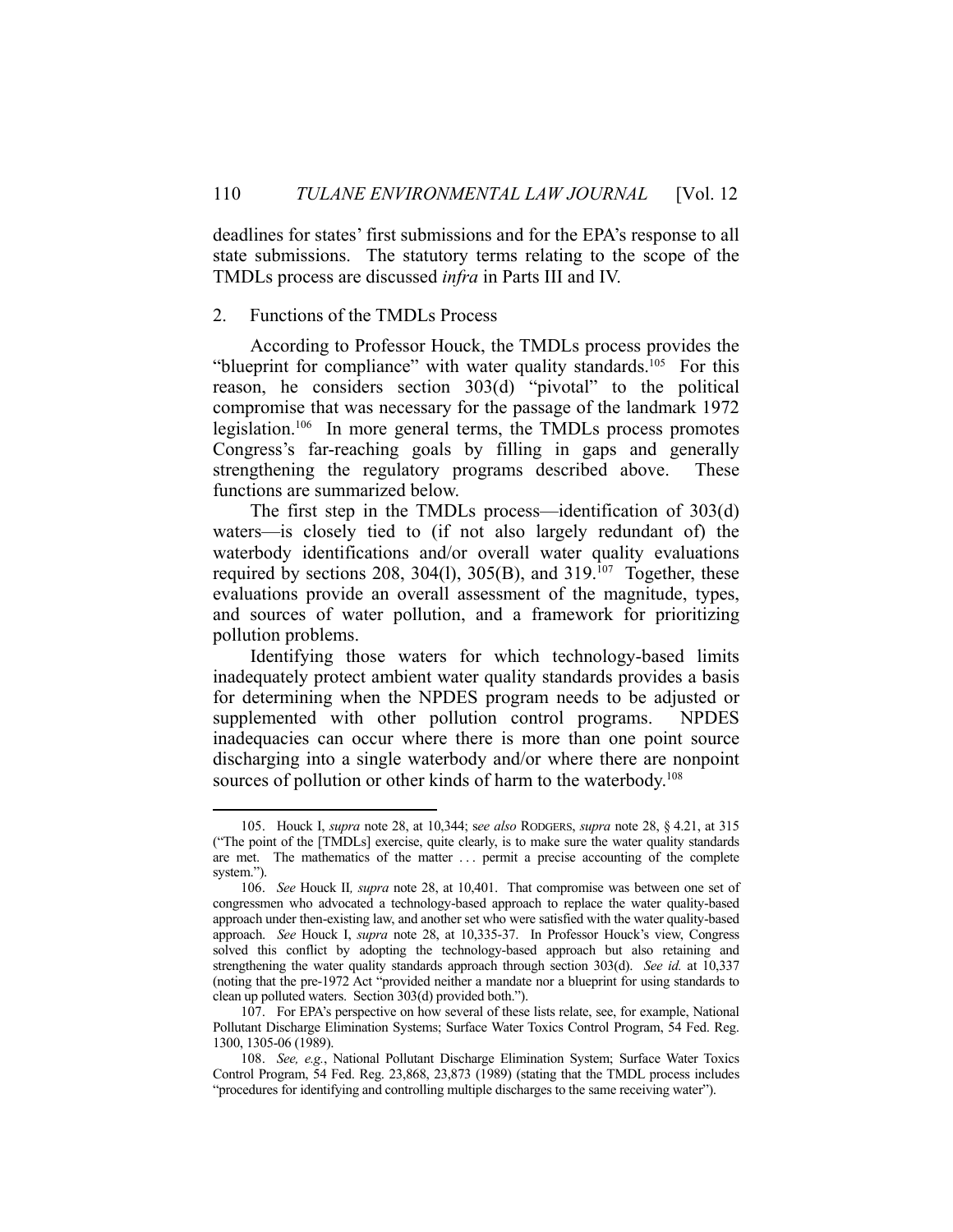<u>.</u>

 The next steps in the TMDLs process—establishing TMDLs and pollutant allocations among all sources—provide a technical basis for achieving ambient water quality standards and for evaluating the merits of using different tools to achieve those reductions. Waste load allocations are incorporated directly into NPDES permits for all point sources discharging into a given waterbody and, thereby, ensure that the NPDES permits account for the cumulative impacts of multiple pollution sources.109 TMDLs, and corresponding load allocations for nonpoint sources, provide a technical basis for determining the impacts of those sources on state water quality standards and for assessing the adequacy of existing and proposed programs for controlling nonpoint source pollution under sections 208, 319, and 401, as well as under other federal and state laws.<sup>110</sup>

While providing this technical "blueprint" for water quality standards compliance, TMDLs also serve other functions. By focusing on watershed or stream-wide pollution loads and allocations, the TMDLs process can facilitate the development of equitable watershed-based pollution control plans.<sup>111</sup> The TMDLs program's comprehensive focus can also provide the technical basis for developing efficient programs for achieving ambient water quality standards.<sup>112</sup> Among the methods that are considered most efficient are private, market-like, pollution trading schemes in which polluters can buy and sell rights to discharge certain pollution quantities. TMDLs or TMDL-like schemes have been touted as providing a regulatory framework for pollution trading, especially between point and nonpoint sources, because they include all polluters and provide

 <sup>109.</sup> Waste load allocations can also be used to derive "individual control strategies" for toxic pollution under section  $304(1)(1)(D)$  and to establish supplemental water quality-based effluent limits under section 302. *See* National Pollutant Discharge Elimination System, Surface Water Toxics Control Program, 54 Fed. Reg. at 23,879, 23,886-89; Water Quality Planning and Management, 50 Fed. Reg. 1774, 1782 (1985) (notice of final TMDL regulation at 40 C.F.R. § 130.7).

 <sup>110.</sup> *See, e.g.,* Wilson, *supra* note 92, at 20-21; FACA REPORT, *supra* note 42, at 42 (recommending that, to implement load allocations, states should use a "combination of best management practices and any requirements of State and federal law for nonpoint sources" (emphasis omitted)); Houck III*, supra* note 1, at 10,425-35 (describing pollution control programs which TMDLs can serve).

 <sup>111.</sup> *See* Adler, *supra* note 3, at 996-98 (discussing how a TMDL-like watershed approach can promote equitable pollution control solutions).

 <sup>112.</sup> *See, e.g.*, Natural Resources Defense Council v. Fox, 909 F. Supp. 153, 156 (S.D.N.Y. 1995) ("The benefit of this approach is that it facilitates the state's ability to meet its water-quality standards by controlling those sources of pollution that are easiest to control.") (referring to "efficient[] control"); Adler, *supra* note 3, at 998-1000 (regarding benefits of watershed approach generally for promoting efficient pollution control).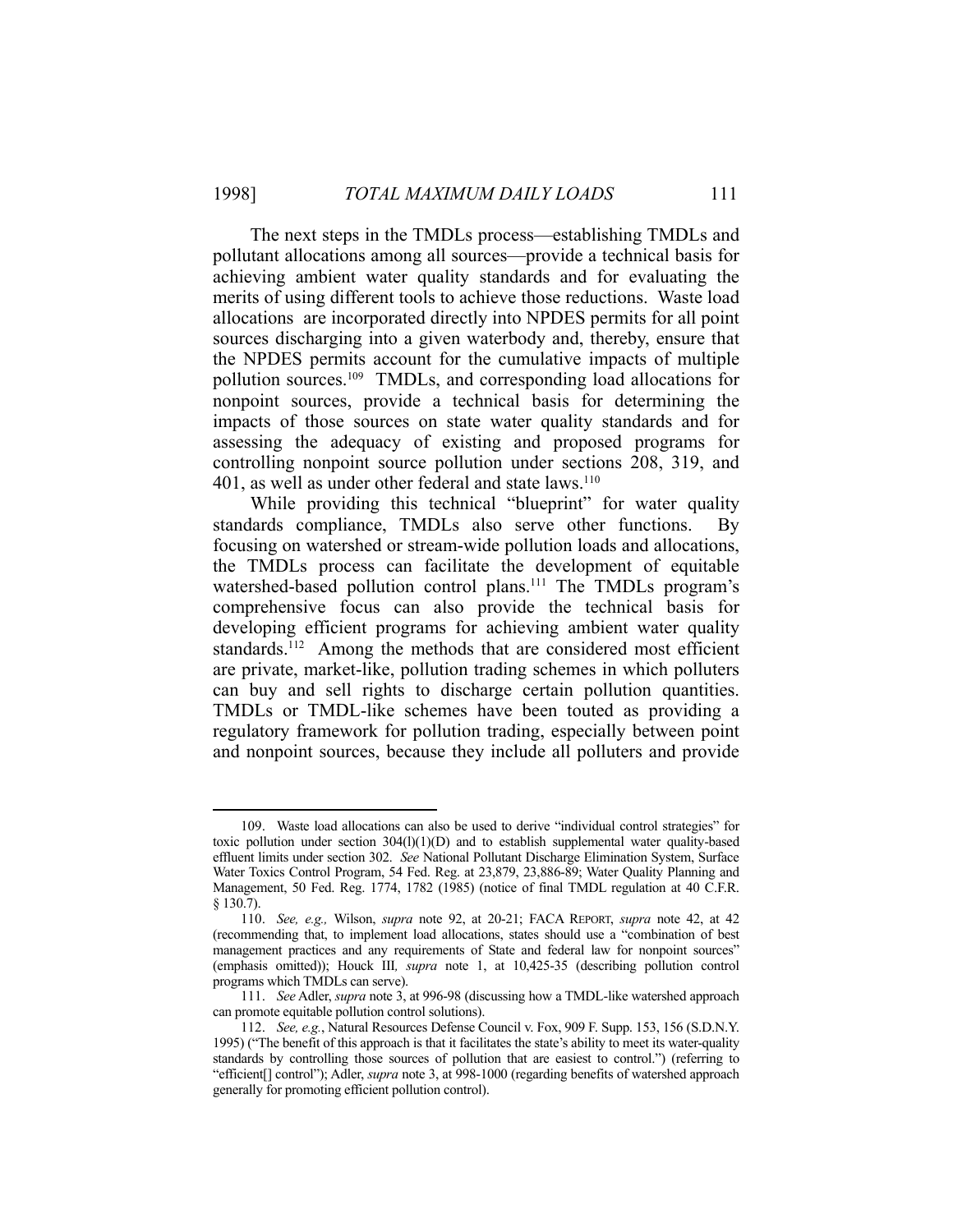an environmentally-based overall pollution limit, i.e., a kind of market size, within which trading can occur. $113$ 

 Of course, the goals of equity and efficiency may be competing, rather than complementary. The point here is simply that TMDLs can provide a framework for pursuing those goals to whatever extent they are mutually or individually desired.<sup>114</sup>

 Finally, TMDLs' comprehensive focus on all pollution sources and on total assimilative capacities provides a useful planning tool for zoning and other decisions by local officials and the public regarding the extent and nature of acceptable future growth.115 Ironically,

1

 114. TMDLs' role in promoting equitable, efficient solutions is shown by the following simplified example. A TMDLs analysis might show that the actual daily load of a pollutant on a given river is 150 pollution units, 50 units more than the river's daily assimilative capacity of 100 units. According to the TMDLs analysis, there are three sources of pollution in the stream. One source is an active industrial point source with an NPDES permit which allows the source to discharge 40 units daily. This source spent \$500,000 for the equipment to meet this limit and would have to spend an additional \$1 million to eliminate its pollution entirely. The second source discharges 40 daily units of runoff from an active agricultural operation. This operation is spending no money on pollution control, and would likewise have to spend \$1 million to eliminate its pollution. The third source is discharging 70 daily units of runoff from unreclaimed tailings of an abandoned mining operation on state land. It would cost the state \$750,000 to pay for the grading, vegetation, and other work necessary to eliminate that runoff entirely. The TMDLs framework provides the means for identifying the most socially efficient method for the stream basin to achieve water quality standards: paying \$750,000 to reduce 70 daily units of runoff from the abandoned mine. Since the loading that needs to be reduced is only 50 daily units, that solution also provides a 20 daily unit margin to allow for the addition of new pollution sources which might otherwise contribute positively to the local economy. Considering equities as well as efficiency, the best solution might be for each of the two sources to contribute \$250,000 toward the state's \$750,000 cost of cleaning up the abandoned mine. On the other hand, the equities might dictate that the \$750,000 be incurred entirely or primarily by the state and agricultural polluter, since the industrial polluter has already incurred \$500,000 in pollution control costs. Although a TMDL analysis does not dictate a certain allocation of pollution limits and accompanying costs, this example shows that the TMDL process provides the necessary framework for equitable, efficient allocation of pollution limits and costs.

 115. Professor Rodgers described the result of this function in somewhat draconian terms: "[W]hat is anticipated is a theoretically simple and complete allocation of available capacity. . . .

 <sup>113.</sup> *See, e.g.*, Ann Powers, *Reducing Nitrogen Pollution on Long Island Sound: Is There a Place for Pollutant Trading?*, 23 COL. J. ENVTL. L. 137, 169, 195 (1998) (assessing the merits of a TMDL-based program to trade nitrogen pollution allocations among sewage treatment plants discharging into Long Island Sound); Lawrence J. MacDonnell, *Thinking About Environmentally Sustainable Development in the American West*, 18 J. LAND, RES. & ENVTL. L. 123, 133-34 (recommending TMDLs as providing "opportunities" for pollutant trading among point and nonpoint sources); Esther Bartfield, *Point-Nonpoint Source Trading: Looking Beyond Potential Cost Savings*, 23 ENVTL. L. 43, 51-52, 58, 72-74, 105 (1993); Adler, *supra* note 3, at 999-1000 (explaining that TMDLs make pollution trading "more feasible"); William Taylor & Mark Gerath, *The Watershed Protection Approach: Is The Promise About to Be Realized?*, 11 NAT. RES. & ENV'T 16, 20 (1996) (describing case studies of pollutant trading within TMDLs context); Surface Water Toxics Control Program and Water Quality Planning and Management Program, 57 Fed. Reg. 33,040, 33,048 (1992) (touting TMDLs as means to promote point/nonpoint source trading). There is considerable controversy as to whether pollution trading schemes further environmental protection objectives. This Article does not attempt to resolve that complex issue.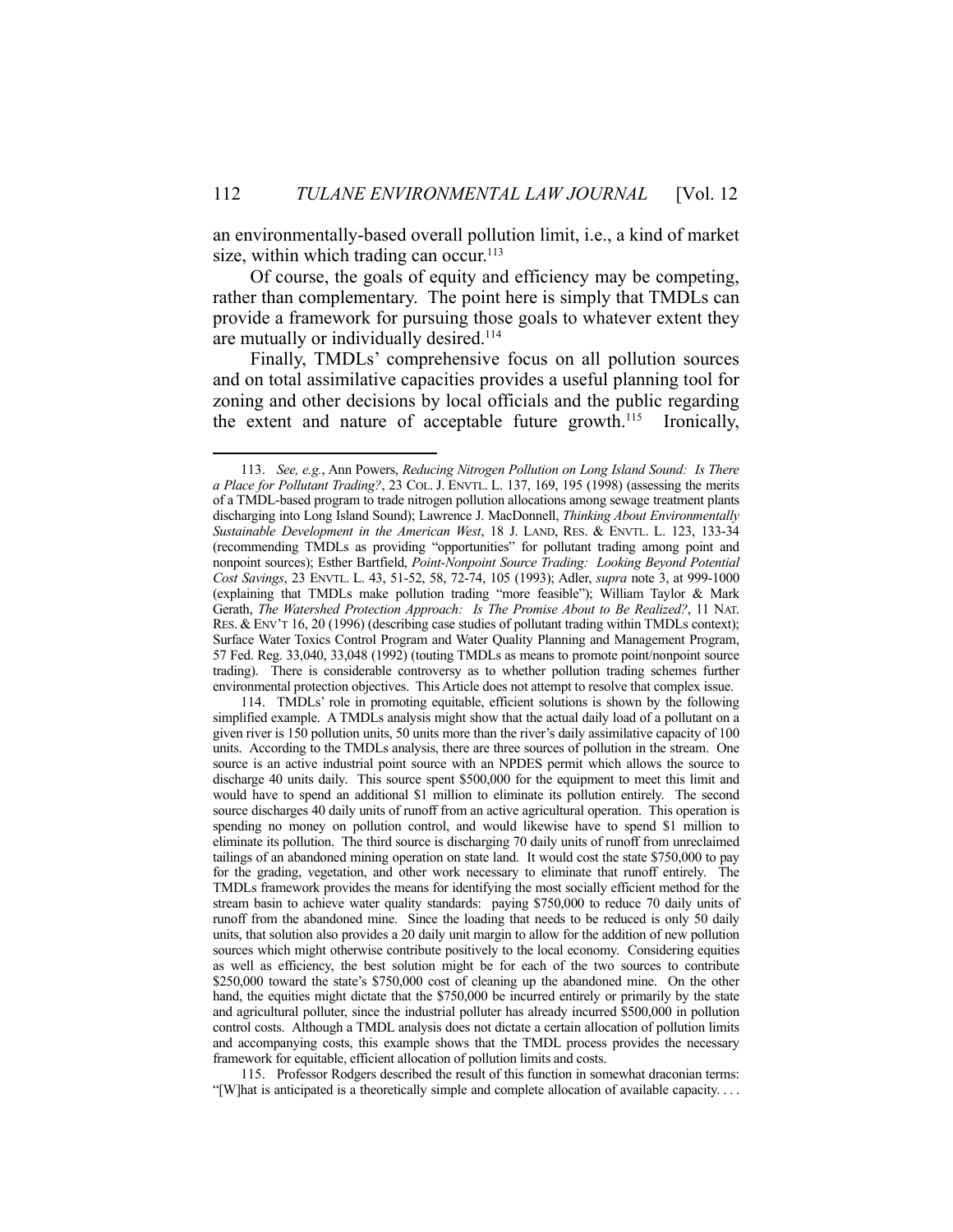TMDLs or TMDL-like programs have been embraced by economists from both traditional, and nontraditional or "ecological," economics schools, because they promote the development of both market-driven pollution programs and consideration of the ecological limits to growth.116

The EPA long ignored section  $303(d)$ .<sup>117</sup> But the agency now refers to it as the "technical backbone" for the Agency's watershed management approach toward pollution control.<sup>118</sup> More recently, the

Houck II, *supra* note 28, at 10,392. Prof. Houck's article provides the most comprehensive historical account (through 1997) of the TMDLs program. *See also, e.g.*, Diane K. Conway, *TMDL Litigation: So Now What?*, 17 VA. ENVTL. L. J. 83, 93-102 (1997). For an update on the TMDLs litigation, see U.S. Envtl. Protection Agency, *TMDL Litigation by State 4/10/98*, (updated July 22, 1998) <http://www.epa.gov/owow/tmdl/lawsuit1.html#f>.

At a minimum, [TMDLs] force us . . . to clearly identify our problem waters, to determine our pollution reduction targets, and to define the actions we need to achieve those desired reductions. At a maximum, TMDLs can actually provide us with the

Full allocation means no-growth, and no new entrants, unless they buy their way in or are the coincidental beneficiaries of retirements elsewhere." RODGERS, *supra* note 28, § 4.18, at 281. But this prediction ignores the position of those who argue, at the macroeconomic scale at least, that economic growth can be fueled by technological improvements. *See* Michael M. Wenig, *Making Sense of Growth and Sustainable Development: Several Responses to Herman Daly's Latest Book*, 28 ENVTL L. 235, 254 (1998) (analyzing the opposing views in the "limits to growth" debate). The important point is that ecological limits like those provided by TMDLs are necessary to spur the market to develop those technological improvements. *See id.* at 255.

 <sup>116.</sup> *See* Bartfield, *supra* note 113, at 43-44; HERMAN E. DALY, BEYOND GROWTH—THE ECONOMICS OF SUSTAINABLE DEVELOPMENT 52-57 (1996).

 <sup>117.</sup> Professor Houck describes the TMDLs implementation history succinctly as follows:

The picture that . . . emerge[s] [following Congress's enactment of the Clean Water Act in 1972] is that of a federal agency moving slowly, pressed by other priorities and shielded by what it considered to be unreviewable discretion; states moving even more slowly, confident that they were not in line of fire and that this was not a priority for EPA or anyone else, the action nudges forward by infrequent and inconclusive lawsuits, then catapulted forward by a recent wave of suits imposing significant compliance requirements on short deadlines; and a frantic scramble by federal and state agencies both to evade and comply.

 <sup>118.</sup> *See* U.S. Envtl. Protection Agency, *TMDL Overview*, para. 3 at 2 (Nov. 1996) <http://www.epa.gov./owow/tmdl>; *see also, e.g.*, 57 Fed. Reg. 33,040-45 (1992) (noting the goal of improving TMDL implementation as a "key initiative" for implementing a "comprehensive watershed protection process"); U.S. ENVTL. PROTECTION AGENCY, EPA 440/4-91-001, GUIDANCE FOR WATER QUALITY-BASED DECISIONS: THE TMDL Process (1991) (visited Feb. 6, 1999) <http://www.epa.gov/owow/tmdl/index.html> [hereinafter 1991 GUIDANCE] (stating that TMDLs provide the "mechanism to address" problems "in a comprehensive manner" where technology-based controls are "inadequate"); Water Quality Planning and Management, 50 Fed. Reg. 1774 (1985) (describing TMDLs as "important elements of [states'] W[ater] Q[uality] M[anagement] plans"); Surface Water Toxics Control Program and Water Quality Planning and Management Program, 57 Fed. Reg. 33,040-41, 33,048 (1992) (describing section 303(d) as a "key element[] of the water quality management process") (emphasizing that the TMDLs process "provides an effective means" for implementing watershed approaches) (describing TMDLs benefits in terms of benefits of watershed approaches generally). As an EPA Region X Office of Water Chief commented, in the context of nonpoint source pollution: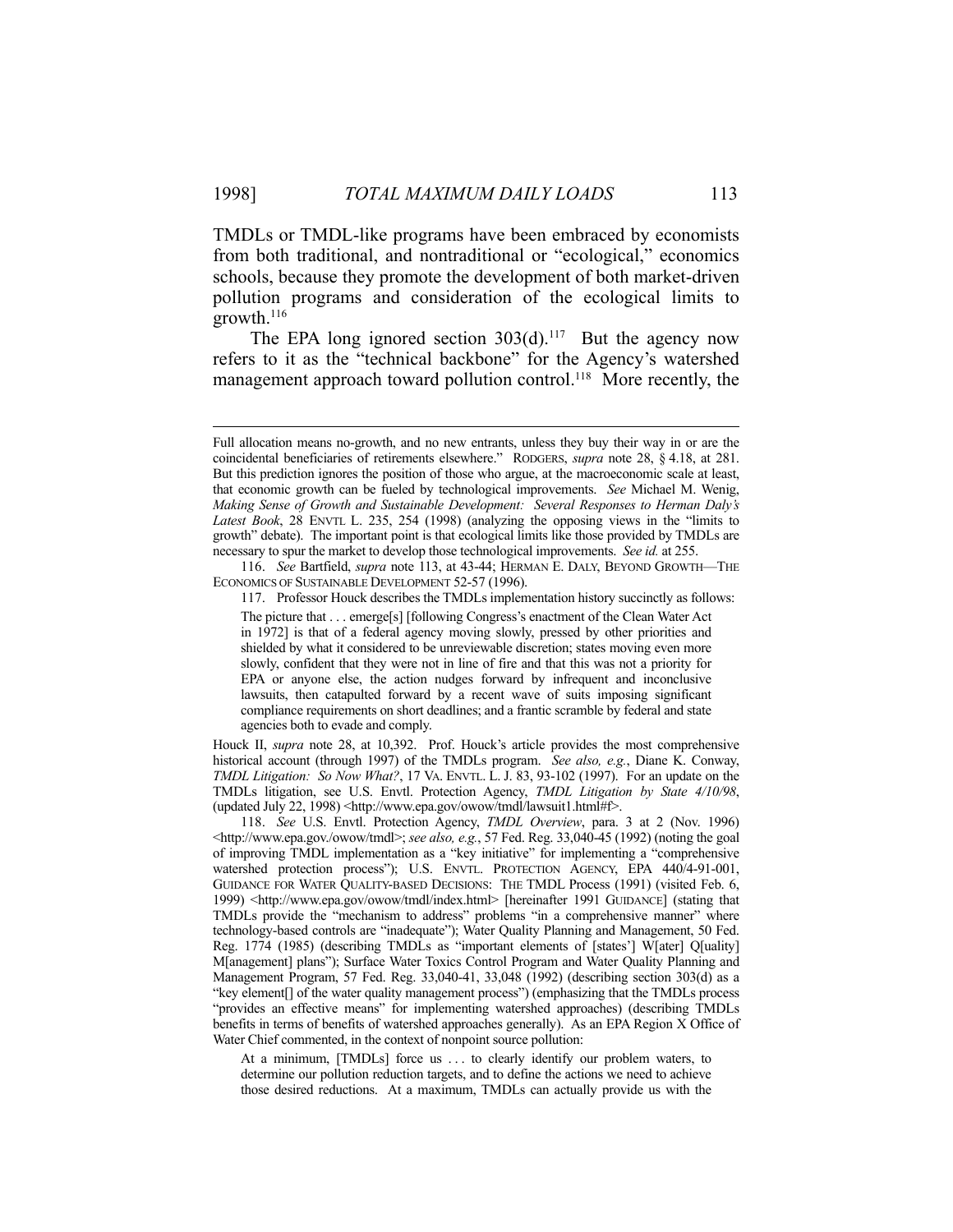EPA's Clean Water Action Plan referred to TMDLs as the "first step" in the development of watershed restoration action strategies and indicated that, in "most cases," TMDLs and accompanying WLAs will form the "core" of those strategies.<sup>119</sup> The EPA's water program chief similarly referred to the TMDLs program as "crucial to success" in achieving water quality goals "because it brings rigor, accountability, and statutory authority to the process."120 The recent FACA Report similarly concludes that TMDLs are the Act's "primary mechanism" for addressing impaired waters and notes that, of all the Act's programs, only TMDLs "focus broadly" on the cumulative threats to those waters.<sup>121</sup>

## 3. Criticisms of the TMDLs Approach

 Although the TMDLs process has considerable theoretical merit, it raises significant practical and ethical questions. As to the latter, the water quality-based approach generally has been criticized because it purportedly presumes that some level of pollution is acceptable; a technology-forcing approach by contrast, supposedly seeks to continually reduce pollution levels toward a zero discharge goal.<sup>122</sup> In

legal muscle we need to achieve those pollution reduction goals. In this imperfect world, who could ask for anything more?

Wilson, *supra* note 92, at 22.

 <sup>119.</sup> CLEAN WATER ACTION PLAN, *supra* note 5, at 79.

 <sup>120.</sup> Robert Perciasepe, *MEMORANDUM: New Policies for Establishing and Implementing Total Maximum Daily Loads (TMDLs)*, Aug. 8, 1997, at 1 (visited Oct. 20, 1998) <http://www.epa.gov/owow/tmdl/ratepace.html> [hereinafter Perciasepe Memorandum].

 <sup>121.</sup> FACA REPORT, *supra* note 42, at 5; *see also* Houck III, *supra* note 1, at 10,424 ("TMDLs are not an adjunct to watershed planning; rather, they are the *basis* of watershed planning." (emphasis in original)); Caputo, *supra* note 28, at 10,582 (stating that TMDLs are a "crucial mechanism" for achieving ambient water quality goals); Steinzor, *supra* note 71, at 10,360 (summarizing recommendations of a multi-stakeholder report that referred to TMDLs as the "foundation" for goals and milestones of watershed management activities to address nonpoint source pollution); Bueschen, *supra* note 42, at 10,322 ("TMDLs may be the most effective federal legal tool that can be used to compel states to control nonpoint source pollution in order to meet requisite water quality standards."); Benson et al., *supra* note 71, at 261 (citing TMDLs as the Act's "means of assigning responsibility for control of nonpoint source pollution" and noting that the TMDLs process "may provide one of the best vehicles for working closely with local interests such as watershed councils"); John T. Holleman, *In Arkansas Which Comes First, The Chicken or the Environment*, 6 TUL. ENVTL. L.J. 21, 54-60 (1992) (recommending TMDLs for the control of runoff from poultry feedlots); Baron, *supra* note 28, at 578 (describing TMDLs as a "key plank in the national campaign for clean water"); Bartfield, *supra* note 113, at 74 (noting that TMDLs "mark the first step towards an integrated, comprehensive approach to protecting water quality"); Taylor & Gerath, *supra* note 113, at 20 (stating that the watershed approach is "driven in large part by CWA requirements that waters in noncompliance with water quality standards be brought into compliance through a budget allocation of all contaminant loadings").

 <sup>122.</sup> *See, e.g.*, RODGERS, *supra* note 28, § 4.18, at 281-82 (stating that section 303(d)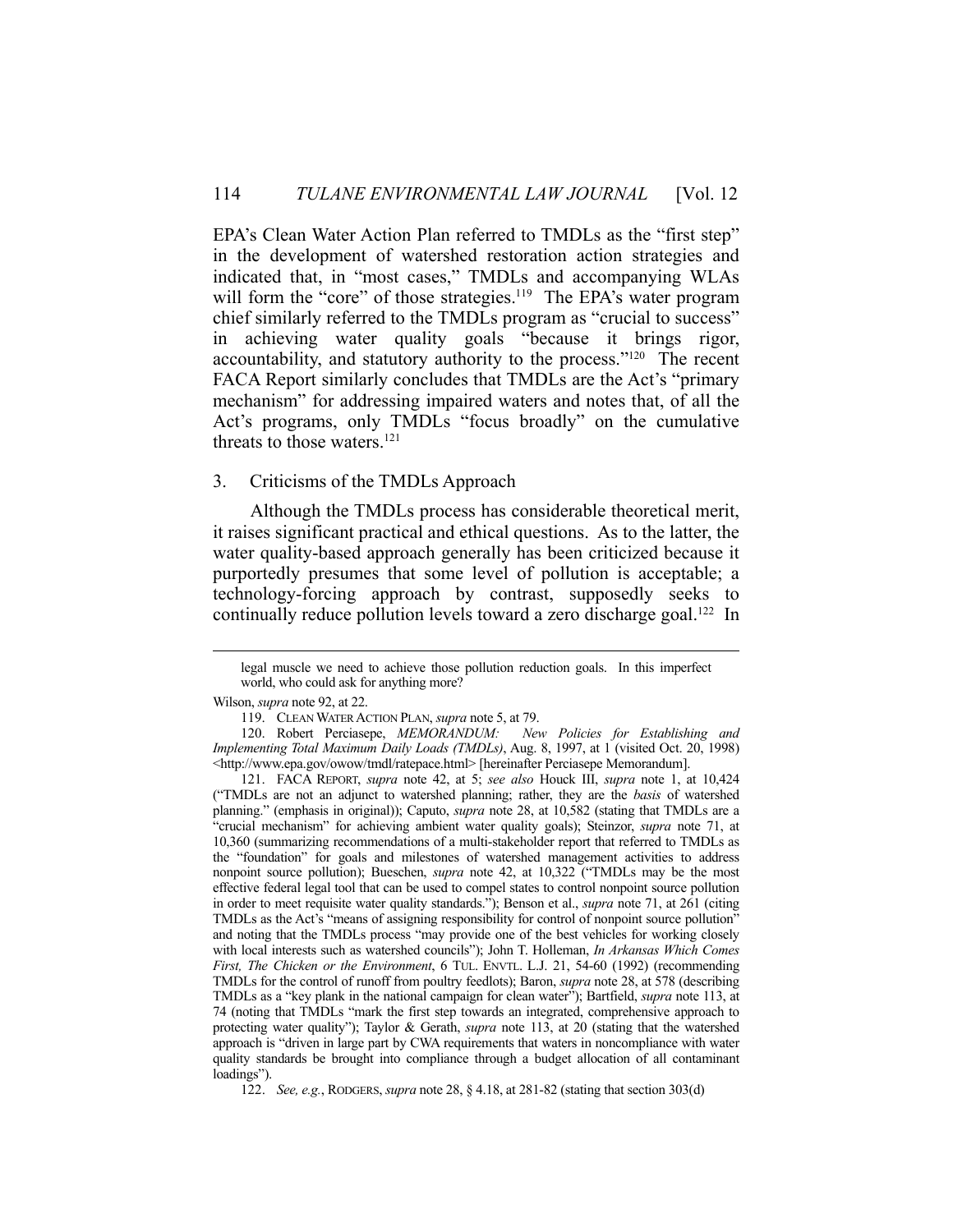reality, however, these dichotomies are not so simple; both approaches may reflect cost considerations that preclude elimination of pollution altogether or both might result in the elimination of certain pollutants.123 Moreover, the TMDLs process applies when technology-based standards have failed, $124$  and is thus a supplement to, rather than a substitute for, the Clean Water Act's technologybased pollution control programs.

 A TMDL might be considered a hindrance to the zero discharge goal of technology-based programs if it is used to allow communities to invite additional pollution sources up to the maximum allowable load.<sup>125</sup> However, the technology-based approach neither precludes such growth, nor places any limits on growth. At least TMDLs require communities to address limits on growth.

 Perhaps more serious than these underlying ethical issues are questions regarding the practicality of the TMDLs process. These questions involve the time and costs of establishing  $TMD<sub>L</sub>$ <sup>126</sup> and

 123. Water quality criteria are theoretically established without regard to compliance costs, but those costs may be reflected in the establishment of designated uses to which those criteria are targeted, and in polluter-specific "mixing zones," which are areas downstream of discharge points in which water quality standards may be violated. *See* RODGERS, *supra* note 28, § 4.16, at 255, 257 (describing exemptions and changes in designated uses due to "economic necessity"); *id.* § 4.18, at 275 (stating that costs are irrelevant to the adoption of numeric criteria).

 126. *See* Houck III, *supra* note 1, at 10,436-37 (referring to TMDLs as "an expensive and time-consuming courtship of state and regulated interests, particularly nonpoint discharge industries"); Steinzor, *supra* note 71, at 10,375 (noting the "very large increase in government spending" necessary to "breathe life into crippled efforts like . . . TMDLs"); Mark T. Pifher, *The Clean Water Act: Cooperative Federalism?*, 12 NAT. RES. & ENVT. 34, 36 (1997) ("Exactly how the states, with their limited financial resources, will function under the data-intensive TMDL burden remains to be seen."); RODGERS, *supra* note 28, § 4.18, at 283-84 (referring to the overwhelming number of waters subject to TMDLs); Craig N. Johnston, *Don't Go Near the Water: The Ninth Circuit Undermines Water Quality Enforcement*, 24 ENVTL. L. 1289, 1314 (1994) (noting that it costs Oregon DEQ one million dollars to establish one TMDL for one river).

reflects the historical . . . assumption that assimilation of wastes is a fit and proper function of a watercourse. In a sense, Section 303(d) represents contingent planning by the Congress for the day when the no-discharge objective is abandoned in favor of basin level allocations of assimilative capacity);

Adler, *supra* note 3, at 998 (noting environmentalists' concern that a watershed approach will generally be used to loosen existing point source permits); Houck I, *supra* note 28, at 10,330 (arguing that the water quality standards approach rests on an ethic of "human use," while the technology-based approach reflects a "new ethical premise, that water should simply be clean").

 <sup>124.</sup> *See supra* text at notes 85, 108; *infra* Part III.B.2.

 <sup>125.</sup> At the heart of this issue lies the Clean Water Act and the EPA regulatory provisions regarding the "antidegradation" components of states' water quality standards. This Article does not attempt to solve the mystery of how the Act's antidegradation rule relates to TMDLs, although that mystery is sure to be unraveled soon by courts, if not also by Congress. *See* John Harleston, *What Is Antidegradation Policy: Does Anyone Know?*, 5 S.C. ENVTL. L.J. 33 (1996).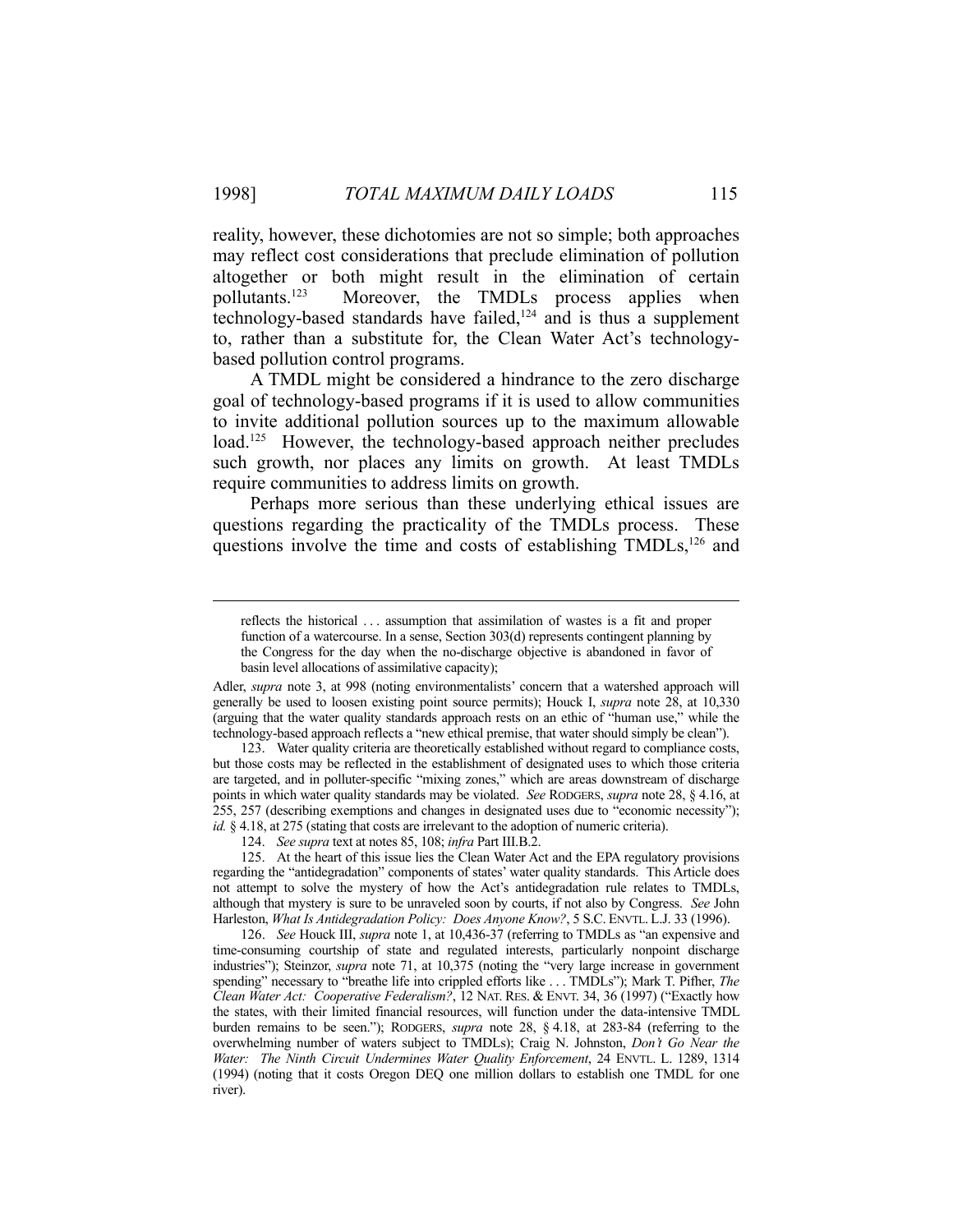whether TMDL calculations are scientifically defensible.<sup>127</sup> The cost critics have not addressed whether TMDLs, although initially costly, may avoid certain regulatory and other social costs or whether the magnitude of costs saved are significant in relation to the costs of establishing TMDLs.<sup>128</sup> The science critics also generally fail to acknowledge: (1) the contribution of water quality-based discharge limits to the success of NPDES permits in controlling point source pollution to date, (2) the scientific uncertainties inherent in the alternative technology-based approach, and (3) the limitations of the technology-based approach for achieving desired levels of water quality.<sup>129</sup> In simple terms, the science may be imperfect and at times even rudimentary, but "it's all we got" to make progress beyond what is achievable through technology-based standards.<sup>130</sup>

 Still other criticisms are that TMDLs and accompanying load allocations are useless for regulating runoff because, unlike pollution from point sources, runoff generally cannot be "treated" to meet specific, desired "discharge" levels. This criticism misses the point. Regardless of whether or not nonpoint controls can "fine-tune" pollution concentrations, TMDLs can provide an indication of whether those control methods are sufficient to achieve desired ambient water quality standards. If not, they can indicate whether

 <sup>127.</sup> *See, e.g.*, Lawrence S. Bazel, *Water Quality Standards Maximum Loads, and the Clean Water Act*, 34 HASTINGS L.J. 1245, 1246 (1983) (citing a report concluding that "most maximum loads were likely to be scientifically unsound"); Bartfield, *supra* note 113, at 74 ("EPA often does not have the detailed modeling information necessary to explain the impact of pollution on receiving water quality and to translate water quality standards into appropriate effluent limitations."); RODGERS, *supra* note 28, § 4.18, at 281, 283-84 (stating that section 303(d) is a "monument to the ambitions of rational decision making" and referring to the "sheer guesswork" in TMDLs calculations). The scientific validity of water quality standards themselves, and establishing even individual permit limits based on those standards, has long been questioned. *See* Houck III*, supra* note 1, at 10,415-16; Steinzor, *supra* note 71, at 10,322; Caputo, *supra* note 28, at 10,578-79; Healy, *supra* note 93, at 396, 426-29; RODGERS, *supra* note 28, § 4.18, at 270 ("One of the great contradictions of the 1972 Amendments was the decision to retain and even strengthen the water quality standards whose failures were chiefly responsible for shifting the attack to control at the source.").

 <sup>128.</sup> *See, e.g.*, Conway, *supra* note 117, at 119-20 (noting that states' per-TMDL costs will likely decrease as they gain experience in establishing TMDLs).

 <sup>129.</sup> Regarding the second of these three factors, see *Chemical Mfrs. Ass'n v. EPA*, 899 F.2d 344, 348-60 (5th Cir. 1989) (addressing numerous complex, science-based challenges to technology-based effluent limits for the organic chemical manufacturing industry). It would be interesting to compare the degrees of scientific uncertainties inherent in the TMDLs process with the uncertainties typically inherent in governments' use of economics and other social sciences to formulate major public policies.

 <sup>130.</sup> Houck III*, supra* note 1, at 10,424 (favoring TMDLs "not because they are scientifically bulletproof, comprehensive, or efficient, but because they are objective, measurable, and the only approach so far that can be enforced by law").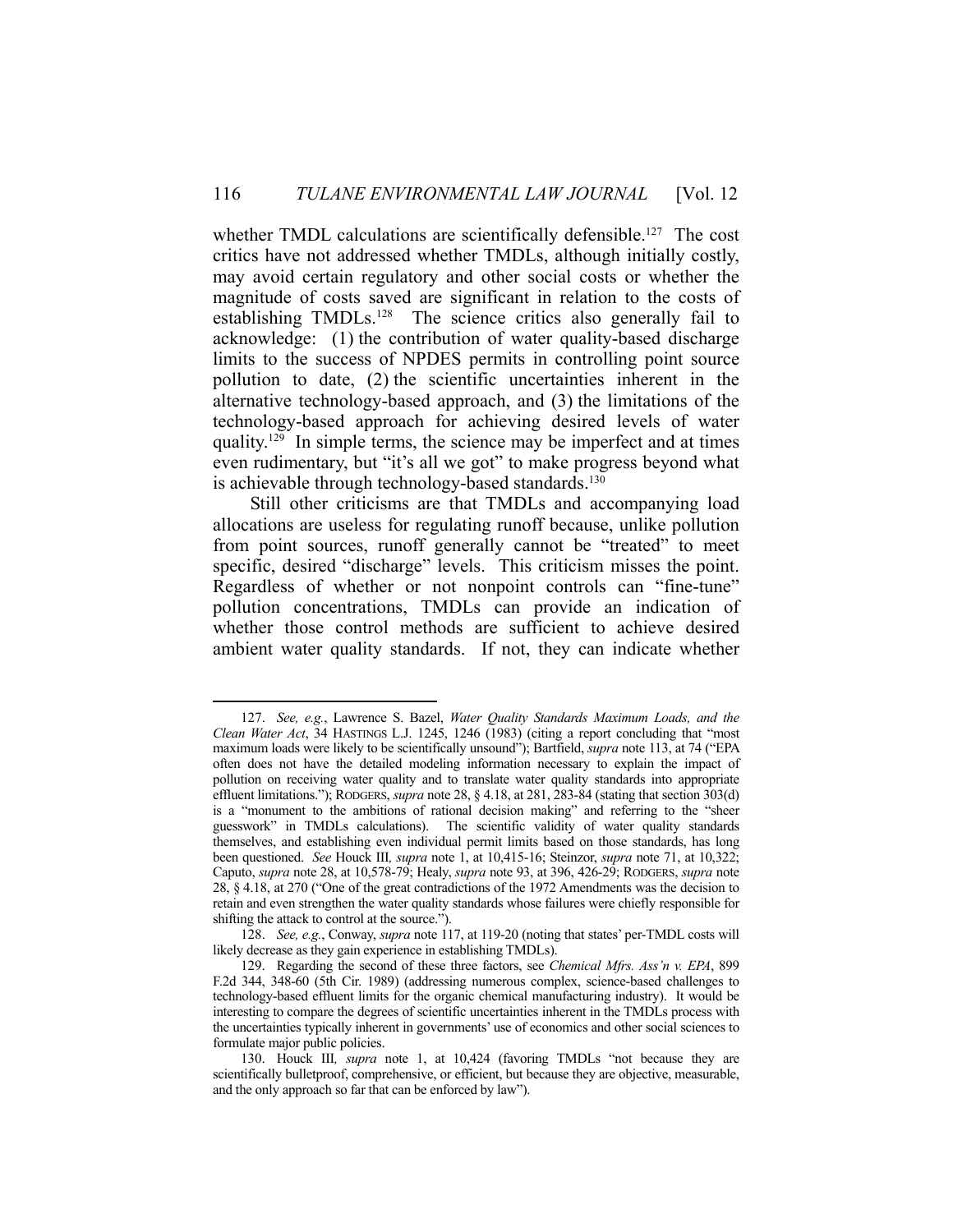runoff needs to be collected and treated like pollution from point sources, or handled by some other method.

 Absent feasible controls on runoff, point sources may question the fairness of TMDL allocations which require that point sources bear the brunt of pollution reductions necessary to achieve water quality standards. While valid on fairness grounds, this criticism is precisely what is needed to create the political pressure that will spur additional nonpoint source reductions.<sup>131</sup>

 Finally, there is some question about whether society can achieve TMDLs and accompanying allocations, even if they could be scientifically derived.<sup>132</sup> One response to this fundamental criticism is that the kinds of quantitative limits provided by TMDLs are necessary to spur society to adopt the life-style changes or to develop the new technologies necessary to overcome these major hurdles.

 While providing responses to the criticisms listed above, this author does not mean to suggest that the TMDLs process is simple to implement and has no practical limitations. However, this author does believe that the TMDLs process should be pursued to the fullest practical extent because it provides a technical, flexible framework for addressing cumulative sources of watershed harm; in short, it promotes an ecosystem approach. Moreover, the point of this Article is to show that the ecosystem approach provides a rational basis for defining the limits of the TMDLs process and, where necessary, to account for its shortcomings.

#### III. THE SCOPE OF WATERS IDENTIFIED UNDER SECTION 303(d)

 Most judicial effort in TMDLs cases to date has been spent struggling to define when the EPA must act in the face of state inaction.133 However, courts have also begun to address a host of complex issues involving the adequacy of states' submissions, focusing on the 303(d) listing stage of the TMDLs process. In 1992, the EPA began requiring states to submit  $303(d)$  lists biennially.<sup>134</sup> As

<sup>131.</sup> *See id.* at 10,420 ("Ratcheting down further on point sources ... who are now carrying the entire brunt of the cleanup, presents some obvious equity problems—although it also presents the prospect of their alliance in efforts toward nonpoint source management."); Caputo, *supra* note 28, at 10,582 (predicting that point sources will likely push for legislative reform to force nonpoint sources to bear more of the burden of pollution reductions necessary to meet applicable TMDLs).

 <sup>132.</sup> *See* FACA REPORT, *supra* note 42, at I-5 (dissenting view of municipal representatives: "We know of no one . . . who is able to suggest how urban stormwater runoff can be addressed to meet water quality standards"); Bazel, *supra* note 127, at 1254 n.69.

 <sup>133.</sup> *See* cases cited *supra* note 103 and accompanying text.

 <sup>134.</sup> *See* 40 C.F.R. § 130.7(d)(1) (1997).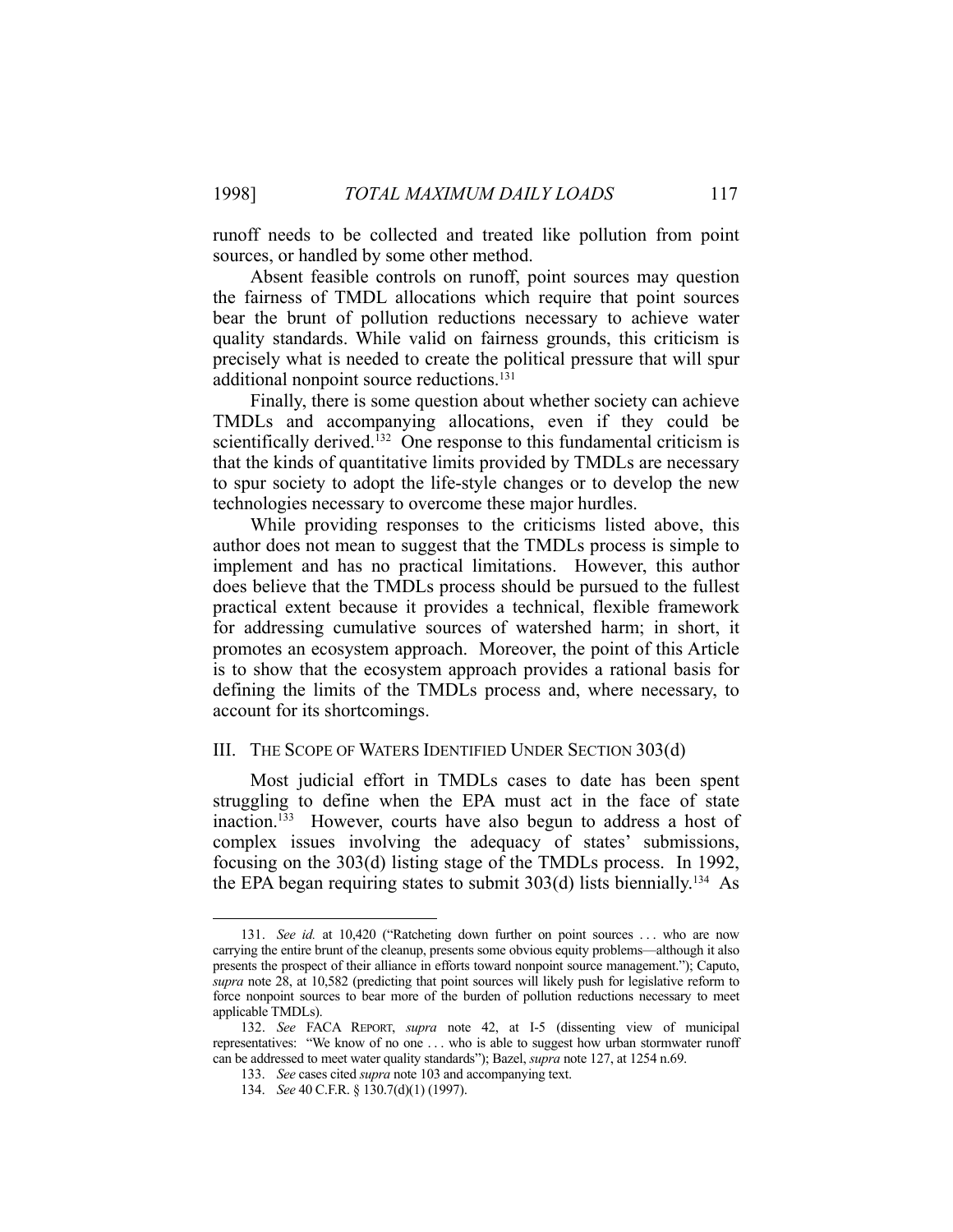of the last round of list submissions, due in April, 1998, all states had adopted EPA-approved  $303(d)$  lists.<sup>135</sup> Courts in numerous pending TMDLs cases are likely to be asked to determine the adequacy of these submissions.<sup>136</sup> A central question in these judicial reviews will be: What is the proper scope of a 303(d) list?

 This question breaks down into several sub-questions: What are the criteria for listing? What is the degree of certainty required to justify various listing decisions? And what kinds of data and data collection efforts are necessary to support those decisions? The legal context for these three sets of issues will be discussed below. Before addressing these issues, however, it is necessary to address the legal significance of including a waterbody on a 303(d) list. This significance likely determines the willingness of states and others to add waters to 303(d) lists. In other words, there is no point addressing the scope of 303(d) listing without being aware of the consequences of listing decisions.

### *A. The Legal Significance of 303(d) Listing*

 The most obvious significance of the 303(d) list is that TMDLs must be developed only for waters included on the list.<sup>137</sup> As Professor Houck has observed, "what remains unlisted remains largely unremedied."<sup>138</sup> There are two other potential consequences of 303(d) listing, as discussed below.

#### 1. The Stick: Must TMDLs Be Established for All Listed Waters?

Section  $303(d)(1)(C)$  provides that states "shall" establish TMDLs "for the waters identified in paragraph  $(1)(A)$ " of section 303(d).139 Although this sentence does not expressly use the word "all" prior to "waters," the word seems implicit in its command. Put another way, Congress would likely have chosen different language

 <sup>135.</sup> *See* FACAREPORT, *supra* note 42, at 4.

 <sup>136.</sup> *See* Houck III, *supra* note 1, at 10,417-18 (stating that polluters are likely to challenge the latest round of expanded 303(d) lists).

 <sup>137.</sup> Specifically, the statute provides that TMDLs shall be developed "for the waters identified in paragraph  $(1)(A)$ " of section 303(d). 33 U.S.C. § 1313(d)(1)(C). Once again, in section 303(d)(3), Congress indicated that TMDLs should be developed for nonlisted waters, but Congress wrote this provision in seemingly unenforceable terms.

 <sup>138.</sup> Houck II, *supra* note 28, at 10,398; *see also* Houck III*, supra* note 1, at 10419 ("Polluted waters are not going to get addressed by the TMDL program-or even thought aboutunless they are acknowledged in the first place."). This is true, at least, with respect to remedies generated by the TMDLs process.

 <sup>139. 33</sup> U.S.C. § 1313(d)(1)(C).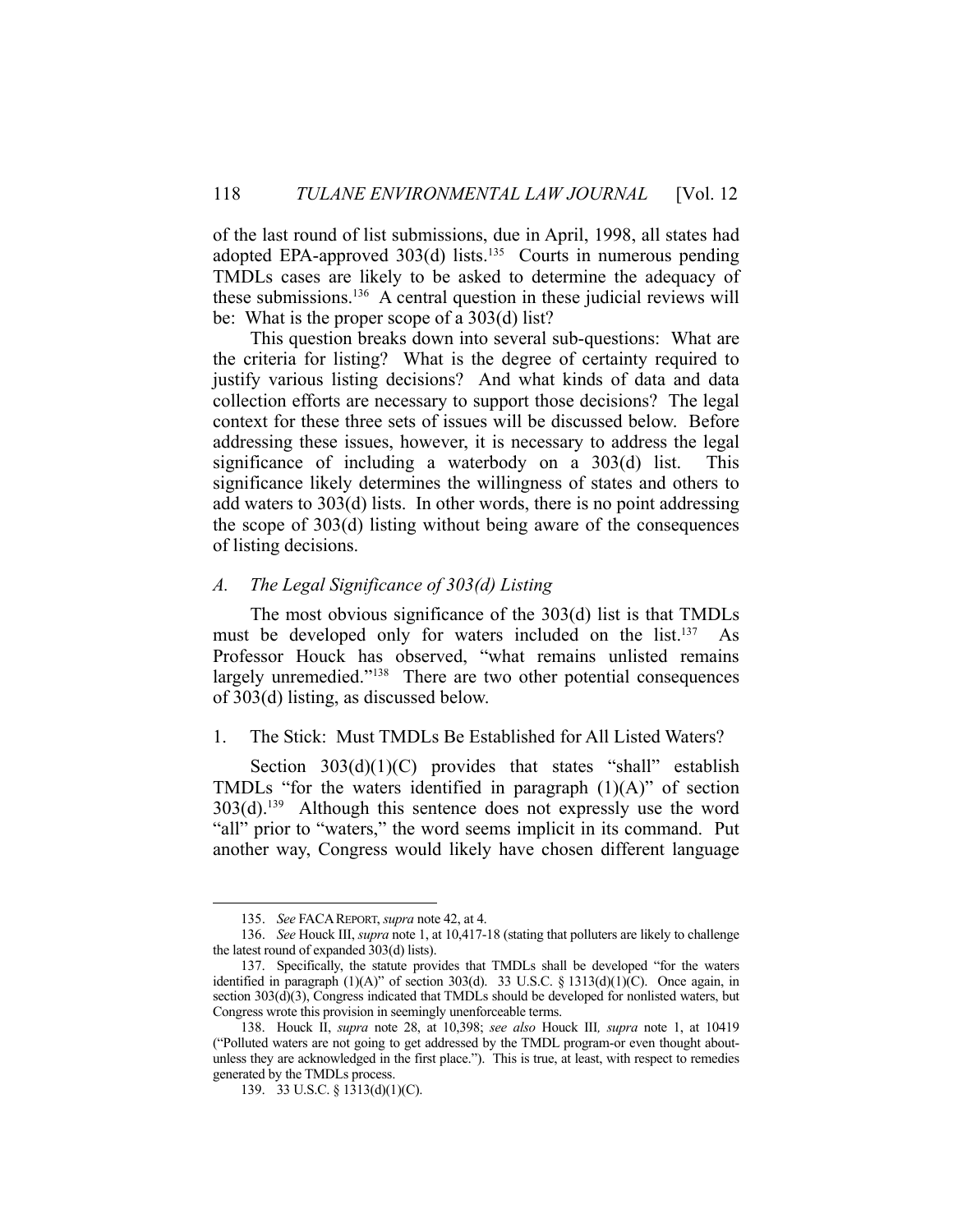had it intended that TMDLs be established for only some of the waters identified pursuant to section  $303(d)(1)(A)$ .

The EPA seems to concur with this interpretation.<sup>140</sup> However, the Agency's position is ambiguous because of its confused descriptions of the actual set of waters that must be identified under section  $303(d)(1)(A)$ , and because its listing criteria are narrower than those in the statute itself.141 Courts have also presumed that TMDLs must be established for all listed waters; the FACA Report adopts a similar position.<sup>142</sup>

 Although this interpretation seems straight forward, it raises a complex issue: some of the kinds of ecosystem harms that may require a state to add a waterbody to its 303(d) list may not be the kinds for which TMDLs can or should be developed. If these harms are the only harms to a given waterbody, then a waterbody may be listed but not subject to a TMDL. The potential discrepancy between the sets of harms that can necessitate listing, and the harms for which TMDLs must be developed is discussed in Part B below. Assuming, for the moment, that this discrepancy exists, it raises the question of the utility of adding a waterbody to a section 303(d) list if a TMDL will not be established for it.

 There are several possible answers to this question. Perhaps the most obvious explanation is that the plain language of section 303(d)(1)(A) suggests that Congress intended waters which otherwise satisfy the listing criteria to be listed, whether or not TMDLs will ultimately be established for them. Another possible answer is that, whether or not a TMDL can be established may simply not be obvious

 <sup>140.</sup> *See* Perciasepe Memorandum, *supra* note 120, at 3 ("[W]e need an overall plan for completing and approving TMDLs for *all* listed waters." (emphasis added)). The Agency's previous guidance sent mixed signals on this issue. *See* Total Maximum Daily Loads Under Clean Water Act, 43 Fed. Reg. 60,662, 60,663-64 (1978) (stating that "identification triggers the States' requirements to develop TMDLs," and that TMDLs must be calculated for "all segments" identified under section 303(d). *But see* Water Quality Panning and Management, 47 Fed. Reg. 46,668, 46,669 (1982) (proposed regulation revisions; EPA "strongly encourages states to fully implement the WLA/TMDL public planning process for all water quality limited waters. If this process cannot be carried out for all WLA/TMDLs, States should attempt to implement it for major regulatory decisions.").

 <sup>141.</sup> *See infra* Part III.B.2.

 <sup>142.</sup> *See* FACA REPORT, *supra* note 42, at 4 ("States have not adequately implemented the requirement in section 303(d)(3) to complete TMDLs for *all* waters."); *id.* at 23 (recommending that the EPA issue regulations requiring states to prepare schedules to develop TMDLs for "*all*" waters listed pursuant to § 303(d)(1)); *id.* at 25 ("TMDLs must be developed for *all* waters that States must list under . . . § 303(d)(1)." (emphasis added)); s*ee also* Alaska Ctr. for the Env't v. Reilly, 796 F. Supp. 1374, 1378 (W.D. Wash. 1992); Sierra Club, North Star Chapter v. Browner, 843 F. Supp. 1304, 1307 (D. Minn. 1993); Idaho Sportsmen's Coalition v. EPA, 43 Env't Rep. Cas. (BNA) 1289, 1292-93 (W.D. Wash. 1996); Sierra Club v. Hankinson, 939 F. Supp. 865, 872 (N.D. Ga. 1996).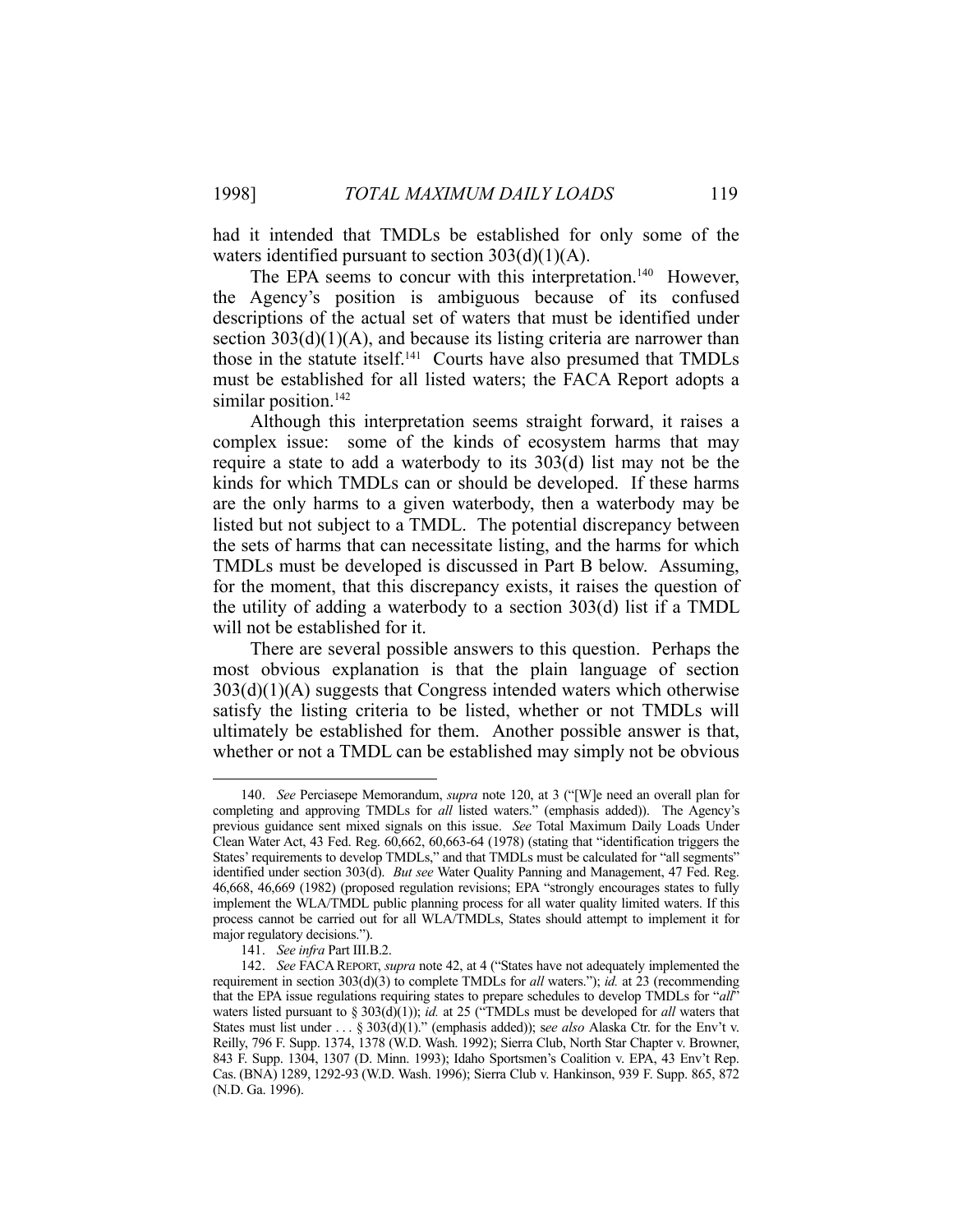at the listing stage of the process. At that stage, the full scope of the water quality problem may not yet be known, so it may be impossible to determine whether a TMDL will apply. Listing the waterbody, however, even with a low priority, will generate more impetus for the state and other stakeholders to obtain the necessary information and, possibly, to solve the water quality problems.<sup>143</sup> That impetus would be especially strong if, as suggested in the next section, listing precludes additional pollution on listed waters.

### 2. The Club: Can Additional Pollution be Allowed on a Listed Water Pending Development of a TMDL?

 In addition to generally necessitating a TMDL, listing a waterbody under section  $303(d)(1)(A)$  may, pending development of a TMDL, legally preclude the EPA or a state NPDES permitting agency from increasing the waterbody's existing point source pollution load from existing or new point sources. Section 303(d) does not expressly state this rule, but it is arguably implicit in the requirements of sections  $301(b)(1)(C)$ ,  $401(a)$ , and  $402(a)$ , that new or revised NPDES point source permits must include effluent limits necessary to "meet" or "comply with" water quality standards.<sup>144</sup> It is difficult to imagine how an NPDES permit allowing *additional* pollution into a 303(d) waterbody that, by definition, is not meeting water quality standards could satisfy this requirement.<sup>145</sup> Anti-degradation components of state water quality standards reinforce this implicit legal consequence of 303(d) listings for those waters subject to the anti-degradation requirements.

EPA regulations appear to reflect this implied requirement.<sup>146</sup> The regulations prohibit the issuance of an NPDES permit to a new source if the source's pollution "will cause or contribute to the violation of water quality standards."147 A new pollutant source

 <sup>143.</sup> *See* Houck III*, supra* note 1, at 10,436 (stating that the numbers of waters included on recent 303(d) lists "provide clear and convincing evidence that the nation's remaining water quality problems are far larger than admitted, which admission, as any recovering alcoholic will testify, is the first step toward recovery"); McElfish, *supra* note 42, at 10,182 ("The identification and disclosure of particular impaired waters can lead to political pressures at the state level to adopt control and abatement measures.").

 <sup>144.</sup> *See* 33 U.S.C. § 1311(b)(1)(c), 1341(a), § 1342(a).

 <sup>145.</sup> Of course, this logic would apply not only to new NPDES permits that propose to allow additional pollution from new or existing sources, but also to revised NPDES permits that merely retain existing pollution limits for existing point sources.

 <sup>146.</sup> *See also* Conway, *supra* note 117, at 117-18 (same interpretation).

 <sup>147. 40</sup> C.F.R. § 122.4(i) (1996). The following sentence in the above-quoted EPA regulation actually, if only indirectly, links waters listed under section 303(d) with waters that are in "violation of water quality standards." That sentence provides that new sources proposed for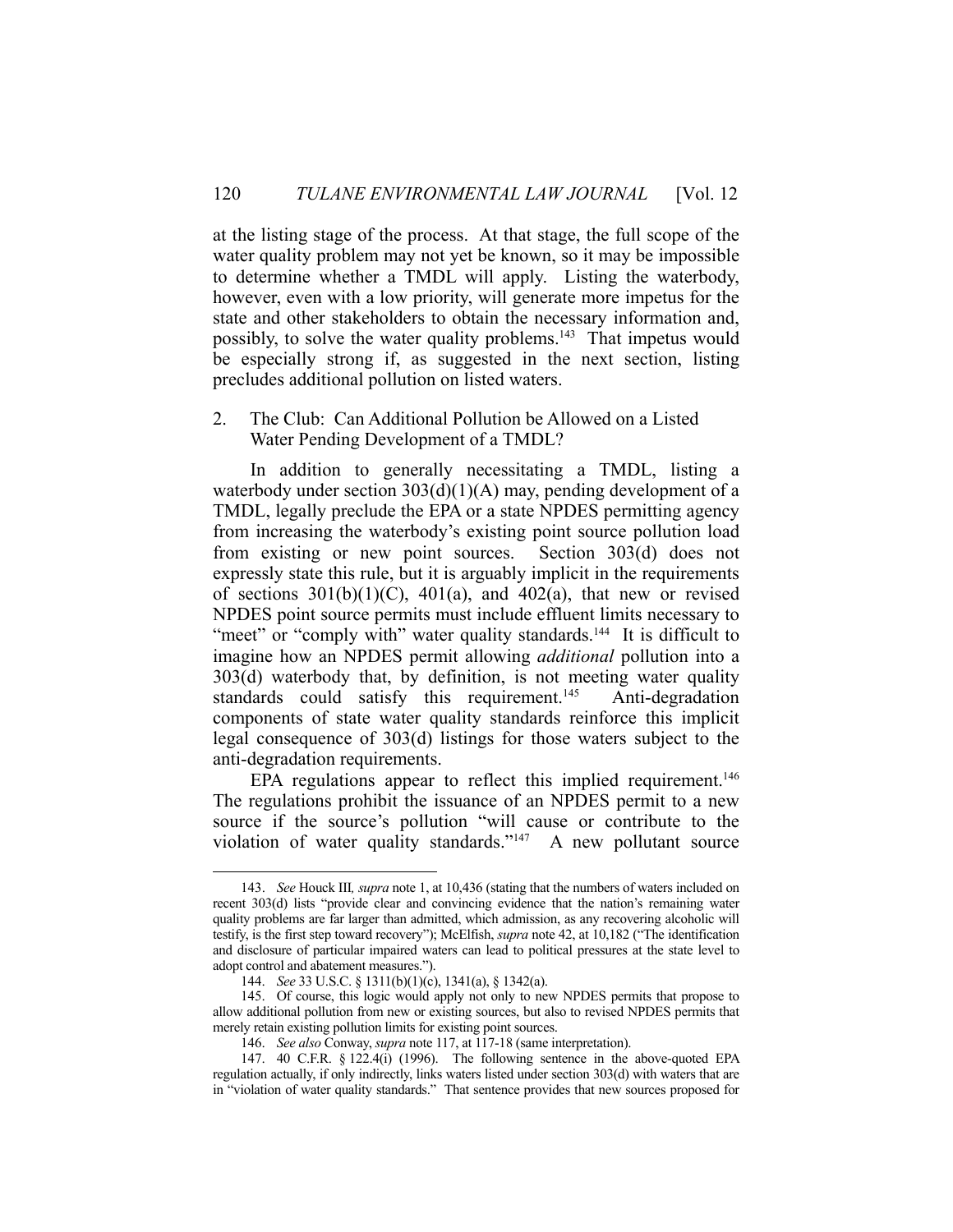cannot help but "contribute" to a violation of the applicable standards for that pollutant on a waterbody that was listed because of violations of those same standards, even if pollutant loading from the new source will be offset by an equivalent load reduction from an existing source.<sup>148</sup> The EPA's regulations for reissuing permits from existing sources mirror the statutory provisions cited above and, thus, should be interpreted to preclude permit reissuance pending the development of a TMDL.<sup>149</sup>

 According to the FACA Report, states have not "always" implemented these restrictions and, in particular, the EPA has not "emphasized" the new source restriction.<sup>150</sup> To date, only two decisions in TMDLs cases have addressed citizens' concerns with these lax approaches, and they have done so in somewhat different, although not necessarily inconsistent, fashions. In its remedial order in the Georgia TMDLs lawsuit, *Sierra Club v. Hankinson*, the district court directed the EPA to "comply with" 40 C.F.R. 122.4(i) "regarding the prohibition on new sources or new dischargers that will cause or contribute to a violation of water quality standards."151 In the context of a TMDLs lawsuit, this order implies that the Agency may not allow new sources on 303(d) waters for which TMDLs have not yet been completed. Additionally, the court indicated that it would "consider" prohibiting the EPA from issuing new permits for *existing* sources of pollutants "of concern" on 303(d) waters.<sup>152</sup> However, the court did not make this threat in recognition of a legal prohibition on reissuing permits for existing sources, but as a potentially appropriate

waters which meet the section  $303(d)(1)(A)$  listing criteria must show that their requested permit allows pollution at levels that are consistent with any applicable pollutant "load allocation" established for that water. *Id.*

 <sup>148.</sup> *See* Houck III, *supra* note 1, at 10,420. If the new source can show that contemporaneous load reductions from one or more other sources are sufficient, not only to offset the additional pollution from the new source, but to preclude the total loading from all sources from exceeding the water quality standards of concern, then the EPA's regulatory prohibition would not apply. Under these circumstances, however, the waterbody would no longer qualify for listing under section 303(d). And, thus, the showing should comply with applicable standards of proof for de-listing. Because it is tantamount to a TMDL analysis before the TMDL has been done, the claim of water quality standards compliance should be accepted only after rigorous scrutiny. Although this scenario raises complex questions of proof and timing, it reflects just the kind of flexible give and take among multiple pollution sources that the TMDLs process is designed to foster.

 <sup>149.</sup> *See* 40 C.F.R. § 122.44(d) (1997).

 <sup>150.</sup> *See* FACAREPORT, *supra* note 42, at 17.

 <sup>151. 939</sup> F. Supp. 872, 874 (N.D. Ga. 1996).

 <sup>152.</sup> *See id.* at 874 n.4.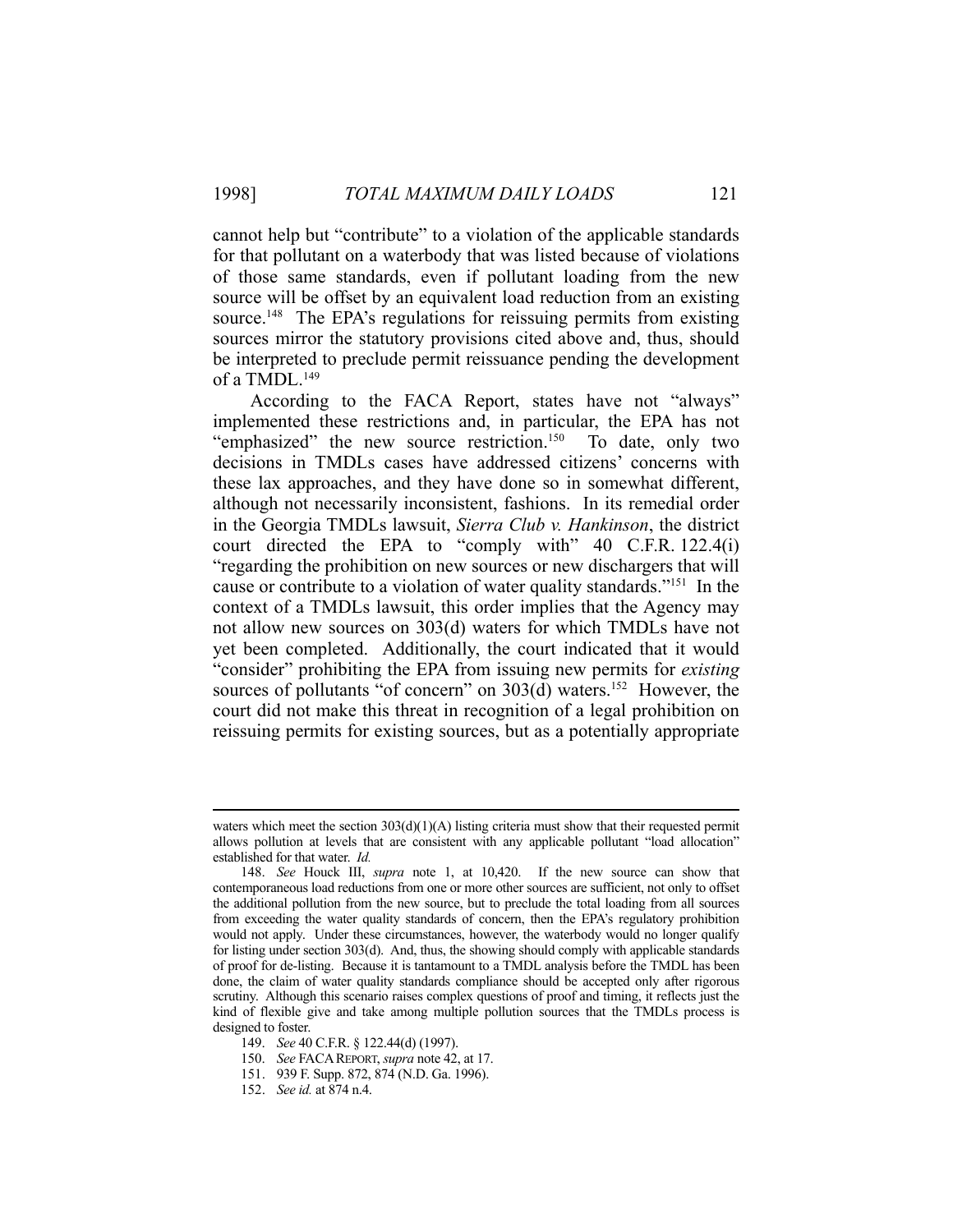remedy if the EPA fell behind in meeting the court-ordered schedule for developing TMDLs.<sup>153</sup>

 In the Idaho TMDLs lawsuit, the district court refused the plaintiffs' request that a blanket injunction be issued prohibiting the EPA from permitting new source pollution on 303(d) waters lacking TMDLs.154 However, this refusal resulted from the court's view that the blanket prohibition was "premature" on the "present record."155 The plaintiffs had not shown that the issuance of any particular permit "would result in a violation of water quality standards."156 Like the *Hankinson* Order's express reference to 40 C.F.R. § 122.4(i), the *Idaho* order seems to impliedly acknowledge the applicability of that regulatory prohibition to 303(d) waters. However, the *Idaho* court's use of the term "result" is narrower than the EPA prohibition which applies to new sources that "result in" or "contribute to" standards violations.157 It is unclear what case-specific circumstances the *Idaho*  court felt might preclude a finding that a new source on a 303(d) water would not be subject to the EPA's prohibition.

 The EPA's regulation and the two TMDLs decisions cited above provide a reasonably strong argument that a water's 303(d) listing precludes new or revised NPDES permits that allow additional pollution, although it is unclear what facts need to be demonstrated to support the argument in any given case. However, the Supreme Court's 1991 decision in *Arkansas v. Oklahoma* may suggest that this preclusionary rule is inapplicable in any circumstance.<sup>158</sup> In that decision, the Court rejected a circuit court conclusion that the Act "prohibit[ed] any discharge of effluent that would reach waters already in violation of existing water quality standards."159 The Court concluded that the Act lacked any such prohibition.<sup>160</sup> However, the Court did not discuss or acknowledge the prohibition contained in 40 C.F.R. 122.4(i), or the implied statutory prohibition underlying that regulation.

 The Court actually cited the TMDLs process as one of the Act's mechanisms for "allocat[ing] the burden of reducing undesirable

 <sup>153.</sup> *See id.*

 <sup>154.</sup> *See* Idaho Sportsmen's Coalition v. EPA, 43 Envt. Rep. Cas. (BNA) 1289 (W.D. Wash 1996).

 <sup>155.</sup> *Id.* 

 <sup>156.</sup> *Id.*

 <sup>157.</sup> *See id.* 

 <sup>158. 503</sup> U.S. 91, 107-08 (1992).

 <sup>159.</sup> *Id.* at 107.

 <sup>160.</sup> *See id.*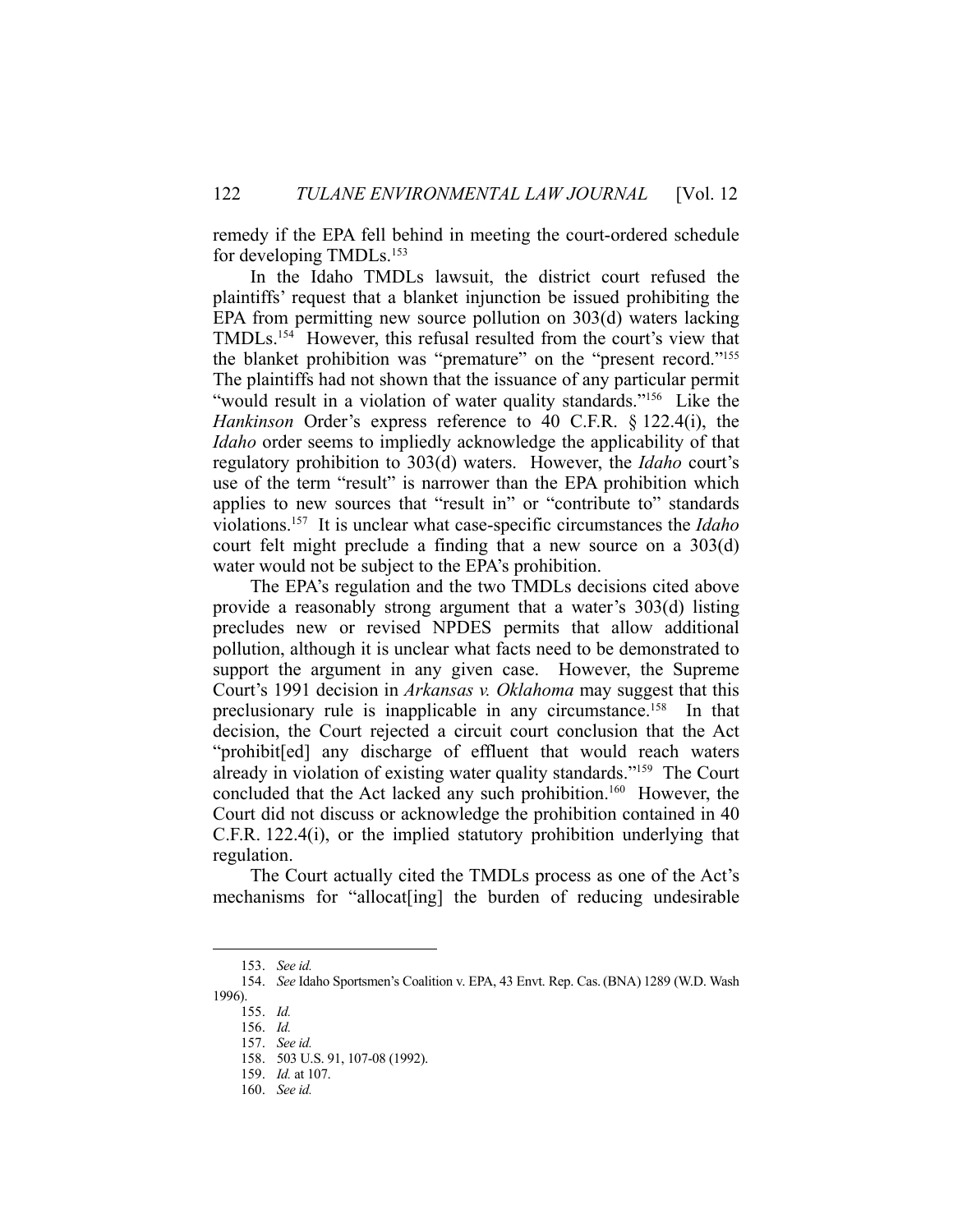discharges between existing sources and new sources."<sup>161</sup> However, the Court's approach of allowing additional pollution pending a TMDL would seem to make the TMDL allocation process more difficult than if the Court preserved the pollution status quo during that interim period. There is no indication in the *Arkansas* opinion that the inter-state water at issue was already listed under section 303(d), so it is possible that the Court might have reached a different conclusion had that formal designation been made.<sup>162</sup> Nevertheless, the Arkansas decision certainly throws into question the applicability of the EPA's regulatory prohibition on 303(d) waters and for that matter, the legitimacy of the prohibition in any context.<sup>163</sup>

 The above discussion addressed permitting restrictions on additional pollution from new or existing *point* sources. Because the Clean Water Act lacks permitting requirements for nonpoint sources, no such equivalent permit restrictions apply for additional pollution from nonpoint sources pending the development of a TMDL. However, through section 313(a) of the Clean Water Act, there may be an equivalent restriction for nonpoint sources on federal land. That section provides that all agencies "engaged in any activity" generating runoff, "shall be subject to, and comply with all Federal, State, interstate, and local requirements . . . respecting the control and

 <sup>161.</sup> *Id*. at 108.

 <sup>162.</sup> The Court's decision was also based on its concern that the circuit court had reached its holding *sua sponte. See id*. at 98. Thus, the Court might have reached a different result had the lower court's legal conclusion been proffered by one of the parties, especially the EPA. Likewise, the Supreme Court seemed impressed by the administrative law judge's findings that the new source at issue would have only a negligible impact on the water quality standards problem. *See id*. at 111-14. Once again, the Court might have reached a different legal conclusion if it was shown that the new source was going to make a significant contribution to an already bad pollution problem, especially, if the inter-state political dispute underlying *Arkansas* did not exist.

 <sup>163.</sup> Another confusing, but potentially relevant, court decision is *Upper Chattahoochee Riverkeeper Fund, Inc. v. Atlanta*, 46 Envt. Rep. Cas. (BNA) 1135 (N.D. Ga. 1997), a citizen suit to enforce an NPDES permit which prohibited discharges from Atlanta's sewage treatment facilities. The district court in that case rejected the plaintiffs' claim with respect to certain toxic pollutants after finding that, while those pollutants made the ambient standards problem worse, they did not "cause" the problem. *See id.* at 1154. However, the court accepted the plaintiffs' claim with respect to another pollutant, finding that this pollutant "caused" water quality standards violations even though the court acknowledged that there were other sources of the same pollutant on the same waterbody. *See id.* The court's distinction between the two pollutants is hardly clear. The court was not interpreting the "cause or contribute" phrase in 40 C.F.R. § 122.4(i) (1997), but the court's decision is potentially relevant because it addressed whether certain pollutants were "causing" water quality standard violations. However, given the court's confusing explanation of its differing conclusions as to which pollutants "caused" water quality standard violations, the decision provides little help in interpreting the EPA's regulatory prohibition for new sources which "cause or contribute" to exceedences of water quality standards.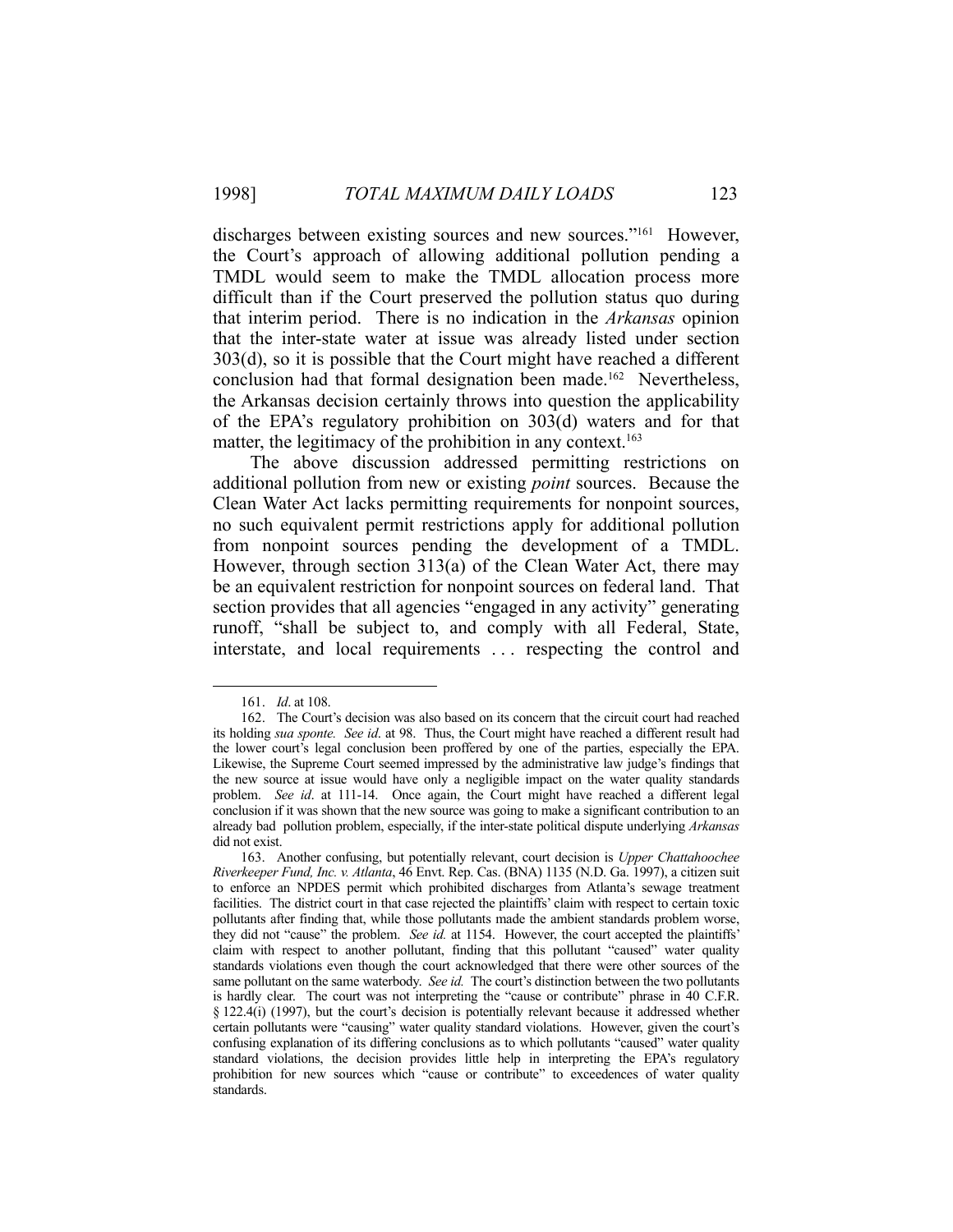abatement of water pollution."164 The Ninth Circuit has held in two cases that this provision requires federal agencies to ensure that nonpoint source pollution emanating from federal lands does not violate state water quality standards.<sup>165</sup> It remains to be seen whether the Supreme Court's *Arkansas v. Oklahoma* decision would preclude a court, pursuant to section 313(a), from prohibiting new runoff into 303(d) waters running through federal lands.

 State laws governing activities that generate nonpoint source pollution may directly or indirectly incorporate states' water quality standards and, thus, might also require restrictions on those activities pending TMDL development.166

 In sum, there is at least a considerable risk that a state inclusion of a waterbody on a 303(d) list might effectively preclude the introduction of additional pollution into that waterbody, pending the development of a TMDL containing a specific allocation for that pollution. This risk has likely discouraged states concerned about promoting economic development from adopting an expansive approach toward listing 303(d) waters, whether or not this concern is explicit in their written listing methodologies. While growth restrictions may be burdensome, it is also likely that the preclusion of additional pollution sources on 303(d) waters pending TMDL development may spur the timely development of TMDLs and, more importantly, encourage polluters and state and local officials to work collectively to remedy the existing pollution problems on those waters.<sup>167</sup> Of course, this kind of collective problem-solving is what the ecosystem approach is all about.

 <sup>164. 33</sup> U.S.C. § 1323(a) (1997).

 <sup>165.</sup> *See* Oregon Natural Resources Council v. Lyng, 882 F.2d 1417, 1424 (9th Cir. 1989) (considering whether timber sales in national forests would violate state water quality standards); Oregon Natural Resources Council v. United States Forest Service, 834 F.2d 842, 850-52 (9th Cir. 1987) (same).

 <sup>166.</sup> For a summary of these state laws governing nonpoint source pollution, see McElfish, *supra* note 42, at 10,182-201.

 <sup>167.</sup> Some of the FACA members suggested that restrictions on new or additional pollution would actually have adverse environmental consequences, by "encourag[ing] development to spread to less-polluted areas with fewer restrictions on land or water use." FACA REPORT, *supra* note 42, at 17. Assuming that businesses do re-locate in response to these factors, relocation seems unlikely to cause significant adverse consequences in "less-polluted" areas if those areas are subject to an enforceable anti-degradation standard which prevents their water quality from becoming considerably more polluted. Nevertheless, this concern raises the difficult policy and ethical question of whether there should be environmental "sacrifice zones" in order to spare the environment in other regions. This approach, in turn, raises significant environmental justice questions if there are people living in the sacrifice zones. Whether or not this approach has merit in a particular case, it can be addressed within the framework of an ecosystem approach. Even within an ecosystem approach, that kind of policy debate should be addressed in the context of states' determination of the designated uses for given waterbodies; once those uses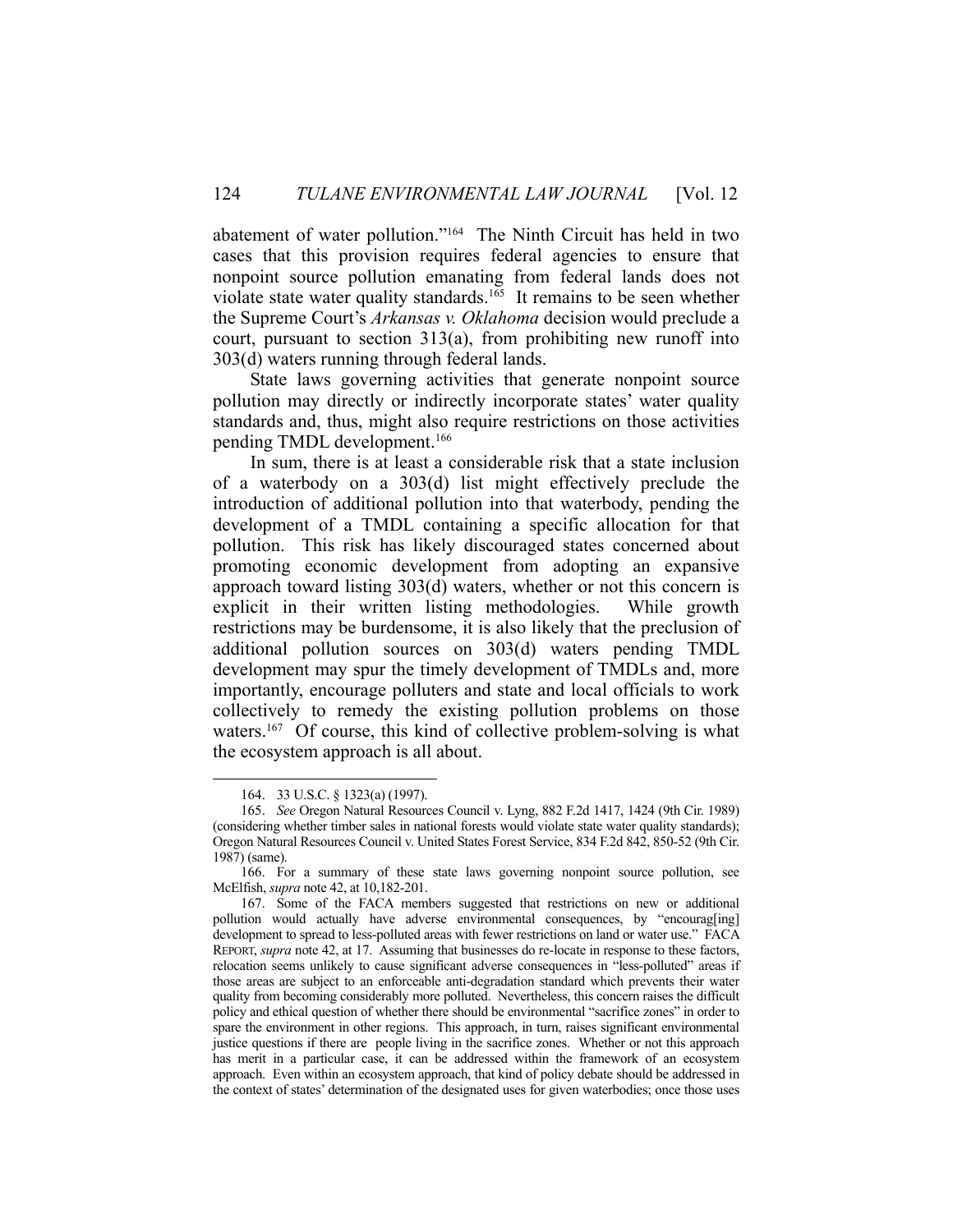The FACA Report recognized the environmental value of this regulatory restriction, but nevertheless suggested that the EPA could allow "exceptions" if states show "parameter-specific net progress" toward achieving applicable water quality standards.<sup>168</sup> The Committee recommended that the EPA encourage states to develop "watershed characterizations" and "stabilization plans" as the framework for demonstrating this "net progress."169 The analysis in the remainder of this Article supports the FACA's recommendation that the EPA should encourage states' use of watershed-based planning for organizing TMDL-related activities. However, this author questions whether states and the EPA would have the mettle to apply the FACA's proposed "net progress" exception sparingly enough to avoid diminishing the benefit of the 303(d) list as an impetus for cleanup efforts. At any rate, the EPA needs to clarify its own position regarding whether 303(d) listing precludes additional pollution.

#### *B. Listing Criteria*

 The listing stage of the TMDLs process raises a basic conflict related to the paradox of the ecosystem approach. Ideally, given the functions of the TMDLs process and the watershed approach which it serves, TMDLs should be established for all waters within each state.<sup>170</sup> In other words, TMDLs should provide a quantitative basis for all state and federal pollution programs. This ideal may well be impractical, however, at least in the short term. States argue that they are having a hard enough time garnering the resources necessary to develop TMDLs for all waters required to be listed under section  $303(d)(1)(A).<sup>171</sup>$  If this is true, they surely lack the resources

have been established (and until they have been revised), they should be enforced rather than ignored.

 <sup>168.</sup> *See* FACA REPORT, *supra* note 42, at 17 ("The Committee strongly believes . . . that the existing restrictions on new or additional discharges provide sources with a powerful incentive to clean up the water even before a TMDL is completed and must be actively implemented by the States and enforced by EPA." (emphasis omitted)).

 <sup>169.</sup> *See id.* at 17-18.

 <sup>170.</sup> This comprehensive approach is reflected expressly in section 303(d)(3), which provides that states "shall" estimate TMDLs for all waters not already included on states' lists pursuant to section 303(d)(1)(A). *See* 33 U.S.C. § 1313(d)(3) (1997). However, Congress did not require the EPA to review states'  $303(d)(3)$  submissions or, by implication, their constructive (non)submissions, so the EPA has not pushed states to develop these TMDLs nor attempted to develop them itself. *See id.* 

 <sup>171.</sup> *See* FACA REPORT, *supra* note 42, at 72-75 (noting states' lack of resources); Houck III, *supra* note 1, at 10,435 ("TMDLs arrive on the doorstep [of states] like a litter of stray cats with many unpleasant requirements and little money to provide for them.").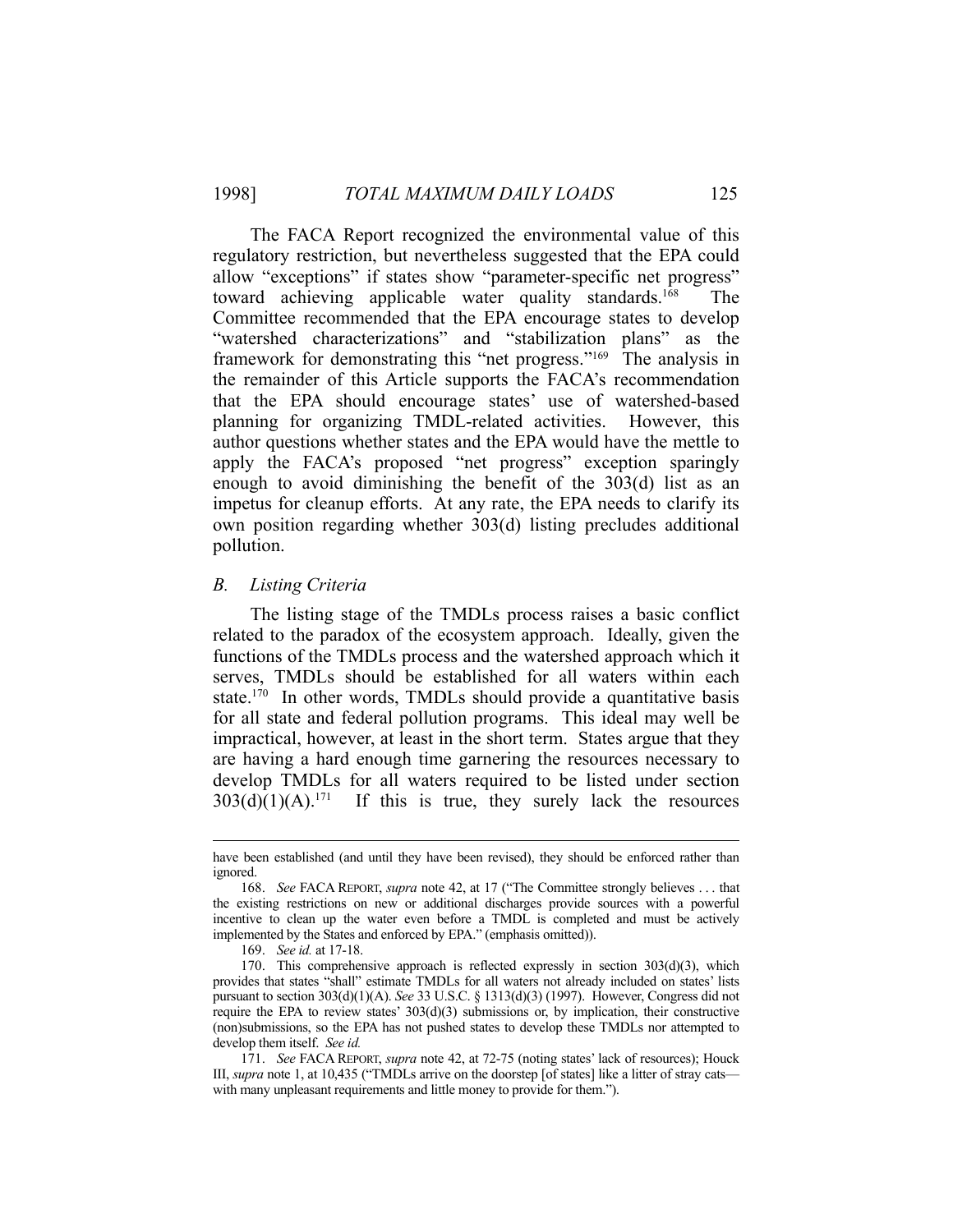necessary to develop TMDLs for all other waters, as well. Attempting to develop complex TMDLs for all waters could result in poorly developed TMDLs and a misallocation of scarce resources needed for high priority waters. If 303(d) lists do not include all states' waters, what then is the proper scope of the lists?

## 1. A Nondiscriminatory Approach to Types of Harm and Types of Sources of Harm

 Can a state distinguish among different types of harms when deciding whether to include a waterbody on its 303(d) list? Section  $303(d)(1)(A)$  provides a clear response to this question by requiring listing if a waterbody is not expected to meet "any" applicable "water quality standard," i.e., without regard to the cause of the water quality standard violation.<sup>172</sup> In particular, this section does not limit listing to waters violating applicable standards only by "pollutants," or "point sources" of pollutants, as defined in sections 502(6) and (14) of the Act. In fact, section  $303(d)(1)(A)$  affirmatively suggests that states need to consider a broader range of harms than "pollutants" as the basis for 303(d) listing, by referring expressly to the extent of "pollution" as a basis for ranking  $303(d)$  waters.<sup>173</sup> As noted previously, the Act defines "pollution" consistent with the holistic theory of the ecosystem approach, as essentially any human-caused harms.174

 The reference to "water quality standards" in section  $303(d)(1)(A)$  itself implies that the types of harm and sources of harm are irrelevant for listing purposes. Some water quality standards are specific to a particular pollutant. But, as standards for *ambient* water quality, these pollutant-specific standards do not distinguish between point and nonpoint sources of the specific pollutants. Other water quality standards are "parameter"-specific, like standards for turbidity or temperature.<sup>175</sup> Yet, these parameters may be violated by several different kinds of pollutants as well as other kinds of "pollution," as well as by several different sources of those harms. Narrative water quality standards, and the "designated use" portions of states' water quality standards, could be exceeded by an even broader range of harms and/or sources of harm than parameter or pollutant-specific

 <sup>172.</sup> *See* 33 U.S.C. § 1313(d)(1)(A).

 <sup>173.</sup> *See id.* 

 <sup>174.</sup> *See id.* § 1367(19); *supra* note 31.

 <sup>175.</sup> In simple terms, turbidity is an inverse measure of the amount of light that passes through a water column. *See, e.g.*, Marsh v. Oregon Natural Resources Council, 490 U.S. 360, 364 n.2 (1989).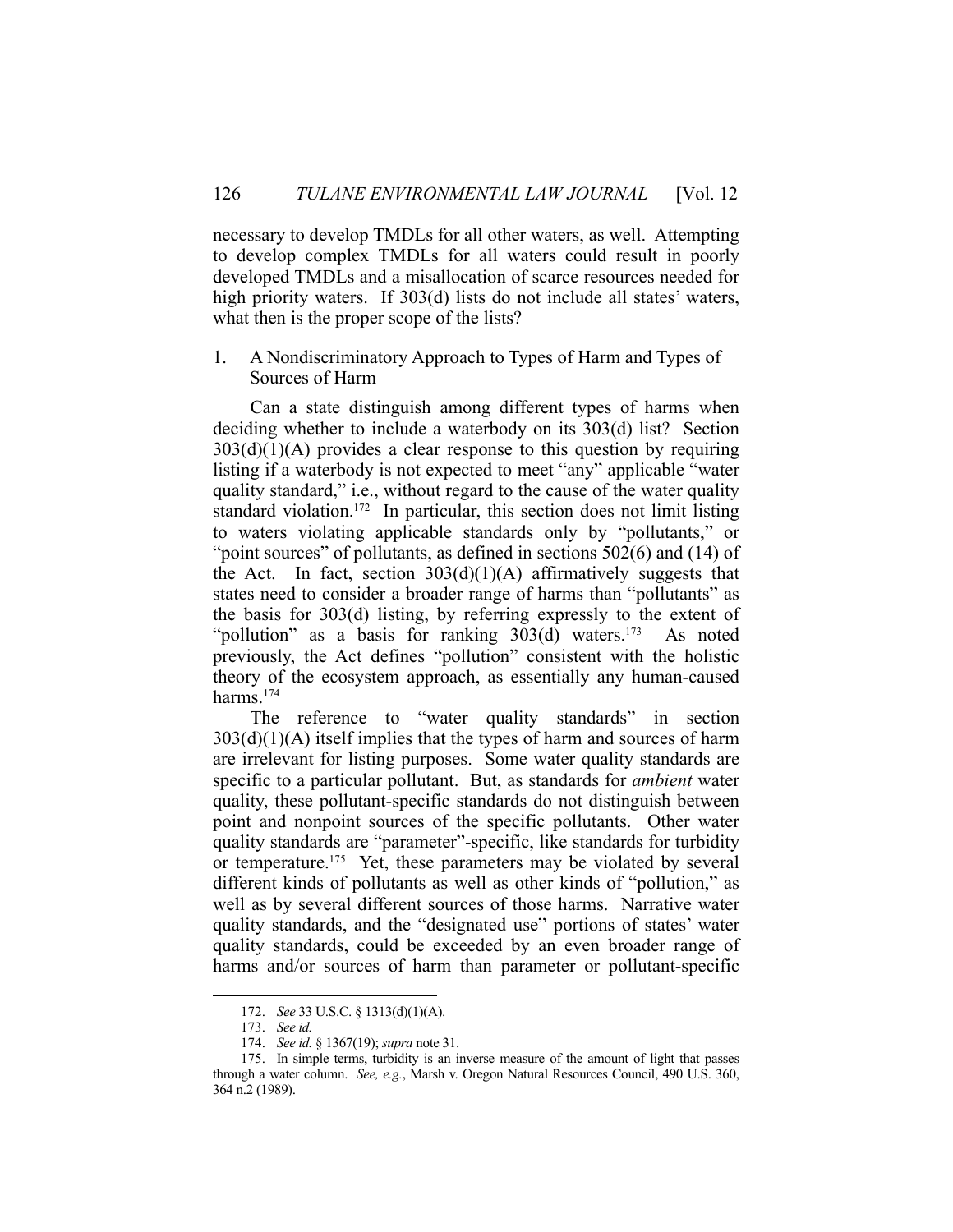standards. All of these kinds of water quality standards are relevant for 303(d) listing purposes.

 The EPA agrees with this interpretation of the scope of "standards" relevant for 303(d) listing purposes.<sup>176</sup> However, it does not appear that the Agency has consistently enforced this interpretation in its review of states'  $303(d)$  lists.<sup>177</sup> The EPA has also consistently interpreted section  $303(d)(1)(A)$  to require listing of a water impaired by a "pollutant," whether or not the state can identify the source of the pollutant or whether the water is impaired solely or primarily by nonpoint sources.<sup>178</sup> However, at least one court has

 <sup>176.</sup> The EPA's regulations define "water quality standards" for 303(d) listing purposes as those standards established under section 303, including numeric and narrative criteria, designated uses, and antidegradation standards. *See* 40 C.F.R. § 130.7(b)(3) (1997); Surface Water Toxics Control Program and Water Quality Planning and Management Program, 57 Fed. Reg. 33,040, 33,045-46 (1992); *see also* U.S. Envtl. Protection Agency, *TMDL Overview,* at par. 4 (Nov. 1996) <http://www.epa.gov/owow/tmdl> (noting that states must "consider all aspects of their water quality standards, including designated beneficial uses, numeric and narrative criteria to protect uses, and antidegradation policies"). This broad reading of "standards" is consistent with the Supreme Court's holding in *PUD No.1 v. Washington Dep't of Ecology*, 511 U.S. 700, 714-18 (1994), that the designated use portion of states' standards are enforceable independently of any water quality criteria designed to implement them.

 <sup>177.</sup> For example, in *Sierra Club v. Hankinson*, the district court expressed "concern" with the EPA's approval of Georgia's 1994 303(d) list, in part, because it appeared that Georgia had failed to consider waters that violated the state's narrative water quality criteria for purposes of 303(d) listing. 939 F. Supp. 865, 870 (N.D. Ga. 1996). In *Idaho Sportsmen's Coalition v. EPA*, 43 Envt. Rep. Cas. (BNA) 1289, 1297-98 (W.D. Wash. 1996), the district court likewise noted that states had to consider violations of their designated uses and antidegradation standards in identifying waters that were not meeting the state's water quality standards for 303(d) purposes. The court rejected the EPA's approval of Idaho's 1992 303(d) list on several grounds, but it is not clear from the opinion whether the court believed that the state had failed to identify waters violating its designated uses and antidegradation standards. *See id.* at 1300-02.

The Agency has also not explained how TMDLs can be established with respect to "mixing zones" authorized under states' water quality standards. *See* 40 C.F.R. § 131.13 (1997). By authorizing pollution at levels exceeding applicable water quality criteria, mixing zones are in inherent conflict with the concept and purpose of TMDLs. Which should come first, the TMDL or the mixing zone? Under a truly holistic watershed approach, a total loading calculation should come first, after which individual mixing zones could be considered, if allowed at all, in conjunction with the design of an allocation scheme and in light of the cumulative effect of multiple mixing zones, combined with other harms that are within and outside the scope of the applicable TMDL.

 <sup>178.</sup> *See* Robert Wayland, *Memorandum: National Clarifying Guidance for 1998 State and Territory Section 303(d) Listing Decisions* 5-6 (Aug. 17, 1997) <http://www.epa.gov/owow/ tmdl/lisgid.html> [hereinafter Wayland Memorandum]; Surface Water Toxics Control Program and Water Quality Planning and Management Program, 57 Fed. Reg. at 33,045 ("Section 303(d) requires the States to identify all impaired waters regardless" of the source of impairment.); Geoffrey H. Grubbs, *Memorandum: Supplemental Guidance on Section 303(d) Implementation* 2 (Aug. 13, 1992) <http://www.epa.gov/owow/tmdl/html> [hereinafter 1992 Grubbs Memorandum] (stating that the listing process "is not affected by the source of pollution and applies equally to segments affected by point sources only, a combination of point and nonpoint sources, and nonpoint sources only"); Geoffrey H. Grubbs, *Memorandum: Guidance for 1994 Section 303(d) Lists*, 1 (Nov. 26, 1993) <http://www.epa.gov/owow/tmdl/html> [hereinafter 1993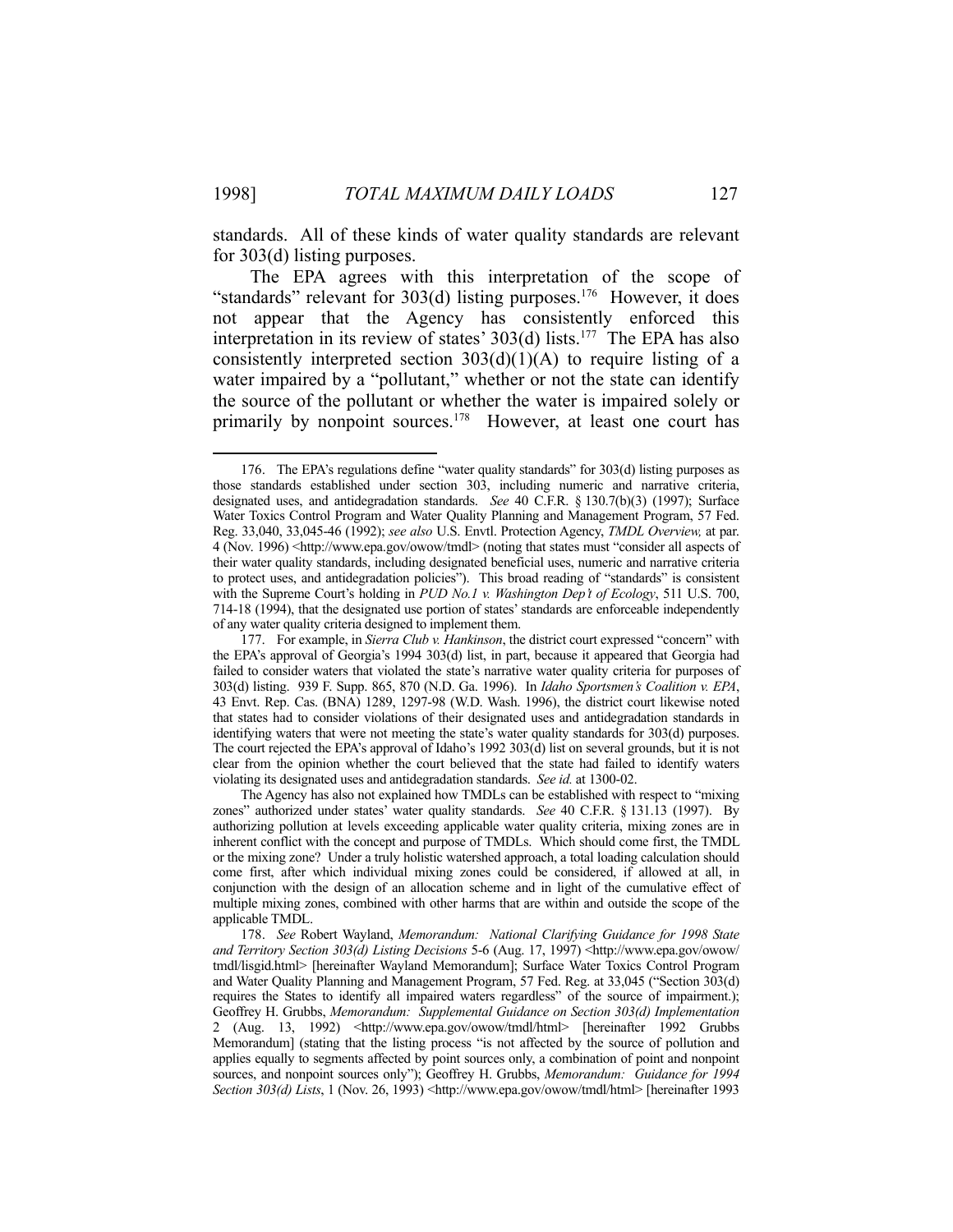chided the Agency for not applying this approach in practice.<sup>179</sup> In its most recent guidance, the EPA has even required states to list waters believed to be impaired by airborne pollutant sources, whether or not those pollutants originated within the receiving states' boundaries, and even if the specific pollutant(s) causing the impairment could not be identified.180 All of these interpretations are consistent with the plain meaning of section  $303(d)(1)(A)$ .

 Although taking a broad approach to listing with respect to "pollutant" sources, the Agency apparently has drawn the line at "pollutants" by allowing states to forego listing (in the 1998 round at least) those waters impaired "solely" by sources other than "pollutants," including "physical barriers to fish migration."<sup>181</sup> This narrow approach is inconsistent with the Agency's other position, and the plain meaning of section  $303(d)(1)(A)$ , that waters must be listed based on violations of water quality standards, i.e. without regard to *what* is causing those violations.<sup>182</sup> The Agency's "pollutant"-based listing approach also contradicts its position that impaired waters should be listed even if specific pollutants cannot be identified.<sup>183</sup> This contradiction arises because, for at least some of those waters, the unidentified source of harm may not be a "pollutant." Finally, the EPA's narrow approach ignores the reference in section  $303(d)(1)(A)$ to "pollution" rather than to "pollutants."<sup>184</sup>

 The EPA seems to justify its "pollutant" focus on the ground that TMDLs can only be developed for "pollutants."185 This justification is poorly explained, and contradicts prior EPA guidance suggesting

- 182. *See supra* note 176 and accompanying text.
- 183. *See supra* note 178 and accompanying text.
- 184. *See* 33 U.S.C. § 1313(d)(1)(A) (1997).

Grubbs Memorandum] (stating that the "303(d) list provides a comprehensive inventory of waterbodies impaired by all sources, including point sources, nonpoint sources, or a combination of both"); 1991 GUIDANCE, *supra* note 118, at 2 ("Lack of information about certain types of pollution problems . . . should not be used as a reason to delay implementation of water qualitybased controls."); 1992 Grubbs memorandum, *supra*, at 4 ("Particular sources . . . should not be entirely excluded [from 303(d) lists] simply because they are difficult to address.").

 <sup>179.</sup> *See* Idaho Sportsmen's Coalition v. EPA, 43 Envt. Rep. Cas. (BNA) 1289, 1299-1301 (W.D. Wash. 1996) (citing EPA guidance that listing should not be premised on the identification of particular pollution sources, as grounds for rejecting EPA's approval of Idaho's decision to forego listing several streams exceeding ambient sediment and temperature standards due to insufficient information regarding the "cause" of those exceedences).

 <sup>180.</sup> *See* Wayland Memorandum, *supra* note 178, at 5.

<sup>181.</sup> *Id.* at 6 (providing that states should list waters "impaired by an unknown source ... as long as there is a pollutant associated with the impairment"); *id.* at 7 (regarding physical barriers to fish migration).

 <sup>185.</sup> *See* Wayland Memorandum, *supra* note 178, at 6-7 (stating that waters impaired solely by physical barriers to fish migration need not be listed because "there is no pollutant to allocate and the TMDL process is not appropriate").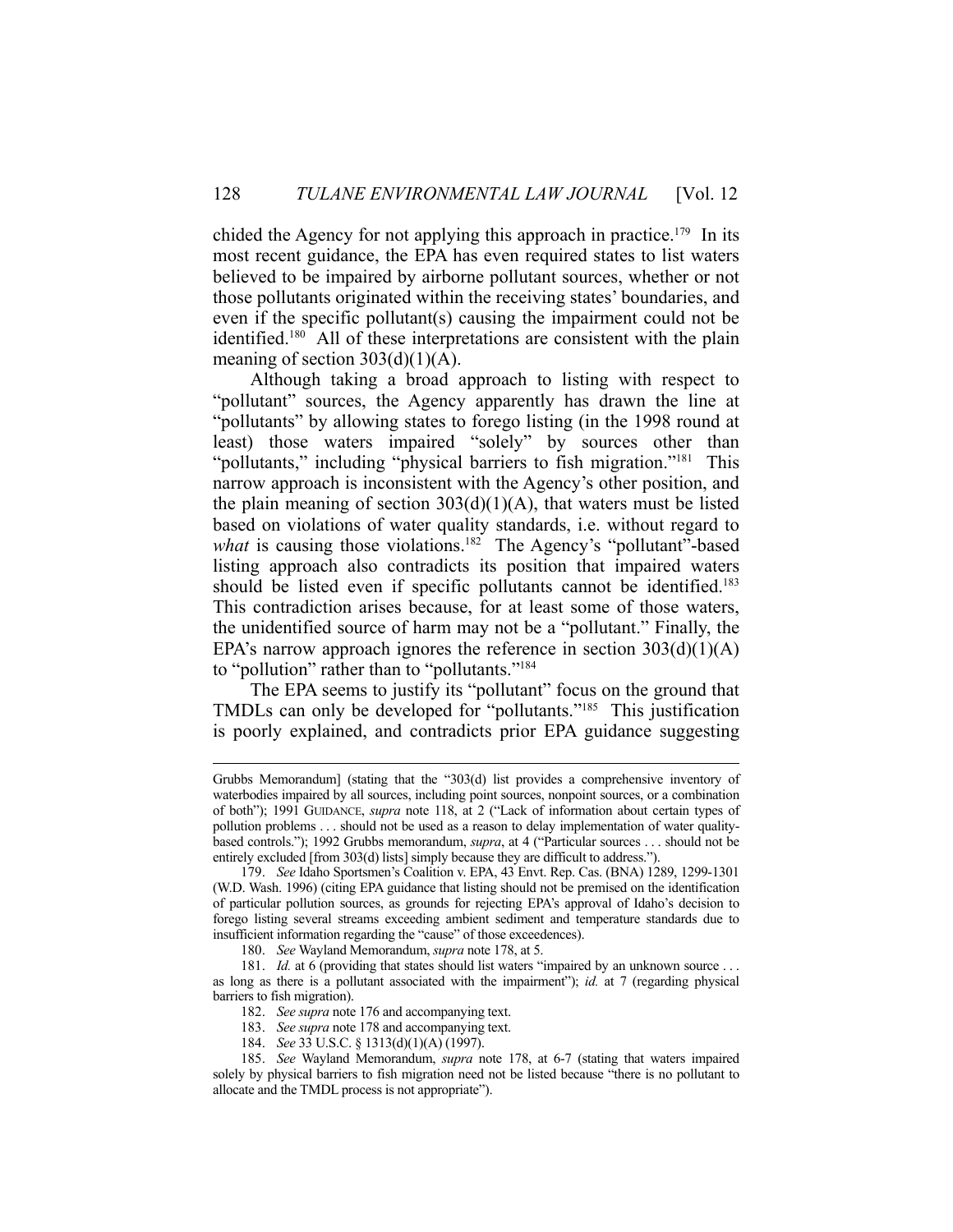that TMDLs may be appropriate for a whole range of harms that fall within the broader definition of "pollution" under the Act.<sup>186</sup> Moreover, as the previous part of this Article suggests, the 303(d) listing and its attendant consequences serve valuable environmental objectives even if it appears at the listing stage that a TMDL may not cure the cause of a water quality impairment. The EPA's pollutantbased listing focus ignores this important role of the listing process.

 Understandably, the FACA Report did not recommend a uniformly broad or narrow approach toward the relevant types of sources and harms for listing purposes. The entire committee agreed that all types of water quality standards, including designated uses, narrative and antidegradation standards, should be used as targets for listing purposes.187 Unlike the EPA, the entire FACA committee believed that waters should be listed, even if impaired by physical structures, physical modifications of water courses, or alterations of river flow.<sup>188</sup> None of these harms are "pollutants," but all are nevertheless considered "pollution" under the Act. However, the committee was unable to reach a consensus on whether waters should be listed if impaired solely by atmospheric deposition or even by nonpoint sources of "pollutants."189

 Several FACA members apparently argued that the types of pollution controls referenced in section 303(d)(1)(A) indicate Congress's intent to preclude listing waters polluted solely or primarily by nonpoint sources.<sup>190</sup> That section requires states to list all waters for which certain specified pollution controls "are not stringent enough to implement" applicable water quality standards.<sup>191</sup> The listed controls are "effluent limitations required by section  $1311(b)(1)(A)$  and section  $1311(b)(1)(B)$ " of the Act.<sup>192</sup> Section

 <sup>186.</sup> *See* 1991 GUIDANCE, *supra* note 118, at 19.

 <sup>187.</sup> *See* FACAREPORT, *supra* note 42, at 12-13.

 <sup>188.</sup> *See id.* at 46-52.

 <sup>189.</sup> *See id.* at 42, 48; Houck III*, supra* note 1, at 10,422 (noting that, although the FACA committee reached consensus on a wide range of issues, the "honeymoon ended at TMDLs for nonpoint sources").

 <sup>190.</sup> *See* Houck III, *supra* note 1, at 10,399.

 <sup>191. 33</sup> U.S.C. § 131(d)(1)(A) (1997). This appears to imply that waters need not be listed under section 303(d) if the designated pollution controls are "stringent enough" on paper to meet applicable water quality standards, but the waters nevertheless violate applicable standards because polluters have failed to comply with those controls. *See* DeKalb County v. EPA, No. 79- 969A, at 5-6 (N.D. Ga. Nov. 25, 1980) (Order) (noting that a waterbody wasn't subject to TMDLs because the polluter had failed to show that it was complying with its technology-based limitations). One wonders how well states can distinguish between violations of water quality standards violations caused by noncompliance with control requirements and violations caused by insufficient control requirements.

 <sup>192. 33</sup> U.S.C. § 1313(d)(1)(A).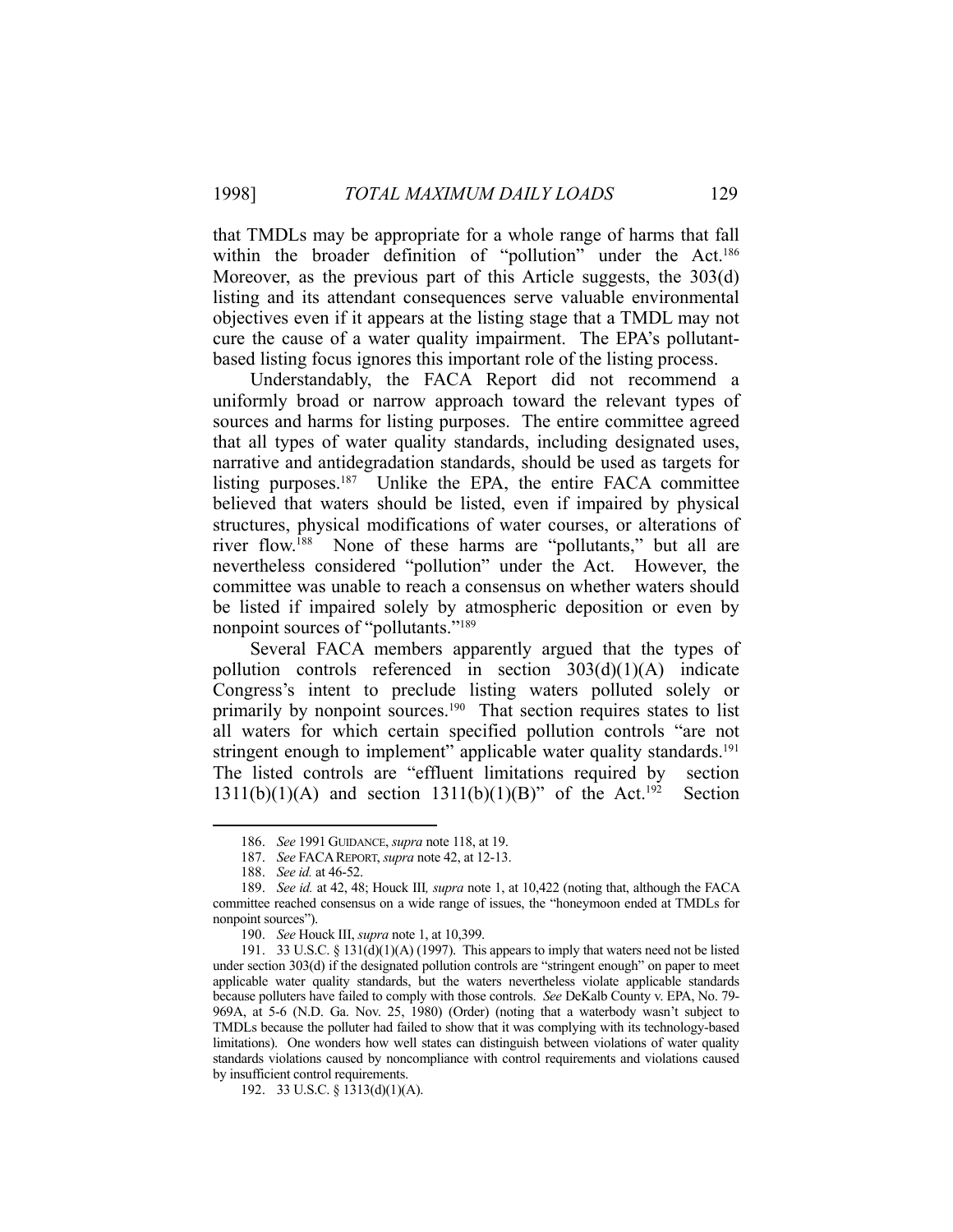301(b)(1)(A) refers to "best practicable" control technology (BPT) for industries, and to pretreatment requirements under section 307 for discharges into publicly owned treatment works; section 301(b)(1)(B) refers to secondary treatment for existing sewage treatment plants.<sup>193</sup> In other words, section 303(d) requires states to identify those waters for which BPT controls on point sources "are not stringent enough to implement" applicable water quality standards.

 According to some FACA members, by failing to refer to equivalent nonpoint source controls in section  $303(d)(1)(A)$ , Congress intended that the TMDLs process not address waters impaired, at least solely or primarily, by nonpoint source pollution.<sup>194</sup> The most obvious counter to this argument is that Congress omitted any reference to technology-based standards for nonpoint sources, simply because there are none in the Act, although section 319 does refer to "best management practices" or "BMPs" for those sources.<sup>195</sup> Moreover, the FACA members' inference from Congress's omission is less compelling than the contrary inference that Congress did not mention nonpoint source controls as grounds for avoiding listing waters simply because Congress intended that TMDLs provide the technical basis for establishing those nonpoint source controls. Regardless of which negative inference is stronger, the FACA members' negative inference does not overcome the affirmative import of the plain language of section  $303(d)(1)(A)$ . This plain meaning is consistent with Professor Houck's conclusions based on his detailed analysis of the legislative history of section  $303(d)$ .<sup>196</sup>

 <sup>193.</sup> *See id.* § 1311 (b)(1)(A)-(B). Hereinafter, I will refer to the three requirements referenced in section 301(b)(1) collectively as "BPT" unless otherwise noted. Besides BPT, the Act's "technology-based" arsenal includes "best available technology economically achievable," "best practicable technology" for certain toxic pollutants, "best conventional pollutant control technology," and "best available demonstrated control technology" for new sources. *Id.*  § 1311(b)(2)(A), (b)(1)(A), (b)(2)(E), 1316 (a)(1). The differences among these multiple technology-based standards are somewhat ambiguous, which is not surprising given the similarities among their labels. For purposes of this Article, the standards differ essentially according to the extent that technology costs are relevant to the EPA's choice of the "model" pollution control technology and, related to costs, the extent to which the model technology has been applied successfully by the target industry. For a description of these requirements, see RODGERS, *supra* note 28, §§ 4.18, 4.31.

 <sup>194.</sup> *See* Houck II, *supra* note 28, at 10,399.

 <sup>195.</sup> There are other technology-based standards for point sources, however, which Congress omitted from section  $303(d)(1)(A)$  as a basis for avoiding listing a polluted waterbody. *See supra* note 193.

 <sup>196.</sup> *See* Houck III, *supra* note 1, at 10,337. Still another problem with the FACA members' argument is that it fails to account for Congress's omission of technology-based standards other than BPT for point sources. If Congress's lack of reference to controls for nonpoint sources implied an intent that the TMDLs process should be inapplicable to those sources, then Congress's lack of reference to BAT and other controls for point sources might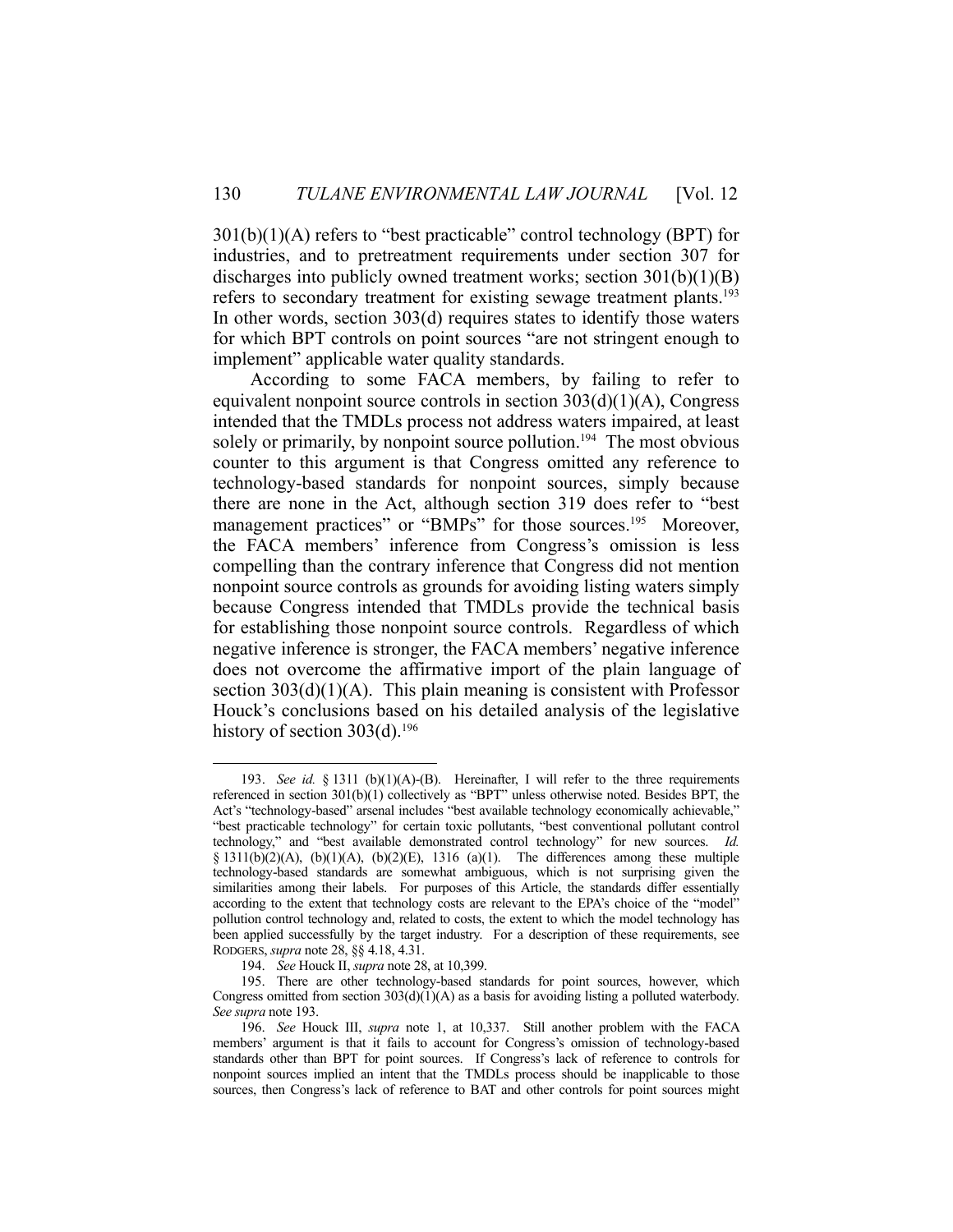In sum, there is considerable disagreement and uncertainty over the scope of harms ("pollutants" or "pollution") and sources of harms (point or nonpoint) which can provide the basis for each 303(d) listing decision. However, the Act provides a relatively clear mandate that waters should be listed based simply on violations of water quality standards, not on what type of harm or source is causing the violations. To the extent that the EPA allows states to distinguish among types and sources of harms for listing purposes, the Agency should require that those distinctions be made only in the context of a comprehensive watershed plan. The watershed plan should identify all possible harms and sources, and provide a detailed explanation of those that can be addressed through the TMDLs process and how that process will dovetail with plans to address the harms and sources that are not included in the TMDLs process. This type of plan would be the functional equivalent of a broad-based 303(d) list, but with perhaps fewer of the legal restrictions on additional pollution that result from 303(d) listing and, thus, without all the useful incentives which flow from those restrictions. Even with this weakness, a watershed planning framework would help to ensure that states' listing decisions reflect an overall or holistic game plan. This approach would address all harms and would consider the extent to which several harms should be simultaneously addressed.

2. Types of Controls that Can Be Used to Forego Listing a Polluted Waterbody

 As noted in the previous part, Congress's reference to BPT in section 303(d)(1)(A) has fueled a debate about whether the TMDLs process should apply to waters impaired by nonpoint sources. Congress's reference to BPT has generated another issue relating to the overall scope of the TMDLs process, because the EPA has allowed states to rely on expected pollution reductions from a much broader set of controls than BPT to avoid listing 303(d) waters. The conflict between the statutory approach and the EPA's approach is discussed below.

 Section 303(d)(1)(A) requires states to list all waters for which effluent limits based on BPT "are not stringent enough to implement" applicable water quality standards.<sup>197</sup> It follows logically from this

suggest that Congress intended TMDLs to have only a limited application even to point source pollution. The FACA members' apparent lack of desire to push their interpretation to this logical conclusion suggests that even they recognize the absurdity of this reasoning.

 <sup>197. 33</sup> U.S.C. § 1313(d)(1)(A).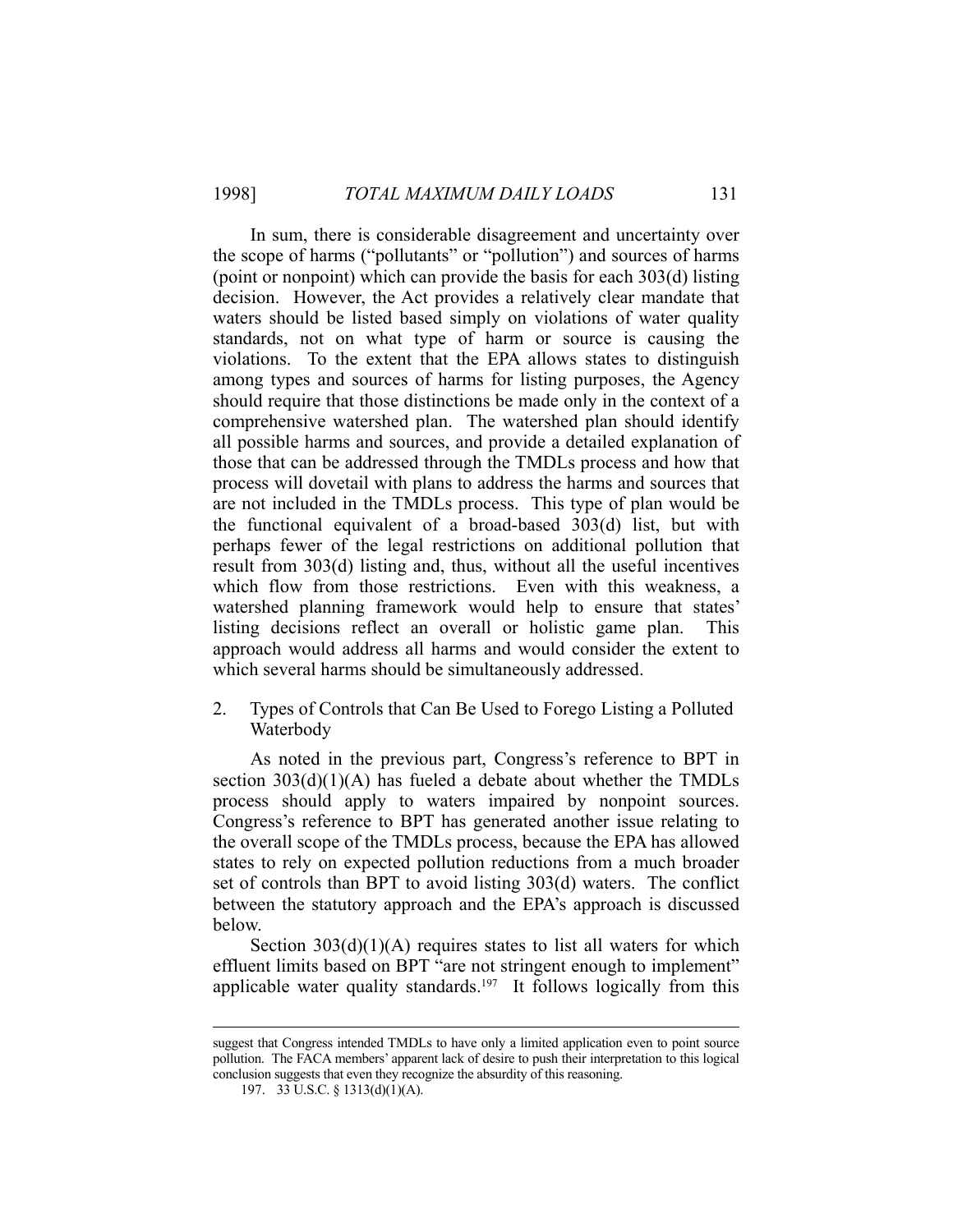requirement that waters not meeting ambient standards after the application of BPT for point sources, if any exist, *must* be included on a 303(d) list, regardless of the availability and effectiveness of other, especially more stringent, technology-based controls on point sources.<sup>198</sup>

In contrast to Congress's BPT reference in section  $303(d)(1)(A)$ , the EPA allows states to use expected pollutant reductions from BPT, as well as from a wide range of other pollution controls, as grounds to avoid listing. Thus, the EPA's approach contemplates a narrower list than that required by section  $303(d)(1)(A)$ . The EPA's approach is reflected in its regulations which provide a confusing two-step listing

 <sup>198.</sup> It also follows logically that waters must be listed *especially* if technology-based controls, which are more stringent than BPT, are insufficient to achieve ambient water quality standards. The Ninth Circuit has turned this statutory logic inside out in a case involving primarily the scope of lists under section 304(l). In *Natural Resources Defense Council, Inc. v. EPA*, 915 F.2d 1314, 1322 n.9 (9th Cir. 1990), the court noted that section 303(d) did not *require* listing of "[t]hose waters for which limitations based on the more demanding best *available* technology—the required level of technology to control toxics—were insufficient." Because TMDLs are required for all 303(d) waters, the court's dicta implies that TMDLs are appropriate when less demanding pollution controls fail to achieve ambient standards, but are inappropriate when more stringent controls fail to achieve ambient standards. Besides being utterly illogical, this twisted reading of section 303(d) in effect renders the TMDLs process inapplicable to toxic pollution which is subject to BAT, not BPT. This result has no basis in section 303(d) and is inconsistent with the EPA's historic position that all pollutants are subject to the TMDLs process. *See* Wayland Memorandum, *supra* note 178, at 6. Not surprisingly, the court's dicta with respect to the 303(d) issue was apparently self-generated. According to NRDC's counsel, the parties neither briefed the issue nor raised it themselves at the oral argument. Personal Communications with Robert W. Adler, Professor, University of Utah Law School (former NRDC attorney) (Oct. 1998).

In *Alaska Center for the Environment v. Browner*, the Ninth Circuit appeared to ignore its error in *Natural Resources Defense Council v. Fox*, by describing 303(d) lists as comprised of those waters for which any of the Act's technology-based requirements are insufficient to achieve ambient standards. 20 F.3d 981, 983 (9th Cir. 1994). In a more recent case, the Ninth Circuit recognized its inconsistent approaches in the above cases. *See* Dioxin/Organochlorine Ctr. v. Clarke, 57 F.3d 1517, 1527-28 & n.14 (9th Cir. 1995). But the *Dioxin* court only partly corrected its mistake in *Fox*, by concluding that section 303(d) gave the EPA "authority," if not a mandatory duty, to establish TMDLs for waters impaired by toxic pollution prior to the establishment of BAT-based effluent limits for that pollution. *See id*. at 1527; Idaho Sportsmen's Coalition v. EPA, 43 Envt. Rep. Cas. (BNA) 1292, 1301-03 (W.D. Wash. 1996) ("The listing of an impaired or threatened body of water need not wait until pollution controls have been tried and judged inadequate."); *see* also Healy, *supra* note 93, at 403-04 n.56 (noting the different approaches between the Ninth Circuit's *Fox* and *Dioxin* decisions).

This issue arose in *Dioxin* in the context of a claim by Columbia River pulp mills that the River was improperly listed under 303(d) because the Agency had not yet established BAT-based NPDES permit limits for dioxin discharges from those mills. *See Dioxin*, 57 F.3d at 1520, 1526. The *Dioxin* court's overall response was that the Agency's failure to implement one pollution control program should not be used as grounds for invalidating the Agency's implementation of another. *See id.* at 1528. The *Dioxin* court's misguided footnote in *Fox* notwithstanding, another response to the pulp mills' arguments should have been that the lack of BAT-based pollution limits was irrelevant, because section  $303(d)(1)(A)$  required that waters be listed regardless of whether BAT controls could achieve water quality standards.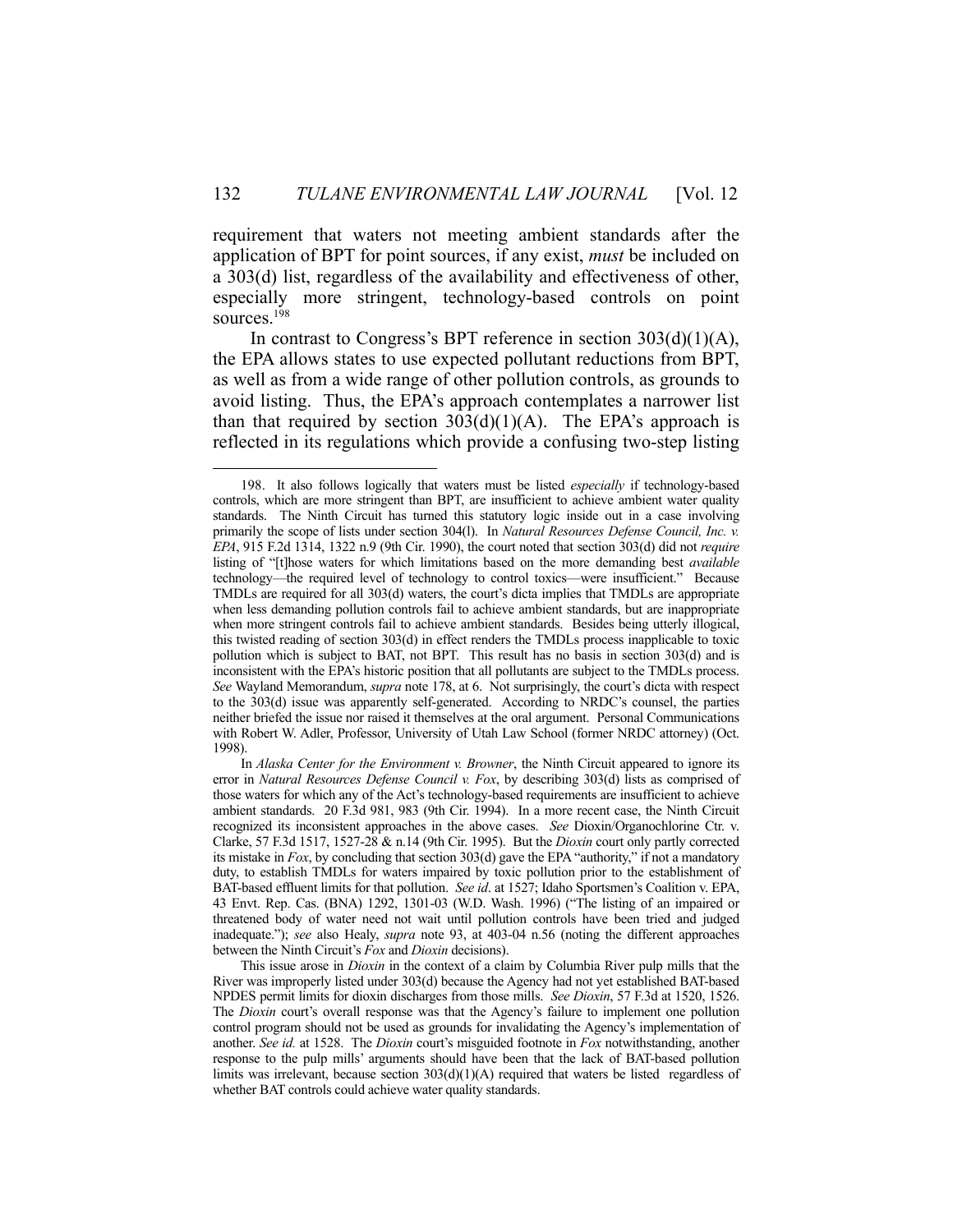process. In the first step, states must identify "water quality limited segments."<sup>199</sup> The EPA defines these segments as any where it is "known" that water quality does not meet applicable standards, or is "not expected" to meet standards, "even after the application of the technology-based effluent limitations required by sections 301(b) and 306" of the Act.200 As noted previously, section 301(b) includes not only the BPT, pretreatment, and secondary treatment requirements listed in sub-paragraphs  $(b)(1)(A)$  and  $(B)$  and referenced in section  $303(d)(1)(A)$ , but also several other technology-based standards for point sources.<sup>201</sup> Thus, the EPA's first-stage list of "water quality segments" precludes 303(d) listing on the basis of a larger set of technology-based controls than those referenced in section 303(d) itself.

 The second step in the EPA's listing process is to identify "water quality-limited segments still requiring TMDLs."202 This sub-set of water quality limited segments excludes those waters for which *all*  Clean Water Act technology-based limits, as well as any "more stringent" limits required by some other federal, state, or local authority and "other" federal, state, or local "pollution control requirements (e.g., best management practices) . . . are stringent enough to implement" applicable water quality standards.<sup>203</sup>

Because section  $303(d)(1)(A)$  refers only to BPT, that section and the EPA's regulations are squarely at odds over the scope of pollution controls whose expected benefits can be used by states and the EPA to avoid listing a waterbody. The former refers only to BPT, the latter refers to virtually any applicable federal, state, or local pollution controls. In other words, section 303(d) contains more

 <sup>199. 40</sup> C.F.R. § 130.7(b) (1996).

 <sup>200.</sup> *Id.* § 130.2(j).

 <sup>201.</sup> *See supra* note 193 and accompanying text.

 <sup>202. 40</sup> C.F.R. § 130.7(b).

 <sup>203.</sup> *Id.* § 130.7(b)(1)(i)-(iii). The EPA's 1991 TMDLs Guidance creates even more confusion by referring to several different sets of controls warranting exclusion. *See* 1991 GUIDANCE, *supra* note 118, at 1 (technology-based controls); *id.* at 2 (tech-based controls or other legally required pollution controls); *id.* at 4 (tech-based controls alone); *id.* at 6 (tech-based limits required by sections 301(b) and 306 of the Act); *id.* at 6-7 (referring to regulatory definitions). The EPA's "1996 Draft TMDL Implementation Strategy" refers only to "nationally required" controls, excluding the state or local controls referenced in the Agency's regulations. *See* U.S. Envtl. Protection Agency *Draft TMDL Program Implementation Strategy* (Dec. 10, 1996) <http://www.epa.gov/owow/tmdl/html> [hereinafter TMDL Draft]; *see also* U.S. Envtl. Protection Agency, *FACA Home Page at Background Paper #1* (visited Feb. 6, 1999) <http://www.epa.gov/ttnfaca1/docs.html> [hereinafter Background Paper #1] (citing different statutory and regulatory criteria in the same breath).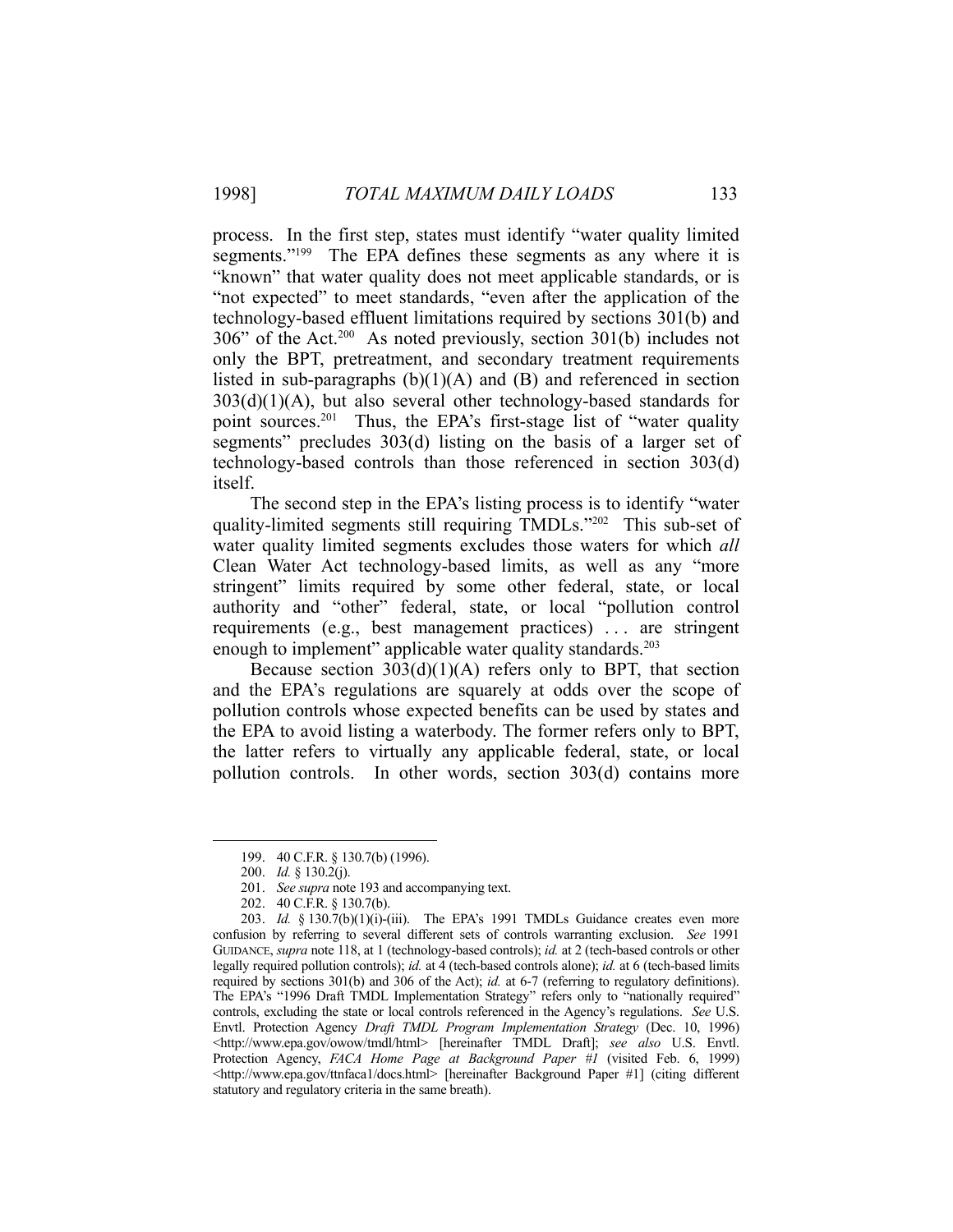expansive listing criteria than the EPA's regulations.<sup>204</sup> Likewise, because the Act requires that TMDLs be established for all listed waters, the Act's listing criteria contemplate the establishment of more TMDLs than the EPA's listing criteria.

 Surprisingly, this conflict has received no judicial scrutiny to date. One court appears to have recognized the conflict between the EPA's criteria and the statutory criteria (which it nevertheless misrepresented), but did not decide whether the EPA's approach was lawful.<sup>205</sup> Most courts do not appear to have noticed this conflict, with few courts reciting the statutory standard, and most others reciting a hybrid of the statutory standard and the EPA's regulation.206

 <sup>204.</sup> Besides being plainly narrower than the statutory listing criterion, the EPA's listing criteria for its two sets of waters are themselves inconsistent. The EPA's second set is based upon several of the same technology-based standards as those used to define the first set, so that the two sets appear to be redundant rather than consecutive. *See* 40 C.F.R. § 130.7(b). The EPA's definitions also use different standards of proof of water quality violations for each of the two sets. *See infra* text at notes 228-229.

 <sup>205.</sup> *See* Sierra Club v. Hankinson, 939 F. Supp. 865, 870 (N.D. Ga. 1996).

 <sup>206.</sup> *See* Alaska Ctr. for the Env't v. Reilly, 762 F. Supp. 1422, 1424 (When "technologybased controls" are "found insufficient to clean up certain . . . segments, the Act requires use of a water-quality based approach. States are required to identify such waters and designate them as 'water quality limited.'"); DeKalb County v. EPA, No. 79-969A, at 5 (N.D. Ga. Nov. 25, 1980) (Section 303(d) requires TMDLs to be established when "technology-based effluent limitations of section 301 are not stringent enough to meet water quality standards."); *Id.* at 6 (Section 303(d) applies "only if application of the section 301 standards . . . fails to achieve the water quality standards."); Envtl. Defense Fund, Inc. v. Costle, 657 F.2d 275, 294 (D.C. Cir. 1981) ("Section 303(d) . . . requires the states to identify waters where point source controls alone will be insufficient to implement the water quality standards applicable to such waters."); Idaho Sportsmen's Coalition v. EPA, 43 Envt. Rep. Cas. (BNA) 1289, 1292 (W.D. Wash. 1996) ("TMDLs provide a basis for developing other pollution control measures where tech-based point source controls prove inadequate."); Natural Resources Defense Council v. EPA, 915 F.2d 1314, 1322 n.9 (9th Cir. 1990) (noting that section 303(d) requires listing of waters not expected to meet ambient standards after the implementation of BPT); Natural Resources Defense Council v. Fox, 909 F. Supp. 153, 156 (S.D.N.Y. 1995) ("States are required to identify those waters which, taking into account technology-based reduction of pollutant discharge, will fail to meet the water quality standard established for those waters."); Sierra Club v. Hankinson, 939 F. Supp. at 867-68, 880 (stating that "where [tech-based] controls are insufficient to clean up water bodies, the Clean Water Act mandates use of a water quality based approach and that [e]ach state must . . . identify waters . . . which do not meet these water quality standards"); Sierra Club, North Star Chapter v. Browner, 843 F. Supp. 1304, 1307 (D. Minn. 1993) ("[T]he state must identify waters which would not be able to meet the water quality standards even after other Act pollution controls, such as the NPDES permit process, are implemented."); Neuse River Found., Inc. v. Browner, No. 4, 96-CV-188-BO(3), 1997 U.S. Dist. LEXIS 20431, at \* 2 (E.D.N.C. Nov. 5, 1997) (noting that listing is required for waters for which the "technology-based effluent limitations required by the Clean Water Act are not stringent enough"). The district court in *Scott v. City of Hammond* cited the correct technology-based standards, but still managed to turn the listing criteria in section 303(d) upside down. 530 F. Supp. 288 (N.D. Ill. 1981). The court stated that section 303(d) requires TMDLs for "waterways for which certain requirements of Act §§ 301(b)(1)(A) and (B) are not satisfied." *Id.* at 289. In fact, section 303(d) requires TMDLs for waterways for which water quality standards adopted under section 303(a-c) are not satisfied even after technology-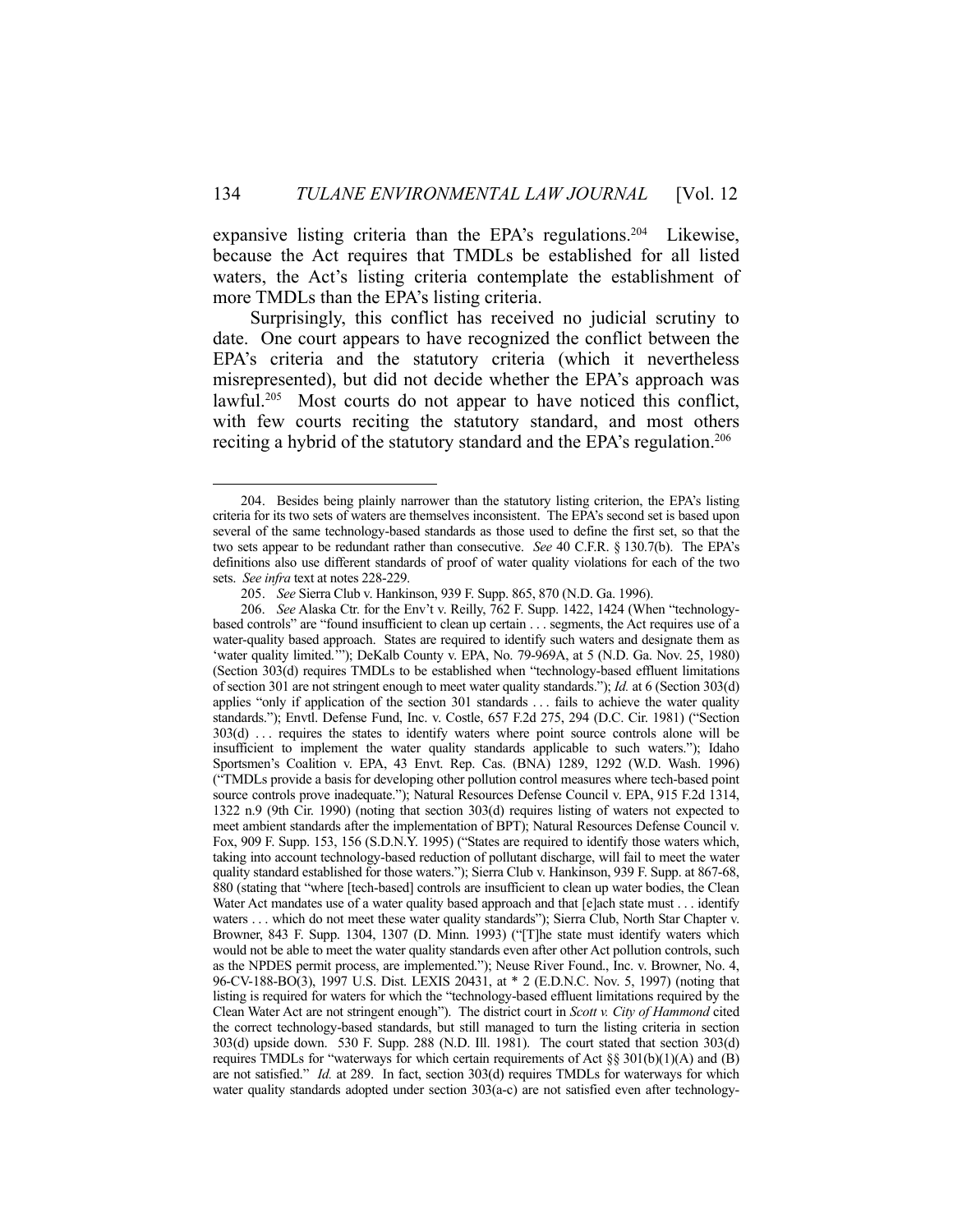The conflicting listing criteria appear to reflect quite different philosophies about the role of TMDLs in watershed management. The plain language of section 303(d) implies congressional intent to use TMDLs as the *basis* for establishing, and/or evaluating, the effectiveness of a full range of pollution controls beyond BPT for point sources.207 This approach implicitly recognizes the value of numeric TMDLs and component pollution allocations as threshold planning tools for making efficient, creative choices of pollution control methods. Congress's approach likewise recognizes the value of TMDLs as a mechanism for communities to plan for future growth, whether or not their watersheds are currently achieving ambient water quality standards.208 As one author has stated, "Congress intended maximum loads to encourage rational planning, not as a last-ditch attempt to clean up impossibly dirty waters."209

 The EPA's approach, by contrast, presumes that TMDLs are appropriate only as a last resort, to be used only after all other pollution controls have been tried and failed.210 The problem with the EPA's position is that the effectiveness of one or more control methods in achieving water quality standards is often far from clear, or the methods may not be implemented immediately. The legitimacy of the EPA's policy thus depends in part on whether the Agency requires a high degree of factual certainty in states' findings that control methods other than BPT will enable a waterbody to achieve water quality standards. The validity of the EPA's policy also depends on whether those controls must be implemented promptly in order to qualify as grounds for precluding listing impaired waters. As will be

based requirements under section 301(b)(1)(A) and (B) *have been satisfied*. *See* 33 U.S.C. § 1313(d) (1997).

 <sup>207.</sup> *See* 33 U.S.C. § 1313(d)(1).

 <sup>208.</sup> Of course, if it had wanted to maximize this role, Congress would have required TMDLs for *all* waters, not just those unable to meet water quality standards after the implementation of BPT for point sources. Congress provided for this comprehensive approach in section 303(d)(3), but failed to provide any mechanism for enforcing it, at least, as against the EPA.

 <sup>209.</sup> Bazel, *supra* note 127, at 129.

 <sup>210.</sup> According to the Agency, waters meeting its narrow statutory listing criteria include a number of waters where other legally required pollution controls [than BPT] are sufficient to ensure compliance with [water quality standards] .... Under such circumstances, establishing TMDLs would not contribute to accomplishing the goals of the Act and could draw resources from areas where there are water quality problems. Therefore, EPA believes it best serves the purposes of the Act to require States to establish TMDLs and submit them to EPA for approval only where such TMDLs are needed to "bridge the gap" between existing effluent limitations, other pollution controls and [water quality standards].

Water Quality Planning and Management, 50 Fed. Reg. 1774, 1775 (1985).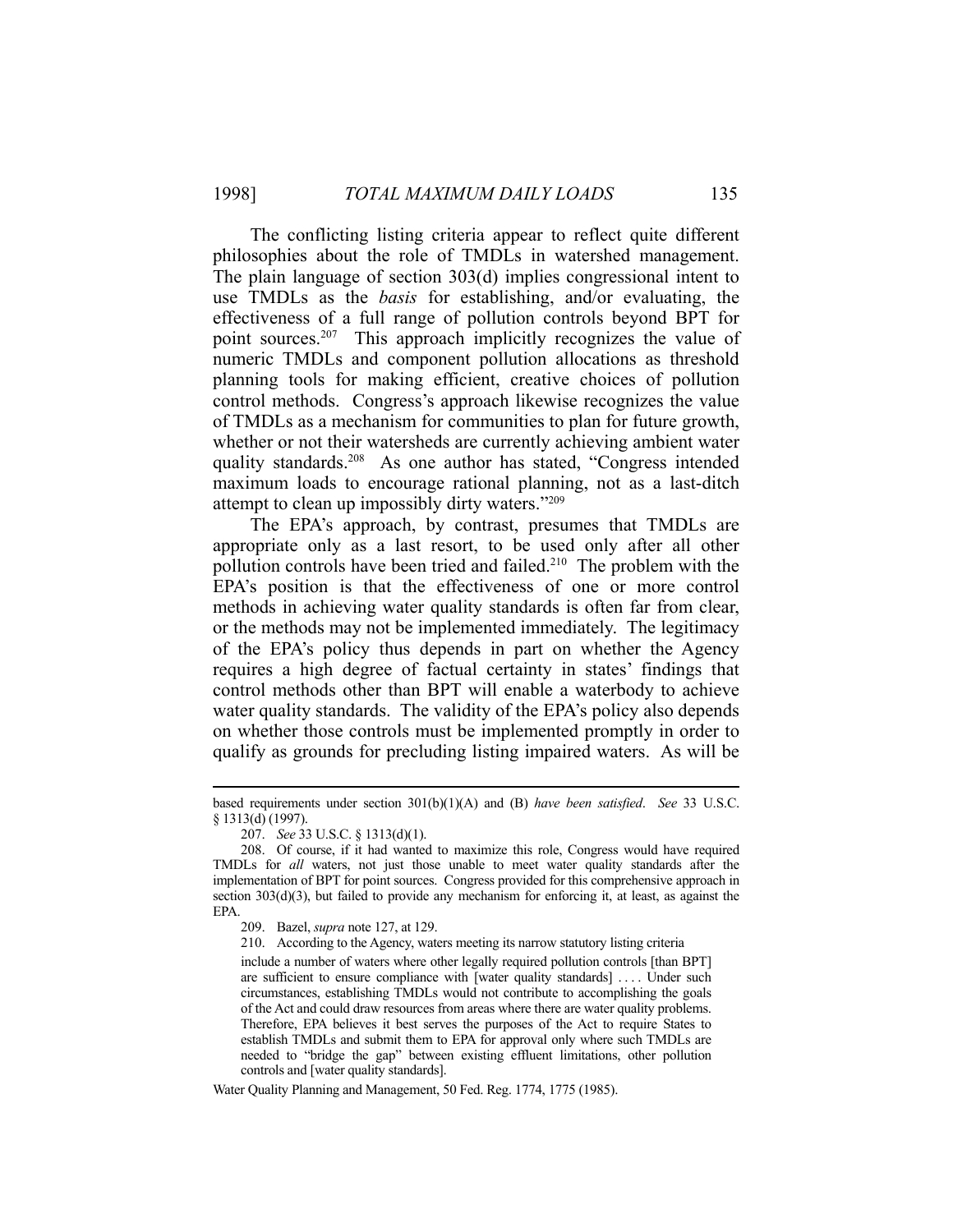discussed in the next part, the EPA's guidance on the certainty issue is far from clear. Furthermore, the Agency has also given vague guidance on the timing issue.211

 The "last resort" philosophy reflected in the Agency's narrow 303(d) listing criteria is inconsistent not only with the philosophy underlying section 303(d), but with the EPA's own repeated references to TMDLs as providing the technical link to water quality standards, or more generally the "technical backbone" for watershed planning.<sup>212</sup> The Agency cannot logically refer to TMDLs as "link[ing] the development and implementation of control actions to the attainment of water quality standards," and then direct that TMDLs be established only after all possible "control actions" have been implemented.<sup>213</sup>

 Given this inconsistency, it is not surprising that the Agency cites the task of "determin[ing] more specifically what types of existing and planned controls, especially for nonpoint sources, could eliminate the need for listing as a 'challenge' for the TMDLs program."214 This task will be problematic until the Agency reconciles its overall, restrictive listing approach with its broad notion of the role of TMDLs as the "technical backbone" for watershed management.

 It is surprising that citizens groups have not yet raised this issue in a judicial forum.<sup>215</sup> Perhaps, given the large number of waters

 <sup>211.</sup> In one document, the EPA referred to the exclusion of polluted waters from 303(d) lists based upon control methods that will achieve water quality standards "within a reasonable time," and that "are enforceable." Background Paper #1, *supra* note 204, ¶ 1; FACA REPORT, *supra* note 42, at 14-15. In the same document, the EPA referred to the exclusion of waters from 303(d) lists based upon control methods that can achieve water quality standards in the "near future." *See* Background Paper #1, *supra* note 204, ¶ 1. At another point, the Agency referred to "established" controls as justification for avoiding listing a waterbody under section 303(d). *See id.* In other documents, however, the Agency has made it clear that controls must be implemented within the next two-year 303(d) listing cycle in order to qualify as grounds for excluding impaired waters from 303(d) lists. *See* Wayland Memorandum, *supra* note 178, at 3. Of course, this rule will be far less rigorous if, as has been suggested, the EPA extends the listing cycle from two years to five years. The FACA Report concurred with the EPA's current use of a two-year listing cycle as a benchmark for relying on controls to avoid listing impaired waters. *See* FACAREPORT, *supra* note 42, at 14-15.

 <sup>212.</sup> *See supra* note 118 and accompanying text.

 <sup>213. 1991</sup> GUIDANCE, *supra* note 118, at 19. Similarly, the EPA cannot logically state that BMPs for nonpoint sources "should be based on [load allocations] developed using the TMDL process," while also allowing states to preclude listing a waterbody under section 303(d) on the basis of BMPs for those same sources. *Id.* at 24.

 <sup>214.</sup> Background Paper #1, *supra* note 204.

 <sup>215.</sup> In fact, several plaintiffs in TMDLs cases have expressly adopted the EPA's approach in settlements with the Agency. *See* American Littoral Soc'y v. EPA, No. 96-489 (E.D. Pa. 1997) <http://www.epa.gov/owow/tmdl/html>; Pacific Coast Fed'n of Fishermen's Ass'n v. Browner, No. 95-4474 MHP (N.D. Cal. Mar. 6, 1997) (Consent Decree). In *Sierra Club v. Hankinson*, the plaintiffs challenged the EPA's approval of Georgia's 1994, 303(d) list on numerous grounds,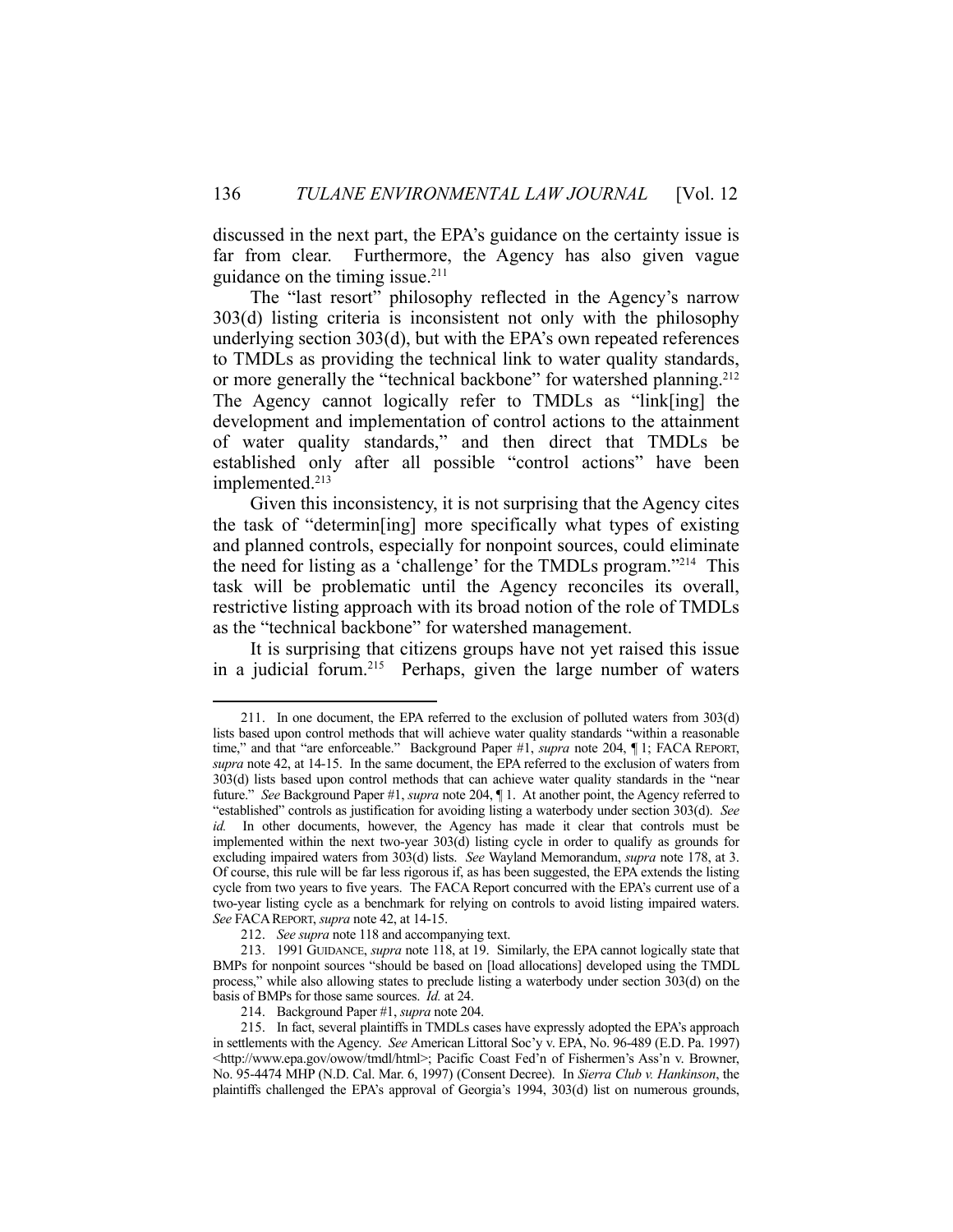requiring TMDLs under even the EPA's more restrictive listing approach, TMDLs plaintiffs are reluctant to pile even more work on the Agency by forcing it to expand its listing criteria.216 The FACA Report at least recognized the inconsistency between the scope of controls referenced in section  $303(d)(1)(A)$  and in the EPA's regulations, but the advisory committee did not make any recommendations on how it should be resolved.<sup>217</sup>

#### 3. The Factual Bases for Listing Decisions

 The previous discussion regarding which pollution controls can be used to avoid 303(d) listing relates closely to a set of broader, more complex questions regarding the degree of certainty and the kinds of data used by both states and the EPA in making various listing decisions. One of these questions regards the level of certainty states and the EPA should apply to factual findings required to identify 303(d) waters. These findings address, among other things, (1) whether a waterbody is currently violating water quality standards; (2) if additional pollution is expected, how that addition will affect a waterbody's ability to meet applicable water quality standards; and (3) if additional pollution controls are expected to be implemented, how those controls will affect a waterbody's ability to meet applicable standards.<sup>218</sup>

including the list's exclusion of numerous polluted waters that were "reasonably expected" to attain water quality standards "through implementation of best management practices" (BMPs). 939 F. Supp. 865, 870 (N.D. Ga. 1996) (citing the EPA brief). Rather than challenge the EPA's reliance on the BMPs, per se, as outside the scope of statutorily-designated controls, the plaintiffs appeared to argue that Georgia had not adequately demonstrated that the BMPs would work. *See id.*

 <sup>216.</sup> *See, e.g.*, Houck III, *supra* note 1, at 10,436 (citing EPA projections of roughly 20,000 impaired waters); RODGERS, *supra* note 28, § 4.18 (noting that regulators were deterred from establishing TMDLs by the overwhelming number of waters qualifying for listing under section  $303(d)$ ).

 <sup>217.</sup> *See* FACAREPORT, *supra* note 42, at 10-13.

 <sup>218.</sup> These findings can be made in the context of deciding whether to either add a waterbody to a 303(d) list or to remove a waterbody from the list. Presumably, the factual burdens of proof for these findings should be at least as stringent for de-listing decisions as for listing ones. *See* Conway, *supra* note 117, at 109 (suggesting that the EPA has held states to a more stringent standard of proof for de-listing than for listing decisions). *But see* Houck III*, supra* note 1, at 10,418, 10,436 (noting that some states are developing more restrictive criteria for adding waters to 303(d) lists).

A related issue is whether a state can delist a waterbody after a TMDL has been developed for it, but before the TMDL has been fully implemented and the loading reductions necessary to meet applicable ambient standards have been achieved. The EPA allows such delisting. *See*  Wayland Memorandum, *supra* note 178, at 7. However, the statute makes no such express allowance and impliedly forbids it by requiring listing on the basis of water quality impairment, rather than on the basis of what steps have been taken (besides adopting BPT for point sources), to remedy the impairment. The FACA Report recommends that the EPA require states to keep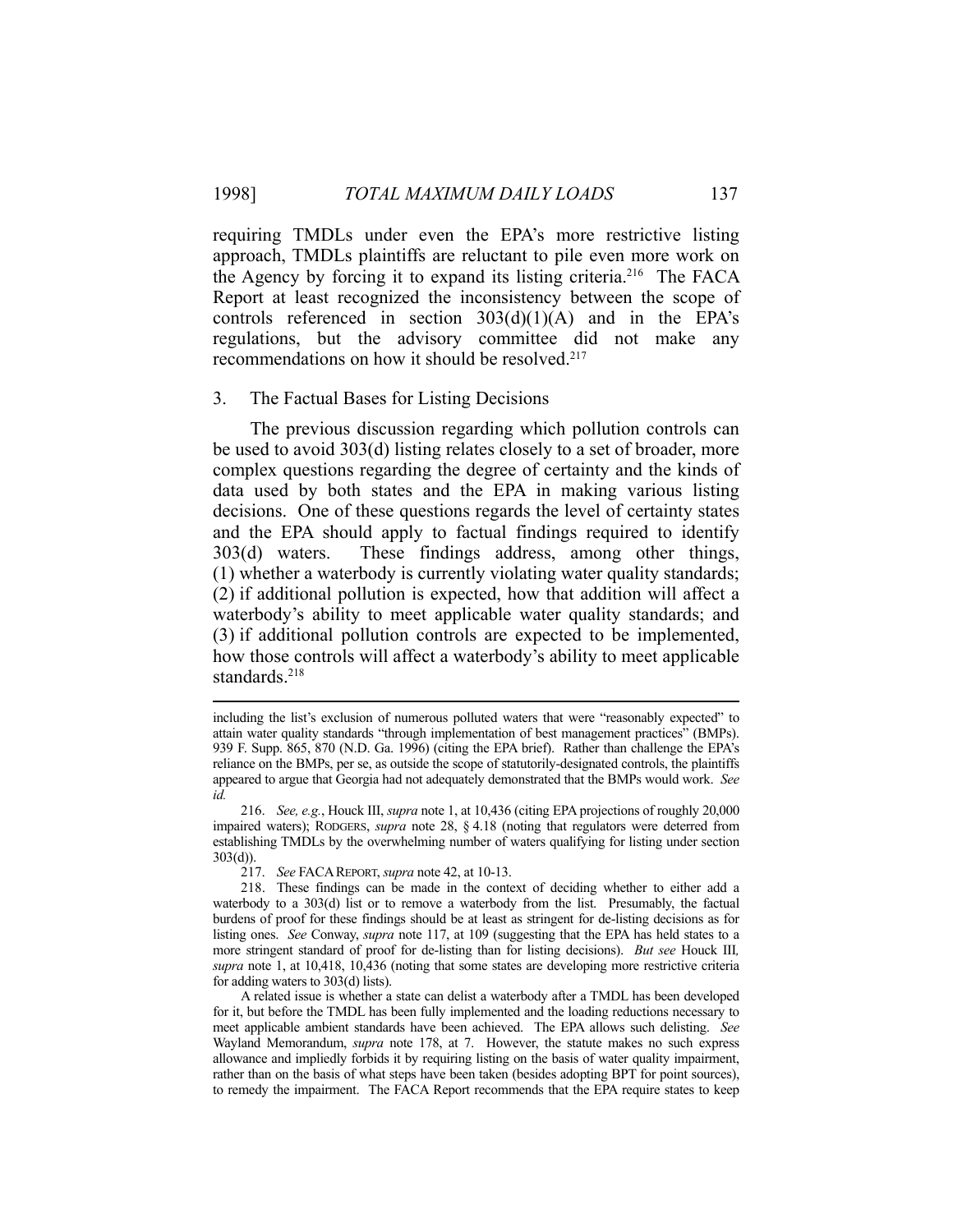Another question related to the factual basis for 303(d) listing is what type of existing data states and/or the EPA should compile to identify and evaluate waters for listing. Still another question is what level of effort states and/or the EPA should make in order to gather new data for listing purposes. These questions are significant, in part, because of the requirement, which is implied by the plain language of section 303(d), that each round of 303(d) lists include *all* waters that are known to fit the statutory listing criteria.219 Several policies favor this comprehensive listing approach over one in which only a portion of waters meeting the section 303(d) listing criteria are listed. A comprehensive listing approach facilitates the statutorily required task of prioritizing waters subject to TMDLs; it provides federal and state agencies and the public with a more accurate sense of the magnitude of a state's pollution problems. It also provides polluters on listed waterbodies with notice that TMDLs will, or at least may, ultimately be established. Notice, in turn, gives polluters a chance to plan in advance for the likely costs of additional pollution control. Also, together with the legal consequences of 303(d) listing discussed above, notice may encourage polluters to initiate actions to reduce pollution, or to collect additional information about pollution levels in order to avoid facing potentially more drastic actions resulting from a TMDL.220

 The EPA appears to agree that each 303(d) list submission must include all waters which are known to meet the appropriate criteria for listing, but it is questionable whether the Agency has vigorously enforced this requirement to date.<sup>221</sup>

waters on their 303(d) lists until they have actually attained ambient standards, arguing that this approach "might speed TMDL implementation . . . and thus further the major objective of § 303(d)(1): restoring impaired waters." FACA REPORT, *supra* note 42, at 18-20. This policy will be even more compelling if the EPA decides to extend the attainment deadline for 303(d) listing purposes beyond the current two-year cycle for revising 303(d) lists. *See id.* at 42 (discussing whether the EPA should require that TMDL submissions include demonstrations that the TMDL will attain water quality standards by a certain date).

 <sup>219.</sup> *See supra* Part III.A.1.

 <sup>220.</sup> *See supra* note 143 and accompanying text.

 <sup>221.</sup> *See* 40 C.F.R. § 130.7(b)(1) (1997) (requiring listing of "those water quality-limited segments still requiring TMDLs"); 57 Fed. Reg. 33,040, 33,045 (1992) (stating that section 303(d) requires identification of "all" impaired waters). *But see* TMDL Draft, *supra* note 204 (noting without disapproval that some states have excluded waters from 303(d) lists based on decisions that those waters "do not need TMDLs because other kinds of activities are planned or underway to restore them"). One Court recently impliedly rejected the Agency's lax approach in enforcing this rule. *See* American Canoe Ass'n v. EPA, No. 98-979-A, slip op. at 15-17 (E.D. Va. Dec. 18, 1998) (Memorandum Opinion) (denying EPA's motion to dismiss plaintiff's claim that EPA abused its discretion by approving Virginia's 303(d) list when it failed to include all shown to be impaired).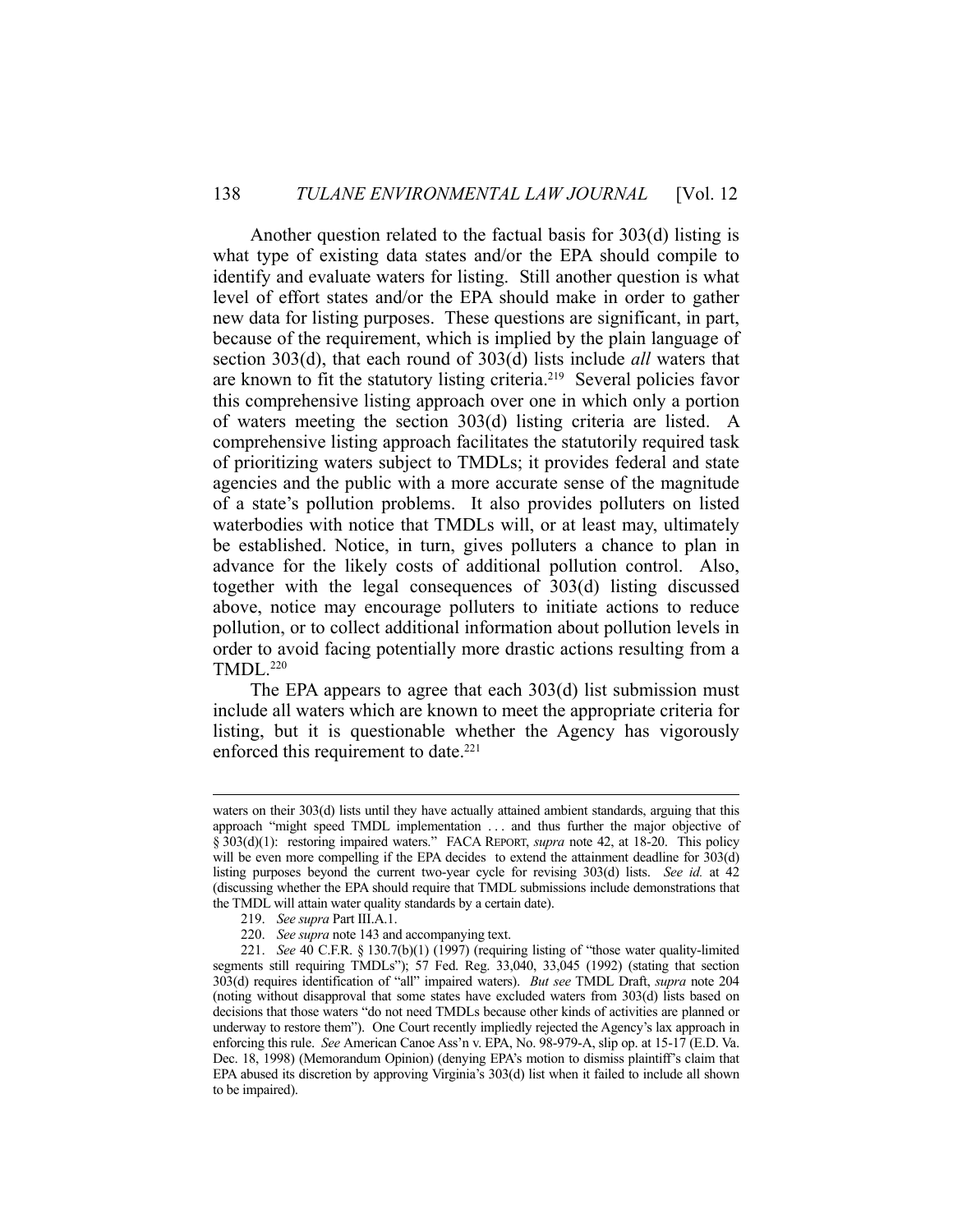1

 While supported by sound policy, the requirement that states include in their lists *all* waters meeting the listing criteria is problematic because water quality monitoring data is generally scarce.<sup>222</sup> Because of this scarcity, state and EPA policies regarding the level of certainty and kinds of data required for listing decisions, directly affect the strength of the TMDLs process as a tool for achieving water quality standards. For example, the TMDLs process would have little coverage if the EPA required definitive evidence of water quality impairment to warrant consideration of a waterbody for listing, but allowed mere speculation regarding the success of future pollution controls to justify excluding a waterbody from the list. Likewise, the TMDLs process would have a narrow application if states made little effort either to compile existing data from all sources, or to gather, or promote others' efforts to gather, additional data. On the other hand, a liberal approach to the certainty and data sufficiency questions might lead to the development of inadequate or otherwise wasteful TMDLs.<sup>223</sup>

 The following is a discussion of the legal aspects of the EPA's and states' attempts to strike a balance between these competing policies.

### a. Factual Certainty in 303(d) Listing Decisions

Section  $303(d)(1)(A)$  requires states to list those waters for which the designated technology-based effluent limits "are not stringent enough to implement" any applicable water quality standard.<sup>224</sup> This phrase does not directly address the level of factual certainty necessary for listing decisions. However, Congress's ambitious objectives underlying the Act, the importance of water

 <sup>222.</sup> *See*, e.g., FACA REPORT, *supra* note 42, at 3 ("More and higher quality data on water quality are needed for proper identification of impaired waters and to support TMDL development."); *id.* at 10 (noting that limited resources are available for monitoring and that only a fraction of all waters are monitored); Background Paper #1, *supra* note 204, at 4 ("Collecting and evaluating data . . . is a crucial challenge in the Section 303(d) listing process, because of the technical difficulty involved, the cost of performing additional monitoring, and the effect of these determinations in determining 'impairment' and priority ranking."); Advanced Notice of Proposed Rulemaking, 63 Fed. Reg. 36,744 (July 7, 1998) (noting the need for "better" water quality data but "recogniz[ing] . . . that efforts to obtain such data, and develop the analytical capacity to integrate it into existing regulatory programs, could encounter significant resource constraints in some States and Tribes"); Sierra Club v. Clifford, No. 96-0527 (E.D. La. Sept. 22, 1998) (Order and Reasons) ("[T]he waters for which Louisiana has monitoring data constitute only a fraction of the surface waters in the State.").

 <sup>223.</sup> *See* FACA REPORT, *supra* note 42, at 10 ("It is critical that § 303(d)(1) listing decisions be based on high quality, sound scientific information."); *see also* Conway, *supra* note 117, at 103-04 (criticizing the sufficiency of data used by states to make 303(d) listing decisions).

 <sup>224. 33</sup> U.S.C. § 1313(d)(1)(A).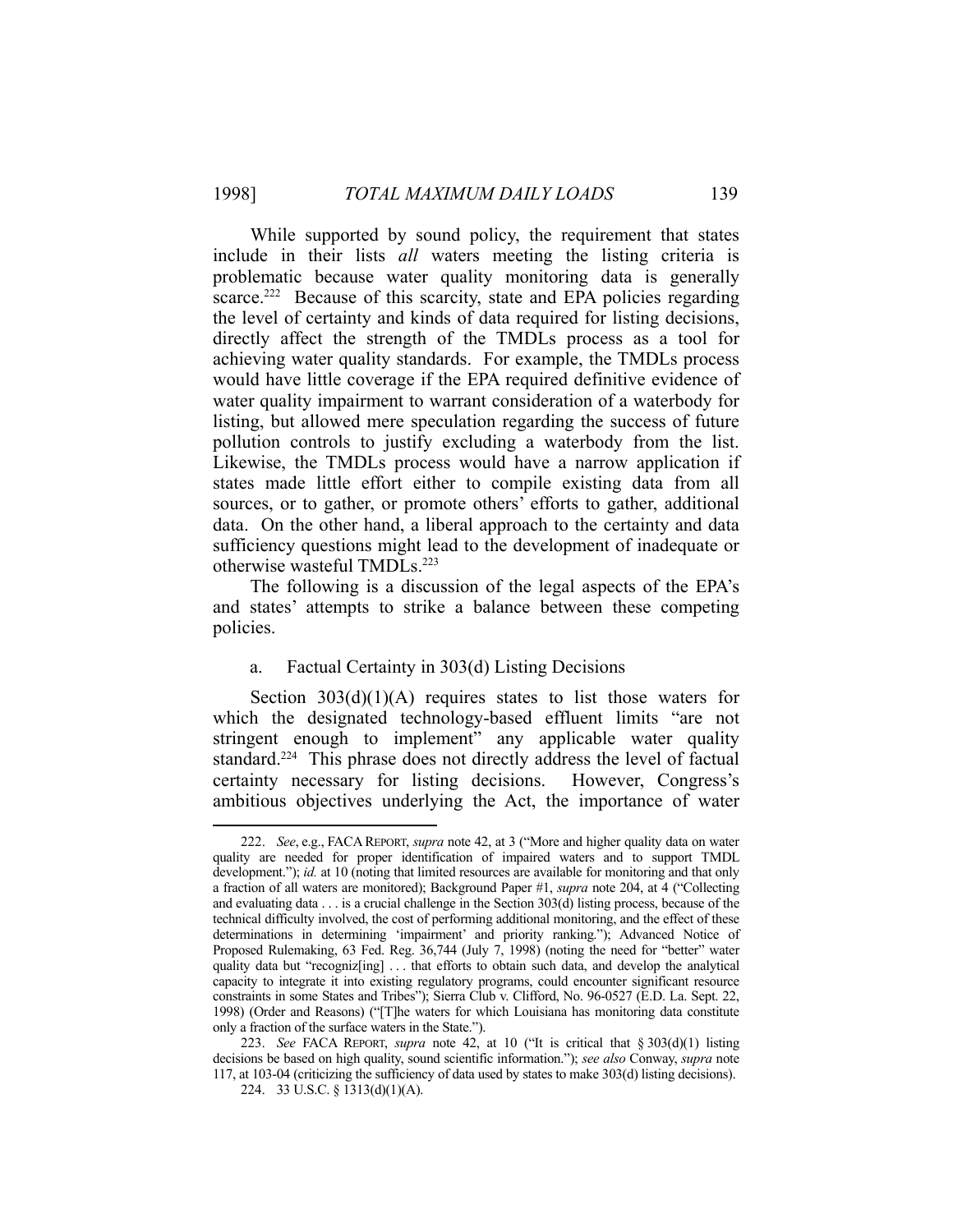quality standards for meeting those objectives, the importance of TMDLs for achieving water quality standards, and Congress's intent that TMDLs ultimately be established for all states' waters, suggest that Congress did not intend that a high degree of factual certainty would be necessary to justify listing a waterbody under section  $303(d).^{225}$  Similarly, Congress could not reasonably have intended to rely on technology-based limits to avoid 303(d) listing based upon the speculative effectiveness of those limits. Additionally, states should not be allowed to remove a waterbody from a 303(d) list based upon mere speculation as to its quality.

This reading of section  $303(d)(1)(A)$  is supported by section  $303(d)(1)(C)$ , which requires that TMDLs include a "margin of safety" which takes into account any lack of knowledge concerning the relationship between effluent limitations and water quality."226 Several courts have logically construed this provision as reflecting congressional intent to prohibit "lack of knowledge," i.e., lack of certainty, from becoming an excuse to avoid establishing TMDLs.<sup>227</sup> It would make little sense for Congress to have prohibited lack of knowledge from precluding TMDL development, on the one hand, but to have sanctioned lack of knowledge as grounds for excluding waters from the 303(d) list, on the other.

 The question remains whether there is an appropriate standard of certainty that should apply to the factual basis for each listing decision. The EPA has not tackled this problem. Like section  $303(d)(1)(A)$ , the Agency's regulations use the phrase "not stringent enough" to define the list of "water quality limited segments still requiring TMDLs."228 The Agency uses different terminology, however, with respect to the level of knowledge necessary to identify "water quality limited segments." That classification applies to waters for which violations of water quality standards are either "known" or are "expected," after the implementation of certain technology-based controls.<sup>229</sup> Those terms are inherently imprecise.<sup>230</sup>

 <sup>225.</sup> *But see* Houck III*, supra* note 1, at 10,417-18 (stating that the timber and agriculture industries have "given notice of their intent, in the name of 'sound science,' to challenge listings of waters and identification of sources based on anything short of dispositive evidence"); *id.* at 10,410 (noting, in the context of EPA's TMDL development schedule, an "inevitable compromise between the eternal need for more information and the equally pressing need to, at last, get the show on the road").

 <sup>226. 33</sup> U.S.C. § 1313(d)(10)(C).

 <sup>227.</sup> *See supra* note 93 and accompanying text; FACAREPORT, *supra* note 42, at 7 ("Lack of certainty is not an excuse for inaction.").

 <sup>228. 40</sup> C.F.R. § 130.7(b)(1)(iii) (1997).

 <sup>229.</sup> *See id.* § 130.2(j).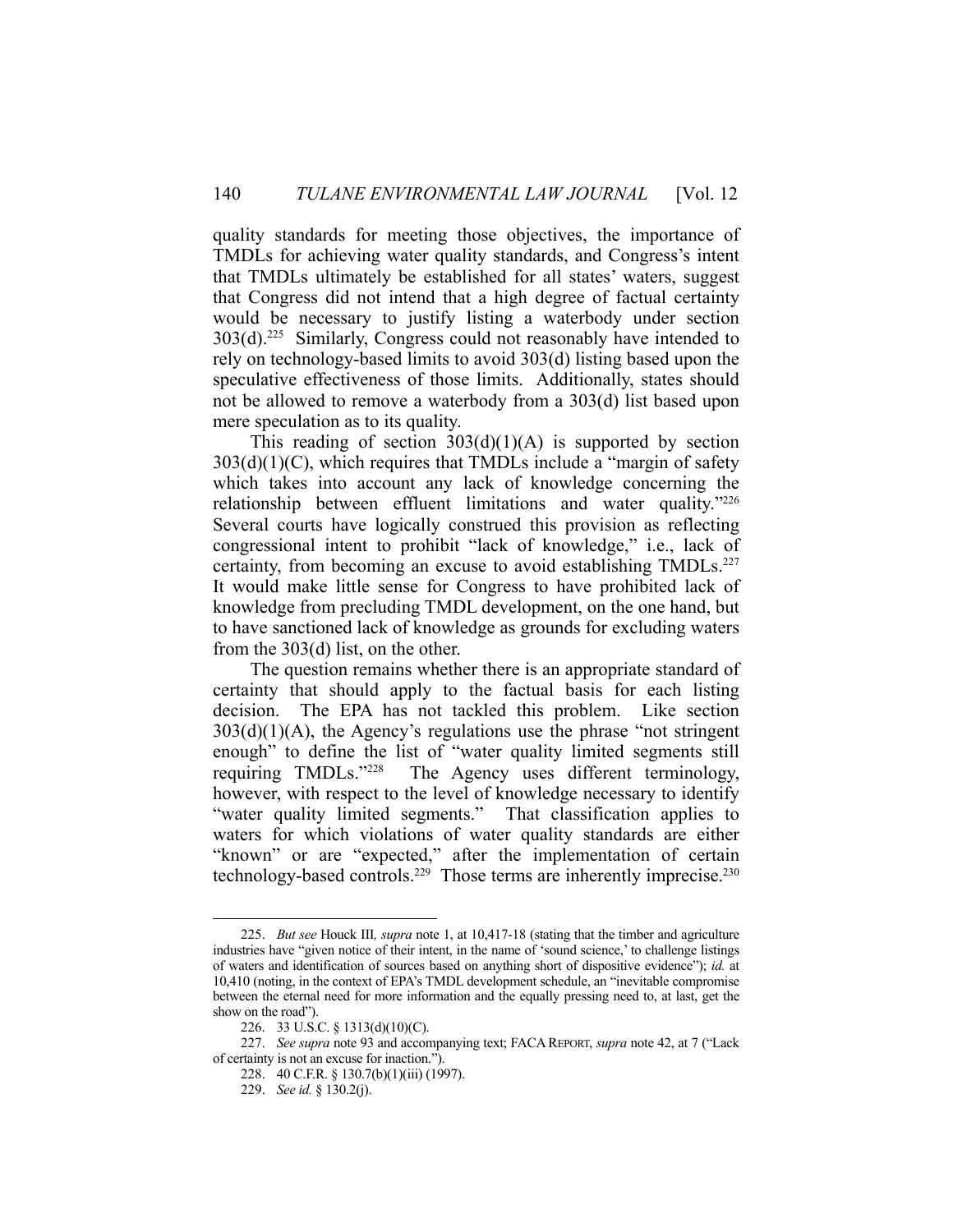Moreover, it is unclear whether, by using "known" or "expected," the EPA intended to make the level of factual certainty in identifying water quality limited segments different from that for identifying those water quality limited segments "still requiring TMDLs." This ambiguity is compounded by the Agency's redundant definitions of those two categories of waterbody lists.<sup>231</sup>

 In addition, the EPA's regulations require states to consider various other Clean Water Act waterbody lists, data categories, and other information in identifying 303(d) waters.232 However, the regulations do allow states to determine essentially what probative value to give those information categories in compiling 303(d) lists, as long as the states provide a written methodology for making that determination and a "rationale" for not using any of the EPA's categories of "existing and readily available data and information."233

 The EPA's guidance addresses the factual certainty issue in the specific context of factual findings regarding whether control methods will remedy existing water quality impairment. The Agency has specified that point source controls can provide the basis for excluding a waterbody from a 303(d) list if those controls are included as "appropriate effluent limits in NPDES permits."234 The EPA's guidance indicates that states' reliance on nonpoint source controls to avoid a 303(d) listing requires "a more thorough analysis of [those controls'] technical and implementation feasibility."235 This

 <sup>230.</sup> *See* Houck II, *supra* note 28, at 10,397 (stating that what is "expected" is "in the eye of the beholder").

 <sup>231.</sup> *See supra* note 204. At least one court has used the "not expected" standard in the EPA's definition of "water quality limited segments," rather than the facially more restrictive "are not" standard in the EPA's definition of those segments "still requiring TMDLs." Idaho Sportsmen's Coalition v. EPA, 43 Envt. Rep. Cas. (BNA) 1289, 1296 (W.D. Wash. 1996) (citing 40 C.F.R. § 130.2(j) (1994)).

 <sup>232.</sup> *See* 40 C.F.R. § 130.7(b)(5); 54 Fed. Reg. 1300, 1311 (1989); Surface Water Toxics Control Program and Water Quality Planning and Management Programs, 57 Fed. Reg. 33,040, 33,047 (1992) (providing that states need not justify exclusion of all state waters from their 303(d) lists; documentation requirement applies only to "the list as a whole").

<sup>233. 40</sup> C.F.R. § 130.7(b)(5),  $(6)(iii)$ . The EPA does not appear to have enforced this requirement. In *Idaho Sportsmen's Coalition v. EPA*, the district court rejected the EPA's approval of Idaho's 1992 303(d) list, in part, because neither the state nor the EPA had provided a "rational explanation for . . . a list containing only thirty-six bodies of water in the face of scientific monitoring data and other evidence showing that hundreds of waters were impaired or threatened." 43 Envt. Rep. Cas. (BNA) at 1300.

 <sup>234.</sup> Background Paper #1, *supra* note 204, ¶ 5.

 <sup>235.</sup> *Id*. The Agency's guidance also states that nonpoint source controls can be used to avoid listing a waterbody only if the controls are expected to achieve water quality standards "by the next listing cycle (that is, in two years)" and, if those controls were not yet implemented, only if the state developed an "implementation schedule" for those controls. *Id*.; *see also* FACA REPORT, *supra* note 42, at 15.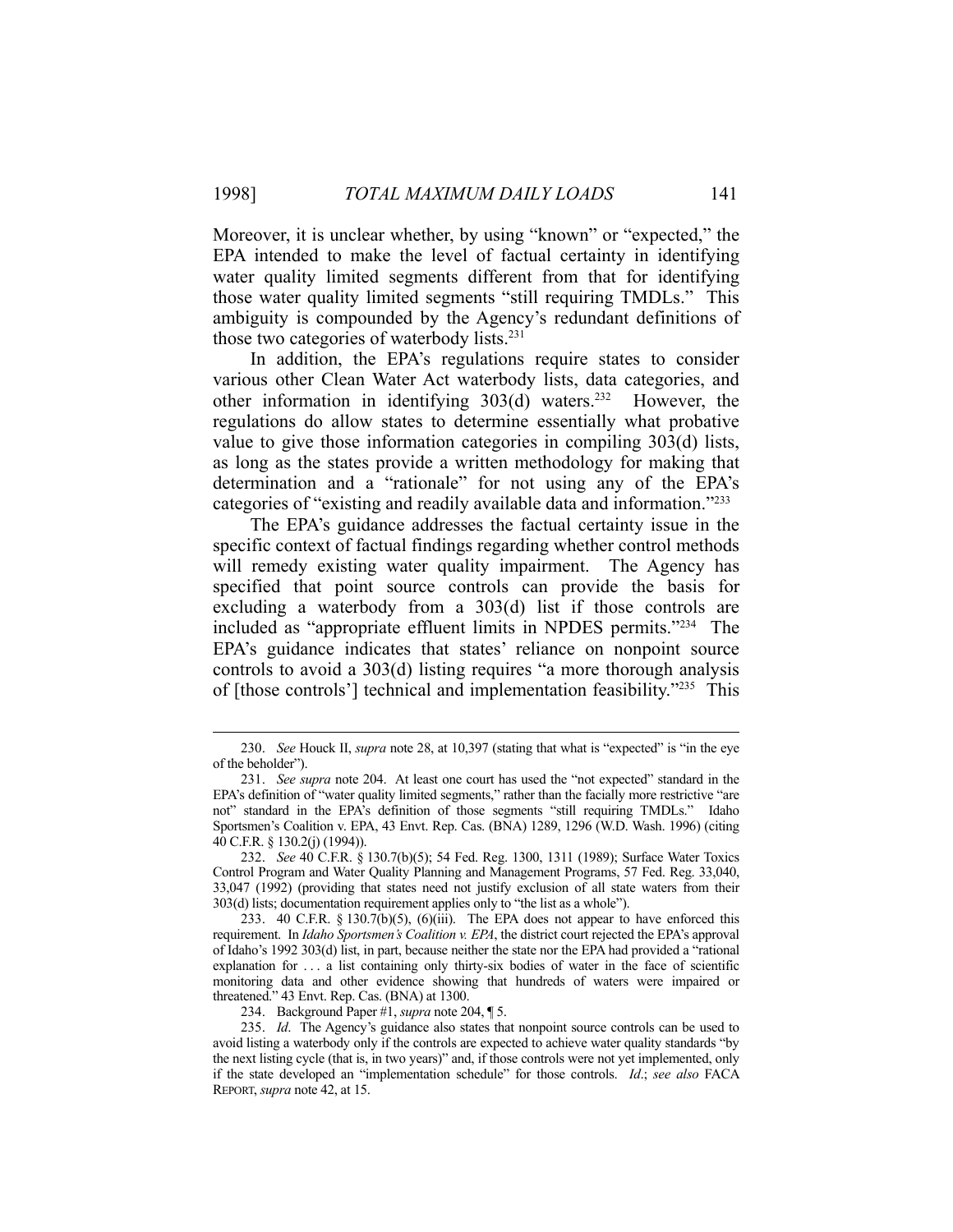more stringent standard for nonpoint source controls seems reasonable, because they are not as readily enforceable as point source controls. In addition, given the EPA's and states' historical focus on point source controls, the technical basis for many nonpoint source controls may well be less developed than those for point source controls. However, it is not at all clear why the mere inclusion of a point source control as an effluent limit in an NPDES permit should be sufficient grounds for presuming that that control will achieve ambient water quality standards on a waterbody presently not achieving those standards. Current science may be as yet uncertain as to whether the effluent limit at issue "will," if complied with, result in the achievement of the relevant ambient standard, especially if the effluent limit was not designed to reflect the cumulative discharge from multiple pollution sources.

 In short, given the generally ambitious congressional objectives underlying the Clean Water Act and the EPA's praise for the value of TMDLs, the levels of certainty required for various factual components of 303(d) listing decisions should be designed to promote, rather than frustrate, the use of TMDLs. It is unclear what precise standard of certainty is appropriate to serve this function, but the EPA's deference to the states on the appropriate standard will likely lead to further confusion and inconsistent state applications of the TMDLs process. The Agency should develop its own ground rules on this issue to ensure national consistency in states' implementation of section 303(d).

## b. Gathering Data to Compile 303(d) Lists

<u>.</u>

 The efforts states should make in compiling existing and new water quality information is closely related to the degree of certainty required for listing decisions. States generally lack sufficient data to assess the quality of all waters within their boundaries. When data does exist, it is often inaccessible because it is scattered among federal, state, and local agencies; academics; citizens; and commercial sources.<sup>236</sup> The states' expected level of effort to compile data from these sources and to collect new data could, like the level of certainty used for various listing decisions, significantly determine the scope of waters to which the TMDLs process will be applied.<sup>237</sup>

 <sup>236.</sup> *See* CLEAN WATER ACTION PLAN*, supra* note 5, at 17-18, 66; Conway, *supra* note 117, at 106.

 <sup>237.</sup> *See* FACA REPORT, *supra* note 42, at 10 (describing well-designed monitoring programs as "vital").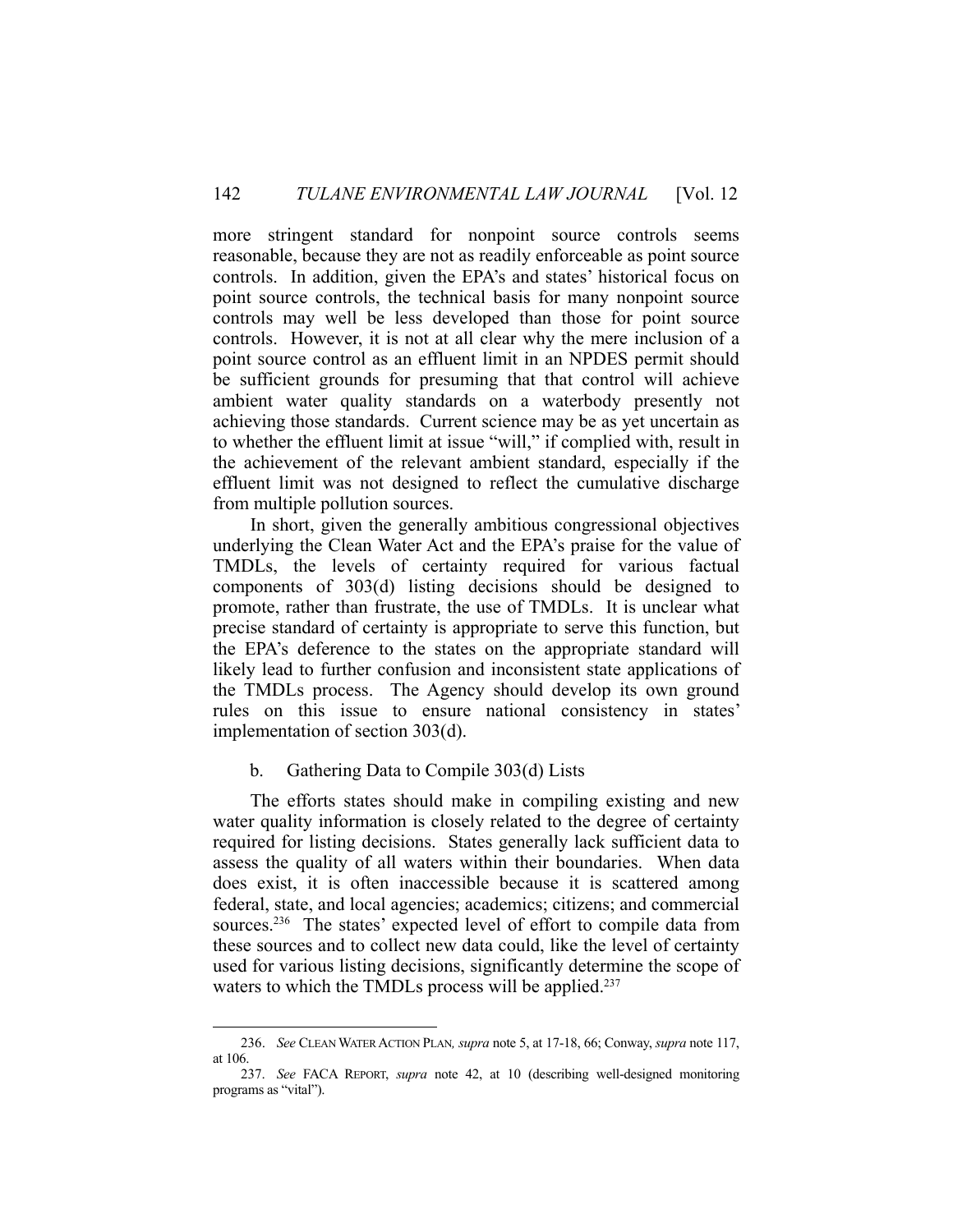As with the required level of factual certainty, the Clean Water Act does not address the data collection issue squarely. Section  $303(d)(1)(A)$  provides that "[e]ach State shall identify those waters within its boundaries" which meet the criteria for listing under that section.<sup>238</sup> In one sense, the requirement that states "identify" their polluted waters is unconditional; section 303(d) does not limit the "identification" to existing data or to certain sources of data. Thus, a literal reading of that provision shows that Congress intended states to commit whatever effort is necessary to assess the quality of all of its waters or, at least, of all those waters where pollution is expected to occur.

 Is this literal reading warranted? On the one hand, this reading is consistent with ambitious congressional objectives underlying the Act generally, and with the importance of water quality standards and TMDLs in meeting those objectives. On the other hand, this ambitious requirement must be tempered with the difficulties and expense of water quality monitoring. A strong case can be made that, from this perspective, whether or not states have "identified" all polluted waters must be evaluated, not in absolute terms and with respect to a single round of 303(d) listing, but in terms of the "reasonableness" of the states' near and long term data compiling and collecting efforts.

 These compiling and collection efforts can be characterized roughly into three categories: (1) compiling data within the state agency responsible for producing 303(d) lists; (2) compiling data collected by other sources, including other state sources, federal and local sources, and citizens and private polluters; and (3) collecting new data and developing programs for the collection of data by other sources. The next part of this Article addresses the first and second of these three categories; the following section addresses the third.

#### i. Defining "Existing and Readily Available" Data

 The EPA's regulations address how far states should go in compiling existing data by requiring states to compile "all existing and readily available water quality-related data" for 303(d) listing purposes.239 The Agency defines this phrase to include, "[a]t a minimum," lists of polluted waters compiled under other Clean Water

 <sup>238. 33</sup> U.S.C. § 1313(d)(1)(A) (1997).

 <sup>239. 40</sup> C.F.R. § 130.7(b)(5) (1997); *see also* National Pollutant Discharge Elimination System, Surface Water Toxics Program, 54 Fed. Reg. 1300, 1311 (1989) (explaining the origin of this standard).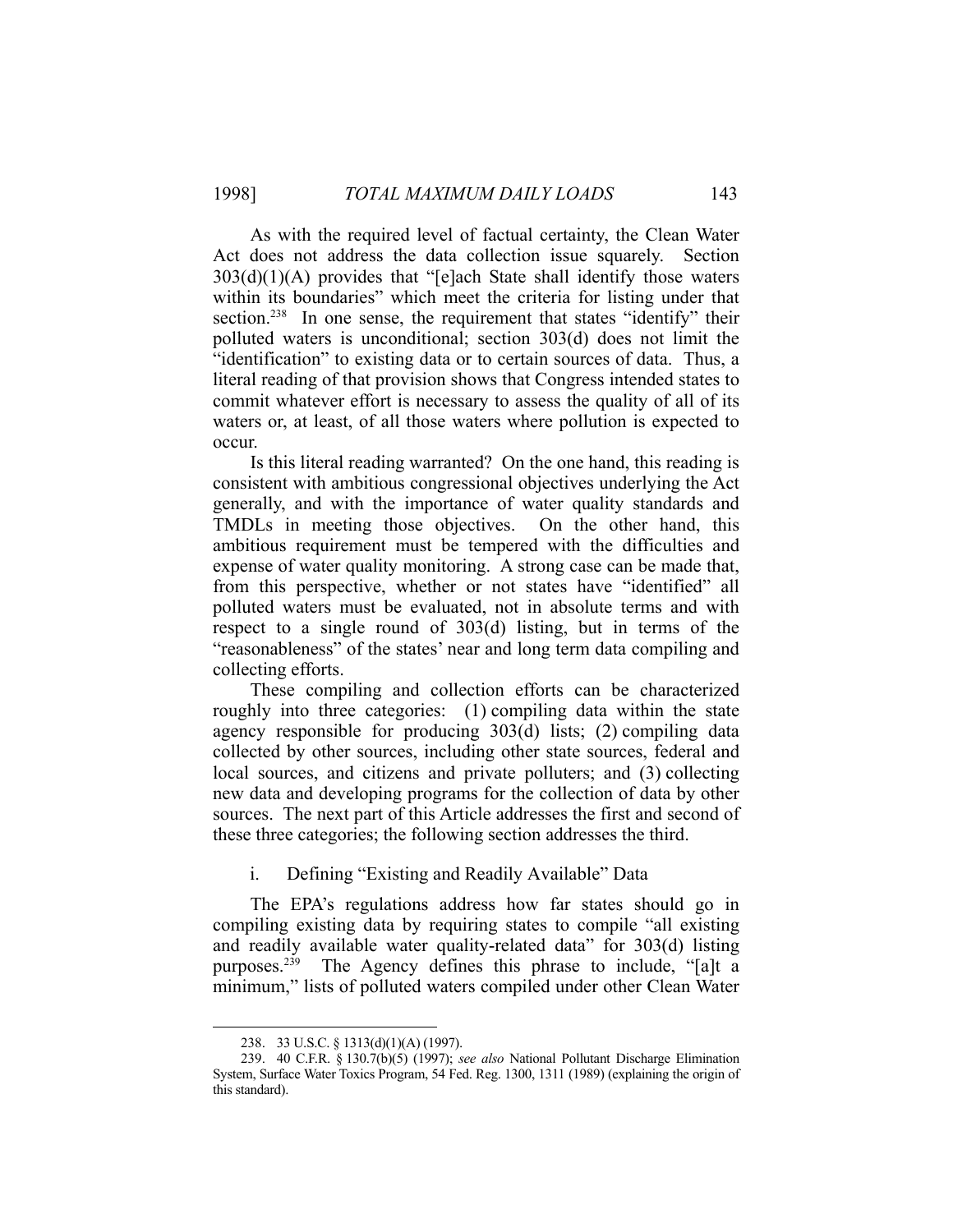Act provisions, waters whose nonattainment of ambient standards is shown by "dilution calculations or predictive models," and waters whose pollution problems have been "reported" by other public and private sources.<sup>240</sup> There are several problems with this approach. First, the EPA's regulations do not require that state officials actually investigate the files of these sources, only that the officials "actively solicit<sup>[]"</sup> these sources to submit data they may be collecting.<sup>241</sup> This approach is therefore limited by a source's willingness to provide monitoring data when "solicited" by states. Although it would be unreasonable to expect state officials to *require* all of those sources to divulge their water quality data, there are less draconian approaches which still might provide more useful information than mere data solicitations. For example, the EPA could require, as a condition for its approval of states' 303(d) lists, that states develop programs for actually coordinating monitoring efforts among all sources and providing a central office to compile monitoring data collected from those diverse sources.<sup>242</sup>

 In addition, the EPA's express list of data sources in its regulations does not include raw ambient monitoring data collected by state environmental agencies or submitted to them by polluters satisfying their NPDES permit requirements.<sup>243</sup> The list does not even include existing reports summarizing any such data.<sup>244</sup> Although the EPA did not intend the list to be an exclusive definition of "existing and readily available" water quality data, the Agency does not appear to require states to review raw data, or reports summarizing that data, except to the extent that such data has already been reviewed for compiling the other lists which fall within the Agency's definition of "existing and readily available" data.<sup>245</sup> The only court to have squarely addressed this issue has disagreed with the EPA's approach.246

 <sup>240. 40</sup> C.F.R. § 130.7(b)(5)(i)-(iv); *see also* Surface Water Toxics Control Program and Water Quality Planning and Management Program, 57 Fed. Reg. 33,040, 33,047 (1992) (emphasizing that the four categories are not inclusive).

 <sup>241. 40</sup> C.F.R. § 130.7(b)(5)(iii).

 <sup>242.</sup> *See* FACA REPORT, *supra* note 42, at 11 (recommending that the EPA encourage states to collaborate with various stakeholders in identifying water quality problems).

 <sup>243.</sup> *See* 40 C.F.R. 130.7(b)(5).

 <sup>244.</sup> *See* FACA REPORT, *supra* note 42, at 10-12 (stating a preference for listing decisions based on monitored data subject to quality assurance and quality control).

 <sup>245.</sup> *See* Surface Water Toxics Control Program and Water Quality Planning and Management Programs, 57 Fed. Reg. at 33,047.

 <sup>246.</sup> *See* Sierra Club v. Hankinson, 939 F. Supp. 865, 870 (N.D. La. 1996) (noting, for purposes of its review of the EPA's approval of Georgia's 1994 list, its concern that Georgia failed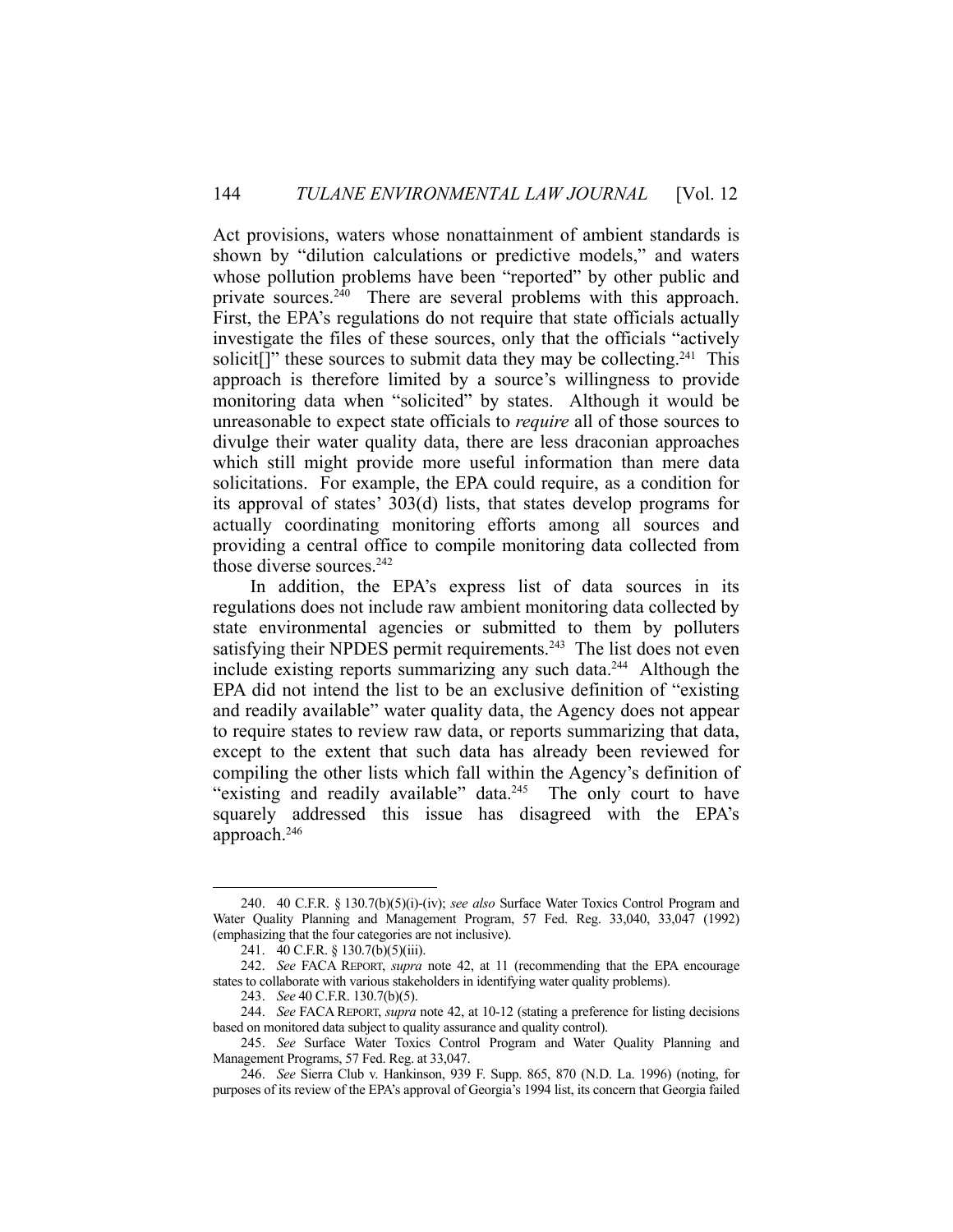It is also questionable whether the EPA has vigorously required states to consider even those categories of data expressly listed by the EPA. In *Idaho Sportsmen's Coalition*, the district court rejected the EPA's approval of the 303(d) list Idaho submitted in 1992, in part, because the list, without explanation, failed to include hundreds of polluted waters identified on various other Clean Water Act lists or reported by other agencies.<sup>247</sup>

## ii. Collecting Data That Is Not "Readily Available"

 The EPA's requirement, that states use only "existing" and "readily available" data, sanctions the status quo. Thus, those states with poor ambient monitoring programs do not need to increase their monitoring levels for 303(d) purposes, because doing so would arguably require the collection of data that is not "readily available."248 By not requiring states with poor ambient monitoring programs to improve monitoring efforts, the EPA's regulation would seem to contradict the requirement in section 303(d) that states "identify" all heavily polluted waters.<sup>249</sup>

 Another EPA regulation does require that states establish "appropriate monitoring methods and procedures . . . necessary to compile and analyze data on the quality of [their] waters."250 That regulation also notes that one of the uses of its monitoring data includes the TMDLs process.251 However, the EPA has not indicated that this is an express criterion for its review of states' 303(d) lists.

to use "all existing readily available water quality-related data and information such as Discharge Monitoring Reports, Quarterly Noncompliance Reports, and available EPA databases").

 <sup>247.</sup> *See* Idaho Sportsman Coalition v EPA, 43 Env't. Rep. Cas. (BNA) 1289, 1300-02 (W.D. Wash. 1996). In *Sierra Club v. Clifford*, a Special Master in the Louisiana TMDLs lawsuit concluded that the EPA "may" have committed a similar violation in approving that state's 303(d) list, but the Master recommended that the district court forego ruling on the issue until after the EPA filed an "administrative record" of its approval decision. No. 96-0527 (E.D. La. Sept. 22, 1998) Special Master's Report at 23-24, *aff'd* Order and Reasons at 1-2; *see also* American Canoe Ass'n v. EPA, No. 98-979-A, slip op. at 15-17 (E.D. Va. Dec. 18, 1998) (denying EPA's motion to dismiss plaintiff's claim that EPA improperly approved Virginia's 303(d) list because the list failed to include waters shown to be impaired based on data included in 40 C.F.R. § 130.7(b)).

 <sup>248.</sup> In the EPA's view, its approach will "encourage each State to continually improve its monitoring and assessment programs so that every biennial submission of lists reflects continually updated data." National Pollutant Discharge Elimination Surface Water Toxics Program, 54 Fed. Reg. 13,000, 13,111 (1989). However, this encouragement seems unlikely to result from a basic requirement that states must use only "existing" and "readily" available data.

 <sup>249.</sup> *See supra* Part III.A.1; FACA REPORT, *supra* note 42, at 11-12 (recommending that the EPA encourage states to improve their water quality monitoring).

 <sup>250. 40</sup> C.F.R. § 130.4(a) (1997).

 <sup>251.</sup> *See id.* § 130.4(b).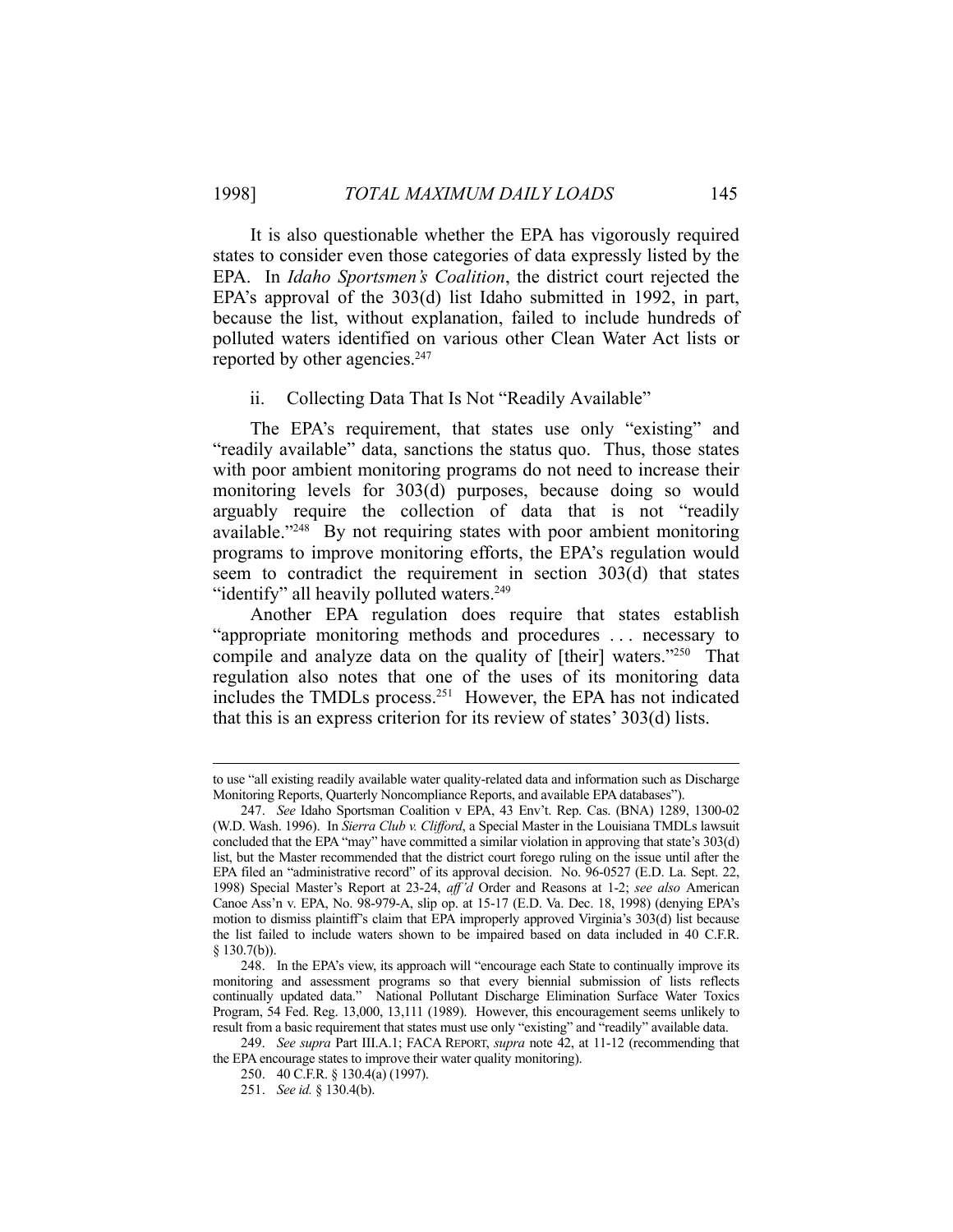To partially address the lack of existing data, the FACA Report recommended that states maintain a list of waters, separate from their  $303(d)$  list, for which "some data" showed impairment.<sup>252</sup> In the FACA committee's view, this list would provide states with a basis for prioritizing their efforts to collect additional monitoring data.<sup>253</sup> However, this proposal suffers from a lack of "sticks" to encourage states to actually collect, or require polluters or land managers to collect, the requisite data on waters suspected of being impaired. To provide this encouragement, the EPA should require states to identify data gaps, propose a plan for filling those gaps, and periodically demonstrate progress toward filling those gaps, as conditions for the EPA's approval of revised 303(d) lists. If states fail to satisfy these conditions, the EPA should add the waters on the alternate list proposed by the FACA committee to states' 303(d) lists. The legal consequences of adding these waters, discussed at the outset of this section, should provide the requisite incentive for states and other relevant stakeholders to collect the data necessary for a technically sound 303(d) listing decision.

 Courts hearing TMDLs lawsuits have not yet been asked to decide whether the EPA must adopt this kind of approach to spur states to remedy monitoring deficiencies, but the courts have made at least tentative steps in addressing those problems. In its decision at the liability stage of the Alaska TMDLs lawsuit, the district court in *Alaska Center for the Env't v. Reilly (Ace I)* concluded that, because of Alaska's inaction, the EPA was "required . . . to initiate its own process of promulgating TMDLs, including any and all necessary steps needed to effectively identify the appropriate waterbodies at issue."254 At the remedy stage, the plaintiffs alleged that there was "insufficient ambient water quality monitoring in Alaska to identify all water quality limited segments."255 Attempting to remedy this problem, the court issued an order requiring the EPA to prepare a report addressing gaps in Alaska's water quality monitoring, to identify steps the Agency could take to fill those gaps, and to take those steps.256 The court concluded that this relief was within the court's "broad discretion in fashioning appropriate injunctive relief"

 <sup>252.</sup> *See* FACAREPORT, *supra* note 42, at 12.

 <sup>253.</sup> *See id.*

 <sup>254. 762</sup> F. Supp. 1422, 1429 (W.D. Wash. 1991).

 <sup>255.</sup> Alaska Ctr. for the Env't v. Reilly (Ace II), 796 F. Supp. 1374, 1380 (W.D. Wash. 1992).

 <sup>256.</sup> *See id.* at 1380-81.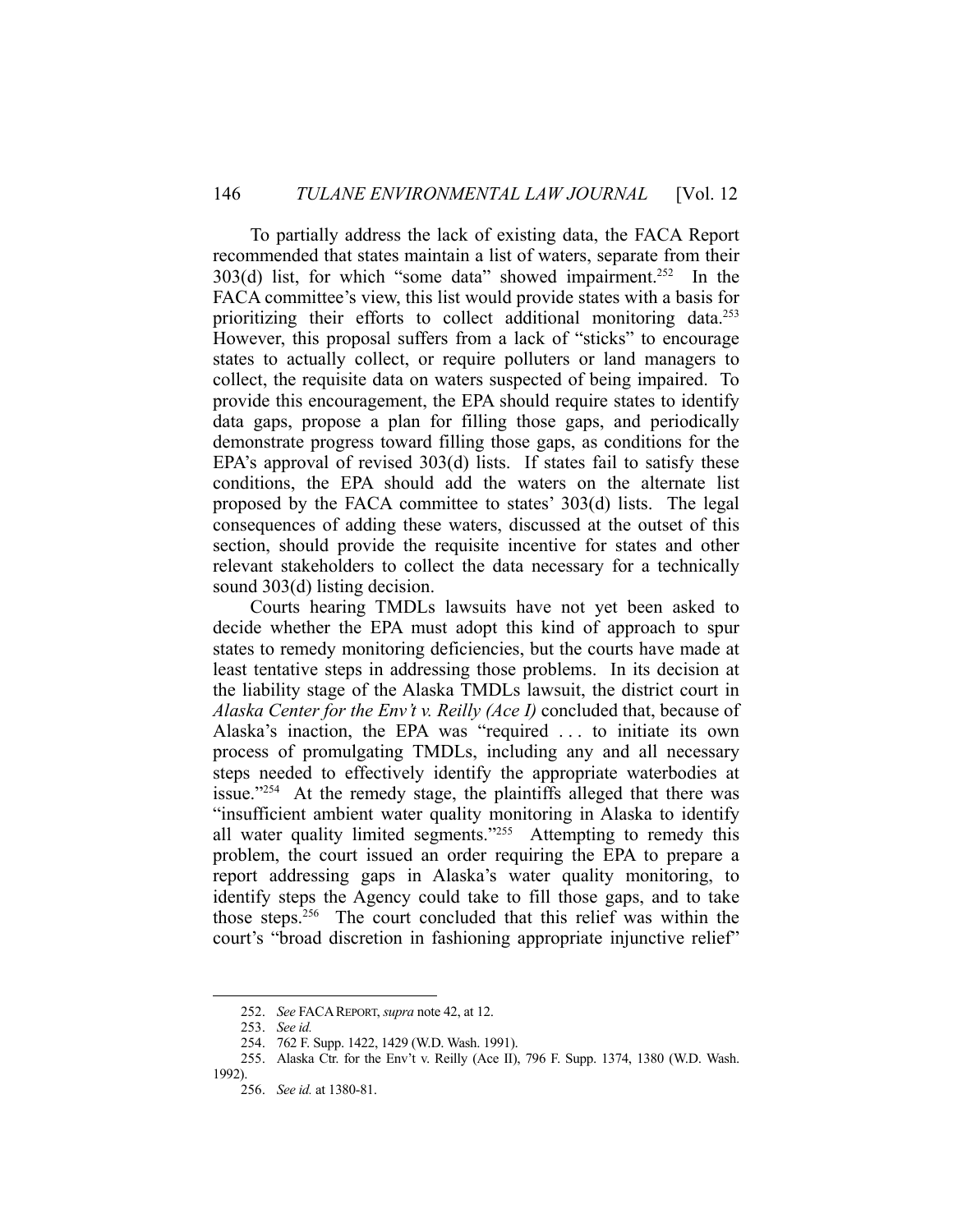in order to remedy the EPA's long delay in reviewing the state's constructive submission of no  $303(d)$  lists or TMDLs.<sup>257</sup>

 In *Sierra Club v. Hankinson*, the district court followed the approach of the court in *Ace III* by stating that "monitoring may be an appropriate equitable remedy" if the plaintiffs ultimately prevailed on their challenge to the EPA's approval of Georgia's 1994 303(d) list.<sup>258</sup> However, the parties later settled this claim so the court never reached the issue.259 The court did grant the EPA's motion for summary judgment on a related monitoring claim, concluding that the EPA did "not have a mandatory duty to monitor a state's waters under the Clean Water Act."260

 While the absence of an express duty to monitor supports this conclusion, it is not difficult to infer a monitoring duty from section  $303(d)$ , if the section is read in light of the Act's goals.<sup>261</sup> As noted above, states must identify *all* waters within their boundaries that meet the section  $303(d)$  listing criteria.<sup>262</sup> It follows from this requirement that, if a state's 303(d) list fails to identify all such waters, the list is inadequate and the EPA must disapprove it. If a state has poor monitoring capabilities, it is fair to presume that the state is not identifying all of its 303(d) waters and, thus, its list is similarly defective. In other words, in performing its duty to review states' lists, the EPA must consider whether states have the monitoring capability to "identify" all 303(d) waters. Serious monitoring deficiencies would therefore seem to be grounds for "disapproval" of states 303(d) lists. Disapproval on this ground, in turn, gives rise to

 <sup>257.</sup> *Id.* The Ninth Circuit affirmed the district court's relief, finding that it reflected "great [judicial] restraint." Alaska Ctr. for the Envt. v. Browner (Ace III), 20 F.3d 981, 986-87 (4th Cir. 1994). Ironically, this doctrine of broad equitable discretion was entrenched in the jurisprudence of the Act's citizens suits, originally, as a justification for judicial abstention. In *Weinberger v. Romero-Barcelo*, 456 U.S. 305 (1982), the Supreme Court affirmed a district court's refusal to enjoin Navy air bombers from using a coastal waterbody for target practice without an NPDES permit for the explosive "discharges." *See id.* at 307. In so holding, the Court accepted the EPA's argument that the Act's citizens suit provision gave district courts broad discretion to fashion equitable relief, rather than requiring courts to automatically enjoin any Act violation. *See id.* at 320; *see also* RODGERS, *supra* note 28, § 4.6 (noting that the *Weinberger* decision "has rapidly become a classic in the literature of the role of utilitarian remedies in qualifying absolutist rights"). The *Act III* and *Ace II* decisions extended this principle from one justifying no relief, to one justifying aggressive judicial intervention.

 <sup>258. 939</sup> F. Supp. 865, 870 (N.D. Ga. 1996).

 <sup>259.</sup> Sierra Club v. Harkinson, 939 F. Supp. 872, n.1 (N.D. Ga. 1996).

 <sup>260. 939</sup> F. Supp. at 870.

 <sup>261.</sup> *See ACE I*, 762 F. Supp. at 1426 ("In determining whether the EPA has a mandatory duty . . . the court looks to traditional principles of statutory construction."); *id.* at 1429 ("Rather than construing EPA's mandatory duties in an overly narrow manner, traditional statutory interpretation directs that the court give life to the spirit of the Act.").

 <sup>262.</sup> *See supra* Part III.A.1.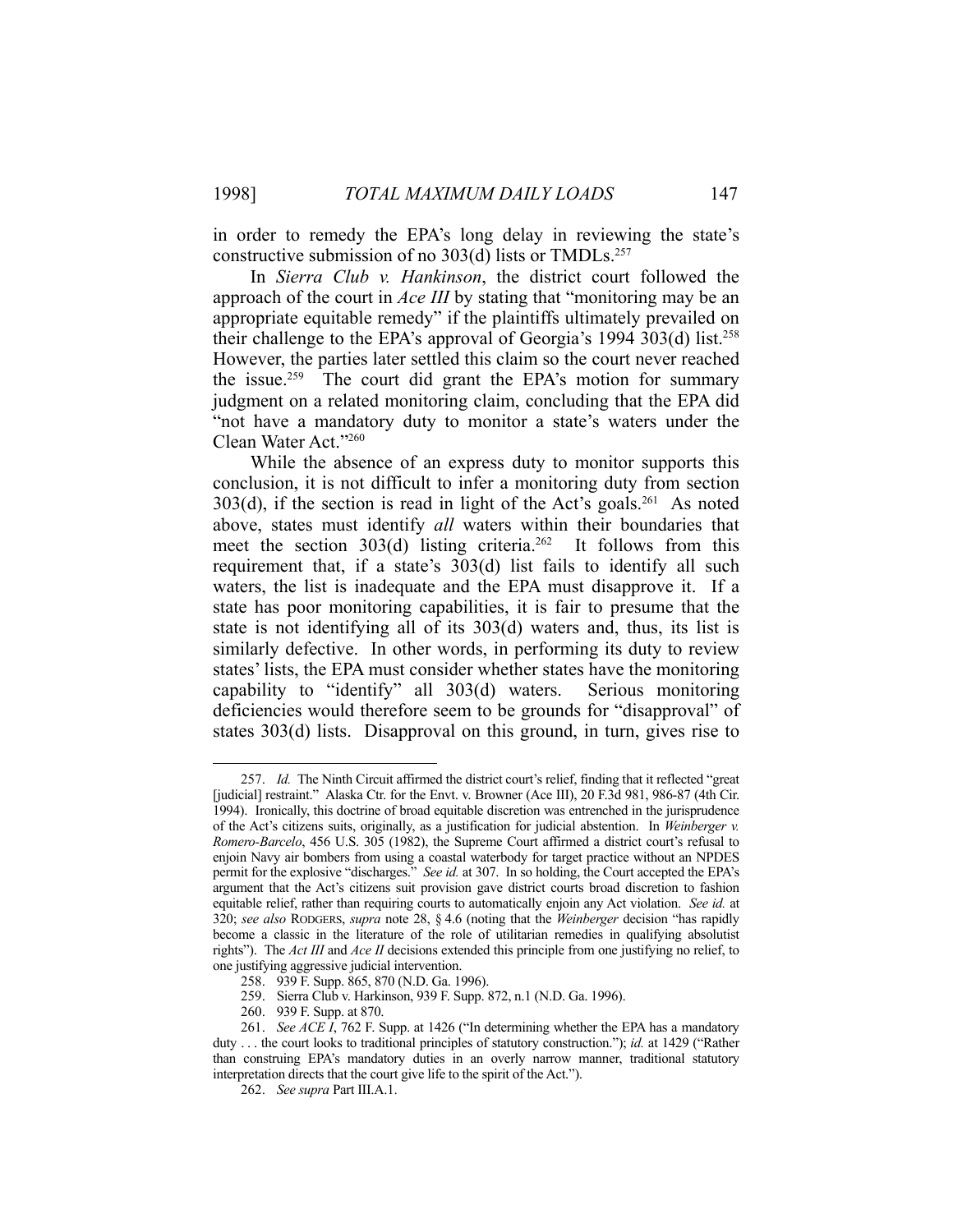an enforceable duty on the part of the EPA to "identify" all 303(d) waters.

 In short, the EPA has an implied mandatory duty, subsumed within section 303(d)'s express duties, to make at least reasonable efforts to shore up poor state monitoring programs. Given the costs of monitoring water quality, "reasonable" efforts might not require sending field personnel to physically monitor all portions of all state waters. However, a "reasonable" effort might include developing a remedial program which, like the report required in *Ace II*, assesses gaps in a state's ambient monitoring programs, identifies methods for filling those gaps, and includes commitments by various sources to implement those methods.<sup>263</sup>

 The EPA should include clear objectives in the ambient monitoring program so that the Agency and ultimately the courts can assess the adequacy of states' attempts to improve their monitoring capabilities to "identify" all waters needing TMDLs. Once again, a watershed approach would seem to facilitate these tasks, by providing a comprehensive picture based on information collected to date, of water quality problems, or gaps in knowledge of problems, for purposes of targeting further monitoring efforts.

 If the EPA has an implied mandatory duty to establish an ambient monitoring game plan, must courts nevertheless wait until a state's TMDLs process has fallen into the kind of Alaska-like "administrative purgatory" before enforcing that duty? $264$ Congress's ambitious objectives and the importance of water quality standards and TMDLs are to be taken seriously, the answer must be no. Even if a state is making regular 303(d) list submissions, and even if those submissions reflect thorough consideration of all "existing and readily available" water quality data, the overall listing process would violate the Act if it was evident that the state's data collection efforts were inadequate to identify all possible waterbody candidates for 303(d) listing. Thus, it would be appropriate for a court to order the EPA to prepare a monitoring "game plan" at any point in the listing process at which this shortcoming becomes evident.

 <sup>263.</sup> *See Ace II*, 796 F. Supp. at 1380-81. The settlement of the Georgia TMDLs lawsuit roughly followed this approach. *See* Sierra Club v. Hankinson, Consent Decree at 6 and Settlement Agreement at 5 (on file with the author).

 <sup>264.</sup> *Ace I*, 762 F. Supp. at 1429 (quoting Citizens for a Better Env't v. Costle, 515 F. Supp. 264, 274 (N.D. Ill. 1981)).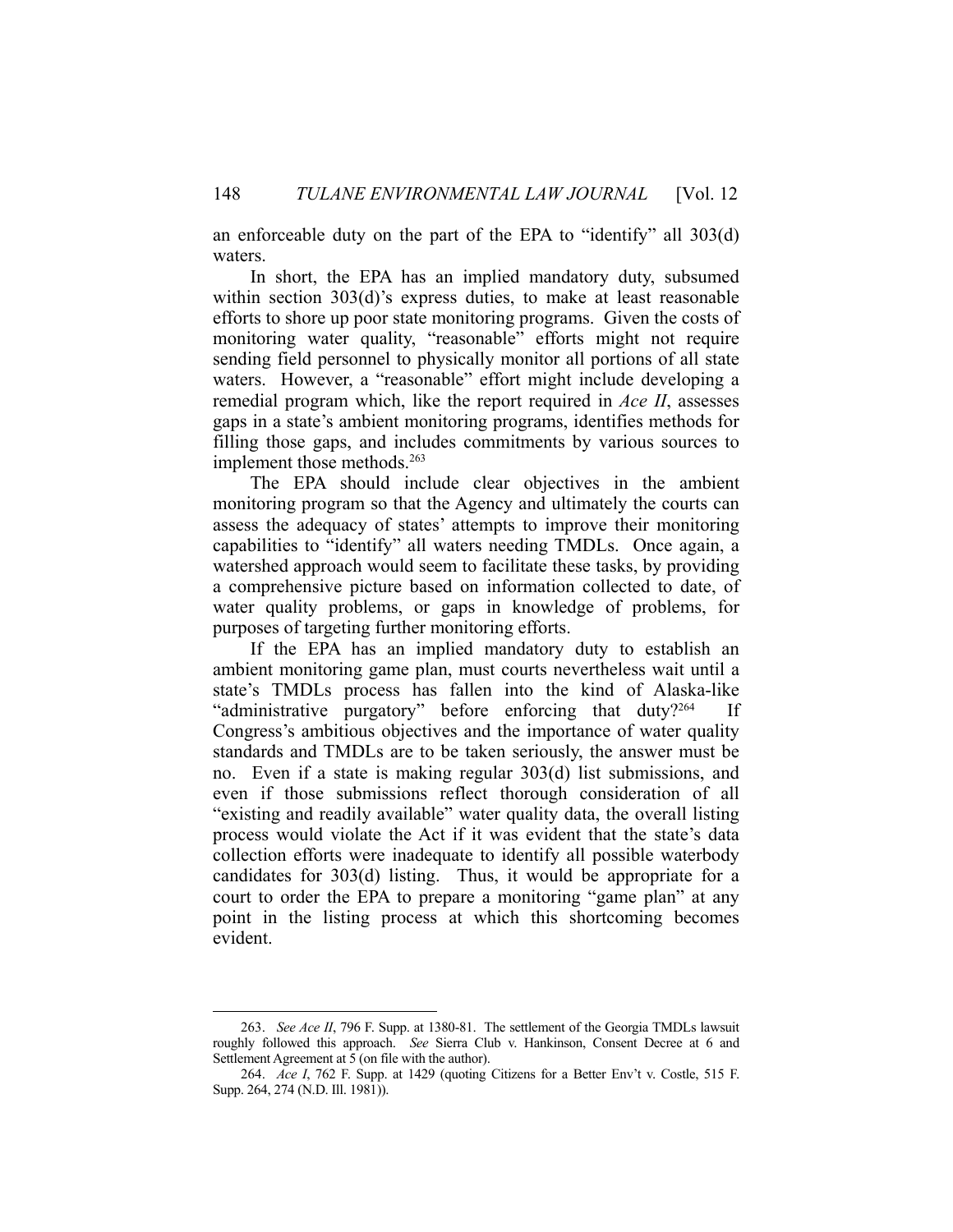1

# *C. Conclusion*

 There is considerable uncertainty regarding both the scope of waters which should be listed under section 303(d) and the full range of consequences of including waters on that list. This uncertainty arises, in part, from ambiguities in the text of section 303(d), but also from fundamental policy disagreements. Those disagreements relate to the level of effort which states should be expected to make in determining which of their waters do not meet water quality standards, and to the kinds of harms which the TMDLs program should address. The latter disagreements are reflected even more directly in the context of issues regarding the scope of actual TMDLs as discussed in the following section of this Article.

#### IV. THE SCOPE OF TMDLS

 With a few exceptions, the courts' TMDLs decisions to date have focused primarily on issues relating to the timing of TMDL development and, to a lesser extent, on the scope of 303(d) lists. However, as more and more TMDLs are developed, issues regarding the legality of individual TMDLs will likely be the subject of considerable judicial attention.265 Several of these issues relate to the scope of TMDLs and thus, like the issues discussed in the previous section, provide a specific context for considering the paradox of ecosystem management discussed at the beginning of this Article.<sup>266</sup>

 Issues relating to the scope of TMDLs generally fall into three categories: (1) the scope of harms that should actually be subject to a TMDL loading allocation, i.e., whether TMDLs should include allocations for only "pollutants" or for all sources of "pollution"; (2) the scope of those harms that should be covered in a single TMDL; and (3) the scope of sources which should be required to make pollution reductions in order to achieve any given TMDL. The relationship between TMDLs and nonpoint pollution sources is an especially prominent theme in each of these three scope issues.

 <sup>265.</sup> *See* Houck III, *supra* note 1, at 10,417 ("Up to this point . . . the courts have been able to avoid the content, or lack of content, of the TMDLs themselves"; noting that several pending cases "question the substance of what is currently being proffered as TMDLs," and that "[y]et another round of citizen suits can be expected over the contents and, then, the implementation of TMDLs.") ("The litigation will not be all from the citizen side.").

 <sup>266.</sup> Besides issues relating to the scope of TMDLs, there are issues regarding the content of TMDLs, chief among which, are whether states' TMDL submissions should include plans for implementing the TMDL's allocations and whether those implementation plans should be designed to achieve ambient standards within a certain time frame after the states' adoption of the TMDLs. *See* FACAREPORT, *supra* note 42, at 37-42.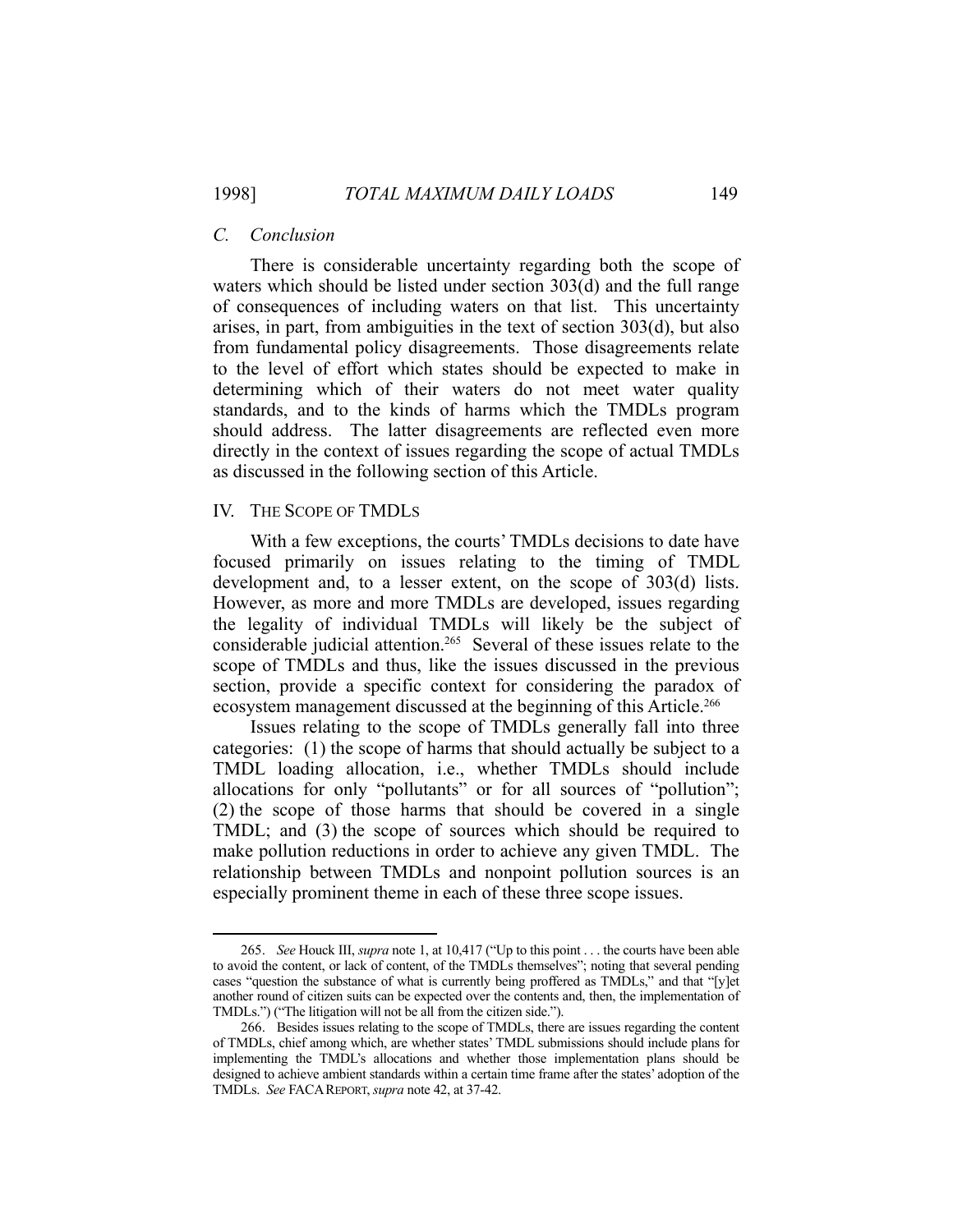#### *A. What Are TMDLs For, Anyway?*

 Part III showed that the EPA and others have questioned whether waters should be included on 303(d) lists if they are impaired by harms other than "pollutants." Some have also questioned whether waters impaired primarily or solely by nonpoint source "pollutants" should be included. These scope questions have also been raised in the context of determining the scope of harms that should be subject to a TMDLs loading analysis and subsequent load allocations. As in the listing context, these scope questions relate directly to the paradox of ecosystem management. Ideally, all ecosystem harms should be subject to numerical loading and allocation calculations to maximize TMDLs' value of providing the "technical backbone" or "blueprint" for a watershed approach.<sup>267</sup> As a practical matter, however, not all harms may be susceptible to a numerical loading and allocation exercise; some harms may be susceptible only at such a basic level that the resulting TMDL resembles more of a narrative management plan than a technical blueprint. Some harms may be described in numerical terms, but may lack control methods which can be evaluated in those terms. If valid, these practical concerns suggest limitations on the extent to which TMDLs can provide technical rigor for a watershed approach. The following is a discussion of the legal context for determining the scope of harms subject to TMDLs.

1. At a Minimum, TMDLs Cover all "Pollutants" "Suitable" for TMDLs "Calculations"

Section  $303(d)(1)(C)$  appears, at least superficially, to provide clear legal limits on the scope of harms subject to TMDL calculations. It requires that TMDLs be established for those "pollutants" which the EPA identifies as "suitable" for a TMDL "calculation."268 The following sections explore the components of this legal standard.

a. "Pollutants"

<u>.</u>

 Section 502(6) of the Clean Water Act defines "pollutants" as a variety of expressly referenced materials and "heat," when "discharged into water."<sup>269</sup> Although this definition is narrower than

 <sup>267.</sup> *See* FACA REPORT, *supra* note 42, at 4 ("[T]he use of a broad watershed approach, considering all water quality problems and their related causes and solutions, is to be preferred and encouraged.").

 <sup>268.</sup> *See* 33 U.S.C. § 1313(d)(1)(C) (1997).

 <sup>269.</sup> *Id.* § 1362(6).The list of materials is: "dredged spoil, solid waste, incinerator residue, sewage, garbage, sewage sludge, munitions, chemical wastes, biological materials,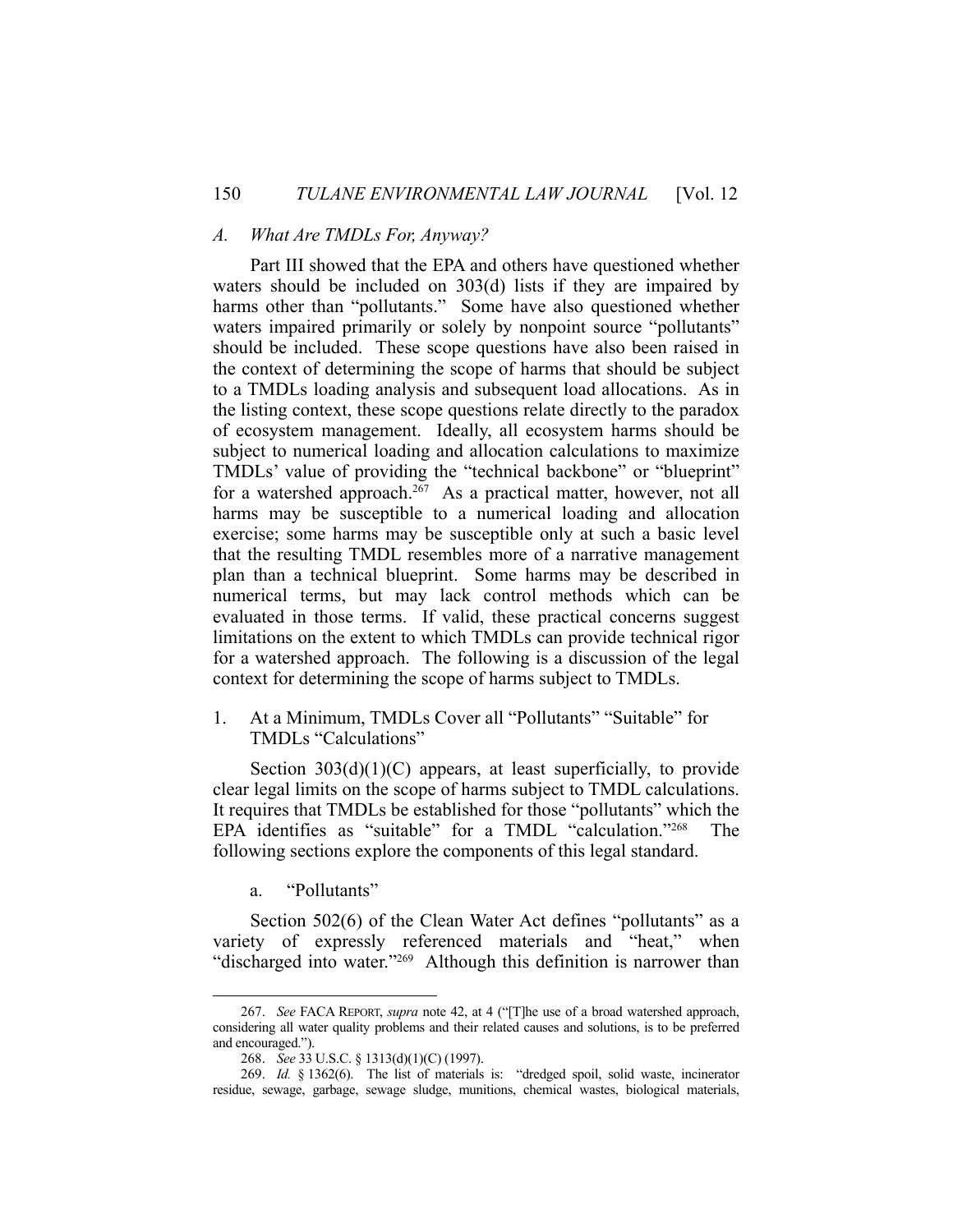that for "pollution," it is nevertheless fairly broad in several respects. First, the list of materials referenced in section 502(6) covers a variety of "wastes," including the broad category of "biological materials," as well as several other materials which courts have construed to apply whether or not they are present as waste.<sup>270</sup> Second, although the list of materials is not preceded by the word "including," it may be considered to be nonexclusive of the other types of materials which could constitute "pollutants."271

 Third, the definition of "pollutant" appears to cover both point and nonpoint sources. As noted above, the Act defines "pollutants" as materials "discharged into water" without regard to the source of the discharge.<sup>272</sup> The Act defines "discharge" as including a "discharge of a pollutant, and a discharge of pollutants." $273$  The Act then defines these latter terms as point source discharges.274 By defining a "discharge" to "include" pollutant discharges from point sources, Congress made it clear that "discharges" were not to be limited to those from point sources. The Ninth Circuit recently held, however, that the term "discharge," as referenced in section 401 of the Act, does not include the discharge of runoff.<sup>275</sup> This decision is inconsistent with the plain text of the provisions cited above.<sup>276</sup> Moreover, it is questionable whether the court would adopt a similar interpretation of

272. 33 U.S.C. § 1362(6) (1997).

radioactive materials, heat, wrecked or discarded equipment, rock, sand, cellar dirt and industrial, municipal, and agricultural waste." *Id.*

 <sup>270.</sup> *See, e.g.*, United States v. Pozsgai, 999 F.2d 719, 725 (3rd Cir. 1993) (holding that discharges of dredged spoil, rock, and sand were "pollutants" even when intended as "fill material").

 <sup>271.</sup> *See* RODGERS, *supra* note 28, § 4.10 ("[T]here is little doubt that the recitation of categories in the definition of 'pollutant' is designed to be suggestive not exclusive."); United States v. Hamel, 551 F.2d 107, 110-13 (6th Cir. 1977) (refusing to read "biological materials" as covering gasoline, but reading the overall definition of "pollutants" as inclusive of that chemical). *But see* Oregon Natural Desert Ass'n v. Dombeck*,* 151 F.3d 945, 950 (9th Cir. 1998) (treating "water" as a "non-pollutant"); Natural Wildlife Fed. v. Gorsuch, 693 F.2d 156, 171-73 (D.C. Cir. 1982) (noting that the list of materials in section 502(6) appears to be exclusive); *cf. id.* at 174 n.56 (clarifying that the Act does not "necessarily" exclude from the "pollutant" definition unlisted materials).

 <sup>273.</sup> *Id.* § 1362(16). There is a confusing circularity in these definitions: "pollutant" is something "discharged," a term which is defined, in turn, to include "any addition of any pollutant."

 <sup>274.</sup> *See id.* § 1365(12).

 <sup>275.</sup> *See Dombeck*, 151 F.3d at 950-51.

 <sup>276.</sup> The *Dombeck* court acknowledged that Congress expressly defined the term to "include" point sources of pollution, but indicated that this reference meant only that "discharge" could also apply to point source discharges of "non-pollutants" like water. *Id.* at 950. The court's decision seemed to stem, more from its threshold conclusion that "[n]onpoint source pollution is not regulated directly by the Act," *id.*, than from a reasoned analysis of the statute's definition of "discharge."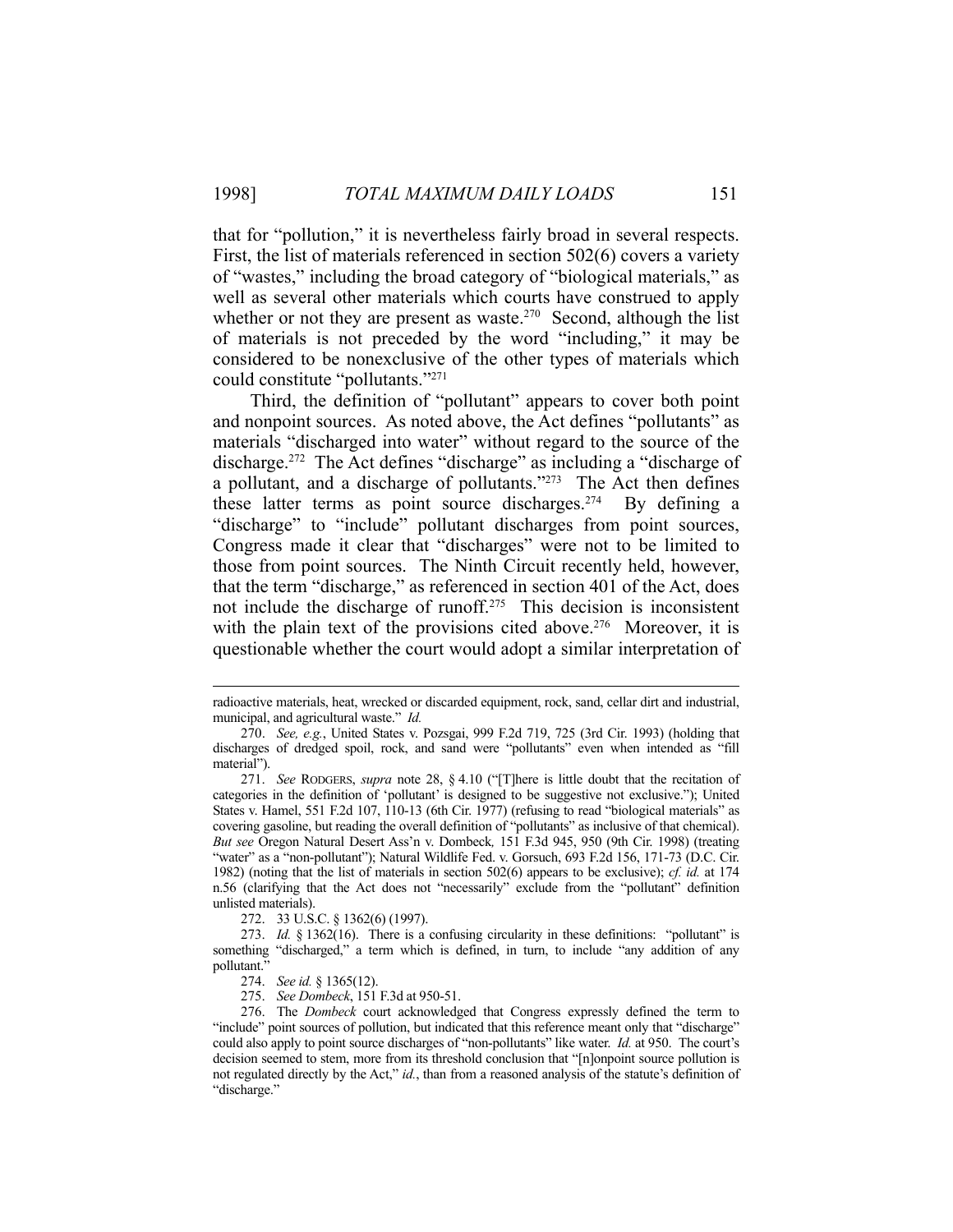"discharge" as it occurs in the definition of "pollutant" under section 303(d), given its holding in the Alaska TMDLs lawsuit.277 In the *Alaska* case, the EPA argued that the plaintiffs lacked standing with respect to waters polluted by nonpoint sources because, according to the Agency, those claims were not "redressable."278 The Ninth Circuit found this claim "untenable, because Congress has determined that the relief plaintiffs seek is the appropriate means of achieving desired water quality where other methods, *including nonpoint source controls*, have failed."279 The court could not have reached this conclusion without first construing section 303(d) to apply to nonpoint sources. Admittedly, the EPA did not question TMDLs' application to those sources; it questioned only whether such application would do any good.<sup>280</sup>

While "discharge" is unlikely to be limited to point sources, at least in the context of section 303(d), courts have construed the term to be limited to the *addition* of the listed "pollutants" to waters.281 It is unclear, however, whether this limitation includes pollutants "added" to waters through atmospheric transport after being emitted into the air. In one recent case, the Tenth Circuit held that the section  $301(a)$  prohibition of the "discharge of any pollutant" without a permit was inapplicable to air pollution ultimately added to water.<sup>282</sup> However, similar to the Ninth Circuit's recent decision involving section 401, it is unclear whether the Tenth Circuit would have applied the same reasoning in the context of the reference to "pollutant" in section  $303(d)(1)(A)$ .

In sum, although its outer limits are unclear, the term "pollutant" warrants TMDL coverage over the addition of a wide variety of substances to water. In all likelihood, this includes those substances

 <sup>277.</sup> *See* Alaska Ctr. for the Env't v. Browner, 20 F.3d 981 (9th Cir. 1994).

 <sup>278.</sup> *See id.* at 984.

 <sup>279.</sup> *Id.* (emphasis added).

 <sup>280.</sup> The circuit court in the *Dombeck* case did observe that section 303 "does not itself regulate nonpoint source pollution." 151 F.3d at 950-52. However, the court appeared to be referring to the provisions in section 303(a) regarding the development of water quality standards, rather than to the TMDLs provisions in section 303(d). *See id.* 

 <sup>281.</sup> *See* National Mining Ass'n v. Army Dep't, 46 Envt. Rep. Cas. (BNA) 1769 (D.C. Cir. 1998) ("Discharge" does not include the incidental side casting of material during dredging.); United States v. Wilson, 45 Envt. Rep. Cas. (BNA) 1801 (4th Cir. 1997) (same); *see also* PUD No. 1 v. Washington Dept. of Ecology, 511 U.S. 700, 725 (1994) (dissenting opinion noting the plain meaning of "discharge" as suggesting "a flowing or issuing out,' or 'something that is emitted'" (dictionary citation omitted)).

 <sup>282.</sup> Chemical Weapons Working Group, Inc. v. Army Dep't, 44 Env't Rep. Cas. (BNA) 1683, 1686-88 (10th Cir. 1997) (rejecting claim that Army required an NPDES permit for the deposition into water of air emissions resulting from the incineration of chemical weapons).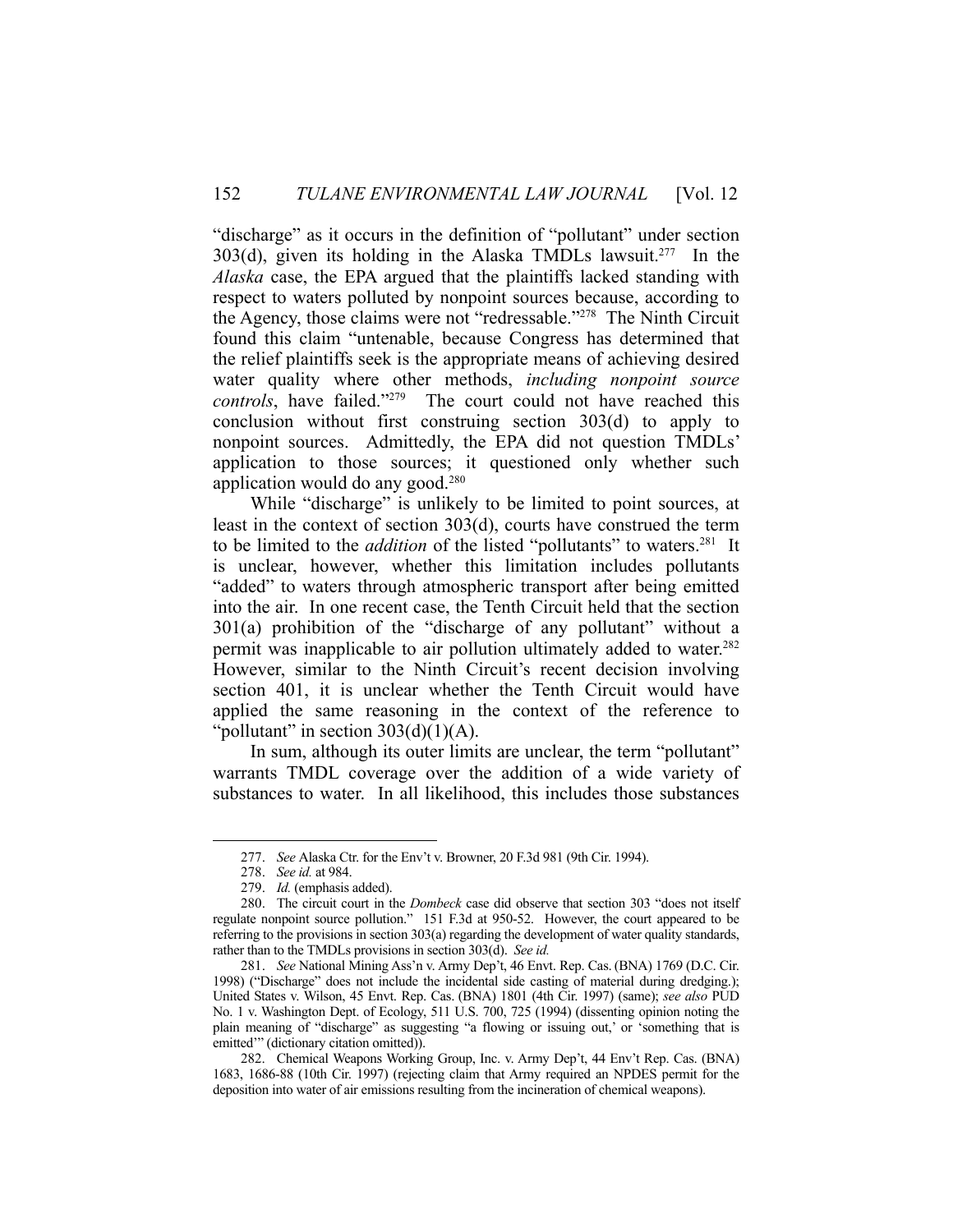added by nonpoint sources, as long as the substances are "suitable" for TMDL "calculations."

### b. "Suitable" for TMDL "Calculations"

 The EPA has declared that all harms which qualify as "pollutants" under section 502 of the Clean Water Act are suitable for TMDL calculation "under proper conditions."283 According to the Agency, whether there are "proper technical conditions" is a function of whether there are sufficient analytical methods, modeling techniques, and data to develop a "technically defensible" TMDL in any given situation.284 The EPA's approach thus provides considerable leeway for states or the EPA to argue that in any given case, a pollutant of concern is not "suitable." There are several flaws with this open-ended, ad hoc approach. First, the breadth of states' discretion seems inconsistent with the well established judicial principle, based on the margin of safety requirement in section  $303(d)(1)(C)$ , that lack of information should not deter the establishment of TMDLs.<sup>285</sup> Given this principle, states should not be permitted to construe "proper technical conditions" as conditions necessary to achieve complete or even substantial scientific certainty.

 Second, the EPA's "proper technical conditions" standard should reflect a comparison of the technical impediments to developing a given TMDL with the flaws inherent in foregoing a TMDL, i.e., in developing effluent limitations and other controls on a source-specific basis. While it may seem more technically sound to establish a pollutant load for a single source in isolation rather than through a TMDL for all sources, the validity of that single-source exercise may be highly questionable if those source-specific limits fail to account for the cumulative effects of all harms. Thus, a TMDL may seem technically weak when viewed in isolation, but it may nevertheless be more valid than an alternative approach which ignores the cumulative impacts of multiple watershed harms. In other words, the "proper technical conditions" standard should be determined not only with respect to the proposed TMDL itself, but also with respect to the consequences of not developing a TMDL at all.

 Finally, the ad hoc defining of pollutants as "suitable" for TMDLs calculations seems contrary to congressional intent that the EPA identify up front the pollutants for which TMDLs can be

 <sup>283.</sup> Total Maximum Daily Loads under CWA, 43 Fed. Reg. 60,662, 60,662-66 (1978).

 <sup>284.</sup> *Id.*

 <sup>285.</sup> *See supra* notes 92-93 and accompanying text.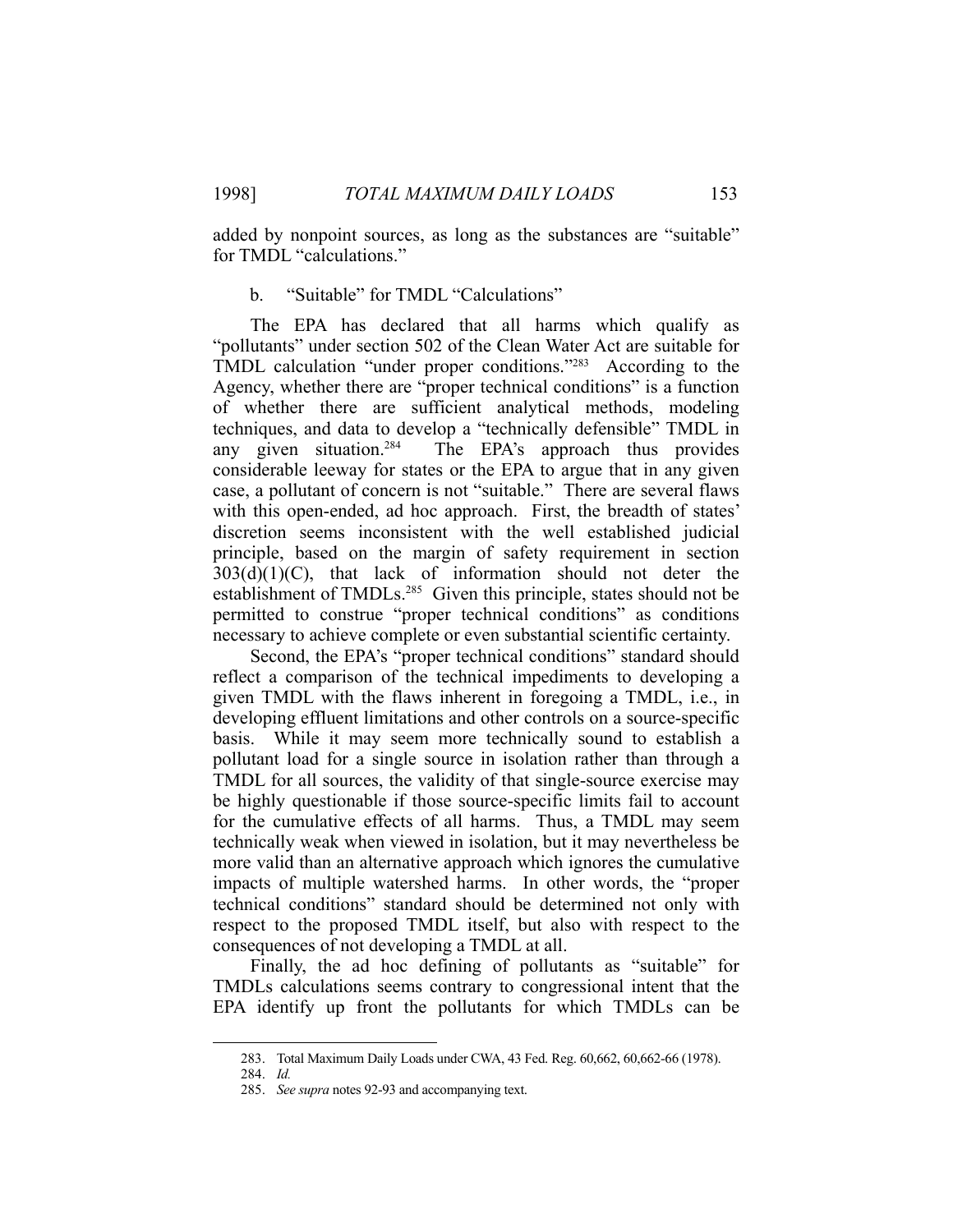developed. This intent is evident, in part, in the section  $303(d)(1)(C)$ provision quoted above, but primarily in section 304(a)(2), which requires the EPA to publish an "identification of pollutants suitable for maximum daily load measurement correlated with the achievement of water quality objectives."<sup>286</sup> On its face, that provision calls for the EPA to make a generic rather than ad hoc identification. The more loosely states apply the "proper technical conditions" standard which the EPA included in its "identification," the less of an "identification" the EPA has really made. Problems with collecting and analyzing data are no doubt considerable but, where remediable, they should be addressed in the scheduling of waterbodies for TMDL development, rather than in threshold determinations of whether TMDLs should be prepared for those waters.

The word "calculation" in section  $303(d)(1)(C)$  provides an important clue to Congress's intent underlying the suitability criterion. "Calculation" suggests that TMDLs must involve a quantitative loading exercise rather than simply a qualitative assessment of problems and solutions, although, as suggested above and discussed in more detail below, the quantification need not reflect scientific certainty. The EPA appears to agree with this interpretation.<sup>287</sup> By their very nature, the express categories of materials listed as "pollutants" in section 502(6) of the Act would seem capable of quantification. This criterion makes sense if TMDLs are truly to serve as the "technical backbone" or "blueprint" for a watershed approach. However, the criterion raises the question: Why shouldn't TMDLs be developed for *all* harms that can be quantified, rather than just for those harms which fall within the Act's definition of "pollutants"?288

 <sup>286. 33</sup> U.S.C. § 1314(a)(2) (1997).

 <sup>287.</sup> *See* 1991 GUIDANCE, *supra* note 118, at 4, 19 (TMDLs should be established for problems that can be "quantified."); 1992 Grubbs Memorandum, *supra* note 178, at 3 (Narrative water quality standards are relevant targets for TMDL calculations as long as they can be used in a quantitative manner.); Total Maximum Daily Loads under CWA 43 Fed. Reg. 60,662, 60,665 (1978) (TMDLs can be calculated for pollutants with a "specified numerical limit."); *see also* FACA REPORT, *supra* note 42, at 25 ("In general, a TMDL is a quantitative, action-oriented analysis of how to attain water quality standards . . . .").

 <sup>288.</sup> A related question is whether the EPA can avoid using a narrative water quality standard as a target for a TMDL, on the ground that the narrative standard lacks a numeric target for calculating the TMDL. The District Court in *Natural Resources Defense Council v. Fox*  recently rejected this argument. No. 94 Civ. 8424 (PKL), slip op. at 25-27 (S.D.N.Y. Nov. 12, 1998) (denying EPA's motion for summary judgment on plaintiffs' claim that the EPA improperly approved New York's phosphorous TMDLs, because they were not designed to protect that state's narrative standard for phosphorous).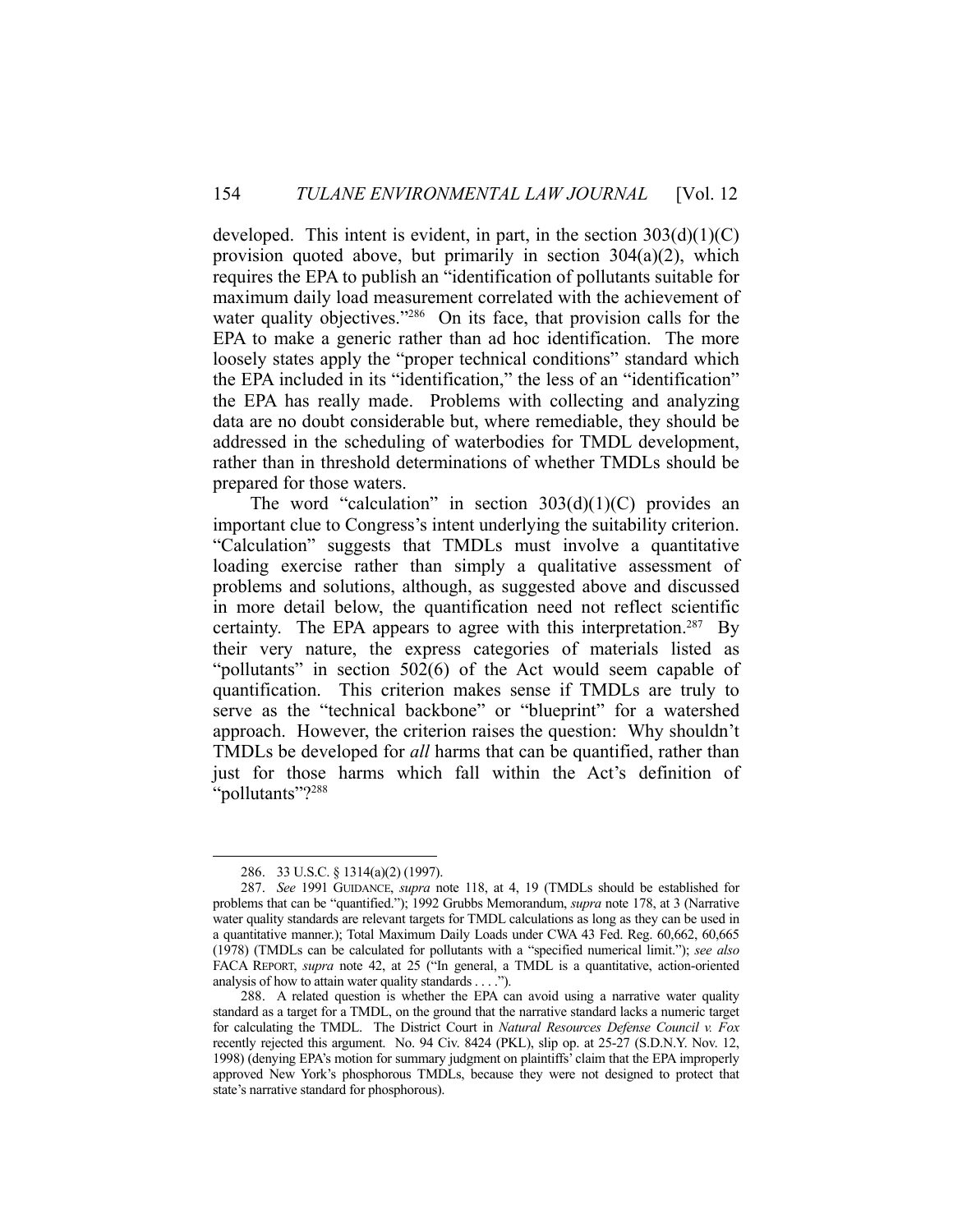### c. TMDLs for all Quantifiable Sources of "Pollution"?

 Although the EPA has limited TMDLs to quantifiable harms, the Agency's 1991 TMDLs Guidance did not require that TMDLs be limited to "pollutants" as that term is defined in section 502(6) of the Act. In its Guidance, the Agency indicated its increasing recognition that, "in some instances water quality standards—particularly designated uses and biocriteria—can only be attained if nonchemical factors such as hydrology, channel morphology, and habitat are also addressed."289 The Agency then stated that TMDLs may address those nonchemical harms "in a manner similar to chemical loads" as long as those harms can be quantified.<sup>290</sup>

 It is unclear whether the Agency still stands by this expansive approach. As mentioned in the preceding part of this Article, the Agency's 1997 guidance indicated that states should add waters to their 303(d) lists only if they are impaired by "pollutants"; the Agency justified this restrictive listing approach on the ground that TMDLs applied only to "pollutants."291

 While the Agency's 1991 Guidance favors applying TMDLs to any quantifiable "pollution," and its 1997 Guidance Document seems to limit TMDLs to "pollutants," the Agency's TMDL regulations adopt a middle ground between these two positions. Those regulations define the word "load," in "total maximum daily load," as "matter or thermal energy that is introduced into a receiving water."<sup>292</sup> By being limited to "matter" or "thermal energy" that is affirmatively "introduced" into a receiving water, a TMDL arguably could not apply to physical changes like stream flow reductions or channelization or other sources of "pollution." On the other hand, the EPA's definition of "load" applies to all kinds of "matter," not just

 <sup>289.</sup> *See* 1991 GUIDANCE, *supra* note 118, at 4. In fact, rather than being used as surrogates for water quality standards, these nonchemical factors are increasingly likely to be reflected directly as water quality standards through the EPA's effort to develop whole-ecosystem measures of environmental quality. *See* Water Quality Standards Regulation, 63 Fed. Reg. 36,742, 36,804 (1998) (EPA request for public comment on the use of biological, wildlife, and physical criteria as water quality standards).

<sup>290.</sup> *Id.* at 4, 19 ("TMDLs can and should be used . . . to consider the effect of all activities or processes that cause or contribute to the water quality-limited conditions of a waterbody. Activities may relate to thermal changes, flow changes, sedimentation, and other impacts on the aquatic environment."). In a 1993 guidance, the EPA again noted that "the applicability of the TMDL process to [harms] other than chemical stressors, such as degraded habitat and the resulting loss of healthy, balanced ecosystems, is increasingly being realized." 1993 Grubbs Memorandum, *supra* note 178, at 2.

 <sup>291.</sup> *See* Wayland Memorandum, *supra* note 178, at 5-6; CLEAN WATER ACTION PLAN, *supra* note 5, at 79 (TMDLs are "generally used to address violations of chemical standards.").

 <sup>292. 40</sup> C.F.R. § 130.2(e) (1996).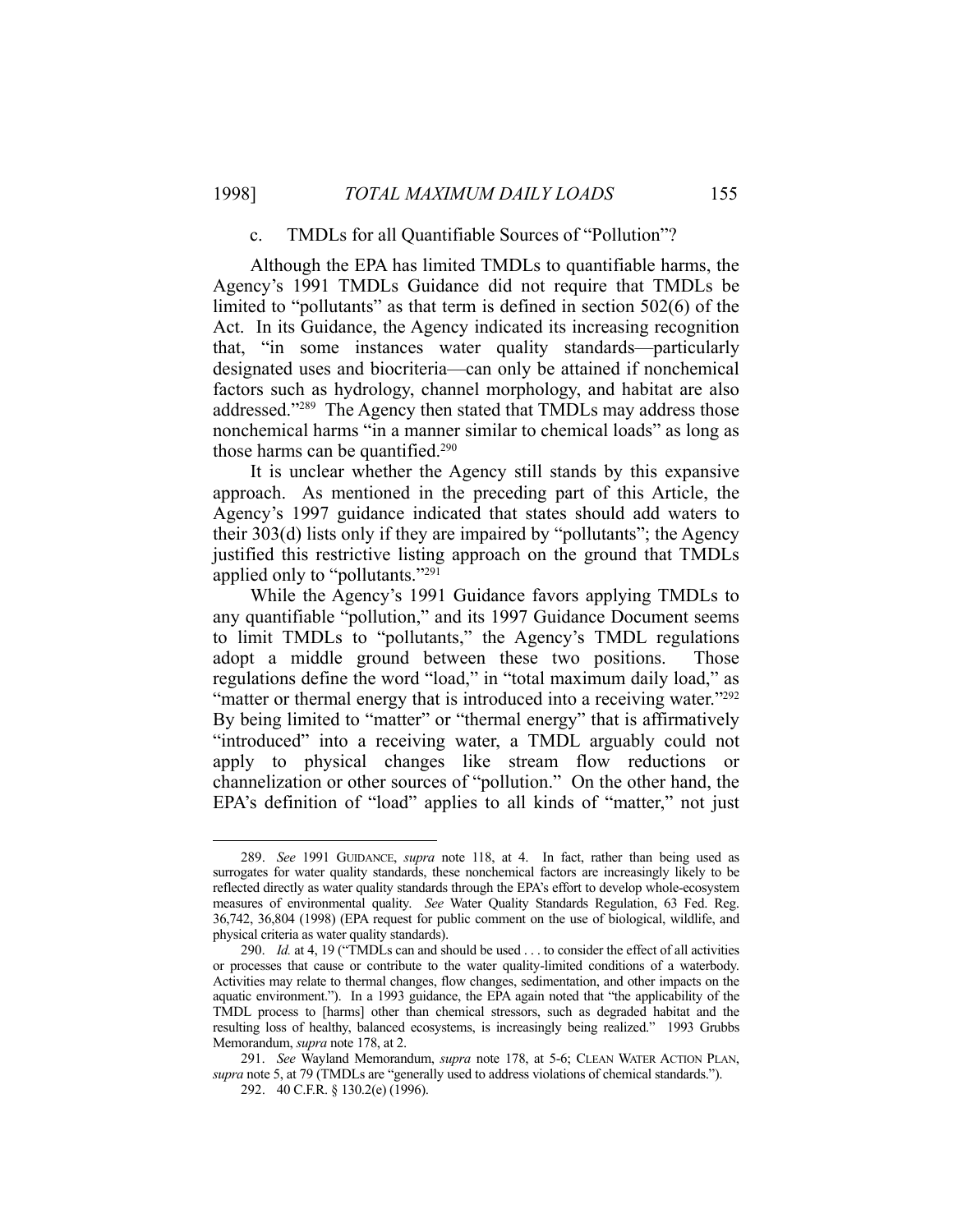those categories expressly listed in the statutory definition of "pollutants."<sup>293</sup>

 As a matter of policy, the EPA's more expansive approach in its 1991 Guidance is preferable to maximize TMDLs' value in providing technical rigor for watershed management. As a legal matter, however, the EPA's holistic approach in its 1991 Guidance would seem to be contradicted by the plain language of section  $303(d)(1)(C)$ which, as noted above, provides for the establishment of TMDLs for "pollutants." Several other related provisions also tie TMDLs to the term "pollutants."294 Notwithstanding these plain references to "pollutants," there is a reasonable argument that the Act supports the application of TMDLs on the holistic basis suggested in the Agency's 1991 Guidance. For one thing, the Agency's approach is consistent with the Act's ecosystem-based goal of preserving the "biological integrity" of the Nation's waters. The EPA's 1991 Guidance is also consistent with the requirement, in section  $303(d)(1)(A)$ , that states rank their 303(d) waters according to severity of "pollution."<sup>295</sup> In stark contrast with the Act's separate definition for "pollutant" which focuses on the discharge of certain materials, the Act defines "pollution" as essentially any human-caused aquatic or marine ecosystem *effects*. 296

 Can Congress's clearly different definitions of the nearly identical words—"pollutants" and "pollution"—be rationalized? The title of the 1972 legislation that is now commonly referred to as the Clean Water Act is the "Federal Water *Pollution* Control Act."297 In the text, the Act uses "pollutant" in some contexts, "pollution" in

<sup>293.</sup> Mirroring the language of section  $303(d)(1)(C)$ , the EPA's regulation detailing the process for establishing TMDLs refers only to "pollutants." *See id.* § 130.7(c).

 <sup>294.</sup> *See* 33 U.S.C § 1313(d)(2) (1997) (referring to the EPA's identification of "pollutants" under section 304(a)(2)); *id.* § 1313(e)(3) (referring to the adoption of TMDLs for "pollutants"); *id.* § 1314(a)(2) (states' "continuing planning processes" must include TMDLs for "pollutants" pursuant to section 303(d)) (requiring the EPA to identify "pollutants" suitable for TMDL calculations). In fact, one provision ties TMDLs specifically to point sources of pollutants. Section  $303(d)(1)(C)$  requires that TMDL be developed with a margin of safety which reflects uncertainty regarding "the relationship between effluent limitations and water quality." *Id.* § 1313(d)(1)(C). Section 502(11) of the Act, in turn, expressly defines the term "effluent limitation" as a limitation on discharges from "point sources." *Id.* § 1362(11). This reference to "effluent limitations" is odd, not only because of its limited focus on point sources, but also because it is unclear how effluent limitations are even relevant in determining a waterbody's pollutant loading capacity.

 <sup>295.</sup> *See* 1991 GUIDANCE, *supra* note 118, at 4-12.

 <sup>296.</sup> *See supra* note 31. These quite different definitions are ironic given that the plain meanings of the two words are virtually identical.

 <sup>297. 33</sup> U.S.C. §§ 1251-1376 (emphasis added).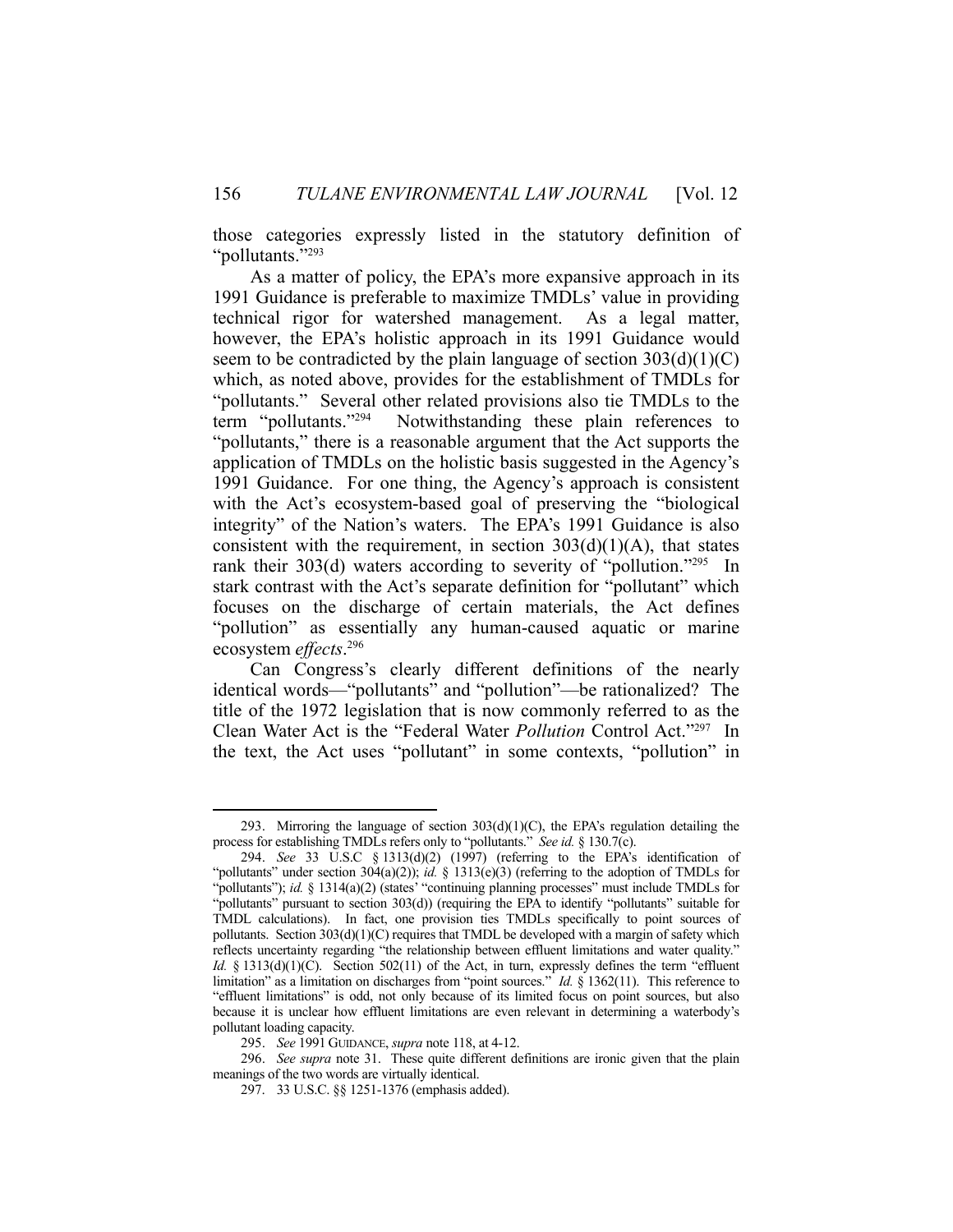others, and still other analogous terms in other contexts.298 In at least one context, Congress used the words "pollutants" and "pollution" in virtually the same breath.<sup>299</sup> As noted above, section  $303(d)$  itself uses both terms.

 Given the facial similarities between the words "pollution" and "pollutant" and the phrases "discharge of a pollutant" and "discharge of pollutants," it is not surprising that courts have struggled to interpret Congress's different definitions of those words and phrases and the varying usage of the words and phrases in different parts of the Act.<sup>300</sup> However, courts have generally refused to read "pollutant" as expansively as "pollution," despite the obvious linguistic overlap between the two words.<sup>301</sup> But at least one of these courts based its distinction, in large part, on its deference to the EPA's position that Congress intended "pollutants" to be regulated through the NPDES and other programs for point sources, and "pollution" as a whole to be

 <sup>298.</sup> *See, e.g.*, 33 U.S.C. § 1251(a) (1997) (objective to restore and maintain "biological integrity"); *id.* § 1251(a)(1) (zero-discharge goal for "pollutants"); *id.* § 1251(b) (congressional policy regarding states' roles in preventing, reducing, and eliminating "pollution"); *id.* § 1252(a) (EPA required to develop comprehensive programs for addressing "pollution"); *id.* § 1281(c) (requiring areawide "wastetreatment" management plans for areas with "water quality control problems"); *id.* § 1311(a) (prohibiting the "discharge of any pollutant"); *id.* § 1313(d) (TMDLs for "pollutants"); *id.* § 1314(f) (plans to control nonpoint sources of "pollution"); *id.* § 1342(a) (state certifications required for activities needing a federal license or permit which "may result in any discharge into the navigable waters"); *id.* § 1344(a) (permits required for "discharges" of "dredge and fill material").

 <sup>299.</sup> *Id.* § 1314(f) (directing the EPA to gather information on the "nature and extent of nonpoint sources of pollutants, and [on] processes, procedures, and methods to control pollution" from various sources of "runoff" and other sources arguably lacking the "discrete conveyance" characteristic of point sources).

 <sup>300.</sup> For example, the majority of Supreme Court Justices in *PUD No. 1 v. Washington Dep't of Ecology* cited the Act's expansive definition of pollution as support for its holding that a state's section 401 "certification" of a hydroelectric project can include a requirement to maintain a minimum stream flow. 511 U.S. 700, 713-14 (1994). The dissenters cited the narrow plain meaning of the word "discharge" in the Act's definition of "pollutant." *Id.* at 725.

 <sup>301.</sup> *See* National Wildlife Fed'n v. Gorsuch, 693 F.2d 156, 172-73 (D.C. Cir. 1982) (holding that dam-induced "supersaturation," and changes in oxygen levels and temperature of rivers are not subject to NPDES permitting requirements for "discharges of pollutants," in part, because those harms are not "pollutants" under Clean Water Act section 502(6) even though they are "pollution" under section 502(19)); Bettis v. Town of Ontario, 800 F. Supp. 1113, 1119 (W.D.N.Y. 1992) (stating that water moved from one place to another is not a "pollutant"); *see also* United States. ex. rel. TVA v. Tennessee Water Quality Control Bd., 717 F.2d 992, 998-1000 (6th Cir. 1983) (holding that water leaking through a federal dam was not a point source subject to NPDES permits, under the waiver of sovereign immunity in section 313(a) for the "discharge or runoff of pollutants"). Professor Rodgers criticizes these judicial distinctions, noting that the courts making them have offered "no plausible reason why Congress might wish to embrace the counterintuitive proposition that water can be polluted by humans even though it doesn't have 'pollutants' in it." RODGERS, *supra* note 28, § 4.10. While Professor Rodgers is right on policy grounds, he wrongly lacks sympathy for the courts' attempts to give effect to the plainly different statutory definitions of "pollutants" and "pollution."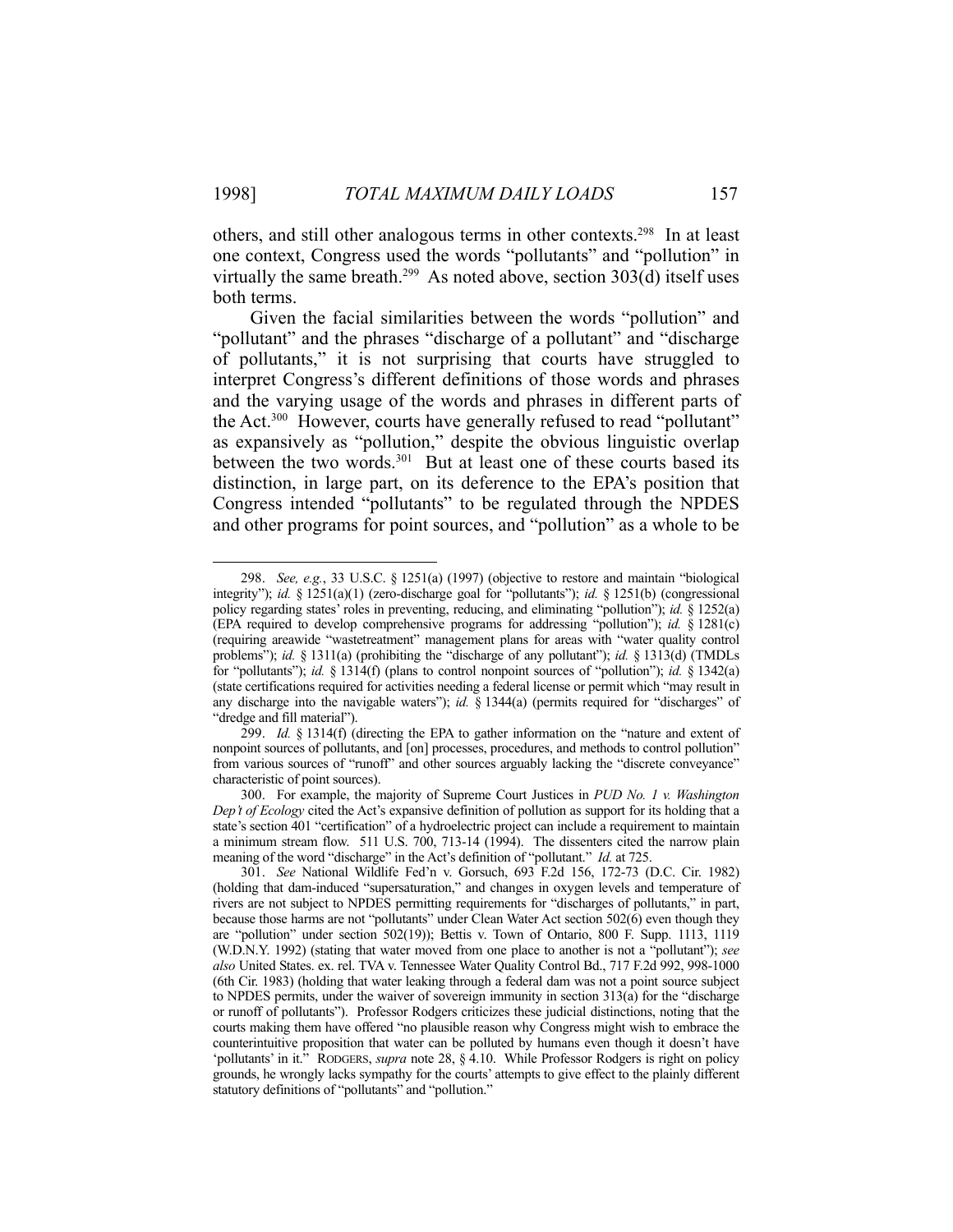addressed through the Clean Water Act's planning provisions in section 208 (for point and nonpoint sources). $302$  If the EPA's interpretation is the key, then the court's distinctions between "pollutants" and "pollution" may not be warranted in the TMDLs context, given the EPA's historic position that TMDLs are supposed to cover nonpoint as well as point sources.<sup>303</sup> Moreover, it is questionable whether the court should have even relied on the EPA's linkages of "pollutants" with point sources and "pollution" with nonpoint sources, because that dichotomy is inconsistent with the plain language of the Clean Water Act. As noted previously, section 502(6) defines "pollutant" without reference to whether it comes from a point source or a nonpoint source, and the Act uses the term "pollutants" expressly in the context of nonpoint sources, in at least one provision.304

 In sum, the Act sends mixed, confusing signals on Congress's intent as to the scope of quantifiable harms that should be covered by TMDLs. Under these circumstances, the EPA's interpretation may carry the day, but the EPA itself has not adopted a consistent interpretation. To enable TMDLs to provide the technical backbone for a truly holistic watershed approach, the Agency should revise its regulations to adopt the approach taken in its 1991 Guidance, that TMDLs can be developed for all kinds of "pollution," as long as they can be quantified.305 States will still need to exercise case-by-case

 <sup>302.</sup> *See* National Wildlife Fed'n v. Gorsuch, 693 F.2d at 156, 172 (D.C. Cir. 1982).

 <sup>303.</sup> *See* 40 C.F.R. §§ 130.2(h), 130.3(g) (1997) (defining a "TMDL" as including "load allocations" for nonpoint sources); 1991 GUIDANCE, *supra* note 118, at 9.

 <sup>304. 33</sup> U.S.C. § 1314(f) (1997) (requiring the EPA to "develop guidelines for identifying and evaluating . . . nonpoint sources of pollutants").

 <sup>305.</sup> As with its recommendations on the scope of harms relevant to the 303(d) listing stage, the FACAREPORT presented a range of views with respect to the scope of harms which can be covered by TMDLs. The report stated at the outset that the committee members could not agree on whether TMDLs should be required for "pollution" or only for "pollutants" as those terms are defined in the Clean Water Act. *See* FACA REPORT, *supra* note 42, at 8-10. However, other than indicating the members' disagreement with respect to nonpoint sources, the remainder of the report reflects the more expansive approach. The committee seemed to agree that TMDLs could cover atmospheric deposition, although it did not agree on the precise method for implementing allocations for that source. *See id.* at 50-52. The committee also stressed that impairments due to modifications of stream flow "must be addressed by the TMDL program to the extent possible." *Id.* at 51. However, the committee did not make it clear whether the TMDL program should "address" this harm by attempting to actually allocate flow volumes among various users. *See id.* at 51-53. The committee also presumed that TMDLs can apply to physical structures (which are "pollutants" if located wholly or partly in waters) and physical "modifications" to aquatic environments (which may only be "pollution"), although it suggested that the allocation rules may need to be relaxed somewhat to the extent these sources reflect "extremely difficult problems." *Id.* at 45-48. Two committee members submitted a minority report arguing that TMDLs should not cover dams and flow modifications. *See id*. app. I (minority report by Nielsen & Burke). Finally, the report lists examples of loadings for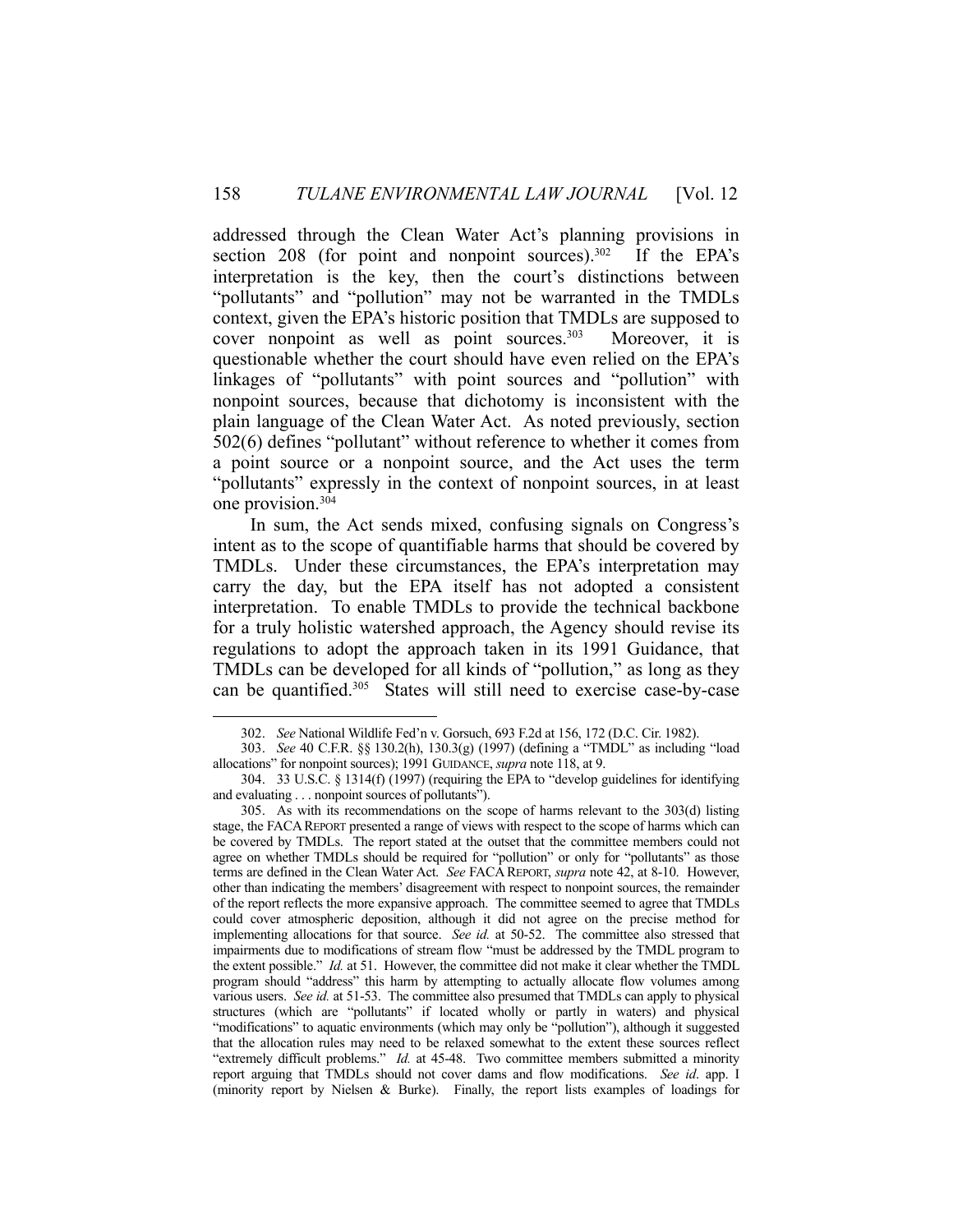discretion to decide whether the TMDL can address a given harm, but that discretion should be constrained by the principles discussed earlier in this section.

### d. What Happens to the Missing Pieces?

 Because of the practical constraints on ecosystem management, a truly holistic approach which simultaneously addresses all harms will likely be a rare occurrence, even if it is a worthy ideal. To what extent will these practical constraints prevent the ecosystem approach from serving its theoretical functions of providing an effective framework for pursuing environmental and other social goals? The answer will depend, in large part, on what happens to the "missing pieces," i.e., the harms that are not addressed. If the choice of "pieces" to ignore is not based on a comprehensive assessment of the total picture, and those pieces are never ultimately addressed, the ecosystem approach will be a meaningless shell. On the other hand, if the choice of "second-order" pieces is made through a rational prioritization process resulting from a threshold comprehensive assessment, and there is a vigorous follow up process for those "second order" pieces, the ecosystem framework is more likely to serve its theoretical functions.

 The importance of addressing these "missing pieces" raises difficult questions related to the scope of TMDLs. What is the result if, for legal or practical reasons, the set of harms to be addressed by TMDLs is smaller than the overall set of harms to a given watershed? Ideally, at a minimum, the "missing pieces"—the harms that are not covered by TMDLs—should be addressed through other components of a watershed management plan, rather than be left to fall through the cracks. This principle demonstrates the importance of developing TMDLs, not through an isolated program, but within an overall watershed approach which tracks all harms and accompanying remedial plans (either immediate or delayed), including those resulting from TMDLs.

nonpollutant harms in its "hierarchy approach" to TMDL development. *Id*. app. G-1 (using minimum acceptable percentage of stream-side vegetation cover as a TMDL goal to reduce high stream temperatures that cannot be blamed on thermal discharges and using "surrogate environmental indicators" to establish a "quantified" TMDL where the impairment "is identified but cannot be attributed to a single traditional pollutant"); *see also id*. at 25 (TMDL development should start with the "selection of one or more quantified end-points (i.e., a measurable environmental characteristic that indicates compliance with water quality standards)"); *id.* at 33 (recommending that the EPA use, in appropriate circumstances, "surrogate measures" for developing TMDLs).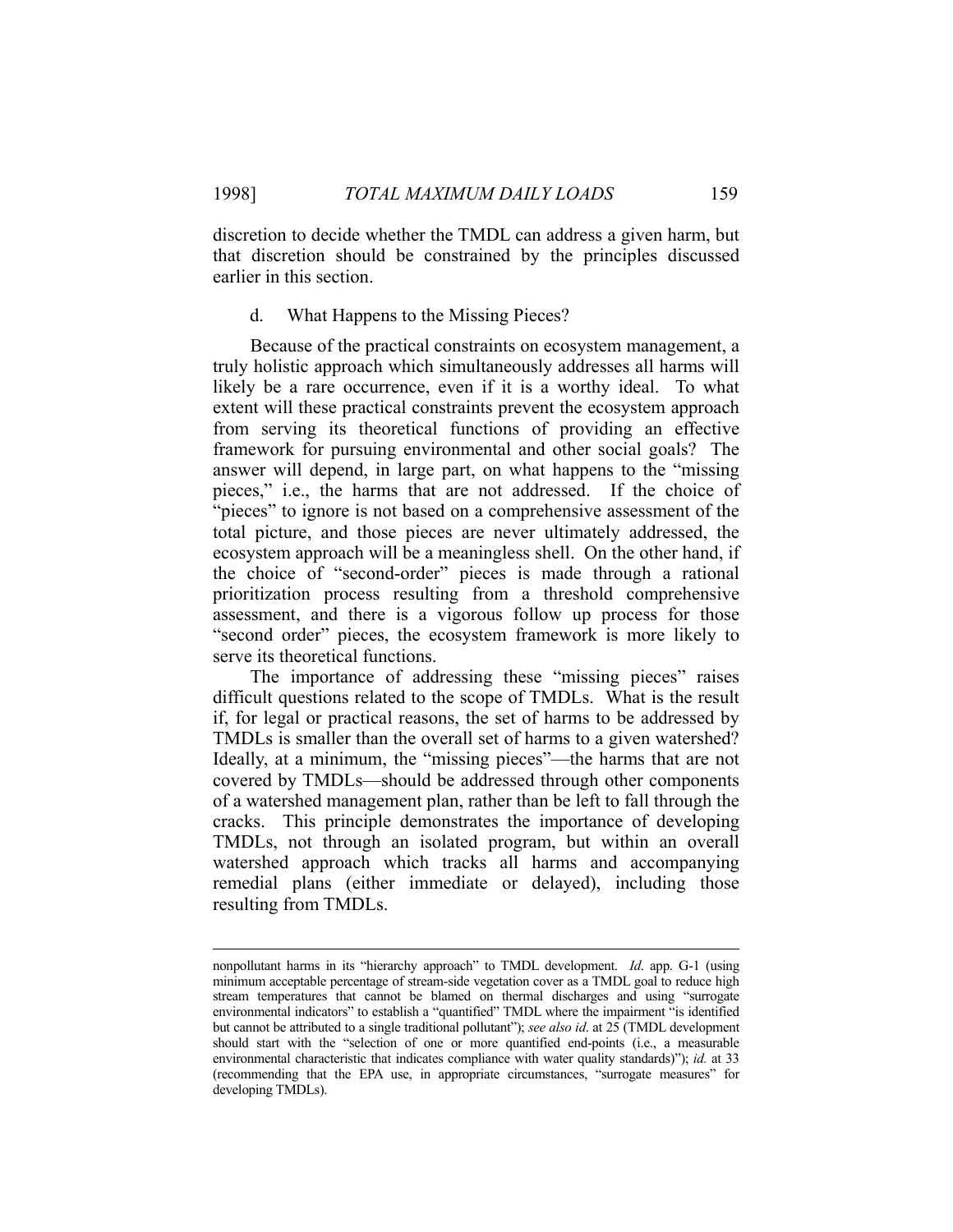The use of such a holistic framework, however, does not completely address the scope of the TMDLs program. Can the TMDLs program treat these additional harms as if they do not exist? For example, if TMDLs are supposed to apply only to "pollutants," can a state determine the total "pollutant" load and accompanying waste load and load allocations for a given waterbody as if "pollutants" were the only harms to the applicable waterbody? The obvious flaw with this approach is that, if the non-"pollutant" harms contribute to the same water quality standards problem as that caused by the "pollutants," a total "pollutant" load which ignores the non- "pollutant" harms will fail to be "established at a level necessary to implement the applicable water quality standards," as required by section  $303(d)(1)(C)$ .<sup>306</sup> This flaw suggests that, even if TMDLs do not directly cover non-"pollutant" harms by formally allocating "load" reductions to them, the TMDLs must still account for those harms in their allocation of loads to the "pollutant" sources.

 Can a TMDL account for non-"pollutant" harms without actually allocating loads to them as if they were "pollutants"?<sup>307</sup> TMDLs can essentially take the size of the expected non-"pollutant" loads as a given, and then calculate the allocations to the "pollutant" sources based on the load reductions necessary to insure that the total load from all sources remains within the TMDL.<sup>308</sup> In this way, the TMDL will "implement" the applicable water quality standards, as required by section 303(d)(1)(C) (assuming the TMDL itself is implemented), even if nothing is done to remedy the non-"pollutant" harms. This approach is analogous to the EPA's position that point sources should bear the brunt of load reductions necessary to achieve a given TMDL, if there are insufficient assurances that reductions can be made from

 <sup>306. 33</sup> U.S.C. § 1313(d)(1)(c).

 <sup>307.</sup> In this discussion I use the term "loads" loosely to refer essentially to a percentage contribution to a water quality problem. However, even in this context, the "loading" concept has a quantitative connotation.

 <sup>308.</sup> One could consider the "given" load from the non-"pollutant" sources indirectly, in determining the "margin of safety" required by section  $303(d)(1)(C)$ . 33 U.S.C. § 1313(d)(1)(C) (1998); *see also* Natural Resources Defense Council v. Fox, No. 94 Civ. 8424 (PKL), slip op. at 27-28 (S.D.N.Y. Nov. 12, 1998) (denying EPA's motion for summary judgment on plaintiff's claim that the EPA approved TMDLs failed to include adequate justification for their supposed 10% margin of safety). *But see* Houck III, *supra* note 1, at 10,437 (noting that states have claimed that their TMDLs include "margins of safety" simply by using so-called conservative analytical methods, but without actually designating un-used allocations of the total loads to account for possible over-allocations or for new sources). On the other hand, this "given" load is arguably directly relevant to the loading summation exercise which is the foundation for the TMDL.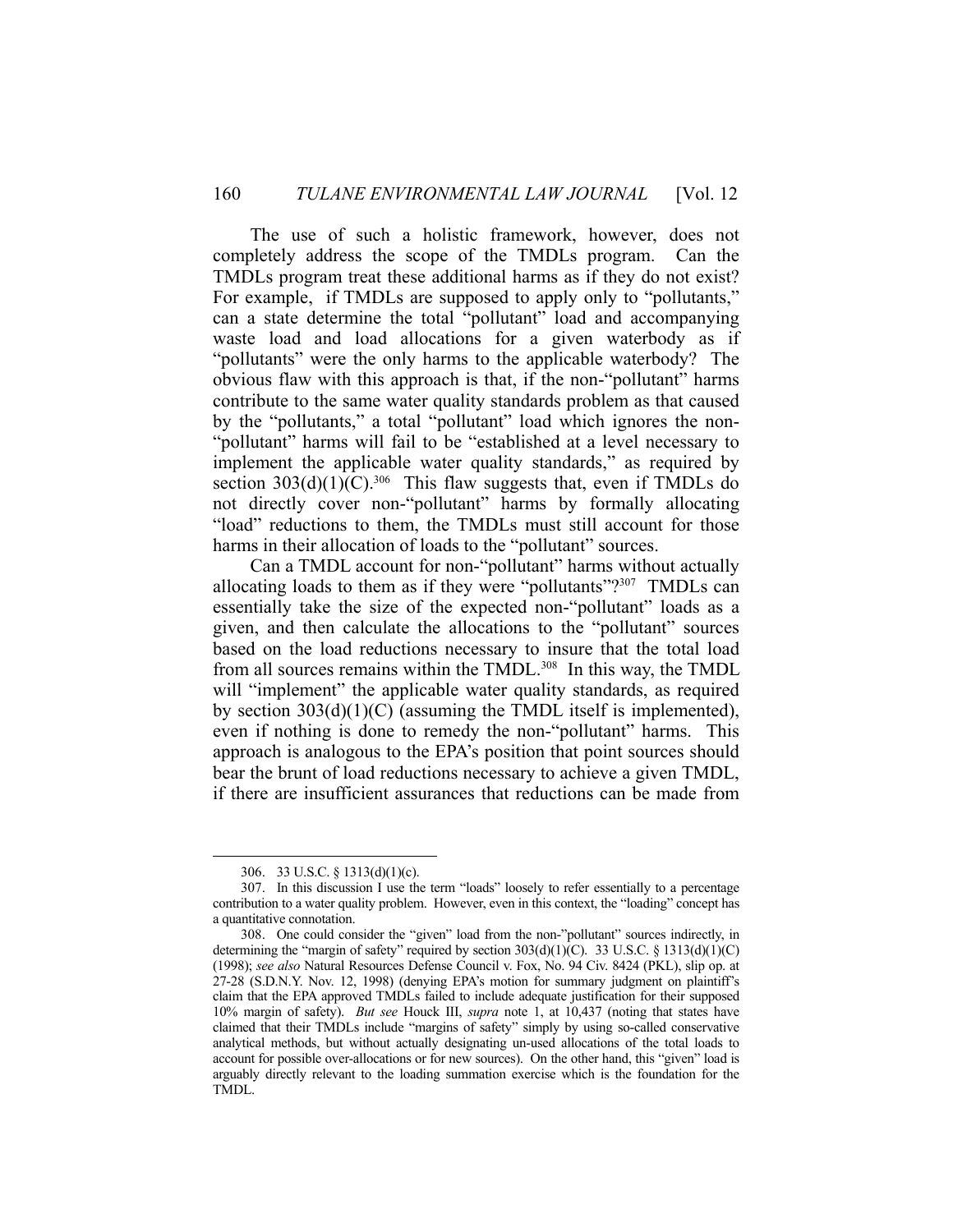nonpoint sources.<sup>309</sup> Of course, the likely consequence of treating non-"pollutant" loads as a given is that the "pollutant" sources will argue for more controls on non-"pollutants," just as point sources have argued that more should be done to reduce the loadings from nonpoint sources. Although these are essentially political issues, they are being addressed within the proper watershed framework in the above scenario, the "blueprint" or "technical backbone" provided by TMDLs.

 In short, as long as TMDLs are required to "implement" water quality standards, they cannot escape accounting for all harms which are contributing to violations of those standards, even if they do not directly provide for reductions of those harms. A possible exception to this conclusion is where non-"pollutants" are the only harms to a given waterbody. However, even in this scenario, there is a default TMDL of zero for *new* "pollutants," if no reductions are forthcoming from the non-"pollutant" sources. This restriction on future "pollutant"-generating growth is likely to result in a political giveand-take similar to where both "pollutant" and non-"pollutant" sources already exist.

 The discussion in this part is admittedly theoretical and presumes that all the relevant harms—whether "pollutants" or not—can be quantified. One might ask whether this quantitative exercise is even remotely realistic. In all likelihood, quantitative "load" analyses which account for all harms (to the extent known) are often feasible even if only at a "back of the envelope" level of sophistication. Is a "back of the envelope" approach fair, given its potentially significant economic consequences? A partial answer is that this approach is already in place, in a limited TMDL context. The EPA's regulations allow states to use "best estimates" for calculating nonpoint source load allocations, which can range from "reasonably accurate estimates" to "gross allotments."<sup>310</sup> This regulation provides a precedent for quantification of other harms in rough terms.

 More importantly, the fairness of rough estimates must be considered in relation to the fairness and costs of the alternative:

 <sup>309.</sup> *See* 1991 GUIDANCE, *supra* note 118, at 15; 1992 Grubbs Memorandum, *supra* note 178, at 2; Wayland Memorandum, *supra* note 178, at 7. This approach is also analogous to the EPA's approach, in setting allocations of the Columbia River dioxin TMDL that was challenged in the *Dioxin/Organochlorine v. Clarke* case, of taking as a given the dioxin load from a mill located in the British Columbia portion of the Columbia River basin. 57 F.3d 1517, 1527-28 (9th Cir. 1995). The United States mills did not appear to challenge the EPA's apparent refusal to pursue reduced dioxin loads from the British Columbia mill through some sort of bilateral agreement with Canada.

 <sup>310. 40</sup> C.F.R. § 130.2(g) (1997).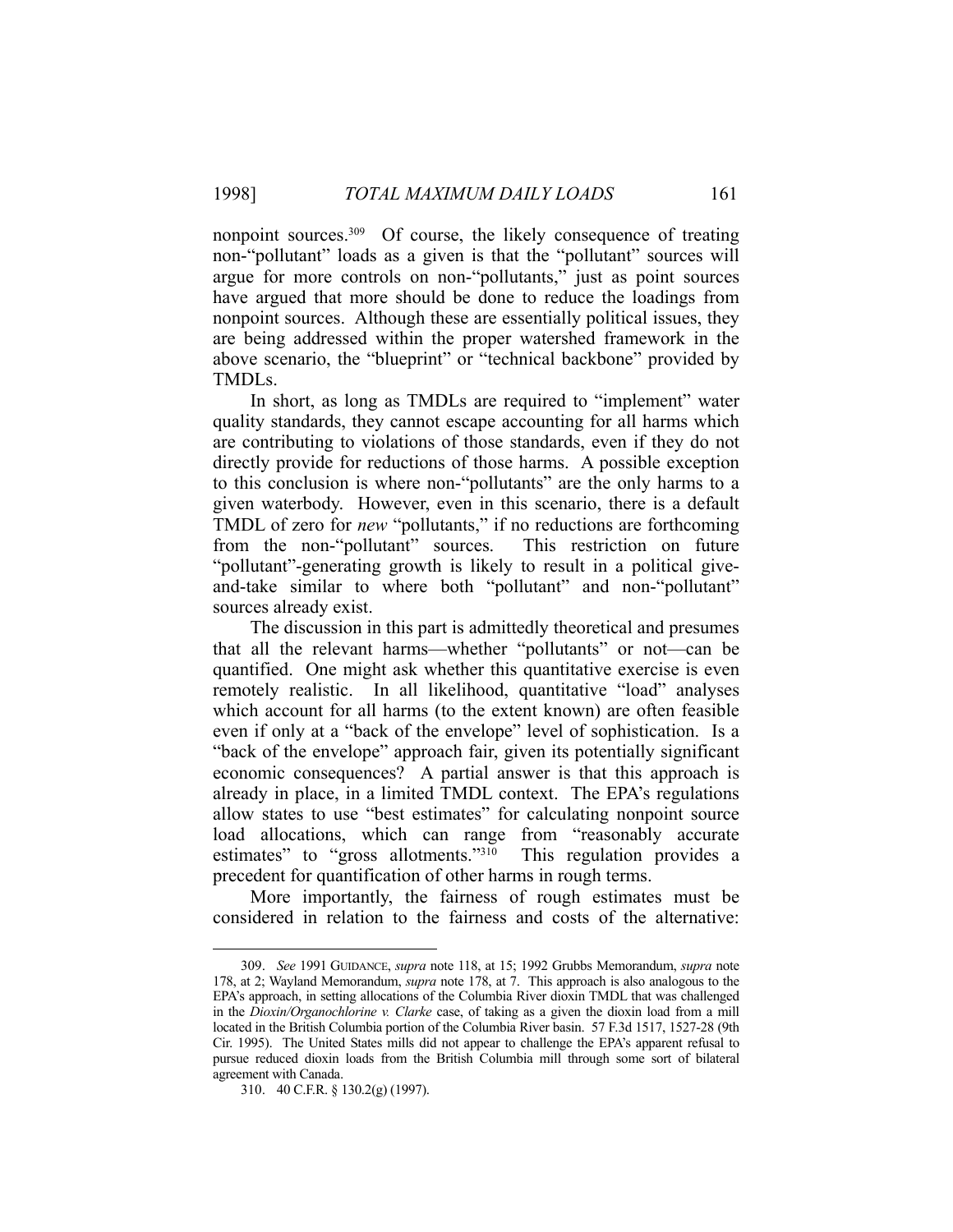making regulatory decisions for only a limited portion of all harms. These decisions, although more scientifically supportable in the context of that limited portion, are unsupportable because of their failure to address the cumulative impacts of all sources. In other words, the question is not whether to use good science or bad science, but whether to take a big picture perspective, accounting for point and nonpoint "pollutant" sources and all other forms of "pollution," rather than simply continuing to focus only on the point source piece of the puzzle.

## *B. The Scope of Individual TMDLs*

 After a state determines the scope of harms that a waterbody's TMDLs should address, the state must decide how many of those different harms should be addressed in a single TMDL. This is a complex scope issue which can be broken down into four subcategories: (1) the geographic scope of water; (2) the scope of impaired water quality standards; (3) the scope of pollutants and other harms; and (4) the scope of sources of harms, which should be addressed by a single TMDL. The next part discusses the policy implications of these scope issues and examines how these issues are addressed in the text of the Act, by the EPA, and by the few applicable court decisions.

## 1. Understanding the Scope Issues in the Context of a Single TMDL

 A useful starting point for analyzing issues involving the scope of a single TMDL is the hydrologists' four-dimensional view of river systems: "(1) longitudinal (upstream-downstream); (2) lateral (floodplain-uplands); (3) vertical (groundwater-surface water); and (4) temporal (all three spatial dimensions change over time)."311

 Because a river's loading capacity may be a function of all four of these dimensions, they provide a framework for considering the appropriate geographic scope of a TMDL.312 Each of the four dimensions presents an array of questions in determining the scope of a single TMDL. For example, in terms of the longitudinal dimension, should the area addressed by a single TMDL cover a discrete longitudinal segment of a river, the entire river, the river and all of its tributaries, or, if the river is itself a tributary of another river, the entire watershed drained by that larger river? In terms of the temporal

 <sup>311.</sup> Adler, *supra* note 3, at 982.

 <sup>312.</sup> *See id.*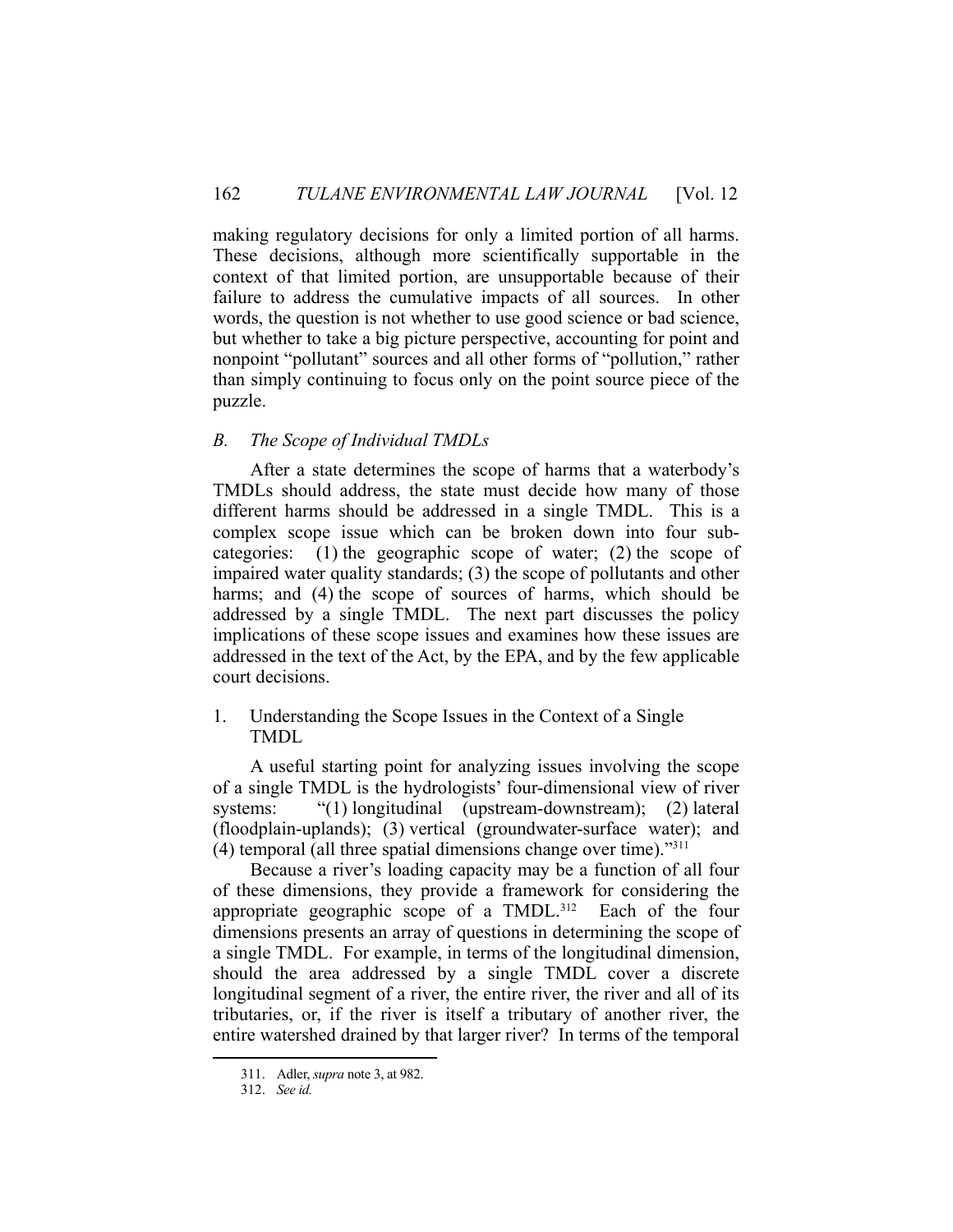dimension, should a single TMDL include low flows as well as high flows?

 More fundamentally, should a single TMDL address only the longitudinal or lateral or vertical dimension, without also considering links among those three and the temporal dimension as well? For example, should a TMDL address pollution in a river's water column but not in its bed? Similarly, should a single TMDL ignore water column linkages with groundwater and/or adjacent wetlands?

 Similar questions arise in defining the scope of impaired water quality standards which a single TMDL should address. For example, if a designated use is impaired by violations of three different water quality criteria, should a single TMDL address all three criteria? An even more complex question arises when a designated use is impaired by violations of one or more specific criteria *and* by other factors for which there are no existing criteria. In this case, should the designated use, i.e., *all* factors affecting it, define the scope of a *single* TMDL or only one or several of the relevant factors? Likewise, if there is more than one designated use that is impaired, should a single TMDL address all of them together?

 The remaining scope issue sub-categories, involving the scope of pollutants and pollutant sources, are similarly complex. For example, if there are several different kinds of pollutants and other nonpolluting activities that cause violations of a single numeric water quality criterion, should a single TMDL address all of those polluting and other harmful activities? Likewise, if there are several different kinds of sources of the offending pollutant, e.g., point and nonpoint sources, should a single TMDL address all of the sources together?

 The four categories of scope issues, each viewed from the hydrologists' four dimensions, present a complex array of choices in determining an individual TMDL's scope. Considered together, these scope issues raise a chicken-and-egg problem: the resolution of any one scope issue could determine the resolution of any other. Which issue should be resolved first? For example, should the geographic scope of a TMDL be defined by the geographic extent of the water quality standards, or should the extent of standards addressed by a TMDL be defined by a given geographic unit?

 The policy implications of these scope questions are significant and essentially reflect the paradox of the ecosystem approach. The values of ecosystem approaches in promoting effective, efficient, and equitable solutions would be maximized by defining the scope of a single TMDL as broadly as possible. For example, if two pollutants are working synergistically to cause violations of a water quality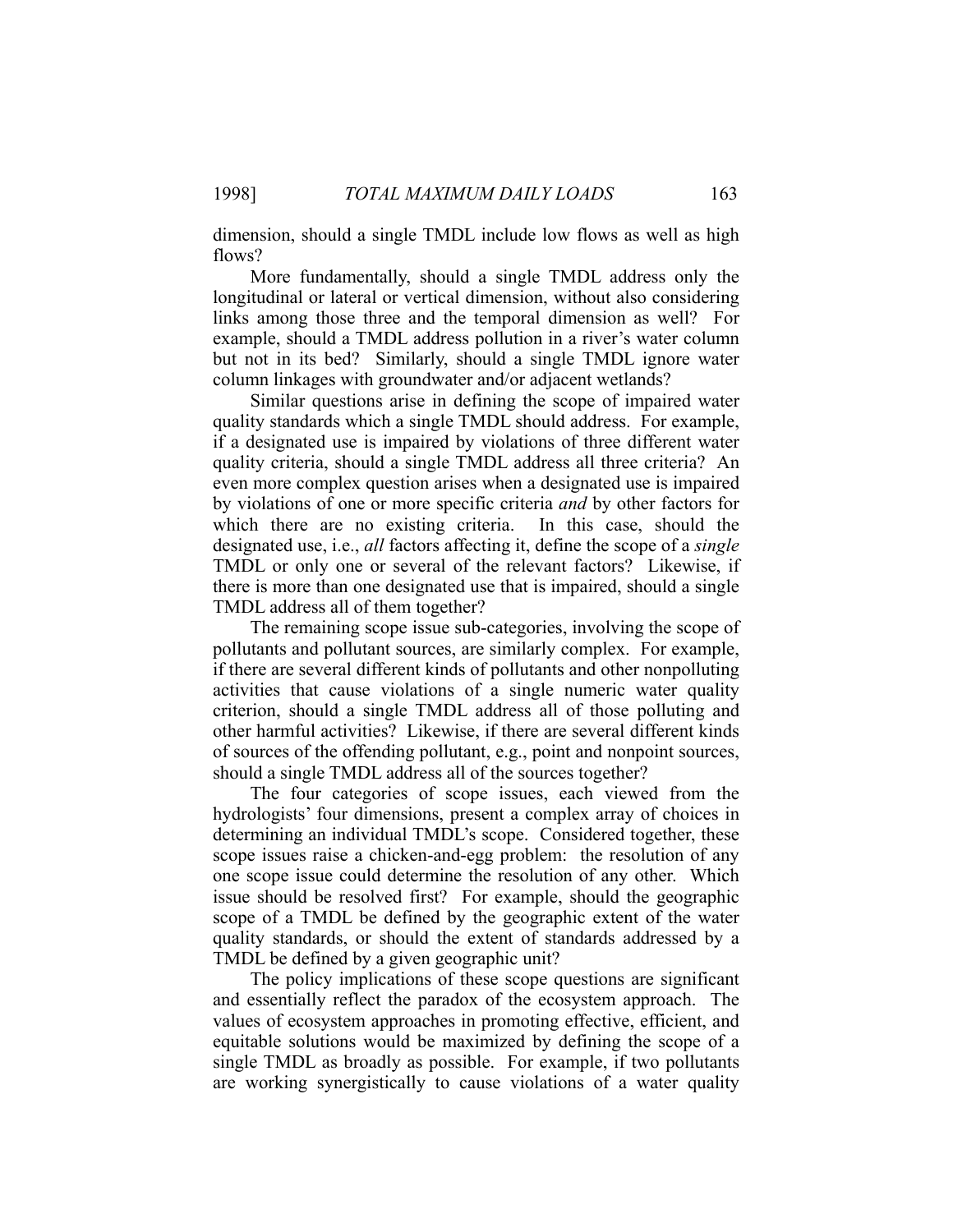standard, a TMDL which addresses the effects of only one of those pollutants would not prevent the violation and would not facilitate an equitable and efficient allocation of pollution control costs among all polluters. On the other hand, a more holistic TMDL is more complex and therefore, more difficult to develop and implement.<sup>313</sup>

 The FACA Report takes a reasonably practical approach to solving this dilemma, at least in the context of determining the geographic scope of a TMDL. The report recommends that a TMDL first "identify" the full geographic range of a water quality problem and of the sources of the problem (which may or may not be equal to the range of the problem).<sup>314</sup> The report then suggests that, if the resulting geographic area is so large that the TMDL would be unmanageable, the "TMDL process" can be "nested" on more manageable geographic scales.<sup>315</sup> The committee defines "nesting" in the general context of watershed management, as a process in which the "entire affected watershed is analyzed in an umbrella program, but the program is divided into a series of nested programs at smaller, more manageable scales."316

 This "nesting" approach presents the most viable alternative, if the individual, nested TMDLs, determined by reference to the "umbrella" TMDL, are simultaneously coordinated, addressed, and implemented. However, there may be insufficient resources for this comprehensive approach. The EPA's watershed approach accommodates this constraint somewhat by recognizing the need to set priorities among various problems, i.e., nests, within a given watershed.<sup>317</sup> Prioritizing reflects practical constraints like scarce government resources and incomplete data. However, the watershed approach provides a useful framework for establishing priorities, by considering all problems at a preliminary planning stage, even though it may not tackle all of those problems at once.<sup>318</sup>

 Practical constraints may warrant establishing a TMDL in the short term whose scope is not commensurate with the full scope of the

 <sup>313.</sup> *See* FACA REPORT, *supra* note 42, at 29 ("A TMDL might be too large if its size and complexity precludes meaningful monitoring, evaluation, and implementation. However, some water quality problems are characterized by large geographic scale, in terms of both the size of the area in which the problems exist and the geographic range of the sources of the problem. (Nutrient enrichment of the Chesapeake Bay and oxygen depletion in the Gulf of Mexico are examples of this phenomenon.)").

 <sup>314.</sup> *See id.* at 29.

 <sup>315.</sup> *Id.* at 30.

 <sup>316.</sup> *Id.* at 29.

 <sup>317.</sup> *See supra* text at notes 66 and 76.

 <sup>318.</sup> *See* Adler, *supra* note 3, at 998-1000, 1105.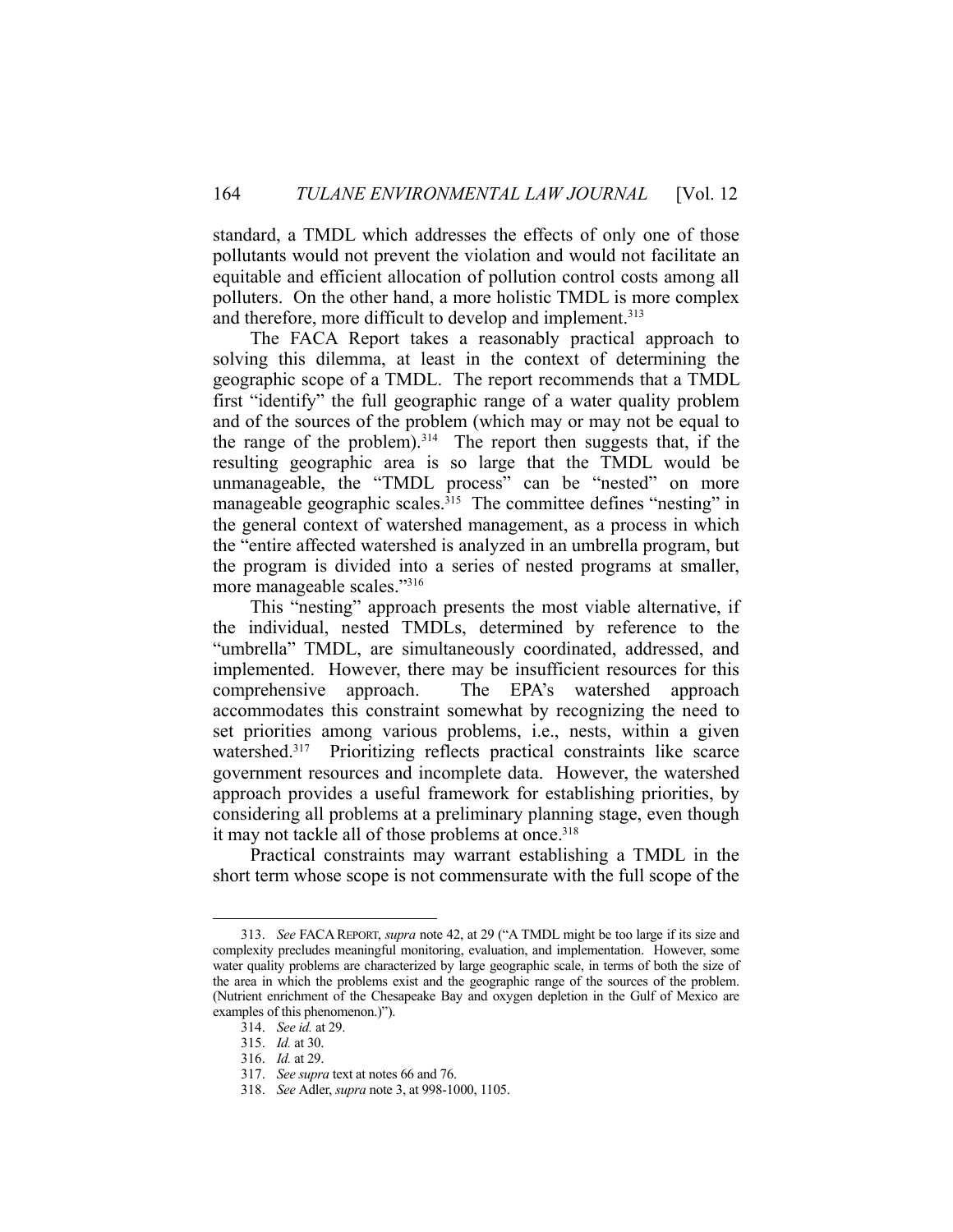applicable water quality standards problems. For example, there may be two pollutants harming a watershed's fish species whose extinction is imminent. One pollutant is found to be the primary cause for the fish's decline and there do not appear to be any synergistic effects from the combined pollutants. The state might be able to develop and implement a TMDL for the principal pollutant immediately, but would require a longer time to develop a TMDL which addresses both pollutants, during which time the fish species may become extinct. Under these circumstances, practicality favors developing a TMDL in the short term which addresses only the more offending of the two pollutants.

 The need to establish inter-watershed priorities makes priority setting even more complex. Given the inevitably competing demands for government resources among various watersheds within a single state, it may be appropriate to address only part of the problem in one watershed in order to be able to turn quickly to a significant problem in another watershed.<sup>319</sup>

 While practical considerations may require determining which parts of the holistic ideal of the watershed process are to be sacrificed initially, those aspects that are set aside should not be ignored altogether. In other words, prioritizing is a valid response to the paradox of the ecosystem approach, generally, and of TMDLs, specifically, only if there is a reasonable assurance that lower priorities do not fall through the cracks.

 In short, there are complex, conflicting policies involved in establishing the scope of individual TMDLs. At a basic level, a comprehensive approach seems warranted to fulfill the values of the holistic watershed approach. On the other hand, some flexibility is needed to accommodate practical concerns involved in setting priorities within and among watersheds and in defining watershed planning units. Yet, flexibility should not be used to support attempts to define TMDLs narrowly simply to avoid taking the difficult, but necessary steps for achieving water quality standards.

## 2. Unclear Direction From Congress and the EPA

 Given the problems inherent in defining the scope of individual TMDLs, it is not surprising that both Congress and the EPA have

 <sup>319.</sup> For an over-simplified example, consider a state that has two watersheds both of whose fish are threatened by excessive metals concentrations and, secondarily, by excessive turbidity. Under these circumstances, it may be appropriate for the state to first establish TMDLs only for metals in each watershed and then to establish TMDLs for sediment.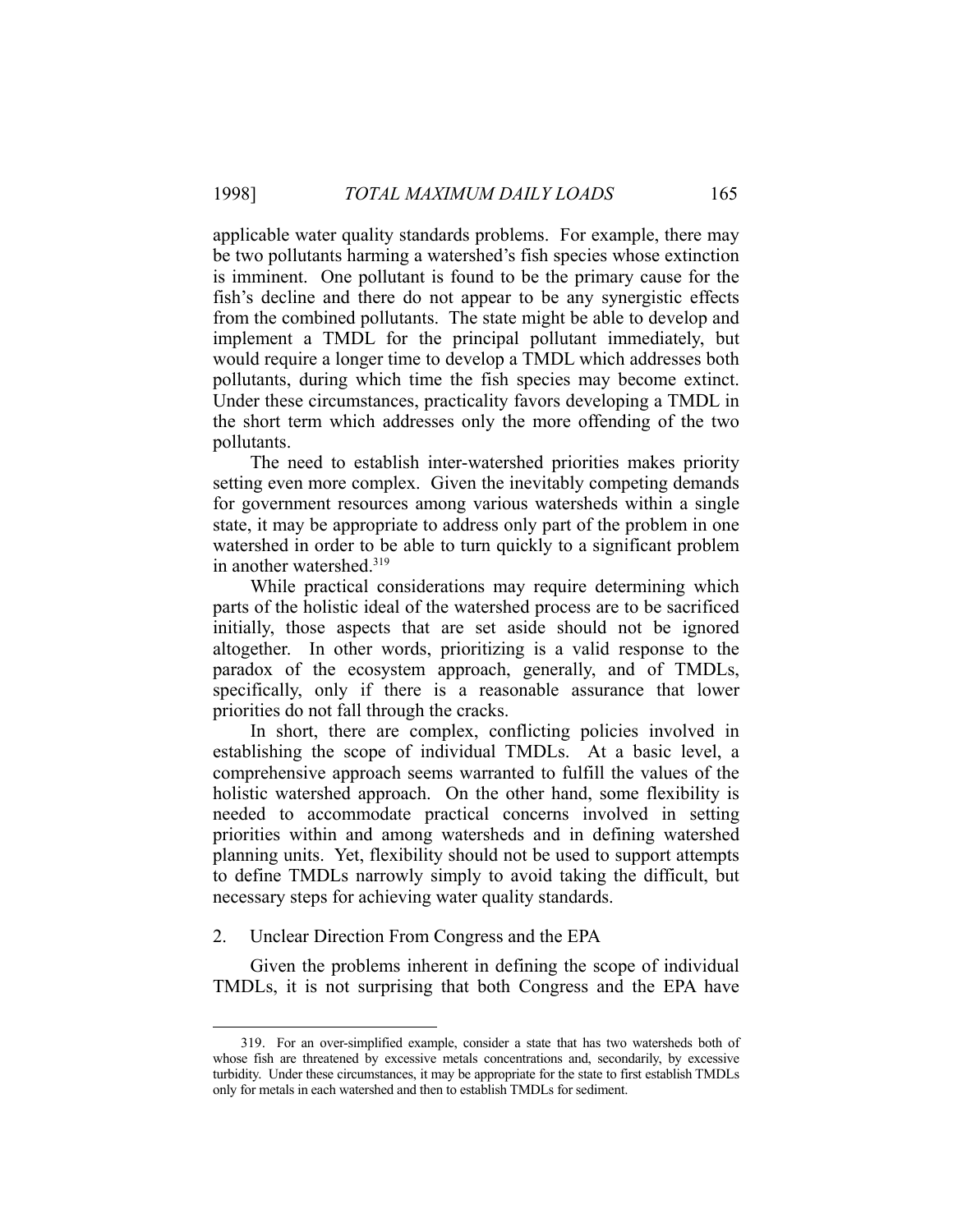faltered in providing clear direction on this issue. With respect to the lateral, longitudinal, and vertical watershed dimensions, section 303(d) simply refers to the establishment of individual TMDLs for "waters"; the Act does not expressly define that term. On its face, "waters" could be read either narrowly or expansively.<sup>320</sup> Courts have generally construed the term as expansively as allowed by the limits of Congress' broad legislative authority under the Commerce Clause.321 But this broad general coverage does not by itself mandate broad coverage for individual TMDLs.

 Although it does not expressly address the vertical, longitudinal, and horizontal hydrological dimensions, the Act does expressly address the temporal dimension, by providing that a TMDL must reflect "seasonal variations."322

 Section 303(d) is also ambiguous as to the scope of water quality standards, pollutants, and pollutant sources to be addressed by a single TMDL. On one hand, section  $303(d)(1)(C)$  appears to support a comprehensive approach by referring to the establishment of a single daily "load" (rather than "loads") for "those pollutants" identified by the EPA as suitable for TMDL calculations and at a level "necessary to implement the applicable water quality standards."<sup>323</sup> Congress's choice of the singular and plural forms of these three nouns, and the encompassing nature of the word "total" itself, suggest that Congress contemplated the establishment of a single TMDL for all relevant pollutants and water quality standards. This interpretation is supported by the "margin of safety" requirement in section  $303(d)(1)(C)$  for individual TMDLs.<sup>324</sup> By indicating Congress's intent that lack of information should not hinder the development of

 <sup>320.</sup> *But see* Bazel, *supra* note 127, at 1245-46 n.6 (reading the concept of waterbody "segments" as "explicit" in the statutory term "waters" in section 303(d)).

 <sup>321.</sup> *See, e.g.*, Riverside Bayview Homes, 474 U.S. 121 (1985) (holding that the Act covers wetlands linked to surface waters which have an effect on interstate commerce), United States v. Wilson, [1997] 28 Envtl. L. Rep. (Envtl. L. Inst.) 20,299 (4th Cir. 1997) (holding that the Act does not cover wetlands which lack a surface connection to interstate waters, navigable waters, or waters that affect interstate commerce). Courts have been divided on the extent to which the Act covers pollution in groundwater. *See*, *e.g.*, Alleghany Envtl. Action Coalition v. West Elect. Corp., 46 Env't Rep. Cas. (BNA) 1126 (W.D. Pa. 1998) (noting the Act does not regulate pollutant discharges to ground water that is hydrologically connected to surface waters). *But see id.* at 1130 (citing cases holding that the Act covers ground water that is hydrologically connected to surface waters).

 <sup>322. 33</sup> U.S.C. § 1313(d)(1)(C). *But see* Sierra Club, North Star Chapter v. Browner, 843 F. Supp. 1304, 1310 (D. Minn. 1993) (holding that load allocations need not include reductions from nonpoint sources that are insignificant contributors during low flow periods when pollution is most harmful).

 <sup>323. 33</sup> U.S.C. § 1313(d)(1)(C) (1997).

 <sup>324.</sup> *Id.*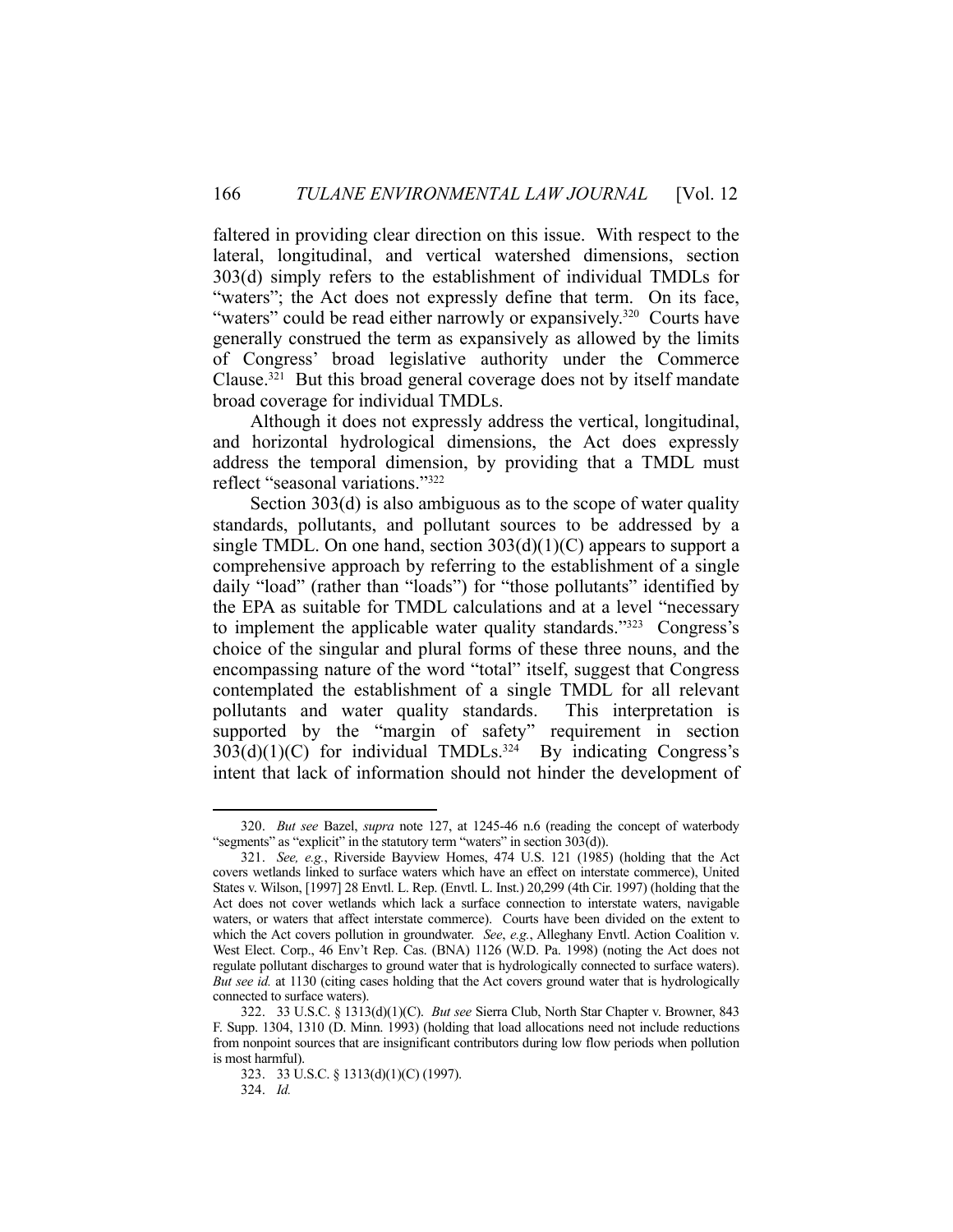TMDLs, this requirement suggests that the scope of individual TMDLs should not be unduly limited by the uncertainties inherent in adopting a broad scope for individual TMDLs.

 On the other hand, there are indications that Congress's use of singular and plural noun forms in section  $303(d)(1)(C)$  should not be construed literally. Section  $303(d)(1)(C)$  refers to a state's establishment of a single total maximum daily "load" for *all* of a state's 303(d) waters.<sup>325</sup> Because Congress could hardly have intended that provision to be read literally, i.e., that a state should establish one load for all of its 303(d) waters, one could argue that Congress likewise did not intend that its reference to a single "load" be read literally to cover all applicable water quality standards and pollutants on a given "water." Using this logic, one might argue that a single load need not even address all seasonal variations on a given waterbody.

 Putting the confusing language of section 303(d) aside, Congress's intent regarding the scope of individual TMDLs can be gleaned indirectly from Congress's ambitious objectives in adopting the Clean Water Act generally. The scope of individual TMDLs is apparent from Congress's intent to protect the overall biological integrity of the Nation's waters, and from the importance of the water quality-based approach, including TMDLs, for achieving those objectives.326 These factors suggest that Congress would not have tolerated defining the scope of individual TMDLs in a way that would address unified water quality problems in a piece-meal fashion. This is especially true if the approach delayed addressing those problems or, even worse, ignored altogether components like the combined, synergistic effects of all pollutants and pollutant sources. These inferences suggest that, as a general rule, the scope of individual TMDLs should be as broad as possible.

 Like Congress, the EPA has sent mixed, ambiguous signals to the states on the acceptable scope of individual TMDLs.<sup>327</sup> As to the geographic scope of TMDLs, the Agency's regulations refer to the establishment of TMDLs for certain "water quality limited *segments*."328 Those regulations do not define the term "segment" expressly, but the word plainly implies that full-length river systems

<sup>325.</sup> *Id.* § 1313(d)(1)(C). Similarly, section  $303(e)(3)$  requires that states' continuing planning processes include a singular total maximum daily "load" for pollutants "in accordance with" section 303(d). *Id.* § 1313(e)(3).

 <sup>326.</sup> *See supra* Part II.

 <sup>327.</sup> *See* 40 C.F.R. § 130.7 (1996).

 <sup>328.</sup> *Id.* (emphasis added).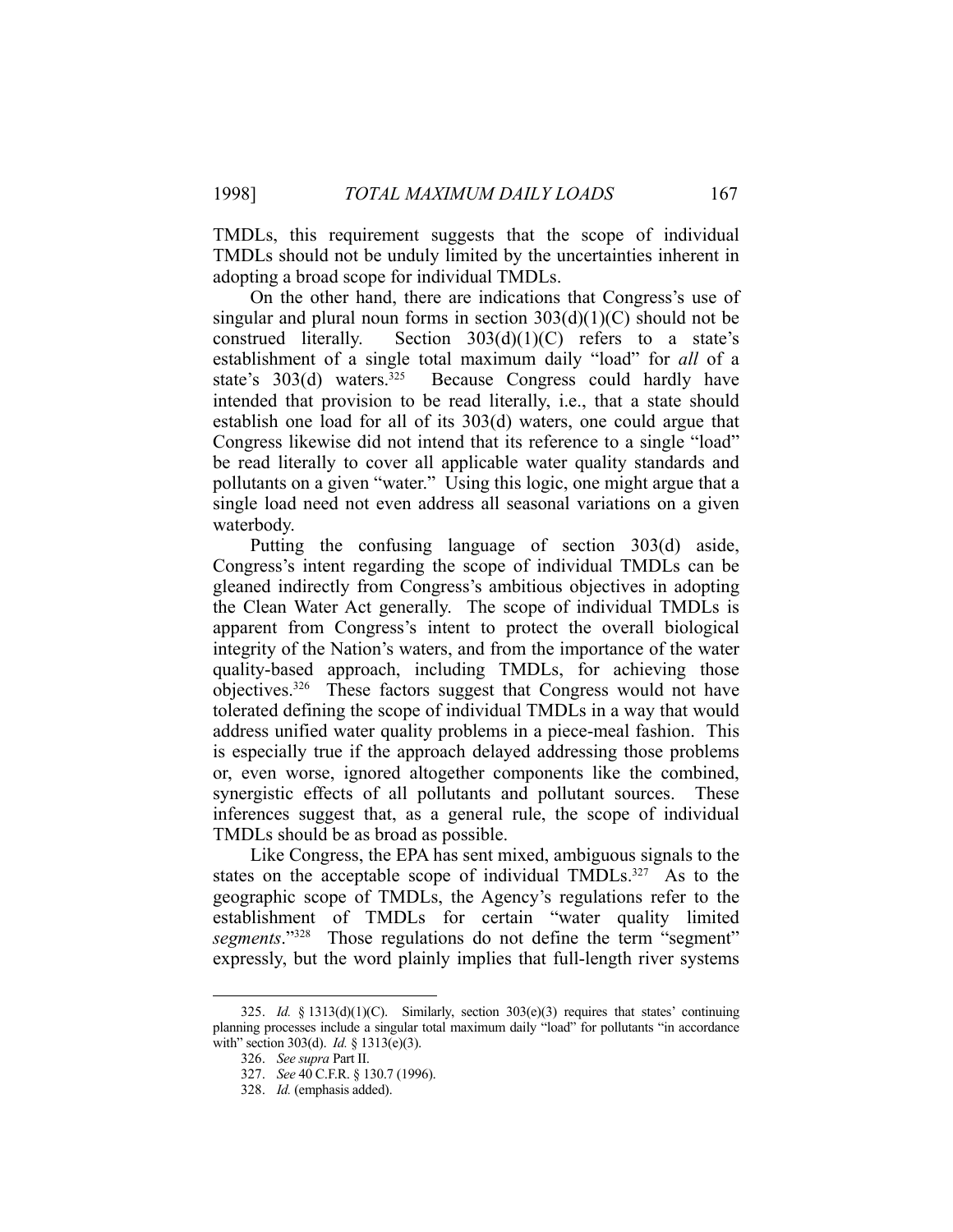can be partitioned for purposes of TMDL development.<sup>329</sup> The EPA partially addressed this issue in a 1985 Federal Register notice which announced the final version of a revised TMDL regulation.<sup>330</sup> Responding to a comment that TMDLs were appropriate for "very short" segments, but not for longer ones, the EPA indicated that the Clean Water Act made it "clear" that TMDLs were appropriate "wherever effluent limitations are necessary to meet water quality standards, *regardless of a segment's length or its number of dischargers*."331 This statement suggests that the geographic breadth of a water quality standards problem should not limit the applicability of TMDLs, but it does not necessarily mean that a single TMDL should cover the entire geographic extent of the water quality problem.

 In its next sentence, in response to this comment, the Agency stated that, "[t]o the extent practicable, segment boundaries should be established to facilitate developing WLAs/LAs and TMDLs."332 While directly addressing the geographic scope issue, this statement provides little guidance as to how states should actually define the scope of individual TMDLs.

 As to the scope of harms that should be covered by a single TMDL, the EPA's 1982 draft TMDLs regulation defined "total maximum daily load" as the total "loadings of pollutants" for a given water.<sup>333</sup> This definition suggests that a single TMDL should cover all pollutants that may be causing violations of applicable water quality standards. However, the EPA subsequently narrowed this approach. In response to a comment that this proposed definition was unclear as to whether a single TMDL should be applied to more than one pollutant, the Agency stated that it had revised the final TMDL definition

to clarify that a single TMDL covers only one specific pollutant or one property of pollution, for example, acidity, biochemical oxygen demand, radioactivity, or toxicity. Thus, more than one TMDL may be required for

 <sup>329.</sup> *See id.* For that matter, the regulations do not provide expressly that a single TMDL must cover an entire "segment" designated for 303(d) listing purposes. *See id.* 

 <sup>330.</sup> *See* Water Quality Planning and Management, 50 Fed. Reg. 1774, 1778 (1985).

 <sup>331.</sup> *Id*. at 1778 (emphasis added). The Agency's reference to "effluent limitations" is confusing, because TMDLs could lead to control measures other than those traditionally considered effluent limitations, but which are necessary to achieve ambient water quality standards.

 <sup>332.</sup> *Id.* 

 <sup>333.</sup> Water Quality Planning and Management, 47 Fed. Reg. 46,668, 46,671 (1982).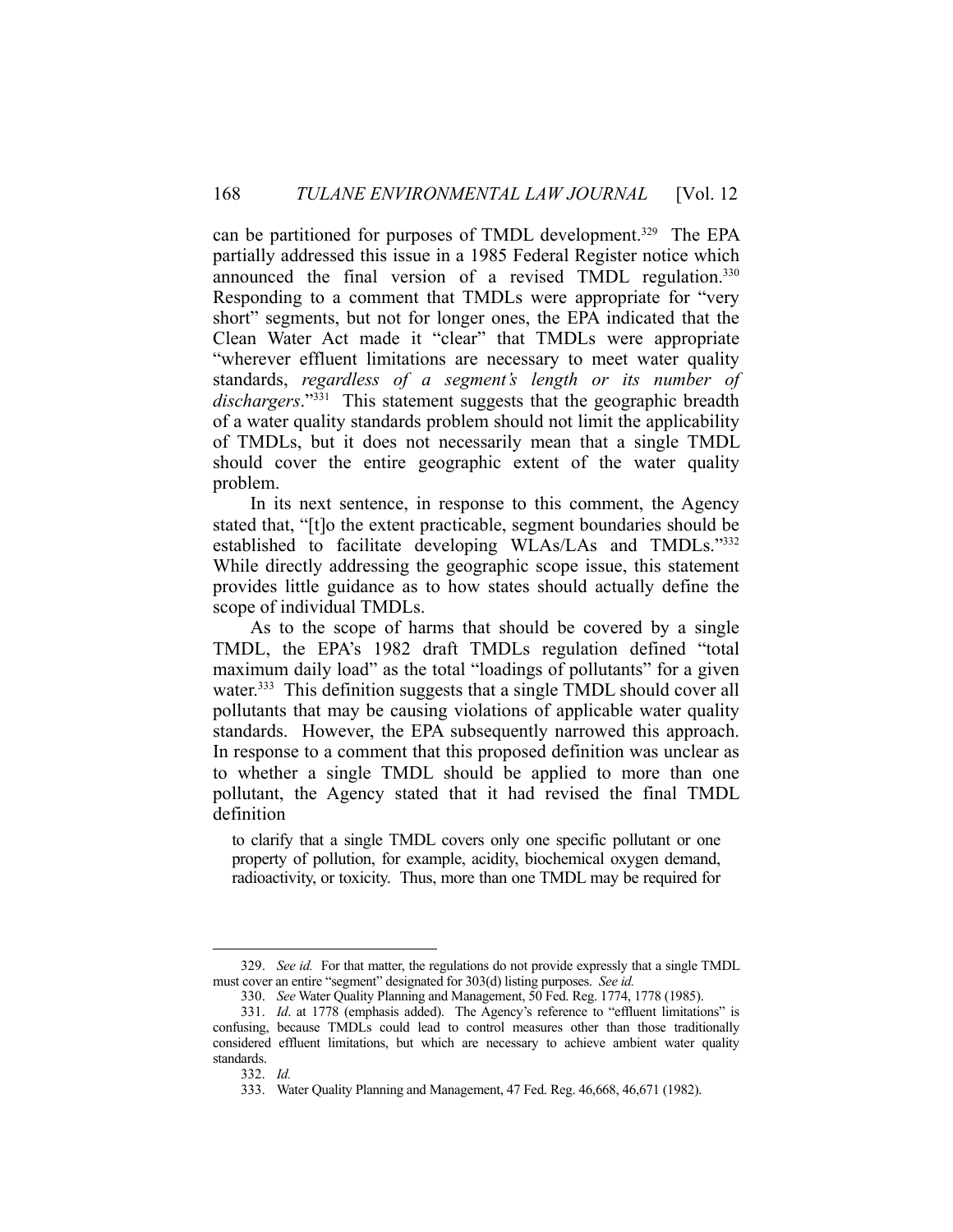a segment where there may be violations of more than one criterion in the applicable W[ater]Q[uality]S[tandard].<sup>334</sup>

 The EPA's revised position is problematic for several reasons. First, the Agency did not attempt to justify its decision on either policy or legal grounds. Second, it is partly nonsensical. As quoted above, the response states that a single TMDL should cover only one pollutant or pollutant "property," like BOD or toxicity.335 The pollutant "properties" to which the Agency refers, however, may themselves be affected by several different kinds of pollutants, so that a single TMDL for one pollutant property may actually have to include loading analyses for several pollutants. Third, besides being internally illogical, the EPA's 1985 comment response is not actually reflected in the Agency's 1985 revised TMDL definition. That revision defines the "load" component of "total maximum daily load" as an "amount of matter or thermal energy" introduced into a receiving water.<sup>336</sup> On their face, those terms could cover multiple pollutants. Thus, they do not limit the TMDL to a single pollutant; nor do they represent single pollutant properties.

 The EPA's 1991 TMDLs guidance document sends mixed signals on all of the scope issues discussed above. The document supports a holistic approach by indicating "it is now clear" that EPA and state implementation of section 303(d) "must . . . seek to address problems occurring over large geographic areas."<sup>337</sup> The guidance explains that this approach is necessary to "efficiently and effectively manage" water quality because many "water pollution concerns are areawide phenomena caused by multiple dischargers, multiple pollutants (with potential synergistic and additive effects), or nonpoint sources" and may also be affected by air pollution and "ground water discharge."338 The guidance also notes that TMDLs are "particularly critical" for waters where the "effect from multiple pollution sources overlap" or cause "combined impacts."339 Thus, the guidance "recommends" that states develop TMDLs on a "geographical basis (e.g., by watershed)," stresses the value of a "holistic" approach, and notes that a geographic

 <sup>334.</sup> Water Quality Planning and Management, 50 Fed. Reg. 1774, 1776 (1985).

 <sup>335.</sup> *Id.* 

 <sup>336. 40</sup> C.F.R. § 130.2(e) (1997).

 <sup>337. 1991</sup> GUIDANCE, *supra* note 118, at 9.

 <sup>338.</sup> *Id.* at 14-15.

 <sup>339.</sup> *Id.* at 50. If a TMDL is "critical" where the effects of multiple sources of a single pollutant "overlap" or are "combined," a TMDL is presumably just as important where the effects of *multiple* pollutants "overlap" or are "combined." *Id.*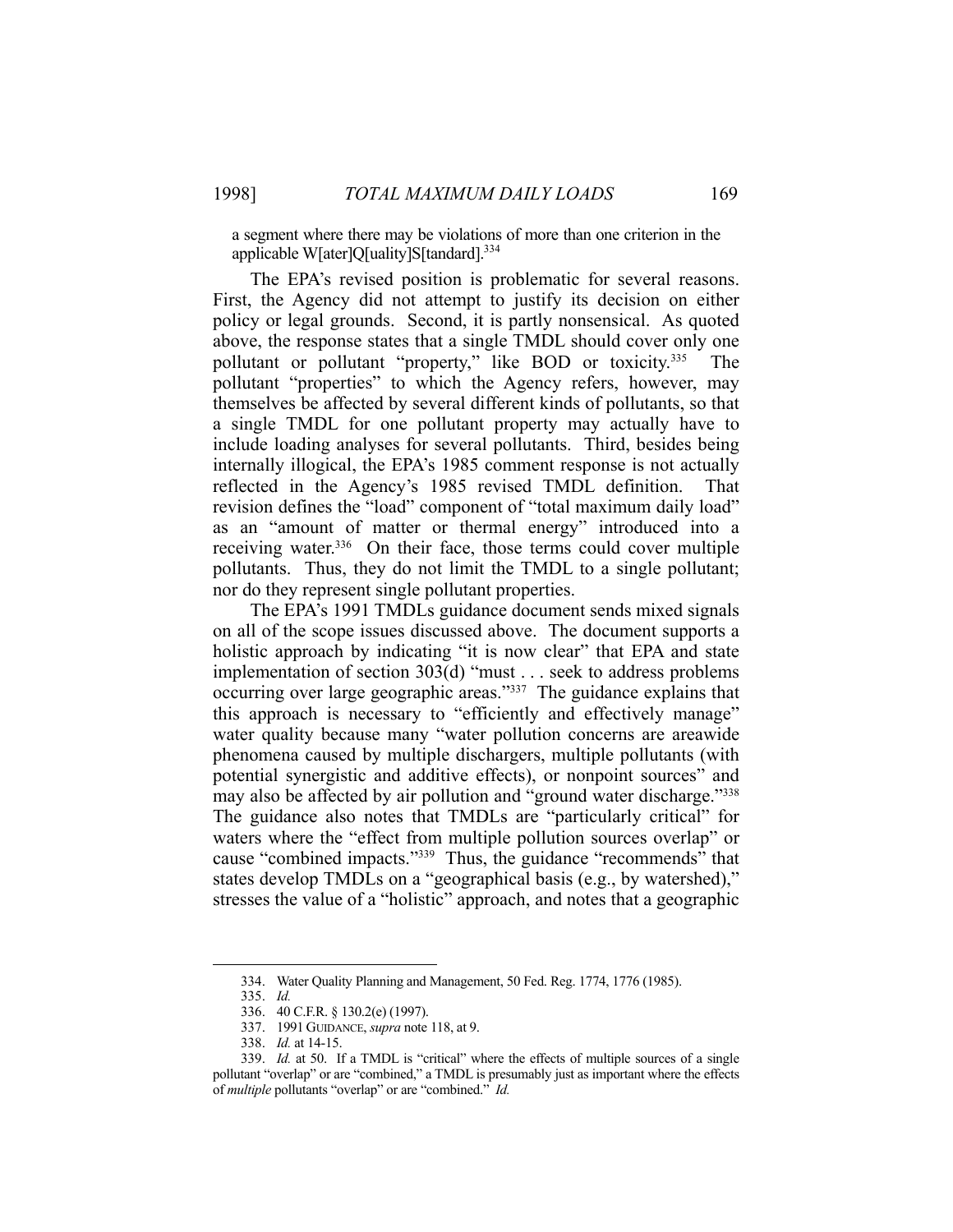approach "supports sound environmental management and efficient use of limited water quality program resources."<sup>340</sup>

 The EPA's reference to a wide geographic scope and to the need to account for the effects of multiple pollutants and multiple sources suggests that the Agency believes that an individual TMDL should cover a wide enough geographic scope to encompass the combined, overlapping effects of all problem pollutants and pollutant sources. This approach, however, is inconsistent with the EPA's 1985 comment response that TMDLs can be limited to a single pollutant.<sup>341</sup>

 The EPA's 1991 Guidance also advises that an "integrated approach" which "considers" all three methods for protecting water quality—chemical-specific, whole effluent toxicity, and biocriteria/bioassessment—is "preferred for the protection of aquatic life."342 This integrated approach further supports a broad scope for individual TMDLs: the first of these three methods can address water quality conditions that are affected by multiple pollutants; the latter two methods are designed specifically to do so.<sup>343</sup> The EPA can hardly advocate an "integrated" use of these three methods and at the same time stand by its 1985 comment response that individual TMDLs should cover only a single pollutant.

 Although the EPA's 1991 Guidance provides the logic for a comprehensive scope for individual TMDLs, the guidance appears to give states considerable discretion to determine that scope.344 It provides that "geographically targeted waterbod[ies]" could include segments, as well as basins and watersheds as defined by states.<sup>345</sup> Rather than requiring that TMDLs' scopes be as broad as possible, the EPA's guidance merely outlines the Agency's "expect[ation]" that

 <sup>340.</sup> *Id.* at 15.

 <sup>341.</sup> *See* Water Quality Planning and Management, 50 Fed. Reg. 1774, 1776 (1985).

 <sup>342. 1991</sup> GUIDANCE, *supra* note 118, at 14.

 <sup>343.</sup> The EPA defines the "chemical-specific" approach as one that evaluates pollutant loads in terms of the impact on "physical-chemical water quality conditions (e.g., dissolved oxygen or toxicant concentrations)." *Id.* at 14. Like the EPA's 1985 reference to pollutant "properties" discussed above, water quality "conditions" can be a function of multiple pollutants. As the word "whole" in "whole effluent toxicity" suggests, that method measures the overall chemical toxicity to aquatic life of an effluent sample which could comprise numerous pollutants; the method was specifically designed to account for the combined or synergistic effects of multiple pollutants. *See* U.S. Envtl. Protection Agency, *Office of Water Fact Sheet—Whole Effluent Toxicity* (WET) (Feb. 1997) <http://www.epa.gov/owowtr1/tmdl/feb97mtg/ wetfact.html>. Similarly, "biocriteria/bioassessments" are methods for measuring the overall health of an aquatic ecosystem in response to "multiple contaminants and physical alterations of habitat." U.S. Envtl. Protection Agency, *Office of Water Fact Sheet—Water Quality Standards— Biocriteria* (Feb. 1997) <http://www.epa.gov/owowwtr1/tmdl/feb97mtg/biofact.html>.

 <sup>344. 1991</sup> GUIDANCE, *supra* note 118, at 15-16.

 <sup>345.</sup> *Id.* at 3.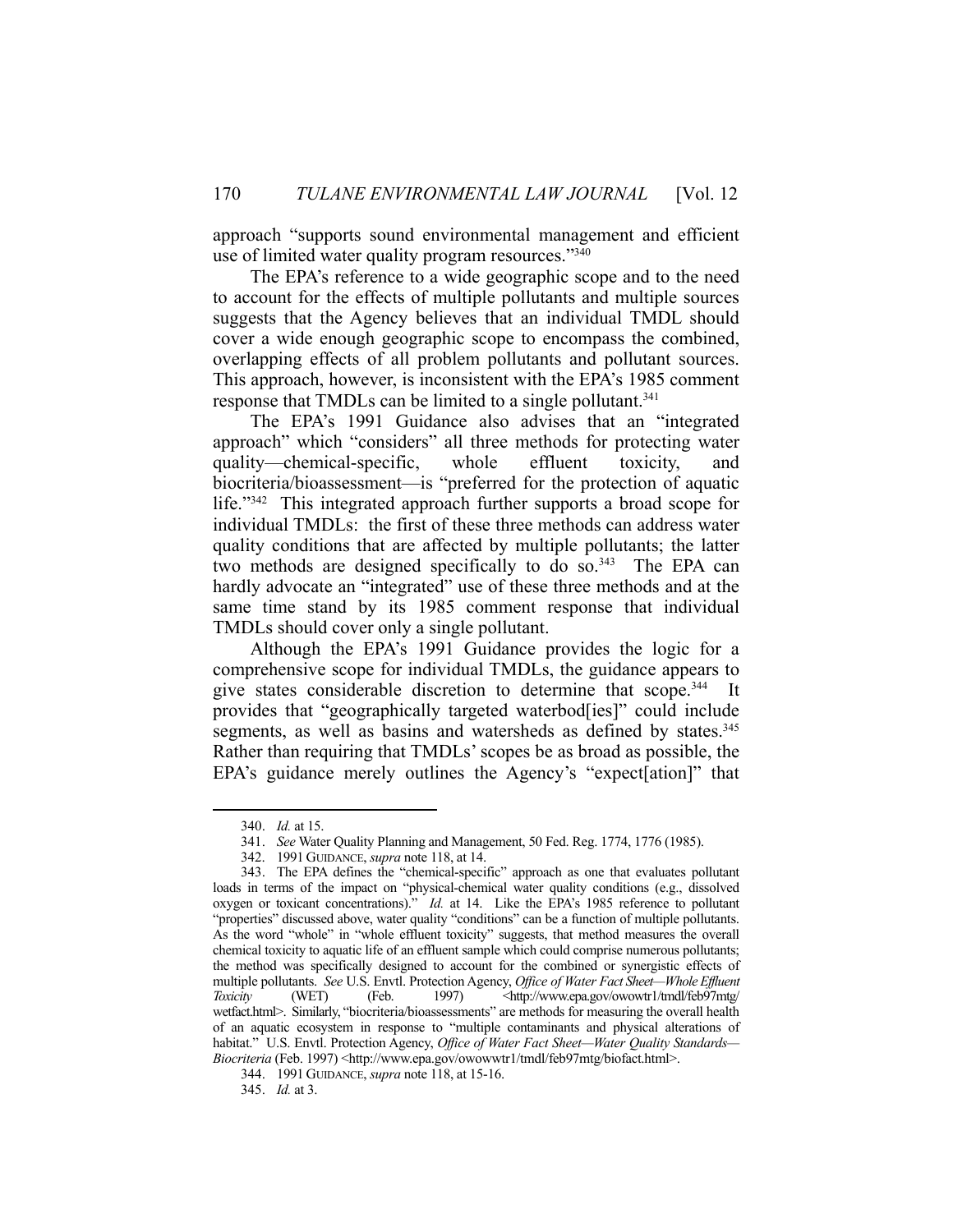states will "consider" the extent of pollution problems and sources when defining the geographic scope of a  $TMDL<sup>346</sup>$  The guidance fails to indicate the appropriate circumstances in which a state can fashion a narrow TMDL that ignores the combined or synergistic effects of multiple pollutants and/or multiple sources which the state has "consider[ed]."<sup>347</sup> In short, the EPA's 1991 Guidance advocated a holistic scope for TMDLs, but gave states sufficient discretion to essentially ignore the Agency's advice.<sup>348</sup>

 While not officially rejecting the deferential approach in its 1991 Guidance, in 1992 the EPA reaffirmed the value of a "comprehensive watershed ... process in which all sources and problems are considered cooperatively."349 The EPA specifically linked TMDLs to this process by stating that "focused attention [on] specific waterbodies *under section 303(d)* will significantly improve the protection . . . of water quality by . . . encouraging all problems in a watershed to be addressed *comprehensively instead of in a piecemeal manner*."<sup>350</sup> It is unclear how this strong pronouncement against a "piecemeal" approach to water quality problems can be squared with the EPA's apparent approach, in its 1991 Guidance, of allowing states to adopt narrow TMDLs which address problems on a piecemeal basis.

#### 3. The Courts' Approach

 Only one published court decision to date has squarely addressed the appropriate scope of an *individual* TMDL. In *Dioxin/Organochlorine Center v. Clarke*, several environmental groups and pulp and paper mills raised numerous, unsuccessful challenges to a TMDL established by the EPA for dioxin pollution in the U.S. portion of the Columbia River Basin.<sup>351</sup> The mills were a significant source of that pollution, which

 <sup>346.</sup> *Id.* at 15.

 <sup>347.</sup> *Id.* 

 <sup>348.</sup> The recent FACA Report echoes this schizophrenic approach. On the one hand, the Report notes that the TMDL program "[g]enerally ... uses a parameter-specific approach." FACA REPORT, *supra* note 42, at 4-5. On the other hand, the Report states that the use of a "broad, watershed approach, considering all water quality problems and their related causes and solution[s], is to be preferred and encouraged." *Id.* The Report lists, as one of the issues which the committee did not resolve: "How TMDLs should address multiple pollutants and/or stressors." *Id.* App. E (item #7).

 <sup>349.</sup> Surface Water Toxics Control Program and Water Quality Planning and Management Programs, 57 Fed. Reg. 33,040, 33,040 (1992).

 <sup>350.</sup> *Id.* at 33,041 (emphasis added).

 <sup>351. 57</sup> F.3d 1517, 1520 (9th Cir. 1995).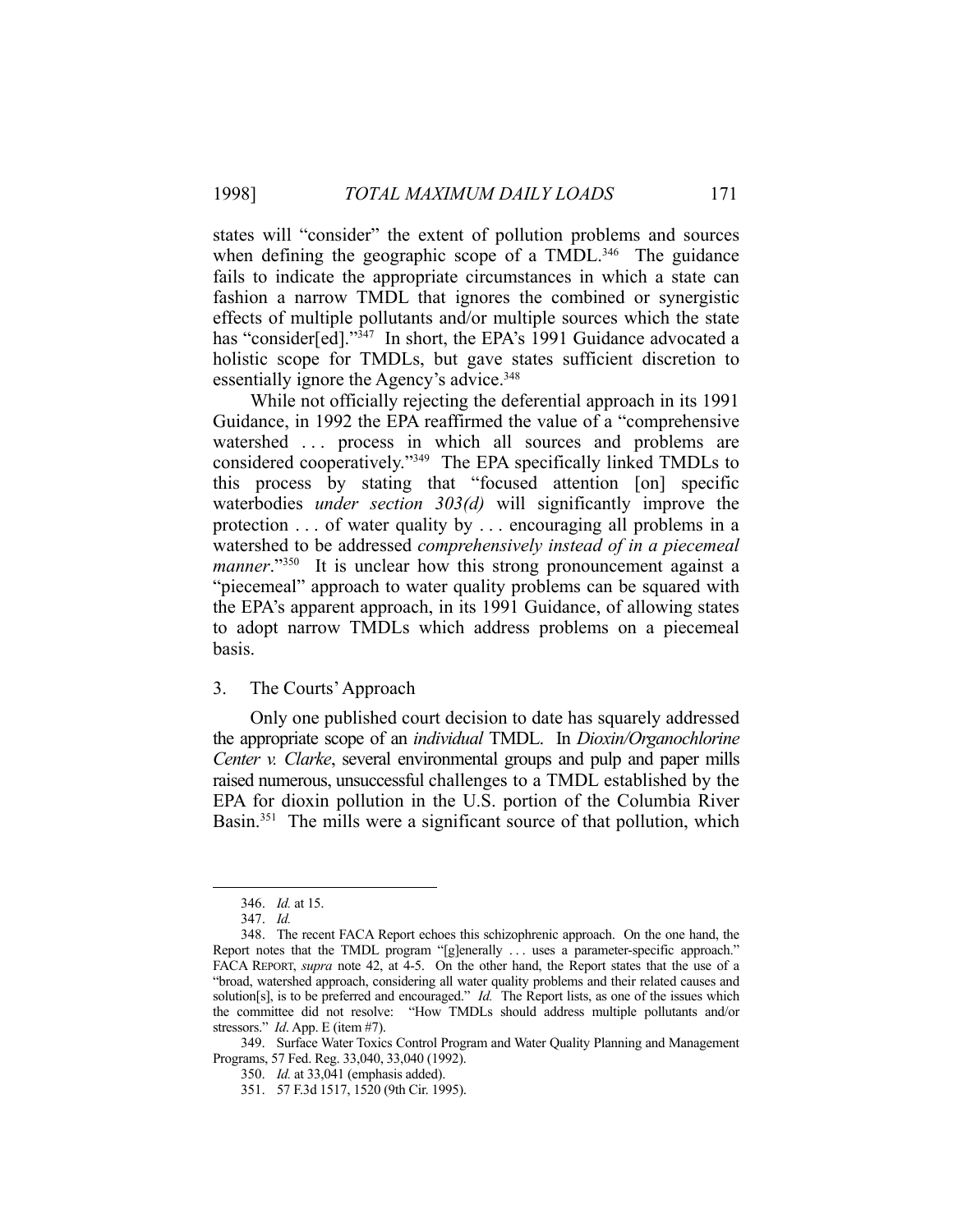was believed to be toxic to Columbia River fish and to the wildlife and humans who consumed the fish.352

 The district court granted the EPA's motion for summary judgment on all of the parties' claims, including a claim made by the environmental plaintiffs that the TMDL failed to address the full scope of the water quality problem because it ignored other pollutants which "act[ed] in a similar fashion" to dioxin.<sup>353</sup> The Ninth Circuit affirmed the district court's unpublished decision, noting that "[n]othing" in the Clean Water Act required that a single TMDL cover all pollutants.354 The court reached this conclusion without specifically analyzing the statutory language and congressional purposes discussed above.

 The circuit court referred, instead, to an EPA regulation which the court construed as providing that "TMDLs may be developed on a specific pollutant basis."<sup>355</sup> The regulation to which the court referred states specifically that "TMDLs may be established using a pollutantby-pollutant or biomonitoring approach."356 However, that statement simply does not address whether an individual TMDL must or may be limited to one pollutant when there is more than one pollutant at issue. A single TMDL intended to address multiple pollutants could still do so on a "pollutant-by-pollutant" basis by establishing separate loads for each pollutant, if the separate loads are designed to reflect the cumulative impacts of all pollutants. Of course, the court's reasoning completely ignored the logic of TMDLs and the EPA's insistence, in its 1991 Guidance, that TMDLs are "critical" methods for addressing the combined, overlapping effects of water pollution.<sup>357</sup>

 The Ninth Circuit was also persuaded by the EPA's findings that dioxin was the "most toxic" of the applicable pollutants and that "expeditious" controls on dioxin would "greatly" reduce the risk posed by the other pollutants.358 The court's focus on dioxin as the most toxic of the relevant pollutants ignored whether the combined or

 <sup>352.</sup> *See id.* at 1519.

 <sup>353.</sup> *Id.* at 1524.

 <sup>354.</sup> *Id.* 

 <sup>355.</sup> *Id.* (citing 40 C.F.R. § 130.7(c)(1)(ii) (1994)).

 <sup>356. 40</sup> C.F.R. § 130.7(c)(1)(i) (1994). The court actually cited sub-paragraph (ii) of section  $130.7(c)(1)$ , which provides that "TMDLs shall be established for all [problem] pollutants." *Id.* By using the word "all," that provision if anything supports the notion that individual TMDLs should address all problem pollutants. At any rate, it clearly does not sanction limiting an individual TMDL to an individual pollutant.

 <sup>357. 1991</sup> GUIDANCE, *supra* note 118, at 50. As noted above, the EPA's statement was made in the context of multiple pollution sources but is logically just as applicable to multiple pollutants. *See id.* 

 <sup>358.</sup> *Clarke*, 57 F.3d at 1525.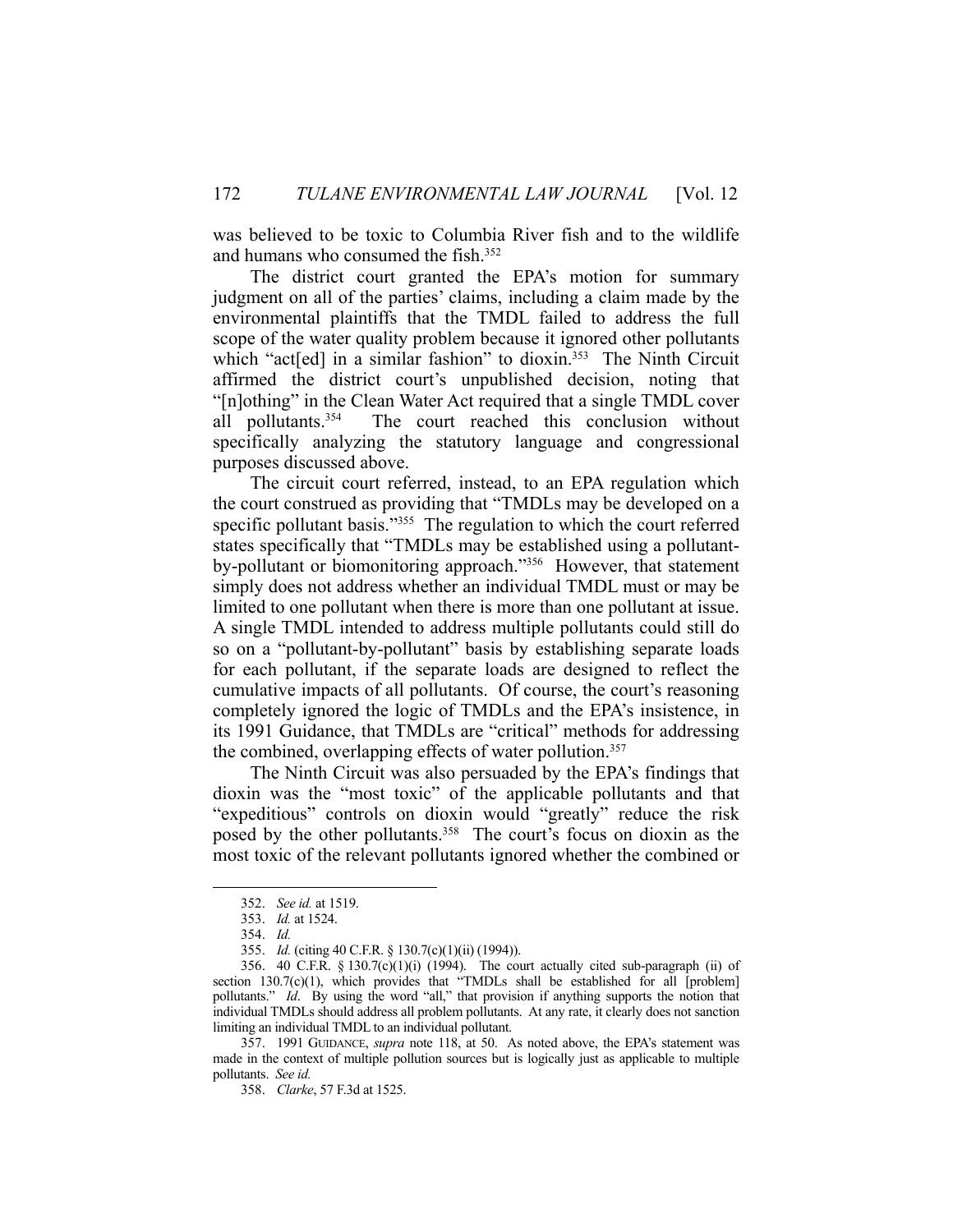synergistic effects of all pollutants would still have precluded attainment of applicable water quality standards after implementation of the TMDL for dioxin.359 Whether or not the EPA's dioxin limits might "greatly" reduce the risk posed by the other pollutants, or even by *all* pollutants combined (a finding the court did not make), misses the point. Section  $303(d)(1)(A)$  requires the establishment of TMDLs that are sufficient, not simply to "greatly" reduce pollution, but to "implement," i.e. attain, the applicable water quality standards. $360$  In theory, one might "greatly" reduce a pollutant but still leave enough of it to destroy a given population of fish.

 Apparently recognizing the importance of a holistic approach, the court commented that the environmental group plaintiffs were not prevented from "presenting their findings" and petitioning the three Basin States to establish a TMDL that accounted for the combined effects of all pollutants.<sup>361</sup> However, this comment suggested that the EPA had never determined whether controlling dioxin, alone, would be sufficient to achieve all applicable water quality standards. The court's comment was especially inappropriate, because the "findings," which the court presumed the environmental groups had the burden to present, were essentially a TMDL calculation. The court's approach put the cart before the horse. If there are multiple pollutants, the burden should be on the EPA to show that a TMDL aimed at only one of those pollutants can implement applicable water quality standards without addressing the individual effects of the other pollutants and the effects of all pollutants combined. Citizens should not have to hand the EPA a multi-pollutant TMDL in order to get the Agency to address these cumulative effects. The court's reference to the other pollutants as ones which "act in a similar fashion" to dioxin suggested that the court itself simply ignored the combined or synergistic effects of all pollutants acting together.<sup>362</sup>

 <sup>359.</sup> One of those standards expressly prohibited toxic pollution in "combinations" which may harm "aquatic life" or "other designated . . . uses." *Id.* at 1521 n.6.

<sup>360. 33</sup> U.S.C. § 1313(d)(1)(c) (1997). The court's approach of viewing pollutants individually is akin to a child who insists that his room has been adequately cleaned, because he has folded and piled up his clothes, which were the messiest of the items scattered around his room. However, there are still toys and books scattered around the room's floor and other surfaces. If the "room quality standard" is a neat clothes pile, the boy is right; if the standard is a neat room overall, the boy's effort is still inadequate, because the clothes pile, together with the scattered books and toys, still collectively render the room a mess.

 <sup>361.</sup> *Clarke*, 57 F.3d at 1525 n.10.

 <sup>362.</sup> *Id.* at 1524. The district court expressly acknowledged that the "additive" and "synergistic" effects of multiple pollutants was a relevant factor. Dioxin Organochlorine Ctr. v. Rasmussen, No. C93-33D, 1993 WL 484888, at \*6-7 (W.D. Wash. Aug. 10, 1993). But the court upheld the EPA's decision to limit its TMDL to dioxin based on the same EPA regulation cited by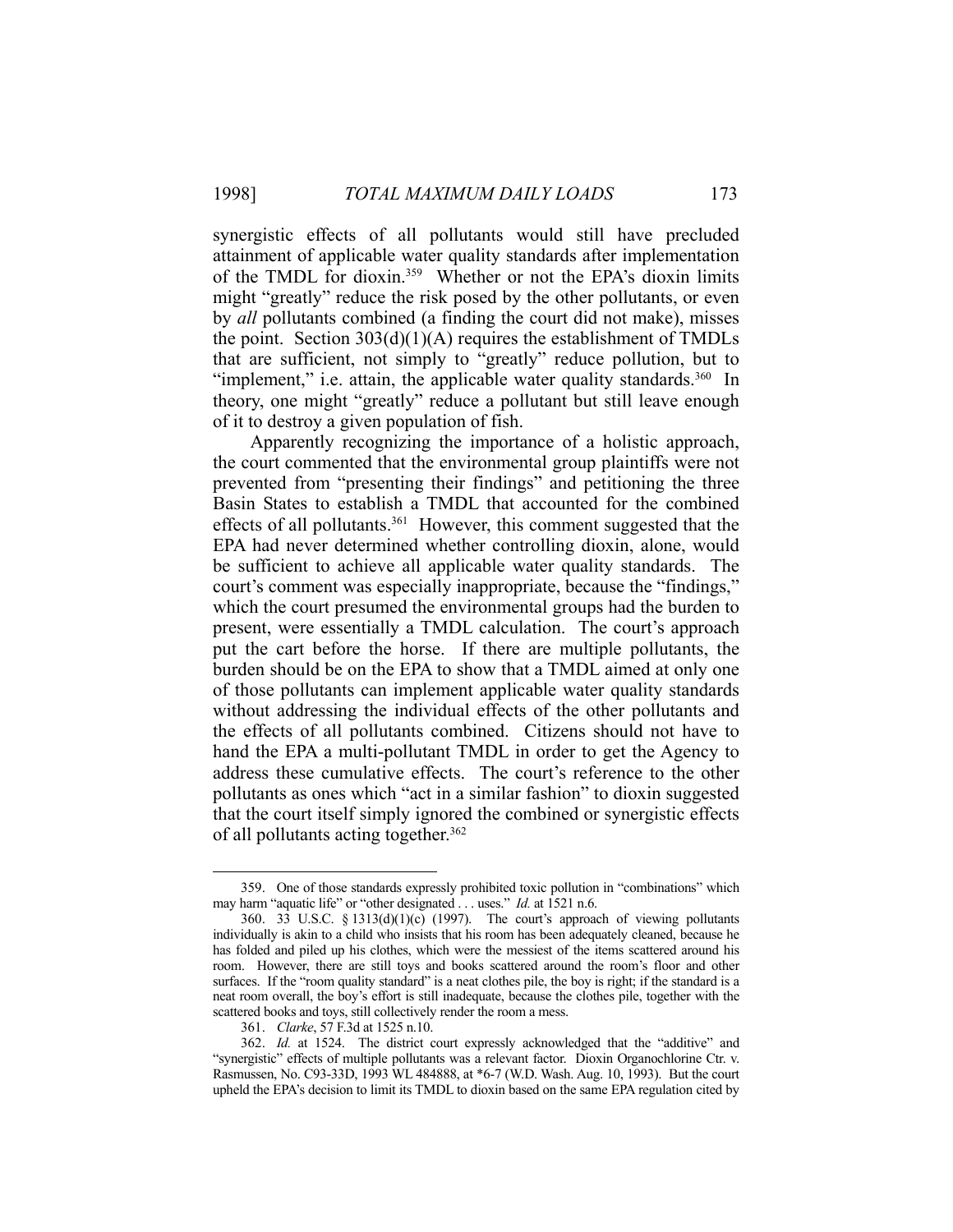The circuit court also seemed impressed by the EPA's justification that information regarding the toxicity of the other pollutants was not "as available" as information on dioxin.363 The court's reliance on the *relative* availability of information on dioxin versus other pollutants is inconsistent with the express margin of safety requirement in section  $303(d)(1)(C)$ , which Congress imposed to prevent states and the EPA from delaying TMDLs based upon lack of information.364

 The Ninth Circuit's hands-off approach should not be overstated, however. At a minimum, the court seemed to place the burden on the EPA to justify adopting a narrow pollutant scope for its TMDL given the known presence of other pollutants. However, the court did not treat that burden as a particularly heavy one.

 Another aspect of the Ninth Circuit's decision dealt indirectly with the scope issues discussed above. In their first claim, the environmental plaintiffs argued that the EPA's TMDL was designed to protect aquatic life, but ignored the human health component of the states' water quality standards.<sup>365</sup> The court rejected this claim and found that the TMDL did address and adequately protect human health from the carcinogenic effects of dioxin.<sup>366</sup> The court's response arguably implied that the dioxin TMDL was required to address water quality standards for both aquatic life and human health. Thus, although the court took a relaxed approach toward the scope of pollutants that needed to be covered, the court impliedly adopted a more rigorous approach toward the scope of water quality standards that need to be addressed, at least, among those standards implicated by dioxin. Of course, the court's assessment of whether the dioxin TMDL was adequate to protect human health was cursory and

the Ninth Circuit and given that dioxin was the "worst" pollutant. *See id.* at \*7-8. The district court failed to explain, however, how the synergistic, additive effects of multiple pollutants ranked in the states' overall priorities for the Columbia River Basin or for their waters as a whole. Given the appellate court's suggestion that the plaintiffs could petition the EPA regarding those effects, it appears that the states' priority ranking didn't address the priority of the additive, synergistic effects of all pollutants on the Columbia Basin. If so, the environmentalists' first judicial remedy might have been an APA challenge to the EPA's approval of the states' priority rankings.

 <sup>363.</sup> *Clarke*, 57 F.3d at 1525.

 <sup>364.</sup> *See* 33 U.S.C. § 1313(d)(1)(c) (1997). Professor Houck praised the Ninth Circuit's *Dioxin/Organochlorine* decision for affirming the margin of safety principle. *See* Houck II, *supra* note 28, at 10,399-400. But the court itself failed to apply it in the context of the pollutant scope issue raised by the environmental plaintiffs. *See Clarke*, 57 F.3d at 1521-25.

 <sup>365.</sup> *See Clarke*, 57 F.3d at 1521-23.

 <sup>366.</sup> *See id.*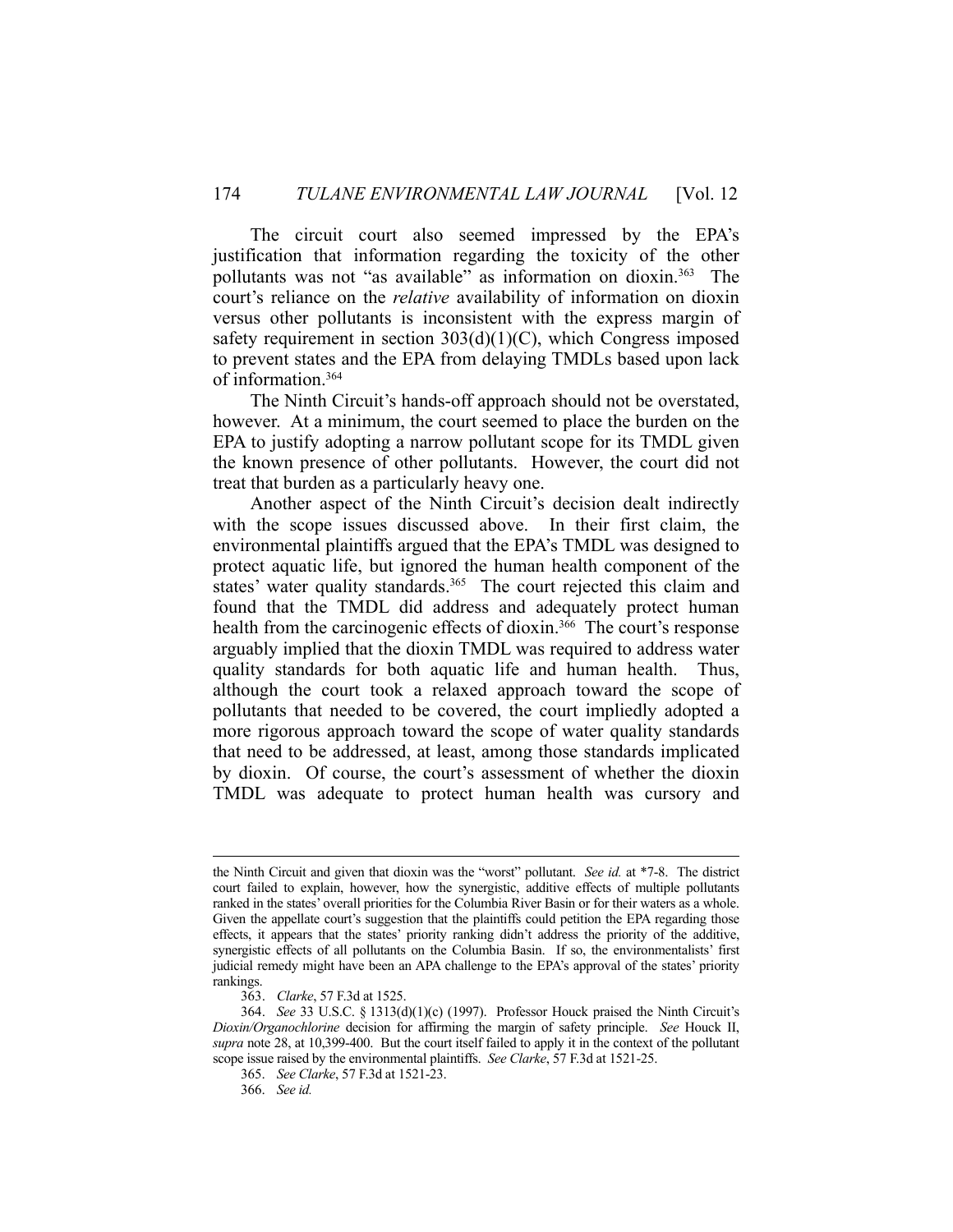incomplete, suggesting once again that it would not closely scrutinize the EPA's TMDL.<sup>367</sup>

 The *Dioxin/Organochlorine v. Clarke* case provided yet another twist on the scope of individual TMDLs. One of the pulp mills' claims was that the EPA had improperly allocated the burden of dioxin reductions to the mills, by taking the dioxin loadings from other point and nonpoint sources as given.<sup>368</sup> The district court in *Dioxin/Organochlorine v. Rasmussen* accepted the EPA's approach, but noted that "a TMDL should consider all discharges of a pollutant."369 The lower court thus took a broad view of the scope of pollutant sources that must be addressed by a single TMDL. This view seems inconsistent with the Ninth Circuit's narrow view of the scope of pollutants which the TMDL may address, as discussed above.

 The appropriate scope of individual TMDLs was addressed indirectly, but in a similarly unsatisfactory manner, by the district court in *Sierra Club, North Star Chapter v. Browner*. 370 That case involved a claim by the environmental plaintiffs that the State of Minnesota's lack of progress in establishing TMDLs amounted to a "constructive submission" thereby triggering the EPA's mandatory duty to establish TMDLs.<sup>371</sup> Although the case was not a direct attack on an EPA-approved TMDL, the scope issue was raised when EPA defended by stating that the State had already adopted forty-three TMDLs.372 The plaintiffs countered that these TMDLs were not "valid" because they failed to "consider" nonpoint sources of pollution on the waters covered by the so-called TMDLs.<sup>373</sup>

 In response, the court recognized that the EPA regulations required that TMDLs generally address all pollution sources.<sup>374</sup> However, the court held that the forty-three specific so-called TMDLs at issue were valid exceptions to this rule.<sup>375</sup> The court's explanation of this conclusion is unclear, but it appears to have stemmed from the court's finding that the so-called TMDLs had focused only on low-

 <sup>367.</sup> The court did not address the possible injury to human health from the mutagenic effects of dioxin, even though the district court made it clear that dioxin was not only carcinogenic, but also mutagenic and had an "unusually high degree of reproductive toxicity." *Rasmussen*, 1993 WL 484888, at \*1.

 <sup>368.</sup> *See Clarke*, 57 F.3d at 1526-28.

 <sup>369.</sup> *Rasmussen*, 1993 WL 484888, at \*4.

 <sup>370.</sup> *See* 843 F. Supp. 1304, 1313-14 (D. Minn. 1993).

 <sup>371.</sup> *Id.* at 1314.

 <sup>372.</sup> *See id.* at 1313.

 <sup>373.</sup> *See id.*

 <sup>374.</sup> *See id.*

 <sup>375.</sup> *See id.* at 1313-14.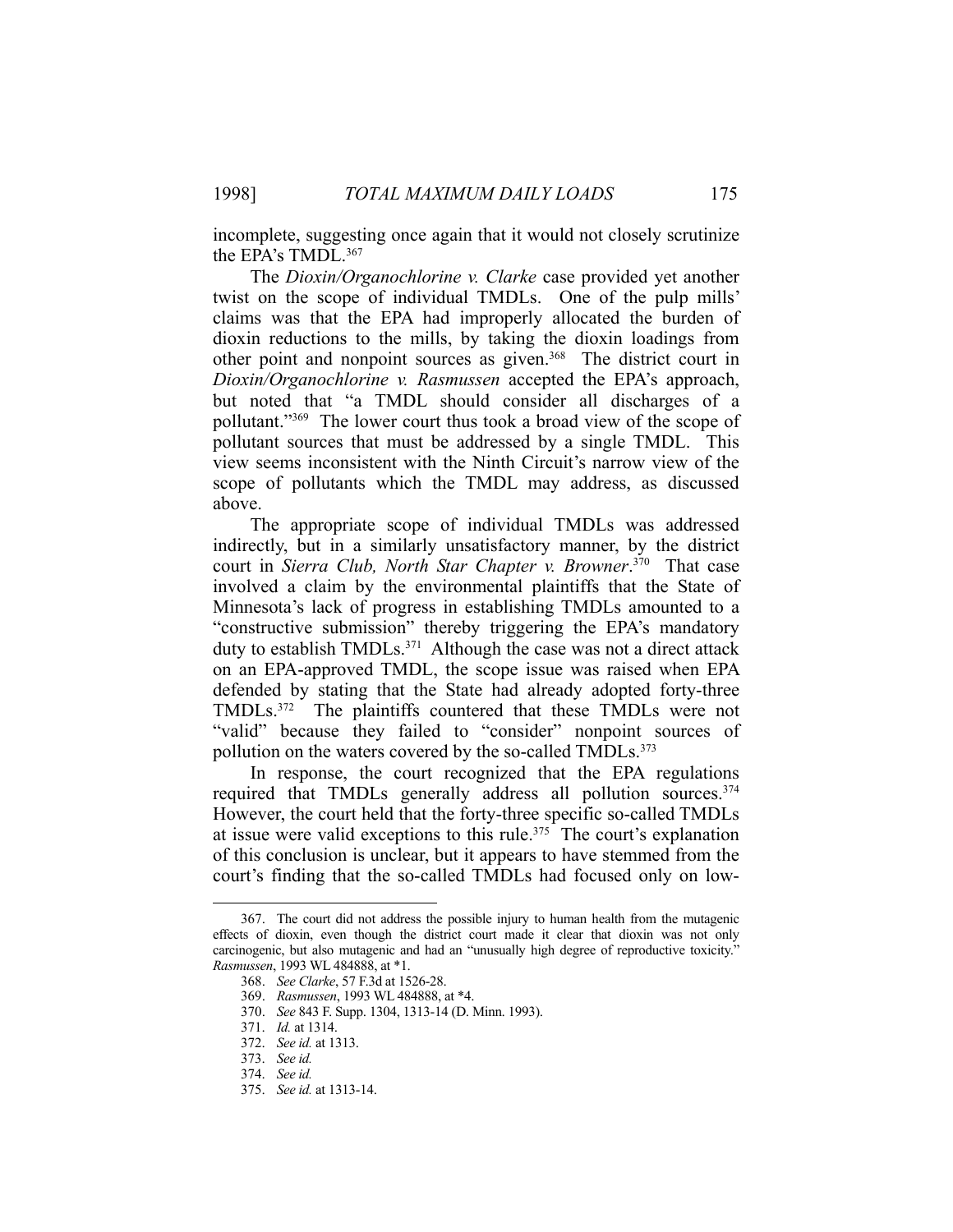flow conditions, because water quality standards were apparently being exceeded during those conditions.<sup>376</sup> The court seemed to believe that the TMDLs had validly omitted nonpoint sources from these low-flow TMDLs, because nonpoint sources had "relatively little impact on water quality" during low flows.<sup>377</sup>

 The court's decision to sanction only TMDLs which addressed low flow conditions is questionable, given the express requirement in section  $303(d)(1)(C)$  that a TMDL be established at a level necessary to implement applicable water quality standards "with seasonal variations."378 For this very reason, the district court in *Sierra Club v. Hankinson* rejected the EPA's claim that a series of waste load allocations for point sources were the "functional equivalent[s]" of TMDLs for low-flow conditions.379

 One wonders whether the EPA or Minnesota in *Sierra Club, North Star Chapter* ever attempted to measure pollutant concentrations during high flows or whether they addressed the kinds of pollutants likely to be discharged from nonpoint sources.380 In addition, the EPA's focus on point sources during low flows may ignore narrative criteria or designated uses in the state's standards, the attainment of which may be a function of conditions occurring throughout the year.381 It is unclear from the court's opinion whether the EPA and Minnesota even considered this cumulative effect.

 Even focusing only on low-flow conditions, the EPA's assertion that nonpoint sources had "relatively little impact on water quality" during those conditions missed the point. The nonpoint source load may have had "relatively little impact on water quality" by itself, but the EPA should have addressed whether that load was still large enough, in conjunction with the relevant point source load, to cause exceedences of the applicable water quality standards during low

 <sup>376.</sup> *See id.* 

 <sup>377.</sup> *Id.* 

 <sup>378. 33</sup> U.S.C § 1313(d)(1)(C) (1997).

 <sup>379. 939</sup> F. Supp. 865, 871 n.4 (N.D. Ga. 1996). *See also* Natural Resources Defense Council v. Fox, No. 94 Civ. 8424 (PKL), slip op. at 30-31 (S.D.N.Y. Nov. 12, 1998) (denying EPA's motion for summary judgment on plaintiff's claim that the TMDLs at issue failed to account for seasonal variations).

 <sup>380.</sup> *See* Conway, *supra* note 117, at 104-05 (discussing the difficulty of measuring nonpoint source pollutant concentrations); FACA REPORT, *supra* note 42, at 27 (recommending that the EPA "support the development and/or appropriate application of models to assist in TMDL development" for high flow conditions).

 <sup>381.</sup> For example, considering the "aquatic life" designated use, fish may be most stressed when pollutant concentrations are highest during low-flow periods, but the lesser stresses resulting from pollution occurring during high flow periods may still, in *combination* with stresses occurring during low flows, contribute to the decline of a fish population.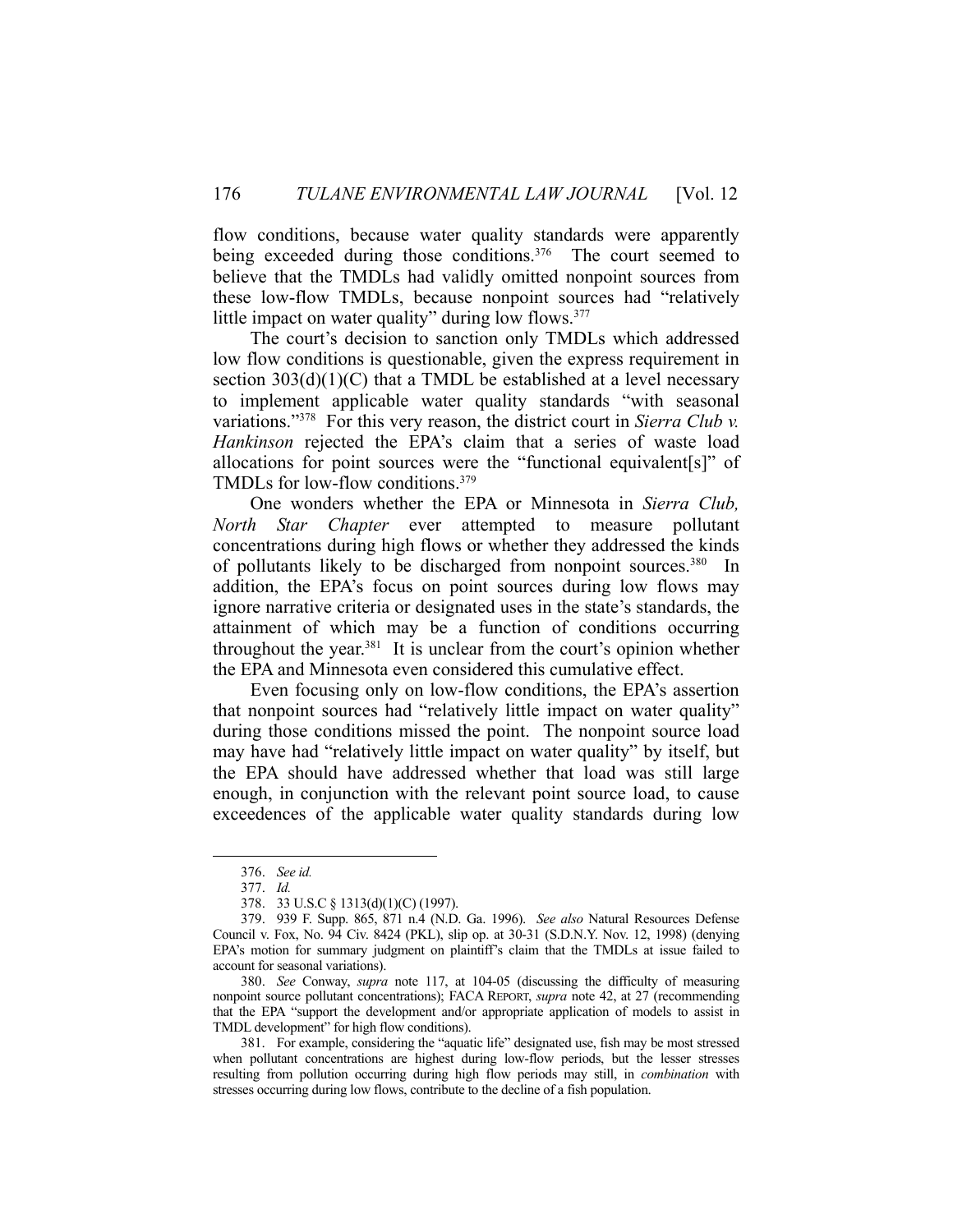flows. The EPA did not appear to consider whether its point source waste load allocations would implement applicable water quality standards given the expected additional pollution load from nonpoint sources.<sup>382</sup> The district court's mistaken focus on the "relative" impact of nonpoint and point sources resembled the Ninth Circuit's improper focus, in *Dioxin/Organochlorine Center v. Clarke*, on the *relative* toxicity of and availability of information on dioxin and other pollutants as a basis for allowing the EPA to ignore the cumulative effects of all pollutants.

 The preceding criticism of the *Sierra Club, North Star Chapter*  and *Dioxin/Organochlorine Center v. Clarke* decisions is not intended to suggest that TMDLs must always cover all pollutants and all pollutant sources. The point is simply that the EPA and the states should have a heavy burden to show a need to forego addressing the cumulative effects of all pollutants and sources in a single TMDL. The cumulative loading calculation necessary for the EPA to justify ignoring the Minnesota nonpoint sources is the very kind of calculation entailed in a TMDL. Thus, the EPA's adoption of TMDLs that only addressed point sources prevented the TMDLs from serving the very function that they were intended to serve. This approach is analogous to the EPA allowing states to preclude listing waters under section 303(d) based upon BMPs for nonpoint sources, even though the EPA maintains that TMDLs are necessary to establish the validity of those control measures.<sup>383</sup> The EPA has once again put the cart before the horse.

 The EPA's position in *Sierra Club, North Star Chapter* has disturbing implications for the application of TMDLs to nonpoint source pollution generally. By its very nature, nonpoint pollution "runs off" the land into adjacent waters primarily because of high precipitation.384 It will naturally be less significant during low flow periods than during high flow periods. If the *Sierra Club, North Star Chapter* decision is used to justify developing TMDLs nation-wide which addressed only low flows, nonpoint source pollution could

 <sup>382.</sup> For example, assume that a low-flow TMDL for a given waterbody is 100 daily units of pollution. Point sources currently discharge 110 units and nonpoint sources discharge 10 units during low flow conditions. Allocating 100 units to the point sources collectively while ignoring the 10 unit per day contribution from the nonpoint sources would result in an actual daily load of 110 units, which exceeds the 100 unit TMDL. This exceedence occurs even though the nonpoint sources contribute little pollution during low flow conditions relative to the point sources.

 <sup>383.</sup> *See supra* note 213.

 <sup>384.</sup> *E.g.*, Conway, *supra* note 117, at 105.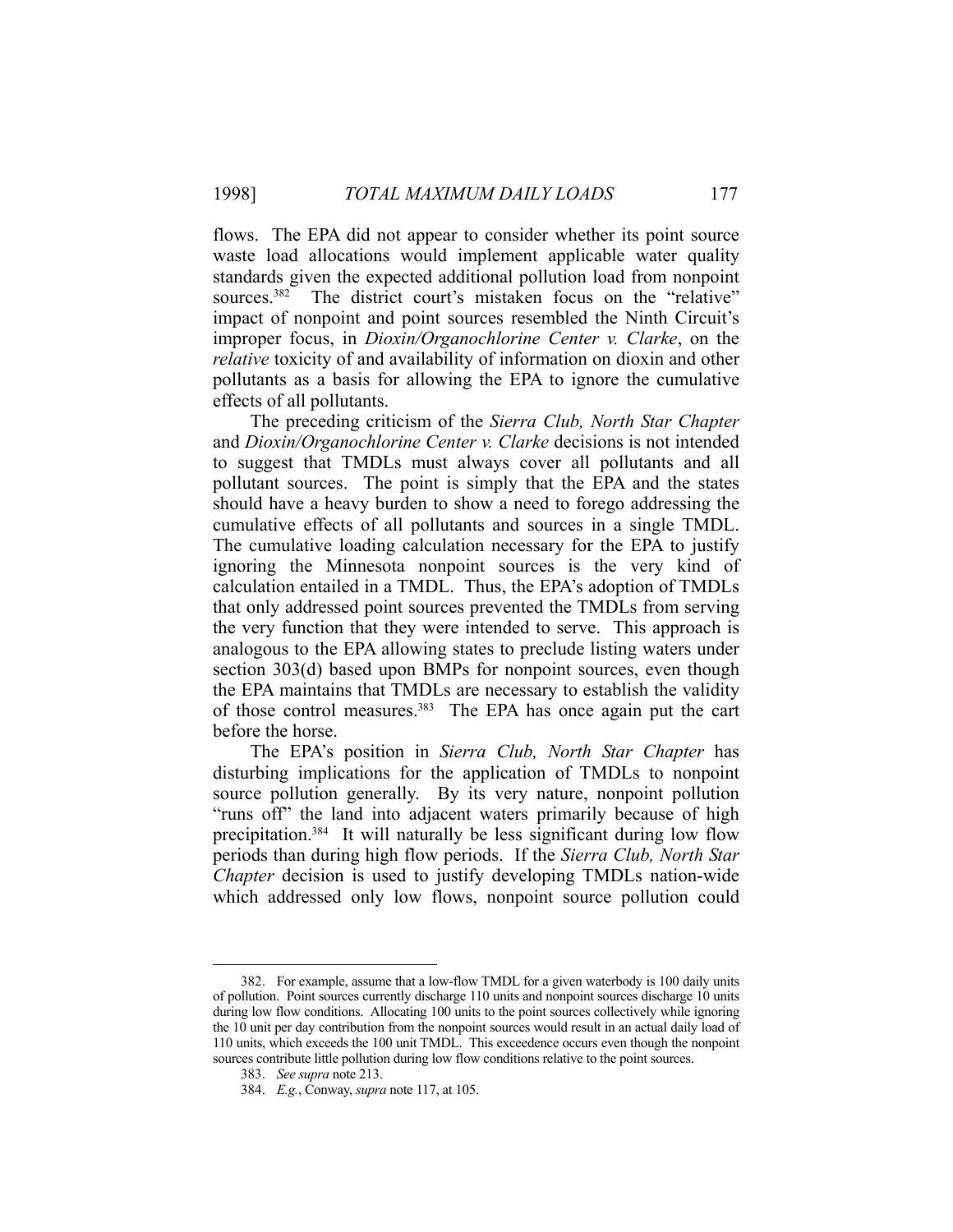effectively be written out of the TMDLs program.<sup>385</sup> That outcome would be ironic and unfortunate, given that nonpoint source pollution is well recognized as a significant, if not the largest, source of water pollution in the U.S.386 Limiting TMDLs to low flows would also be inconsistent with the EPA's statements about using TMDLs to address nonpoint source pollution and for providing the technical backbone for a comprehensive watershed approach.<sup>387</sup> Another court will soon likely have to address the implications of the *Sierra Club, North Star Chapter* decision, because many states have apparently continued to insist on developing so-called "TMDLs" which do not factor in nonpoint source pollution.388

 In sum, the few court decisions to date which have addressed the appropriate scope of individual TMDLs have generally sanctioned a narrow approach, at least where the EPA has justified that approach. However, the courts have not closely scrutinized the EPA's justifications, especially in light of the EPA's guidance and other statements regarding the importance of a holistic, comprehensive approach toward TMDL development.

# *C. The Scope of Harms that must be Reduced Through TMDLs and Accompanying Allocations*

 Part A above addressed the scope of all harms that must be covered by TMDLs generally. Part B addressed the scope of harms that must be covered by an individual TMDL. After a state answers these scope questions and establishes a TMDL for a given waterbody, it must then decide how to allocate portions of that TMDL among various existing and new sources of the harms which the TMDL addresses. This decision raises still another scope question: must the

 <sup>385.</sup> *See* Houck III, *supra* note 1, at 10,419-20 ("Nonpoint LAs are . . . central to the success of the TMDL program and, indeed, to the restoration of water quality nationwide."); *id.* at 10,422. ("If nonpoint waters are not included, the [TMDLs] program is wasting everyone's time.").

 <sup>386.</sup> *See supra* note 42 and accompanying text.

 <sup>387.</sup> *See, e.g.*, 1991 GUIDANCE, *supra* note 118, at 9, 19; *supra* notes 118-121 and accompanying text.

 <sup>388.</sup> *See* Houck III, *supra* note 1, at 10,417 ("A number of pending cases question the substance of what is currently being proffered as TMDLs. . . . The majority of current TMDLs in New York, Louisiana, and several other states—if not nearly all states—are alleged with credible specificity to be point source WLAs, plus nothing."); *id.* at 10,437 (concluding, based on a review of states' TMDLs, that "[i]f at all possible, point sources will be identified as the sole source of even conventional pollution (e.g., solids and oxygen demand) and the sole instrument of cleanup."); *see also* National Wildlife Fed'n, *Pollution Paralysis—State Inaction Puts Waters at Risk* (Oct. 9, 1997) <http://www.nwf.org/pubs/reports/paralysis/havestates.html> (table showing that relatively few states have developed load allocations for nonpoint sources).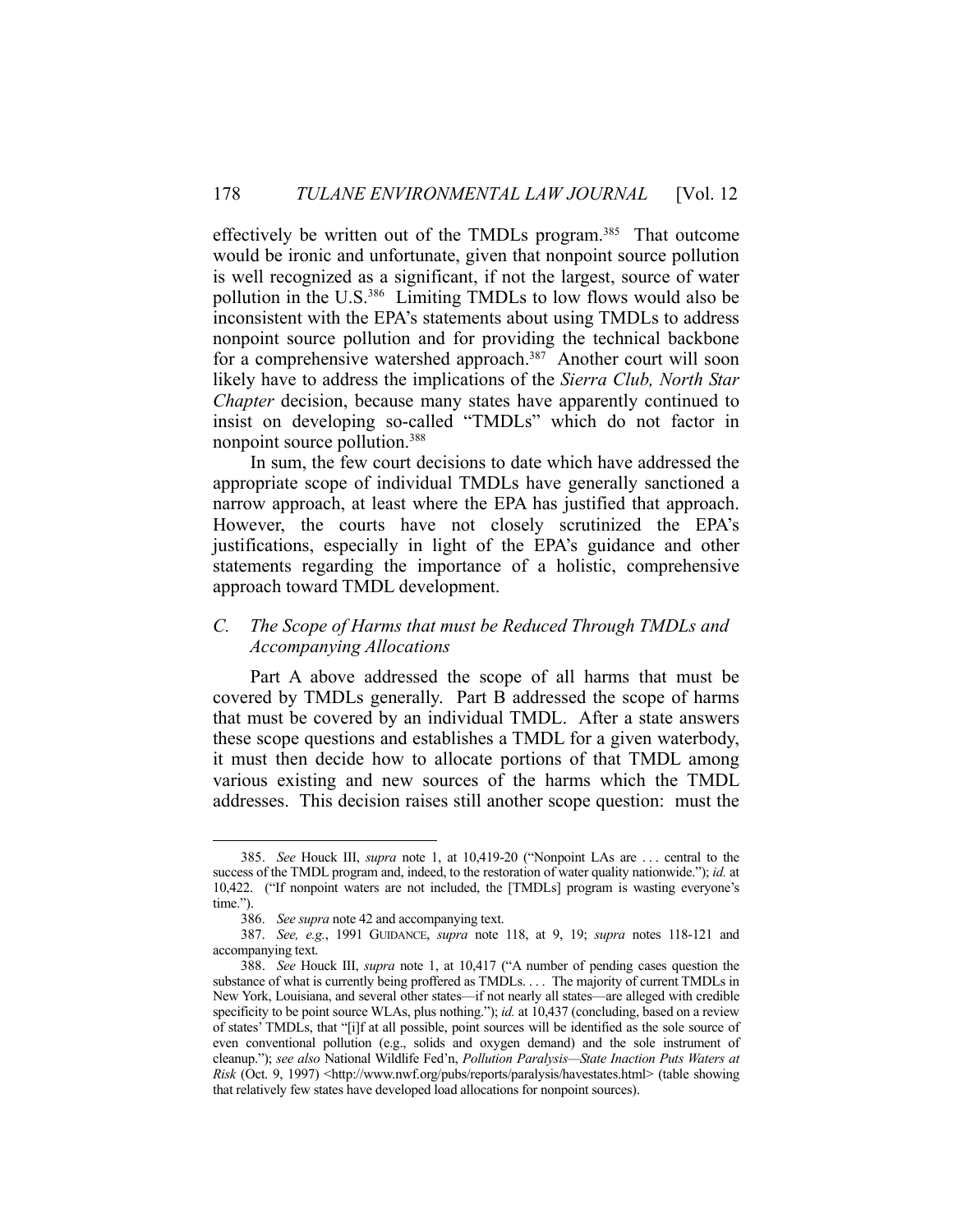state design the allocations so as to require all existing sources to reduce their current loads, or can the state require only a sub-set of those sources to make the necessary reductions to comply with the waterbody's loading capacity?

### 1. The Big Picture for Allocation Decisions

 Section 303(d) provides no express direction on how states should make allocation decisions. As noted previously, the EPA, not Congress, introduced the concept of allocations through its regulatory definition of TMDLs.<sup>389</sup> However, Congress impliedly accepted this approach in the 1987 Clean Water Act Amendments, which contain an express reference to "waste load allocations" adopted under section  $303(d).^{390}$  The requirement in section  $303(d)(1)(C)$ , that TMDLs be established at levels necessary to implement applicable water quality standards, contains another implied allocation rule: allocations of a given TMDL may not collectively exceed the TMDL itself, otherwise the TMDL would be unable to implement applicable standards.<sup>391</sup> That express requirement, read together with the ambitious congressional goals underlying the Act, suggest that allocations must be realistically achievable. For example, an allocation scheme which presumes a 50% reduction of pollution from an abandoned mine tailing for which no one now claims responsibility would frustrate the purpose of section 303(d), just as much as a scheme which allocates more pollution among all sources than the water's loading capacity.

 The EPA's regulations require that TMDLs, defined as the sum of all pollutant allocations, not exceed a receiving water's "loading capacity," but do not expressly require that the allocations comprising the TMDL be achievable.<sup>392</sup> In fact, the EPA's regulations do not expressly require that states explain and justify their allocation methodology, although the extent that states do so will likely affect the depth of EPA scrutiny of those submissions and of judicial review of the EPA's approval of states' submissions.<sup>393</sup>

 <sup>389.</sup> *See* 40 C.F.R. § 130.2(i) (1997).

 <sup>390. 1987</sup> Clean Water Amendments, Pub. L. No. 100-4, § 404(b), 101 Stat. 68-69 (Feb. 4, 1987) (adding § 303(d)(4)).

 <sup>391.</sup> *See* FACA REPORT, *supra* note 42, at 35 ("To be approvable, a TMDL's allocation scheme must be designed to achieve water quality standards."). The "margin of safety" and "seasonal variations" provisions in section  $303(d)(1)(C)$  provide similar constraints on the total of waste load and load allocations. 33 U.S.C. § 1313(d)(1)(C).

 <sup>392. 40</sup> C.F.R. §§ 130.2(f) & (i), 130.7(c)(1).

 <sup>393.</sup> The Agency's 1991 Guidance provides that the EPA might conduct an in-depth review of only a sample of a state's TMDL submissions if the state has "clearly described its TMDL process" in its section 303(e) continuing planning process. 1991 GUIDANCE, *supra* note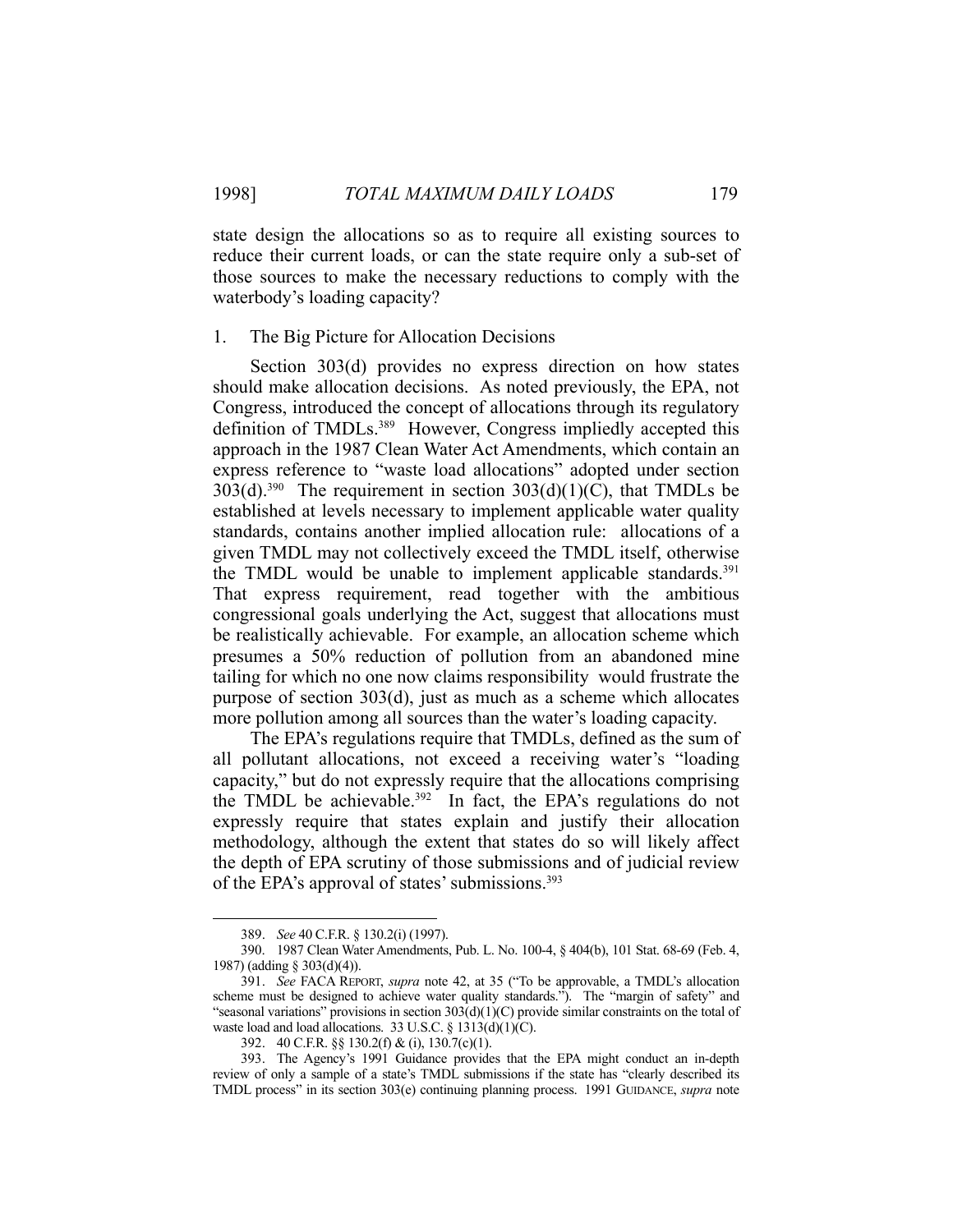In contrast with its regulations, the EPA's 1991 Guidance at least partially endorses the statutorily implied requirement that allocations must be realistically achievable. The 1991 Guidance provides that allocation schemes which rely on load reductions from nonpoint sources be accompanied by "specific assurances" that those reductions "will in fact occur."<sup>394</sup> The Guidance also suggests that such assurances must include a schedule for implementing nonpoint source controls, monitoring, and an assessment of whether the controls have worked.<sup>395</sup> The EPA refers to this iterative process as its "phased" TMDLs approach.<sup>396</sup>

 The EPA's guidance, however, is not consistent on this issue. At another point, the guidance states that allocations of nonpoint source pollution reductions should be supported by a "record" showing *either* a "reasonable assurance" that nonpoint source controls will be "implemented and maintained" *or* that nonpoint source reductions are "demonstrated through an effective monitoring program."397 The first of these alternative showings seems incomplete without a demonstration that nonpoint source controls are *designed* to achieve the necessary load reductions.<sup>398</sup> In addition, it is unclear why the two sets of showings are phrased disjunctively, rather than conjunctively; the guidance provision quoted in the paragraph above would seem to require the latter approach.<sup>399</sup>

 Despite its lack of clarity, the EPA's "phased approach" is reasonably intended to avoid delays in developing TMDLs due to lack of information, and thus seems consistent with Congress's ambitious objectives. To further those objectives, the phased approach should be included in the EPA's regulations and should be required for all TMDLs, not just those addressing "non-traditional" pollution problems. Just as lack of information can thwart a TMDL for "non-

 <sup>118,</sup> at 32. The guidance does not clarify, however, whether the "TMDL process" description must include a state's generic methodology for allocating portions of its TMDLs. *Cf.* 40 C.F.R. § 130.7(b)(6)(i) (requiring states to provide the EPA with "documentation," including a description of the methodology used, to support 303(d) list submissions).

 <sup>394. 1991</sup> GUIDANCE, *supra* note 118, at 2.

 <sup>395.</sup> *See id.* 

 <sup>396.</sup> *Id.*

 <sup>397.</sup> *Id.* at 24.

 <sup>398.</sup> The EPA's guidance implies this requirement elsewhere, however. *See* 1991 GUIDANCE, *supra* note 118, at 24 (recommending that nonpoint source controls "be based on [load allocations] developed using the TMDL process").

 <sup>399.</sup> *See id.* at 2. The EPA's 1997 guidance just reiterates the "reasonable assurance" requirement in the 1991 Guidance; the newer document also contains additional discussion on how states can assure the achievement of load allocations for waters impaired primarily or solely by nonpoint sources. *See* Perciasepe Memorandum, *supra* note 120, at 5.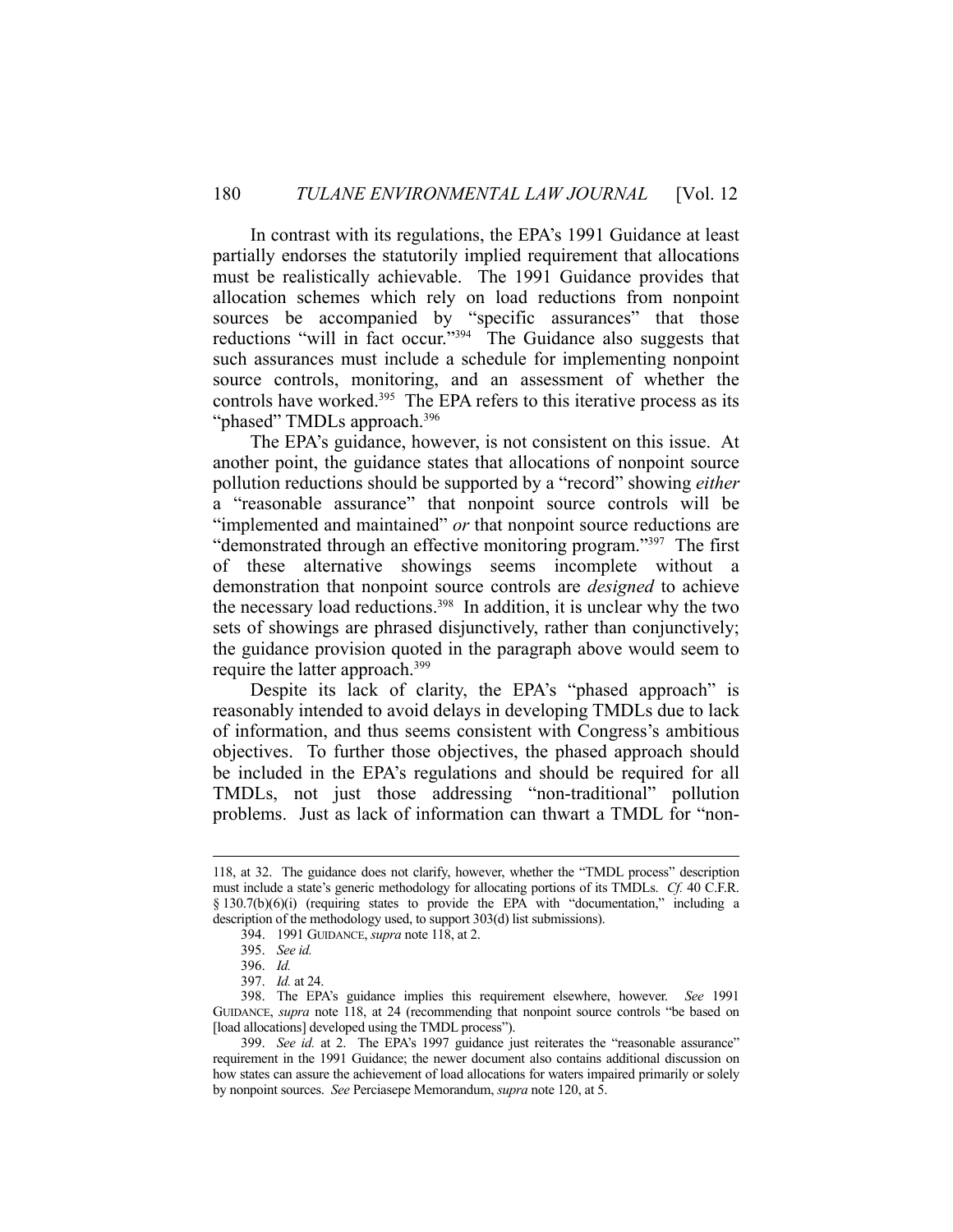traditional" pollution problems, the success of a TMDL for a "traditional" problem, e.g., conventional pollution from point sources only, could be thwarted by a failure to timely implement straightforward waste load allocations for those sources. Thus, a TMDL which allocates point source pollutant reductions should include a schedule for implementing those reductions through the timely issuance or revision of applicable NPDES permits, whether or not there are additional reductions allocated to nonpoint sources.<sup>400</sup>

## 2. The Scope Issue: Which Polluters must Make the Necessary Cuts?

 As described in the preceding section, section 303(d) and the EPA's regulations give states considerable leeway in deciding, through their allocation decisions, the scope of polluters who must make the necessary pollutant reductions, as long as the allocations are achievable and, collectively, they do not exceed the applicable waterbody's loading capacity. In its Guidance, the EPA has limited this broad discretion by indicating that point sources alone must make the necessary load reductions, if states cannot provide "reasonable assurances" that nonpoint sources will make additional reductions.<sup>401</sup> The district court and Ninth Circuit Court of Appeal impliedly upheld this approach in *Dioxin/Organochlorine Center v. Rasmussen* and *Dioxin/Organochlorine v. Clarke*, which involved challenges by environmental groups and pulp mills to the EPA's dioxin TMDL for the Columbia River Basin.402 The mills claimed that the EPA had unlawfully required dioxin reductions only from the mills, even though there were other point and nonpoint sources of dioxin in the River Basin.403 The district court believed that the EPA's focus on the mills was reasonable based on the Agency's justifications that the mills were the major dioxin source and that the Agency lacked sufficient information to set waste load allocations for other point

 <sup>400.</sup> This position is consistent with that urged by the FACA committee, although the committee members could not agree on whether the implementation plan should be considered part of the TMDL itself. *See* FACA REPORT, *supra* note 42, at 36-37. The plans should be part of the TMDL, because they are necessary for the TMDL to satisfy the requirement in section 303(d)(1)(C) that TMDLs be sufficient to "implement" applicable water quality standards. *See also* Houck III, *supra* note 1, at 10,417 (summarizing the debate over whether TMDLs should provide for their own implementation).

 <sup>401. 1991</sup> GUIDANCE, *supra* note 118, at 15.

 <sup>402.</sup> *See* No. C93-33D, 1993 WL 484888 (W.D. Wash. Aug. 10, 1993); 57 F.3d 1517 (9th Cir. 1995).

 <sup>403.</sup> *See Rasmussen*, 1993 WL 484888, at \*4-5.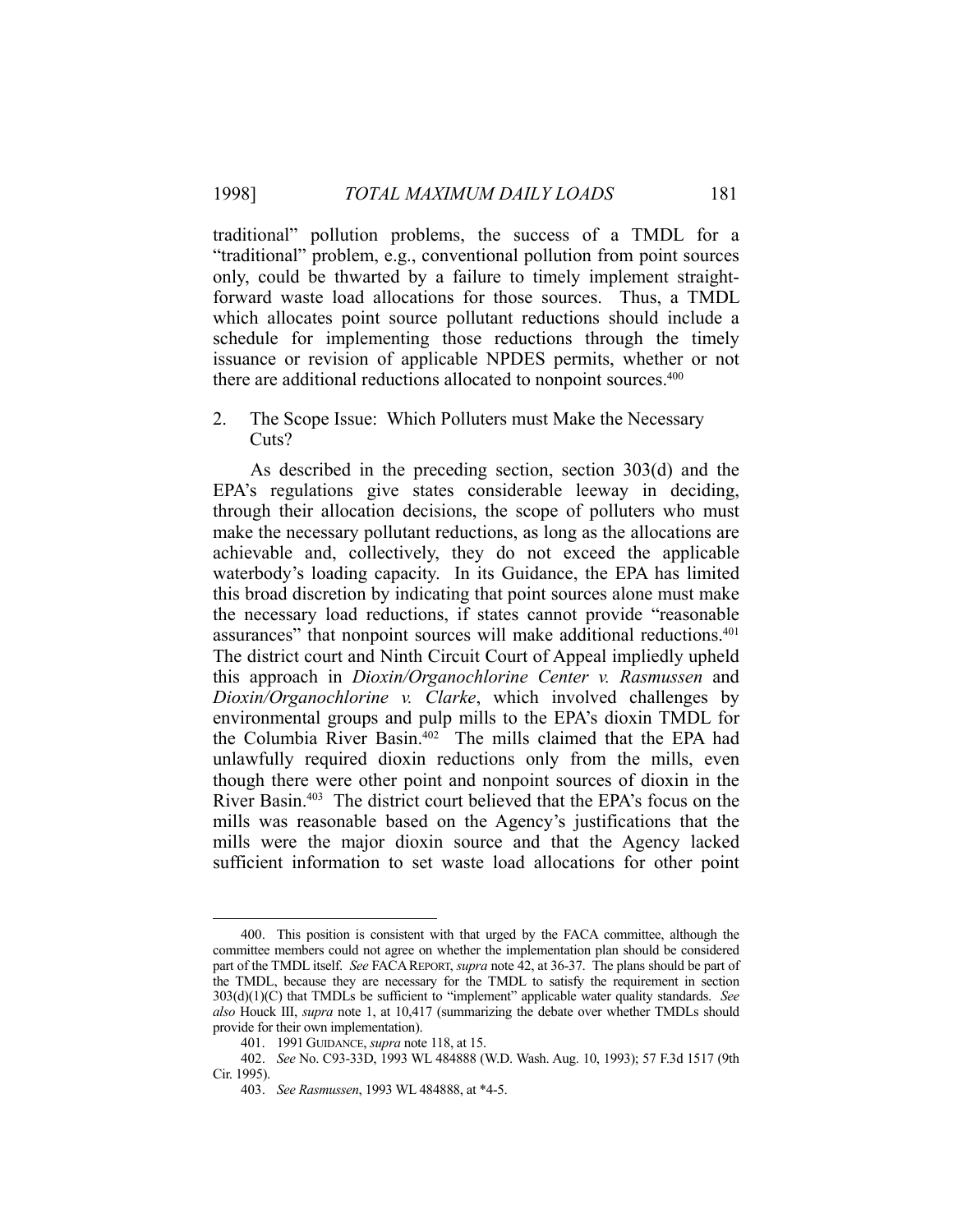sources.<sup>404</sup> The Ninth Circuit affirmed this decision without specific reference to the issue.405

 The EPA's rationale has some intrinsic appeal, but is relatively superficial. A truly equitable and efficient allocation of pollution reductions should reflect other factors relating to the various sources' pollution costs relative to their pollution output and profits, and their overall contribution to the welfare of the Basin's natural and human economies.406

 In sum, there are significant environmental and nonenvironmental policy implications of TMDL allocation decisions. Because of these implications, many future allocation decisions are likely to be contentious and subject to legal challenge from both polluters and environmentalists.407 The *Dioxin/Organochlorine* decisions cut a wide swath for the EPA's and states' exercise of discretion in requiring a particular subset of all polluters to make the necessary load reductions. The courts, however, may not be equally as deferential if the lack of "assurance" that load reductions can be achieved results more clearly from a lack of state will to regulate nonpoint or other sources.408

### *D. Using a Watershed Approach to Decide the Scope of TMDLs*

 The TMDLs scope issues discussed in part IV of this Article are complex and will be difficult to resolve, especially, given the ambiguities in the text of section 303(d). With respect to several of the issues, e.g., whether TMDLs apply to waters polluted solely or partly by nonpoint sources, the EPA will simply have to adopt a firm hand. Other scope issues, e.g., the scope of harms or sources or water quality standards which should be covered by a single TMDL, cannot be as readily resolved by federal edict. Practicalities may preclude the adoption of a truly holistic approach on these scope issues; casespecific judgments are needed to determine the scope of individual TMDLs. Nevertheless, the EPA and states should use the watershed approach as a framework for making their difficult scope decisions.

 <sup>404.</sup> *See id.* at \*5.

 <sup>405.</sup> *See Clarke*, 57 F.3d at 1528 (finding "no merit" in any of the appellants' "remaining" arguments).

 <sup>406.</sup> *See* FACA REPORT, *supra* note 42, at 35 (listing factors which states should consider in making allocation decisions).

 <sup>407.</sup> *See id.* at 36 ("Allocation decisions are often contentious.").

 <sup>408.</sup> *See* Houck III, *supra* note 1, at 10,417 (observing that the states' focus to date on waste load allocations for point sources "results from the tendency of state and federal regulators to finger identifiable point sources, even beleaguered municipal waste treatment systems, rather than tackle the timber industry, fertilizer manufacturers, and the rest of the nonpoint world").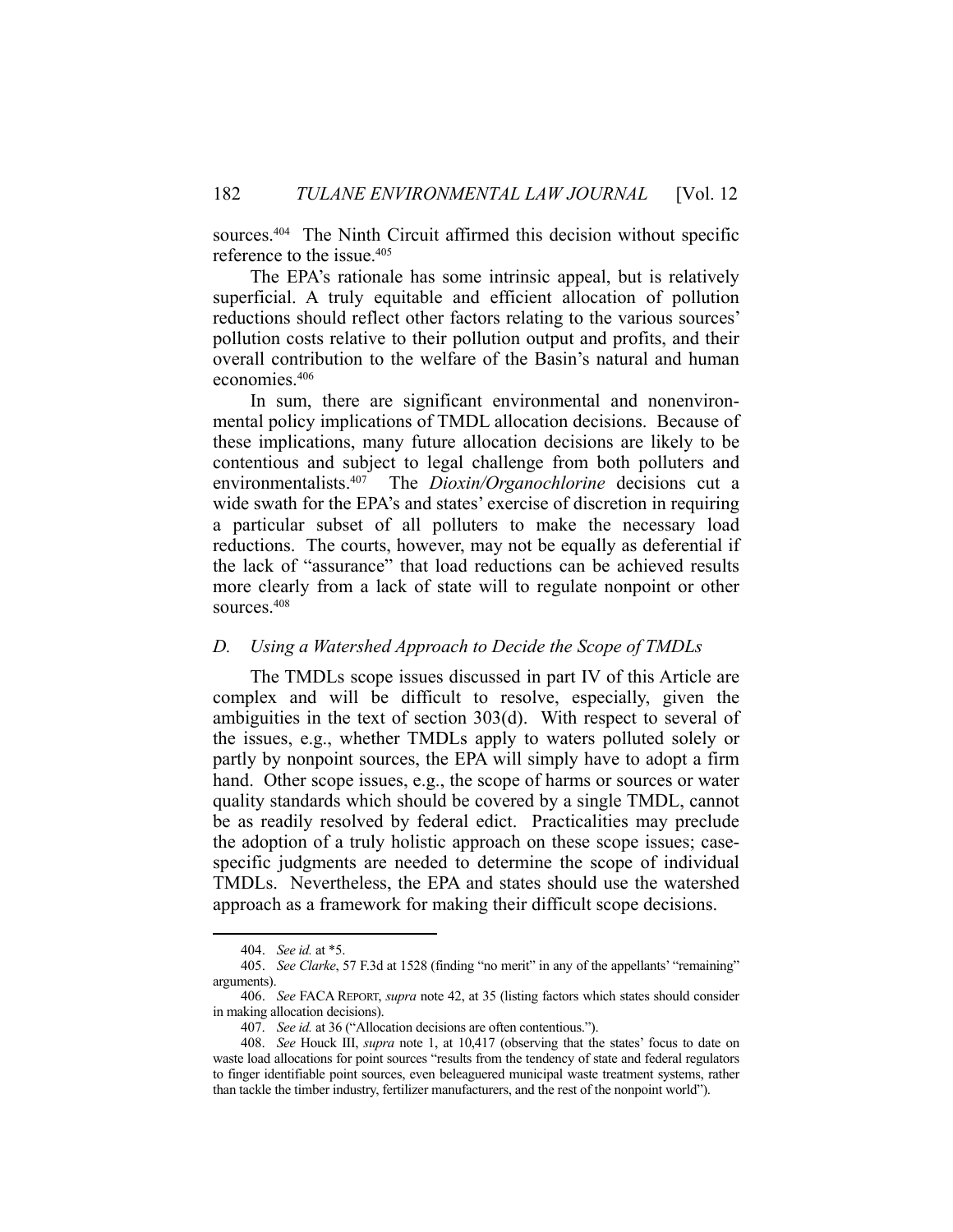In defining the scope of individual TMDLs, it makes the most sense to focus on particular problems only after analyzing the big picture, so that particular problems can be identified and prioritized by how they relate to the whole, rather than by how urgent they seem in isolation. The watershed approach provides this initial big picture. Using this holistic approach, a state should define the scope of a single TMDL by first identifying all designated uses being impaired and all water quality criteria being violated on a given watershed. Next, the state should determine the geographic extents (from all four hydrological dimensions) of those collective impairments and violations and of all sources of those problems. The resulting geographic area and accompanying sources of harm should then define the scope of the TMDL.<sup>409</sup> In other words, states should simply use their watershed boundary designations as a starting point for defining the scope of individual TMDLs. Watershed boundaries may be unnecessarily broad in some cases and unreasonably narrow in others, depending on the nature and source of the water quality problems. Using designated watersheds, however, provides a useful starting point for evaluating the "ideal" scope for individual TMDLs.

 Just as the watershed approach recognizes the need to consider all problems on a holistic basis, it also recognizes that those problems may need to be solved sequentially, rather than concurrently, based on priorities developed from a holistic perspective.<sup>410</sup> Applying this principle to TMDLs, a state may have a compelling need to develop a TMDL which is narrower in scope than the "ideal" derived from the scoping process described above. That scoping process nevertheless provides a useful starting point from which the EPA can assess the merits of the state's proposed scope. It will indicate what watershed components the state's proposed TMDL will ignore and what additional TMDLs will ultimately be necessary to provide a comprehensive cure. Those additional TMDLs would then have to be included in the state's overall schedule and ranking of 303(d) waters for the establishment of TMDLs.

 The watershed approach does not solve either the technical question of what pollutants are quantifiable or the legal question of whether TMDLs apply to "pollutants" or "pollution" as those terms are defined in the Clean Water Act. However, if "pollution" is the proper target, then the four dimensional hydrologic view reflected in

 <sup>409.</sup> Of course, the scoping process is not precise, just as determining watershed boundaries under a watershed approach ultimately involves arbitrary line-drawing. *See* Adler, *supra* note 3, at 973-80.

 <sup>410.</sup> *See* Adler, *supra* note 3, at 977-88.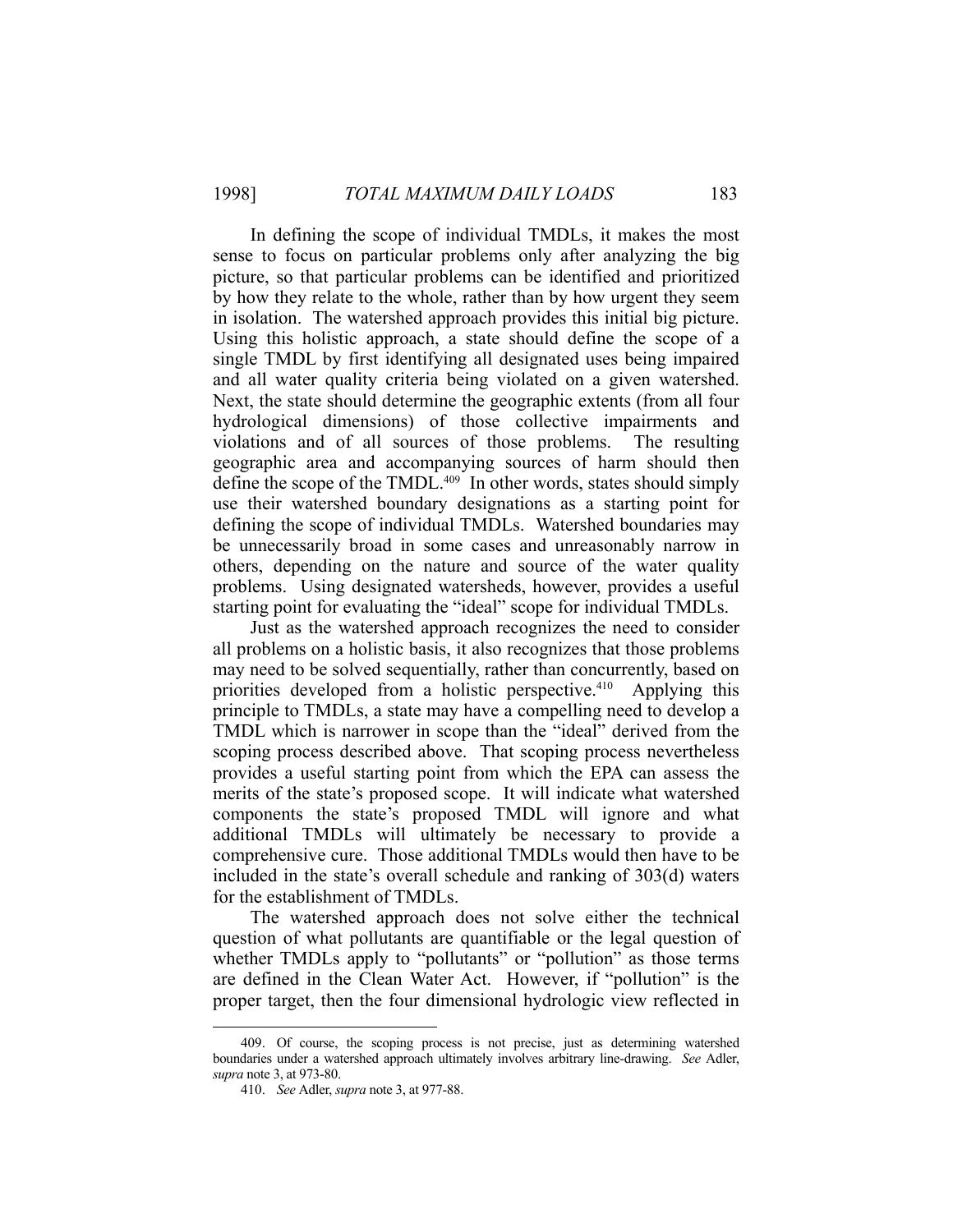the watershed approach provides a rational framework for evaluating what "pollution" needs to be addressed.

 Even if TMDLs are limited by law to "pollutants" rather than to all kinds of ecosystem harms that might be considered "pollution," TMDLs must still account for the non-"pollutant" harms.411 Rather than take those harms as given, it would seem to be in states' interests to take necessary steps to reduce the nonpollutant harms simultaneously with their establishment of TMDLs for pollutants.<sup>412</sup> For example, a state might be able to develop a much more equitable approach to protecting an aquatic ecosystem if it allocated pollutant loads in conjunction with allocating reductions in stream flows. Absent flow allocations designed to achieve a minimum stream flow, polluters might bear the entire burden of meeting ambient water quality standards. However, with limits on stream flow reductions, polluters share that burden with others whose activities threaten the environment. A watershed approach provides the comprehensive, yet flexible framework for balancing the costs of achieving ambient standards among various stakeholders. The Clean Water Action Plan makes this point clear.<sup>413</sup> But the EPA regulations should also reflect it as a required framework for states' decisions as to which harms are excluded from or included in TMDLs.

 A watershed approach could also facilitate a resolution of the allocation issues discussed in Part IV.C above. As noted in that Part, there is a relatively blank legal slate regarding how states and the EPA can allocate TMDL loads. The EPA generally has wide discretion to direct those allocations and has passed this discretion on to the states with few strings. The EPA's hands-off approach goes too far because it lacks accountability. At a minimum, the Agency should require states to justify particular allocations in terms of efficiency and equity,

 <sup>411.</sup> *See supra* Part IV.A.1.d.

 <sup>412.</sup> *See* FACA REPORT, *supra* note 42, at 4 ("Generally, the TMDL program uses a parameter specific approach. However, the use of a broad, watershed approach, considering all water quality problems and their related causes and solution[s], is to be preferred and encouraged.").

 <sup>413.</sup> According to that plan,

<sup>[</sup>a] Watershed Strategy creates an opportunity to bundle TMDLs, to strike an appropriate balance between controls . . . and to consider other water-related problems in the watershed. . . . By taking a more comprehensive approach to restoring the health of the aquatic system in the watershed, a Watershed Strategy can result in improvements . . . that are mutually reinforcing. . . . Water bodies impaired by polluted runoff in most instances will require a watershed-wide effort to achieve the necessary restoration and clean water goals.

CLEAN WATER ACTION PLAN, *supra* note 5, at 79.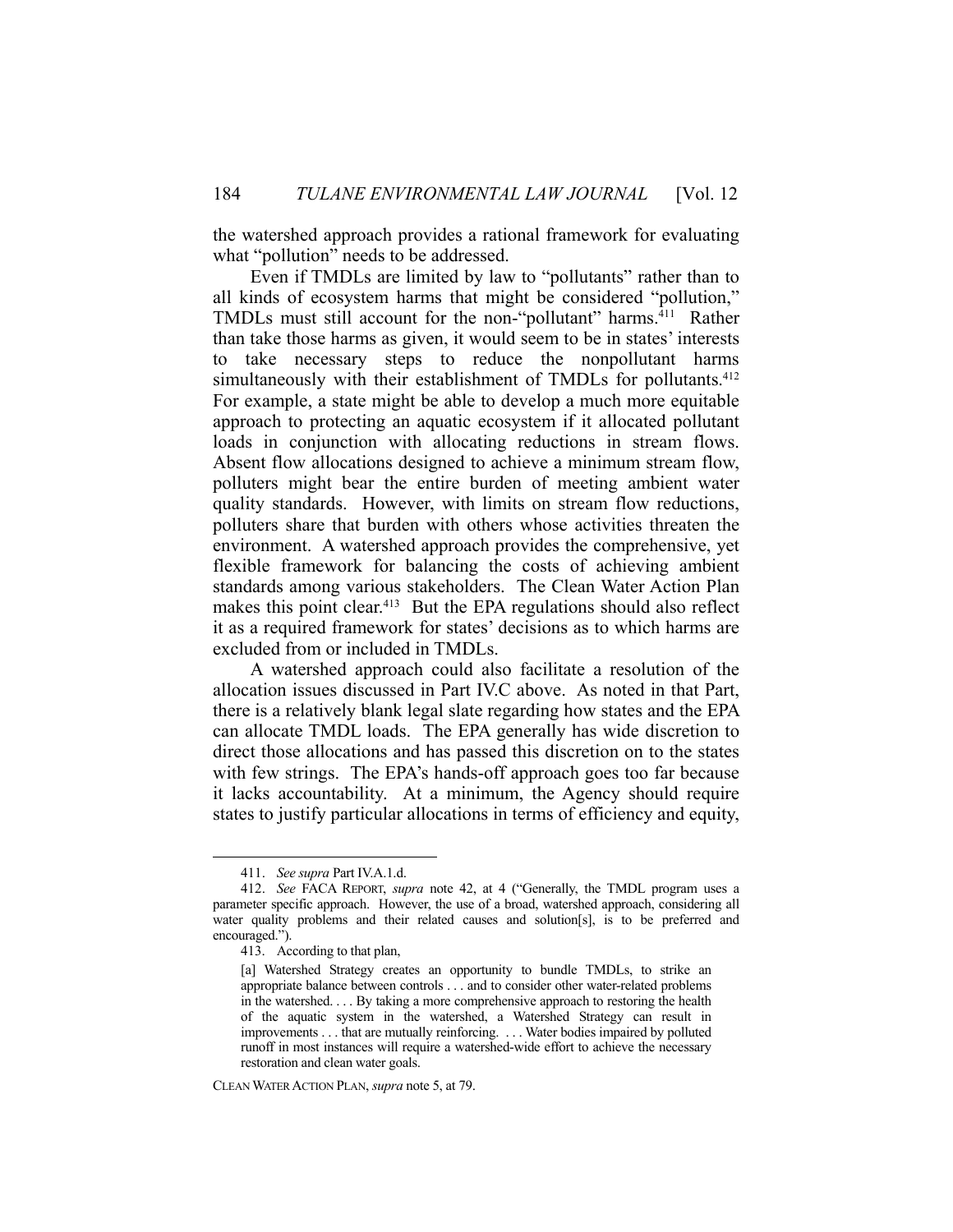within the overall context of assuring that necessary total load reductions will be achieved. However, the EPA should not, by itself, define relative efficiency and equity objectives; there is a legitimate local interest in defining those objectives. Given this interest, and the often-touted superior ability of locals in developing efficient and equitable solutions,<sup>414</sup> the EPA could create a presumption favoring TMDL allocations which are derived locally. This local allocation process is consistent with the EPA's "partnerships" principle for implementing a watershed approach.<sup>415</sup> Such an approach therefore provides a useful participatory framework for evaluating the adequacy of allocation decisions.

 In sum, there is much that TMDLs can do for the watershed approach, as its "technical backbone" or "blueprint." However, the converse is also true; the watershed approach can provide a useful framework for resolving the complex issues regarding the scope of TMDLs.

### V. CONCLUSION

 The logic of the ecosystem approach is compelling. Individual harms cannot be addressed in an ecological vacuum, i.e., without regard to how they contribute to the cumulative degradation of entire ecosystems and without regard to the social factors which encourage and discourage those harms. Admittedly, the ecosystem approach is difficult and, perhaps impossible to implement in its purest, most holistic form. However, alternative, nonecosystemic approaches are facially flawed.

 The case for TMDLs can be made with logic similar to that underlying the ecosystem approach generally: the TMDLs program is "beguilingly simpl[e] to describe . . . [yet] frustratingly difficult to implement."416 But what is the alternative? A holistic ecosystem approach seems pointless without *any* attempt to quantify targets of ecosystem health and the various sources of harm to that health. The narrative target, "a healthy ecosystem," is not self-implementing. One cannot be assured that a permit for a particular point source is sufficient to protect a watershed which receives pollution from a variety of point and nonpoint sources, and which is affected by other kinds of harms, without having some quantitative sense of the cumulative effects of the particular point source, combined with all

 <sup>414.</sup> *See, e.g.*, Adler, *supra* note 3, at 975-90.

 <sup>415.</sup> *See supra* notes 69-70 and accompanying text.

 <sup>416.</sup> Houck III*, supra* note 1, at 10,437.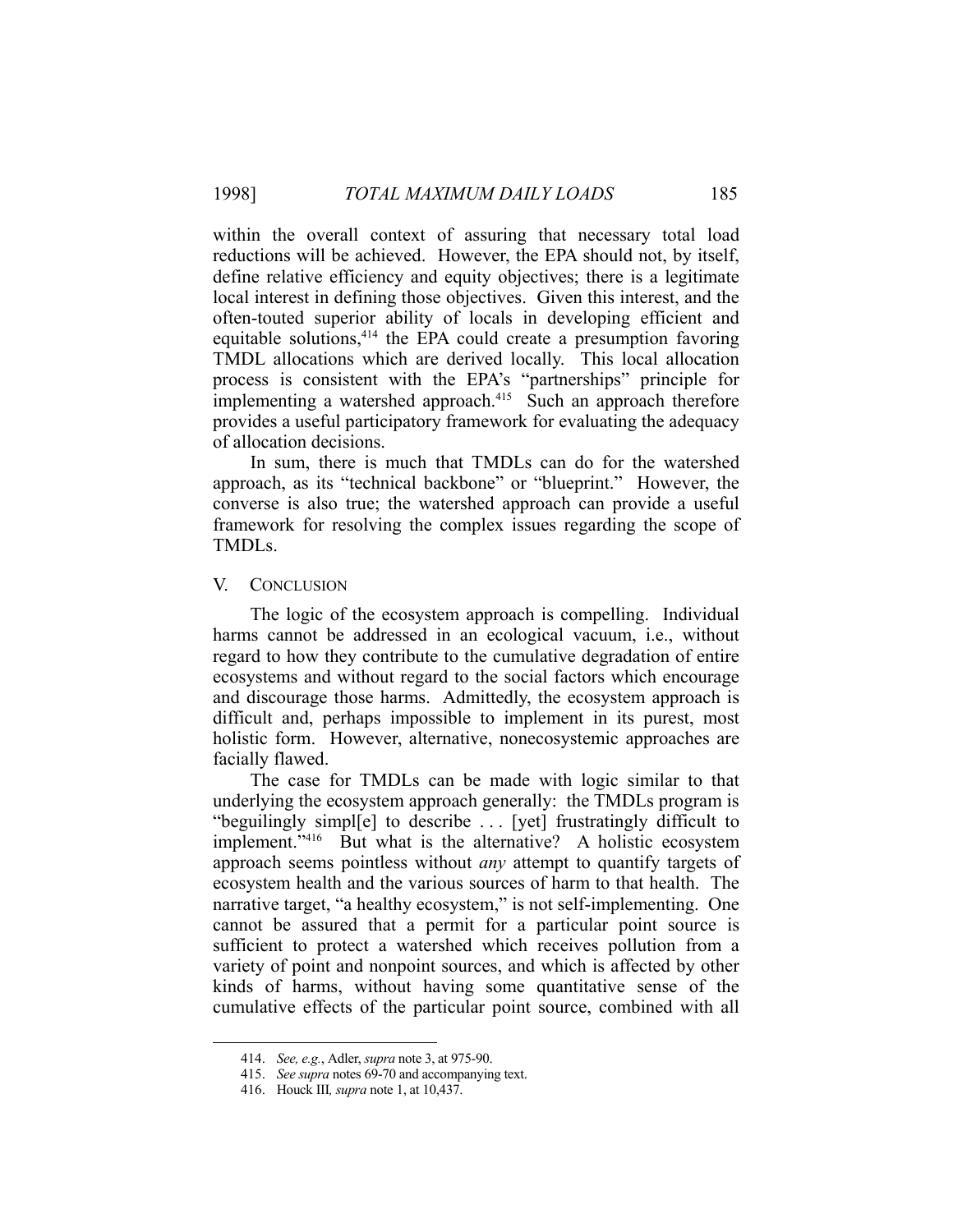other pollution sources and harms. Even with waters polluted solely or primarily by nonpoint sources, one needs some sense of the total pollutant loading from those sources in order to determine whether proposed or existing pollution controls are adequate.

 Can these myriad factors truly be quantified? The TMDL exercise is not precise, but is like preparing public or private financial budgets: whenever you can't predict your costs (i.e., loadings) with precision, you just increase your margin of error. Even the federal government's budgets, which are hardly "scientific," nevertheless provide targets and a modicum of accountability when targets are not met. These budgets are often quite controversial, but no one argues that the budgeting exercise itself should be scrapped due to their imprecision.

 Although the logic behind TMDLs is compelling, how broadly should it be applied? This scope question is a manifestation of the ecosystem paradox; the broader the scope of the program, the harder it is to implement. Section 303(d) provides little express help in resolving many of the scope issues, although Congress's ambitious objectives combined with the importance of water quality-based controls suggest that the default TMDL should be broad.

 The EPA has not sorted out many of the numerous legal and policy issues generated by section 303(d) and has sent mixed and confused signals with respect to those issues which it has addressed directly. The EPA's regulations have provided little direction to states on numerous aspects of the TMDLs process and have thus promoted inconsistent state-by-state approaches. The regulations themselves are either internally inconsistent, flatly inconsistent with the few clear directions in section 303(d), or inconsistent with the EPA's overall views regarding the functions of TMDLs or with the Agency's TMDLs guidance. Among the most prominent issues on which the EPA has expressed inconsistent views are: the appropriateness of TMDLs for waters polluted by nonpoint sources; the degree of factual certainty required for various decisions in the TMDLs process; the kinds of pollution controls which should be based on TMDLs rather than being used to preclude establishing TMDLs; the relationship between TMDLs and other pollution control programs; and the scope of individual TMDLs.

 These criticisms are not meant to imply that the EPA should deny states all discretion in determining how to implement the TMDLs process. Some functions, like allocating pollution loads among local sources, would seem to be best performed by state or even more "local" authorities in conjunction with local stakeholders. Many